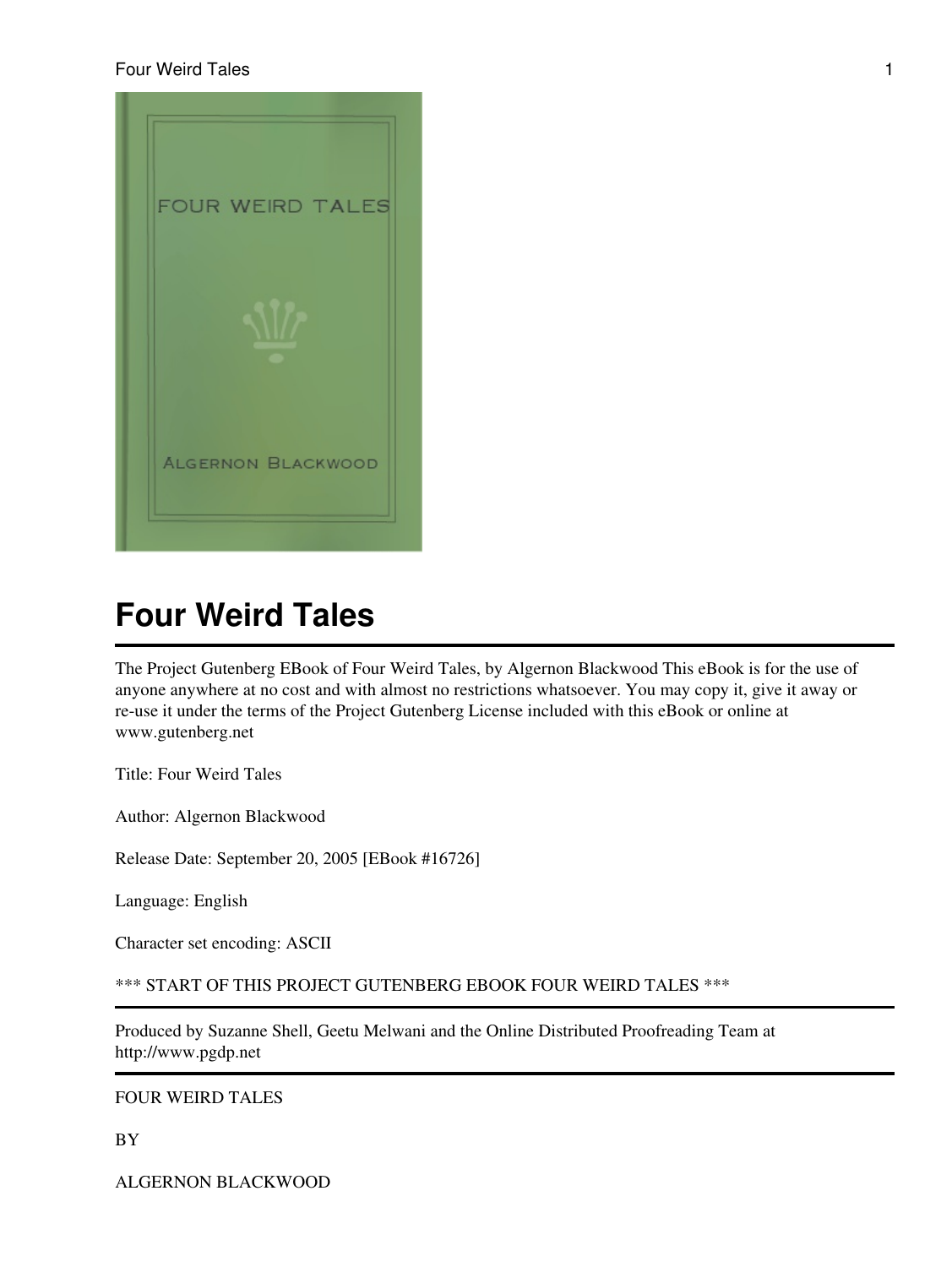## INCLUDING:

"The Insanity of Jones" "The Man Who Found Out" "The Glamour of the Snow" and "Sand"

#### A NOTE ON THE TEXT

These stories first appeared in Blackwood's story collections: "The Insanity of Jones" in *The Listener and Other Stories* (1907); "The Man Who Found Out" in *The Wolves of God and Other Fey Stories* (1921); "The Glamour of the Snow," and "Sand" in *Pan's Garden* (1912).

\* \* \* \* \*

*The Insanity of Jones*

(A Study in Reincarnation)

Adventures come to the adventurous, and mysterious things fall in the way of those who, with wonder and imagination, are on the watch for them; but the majority of people go past the doors that are half ajar, thinking them closed, and fail to notice the faint stirrings of the great curtain that hangs ever in the form of appearances between them and the world of causes behind.

For only to the few whose inner senses have been quickened, perchance by some strange suffering in the depths, or by a natural temperament bequeathed from a remote past, comes the knowledge, not too welcome, that this greater world lies ever at their elbow, and that any moment a chance combination of moods and forces may invite them to cross the shifting frontier.

Some, however, are born with this awful certainty in their hearts, and are called to no apprenticeship, and to this select company Jones undoubtedly belonged.

All his life he had realised that his senses brought to him merely a more or less interesting set of sham appearances; that space, as men measure it, was utterly misleading; that time, as the clock ticked it in a succession of minutes, was arbitrary nonsense; and, in fact, that all his sensory perceptions were but a clumsy representation of *real* things behind the curtain--things he was for ever trying to get at, and that sometimes he actually did get at.

He had always been tremblingly aware that he stood on the borderland of another region, a region where time and space were merely forms of thought, where ancient memories lay open to the sight, and where the forces behind each human life stood plainly revealed and he could see the hidden springs at the very heart of the world. Moreover, the fact that he was a clerk in a fire insurance office, and did his work with strict attention, never allowed him to forget for one moment that, just beyond the dingy brick walls where the hundred men scribbled with pointed pens beneath the electric lamps, there existed this glorious region where the important part of himself dwelt and moved and had its being. For in this region he pictured himself playing the part of a spectator to his ordinary workaday life, watching, like a king, the stream of events, but untouched in his own soul by the dirt, the noise, and the vulgar commotion of the outer world.

And this was no poetic dream merely. Jones was not playing prettily with idealism to amuse himself. It was a living, working belief. So convinced was he that the external world was the result of a vast deception practised upon him by the gross senses, that when he stared at a great building like St. Paul's he felt it would not very much surprise him to see it suddenly quiver like a shape of jelly and then melt utterly away, while in its place stood all at once revealed the mass of colour, or the great intricate vibrations, or the splendid sound--the spiritual idea--which it represented in stone.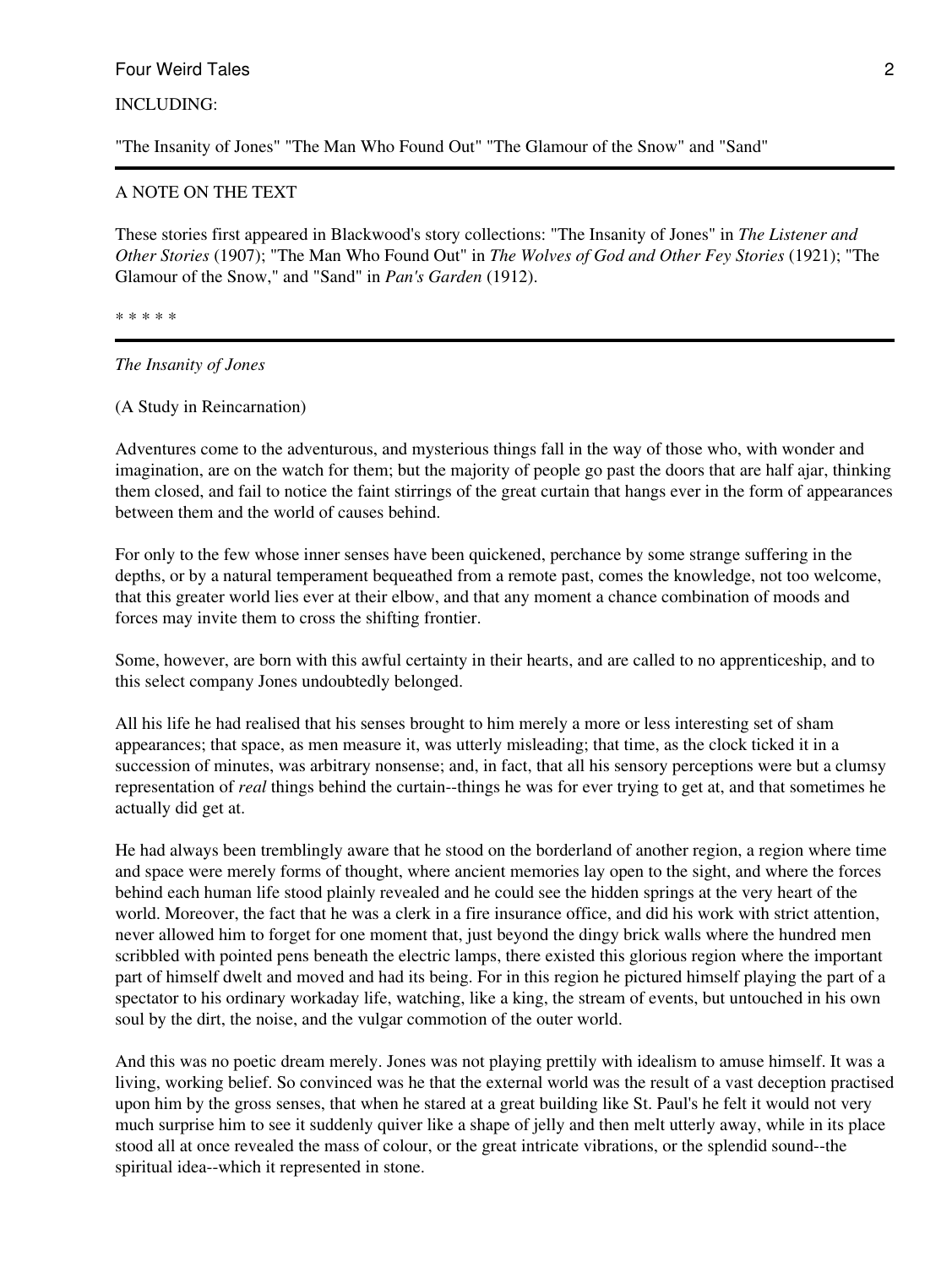For something in this way it was that his mind worked.

Yet, to all appearances, and in the satisfaction of all business claims, Jones was normal and unenterprising. He felt nothing but contempt for the wave of modern psychism. He hardly knew the meaning of such words as "clairvoyance" and "clairaudience." He had never felt the least desire to join the Theosophical Society and to speculate in theories of astral-plane life, or elementals. He attended no meetings of the Psychical Research Society, and knew no anxiety as to whether his "aura" was black or blue; nor was he conscious of the slightest wish to mix in with the revival of cheap occultism which proves so attractive to weak minds of mystical tendencies and unleashed imaginations.

There were certain things he *knew*, but none he cared to argue about; and he shrank instinctively from attempting to put names to the contents of this other region, knowing well that such names could only limit and define things that, according to any standards in use in the ordinary world, were simply undefinable and illusive.

So that, although this was the way his mind worked, there was clearly a very strong leaven of common sense in Jones. In a word, the man the world and the office knew as Jones *was* Jones. The name summed him up and labelled him correctly--John Enderby Jones.

Among the things that he *knew*, and therefore never cared to speak or speculate about, one was that he plainly saw himself as the inheritor of a long series of past lives, the net result of painful evolution, always as himself, of course, but in numerous different bodies each determined by the behaviour of the preceding one. The present John Jones was the last result to date of all the previous thinking, feeling, and doing of John Jones in earlier bodies and in other centuries. He pretended to no details, nor claimed distinguished ancestry, for he realised his past must have been utterly commonplace and insignificant to have produced his present; but he was just as sure he had been at this weary game for ages as that he breathed, and it never occurred to him to argue, to doubt, or to ask questions. And one result of this belief was that his thoughts dwelt upon the past rather than upon the future; that he read much history, and felt specially drawn to certain periods whose spirit he understood instinctively as though he had lived in them; and that he found all religions uninteresting because, almost without exception, they start from the present and speculate ahead as to what men shall become, instead of looking back and speculating why men have got here as they are.

In the insurance office he did his work exceedingly well, but without much personal ambition. Men and women he regarded as the impersonal instruments for inflicting upon him the pain or pleasure he had earned by his past workings, for chance had no place in his scheme of things at all; and while he recognised that the practical world could not get along unless every man did his work thoroughly and conscientiously, he took no interest in the accumulation of fame or money for himself, and simply, therefore, did his plain duty, with indifference as to results.

In common with others who lead a strictly impersonal life, he possessed the quality of utter bravery, and was always ready to face any combination of circumstances, no matter how terrible, because he saw in them the just working-out of past causes he had himself set in motion which could not be dodged or modified. And whereas the majority of people had little meaning for him, either by way of attraction or repulsion, the moment he met some one with whom he felt his past had been *vitally* interwoven his whole inner being leapt up instantly and shouted the fact in his face, and he regulated his life with the utmost skill and caution, like a sentry on watch for an enemy whose feet could already be heard approaching.

Thus, while the great majority of men and women left him uninfluenced--since he regarded them as so many souls merely passing with him along the great stream of evolution--there were, here and there, individuals with whom he recognised that his smallest intercourse was of the gravest importance. These were persons with whom he knew in every fibre of his being he had accounts to settle, pleasant or otherwise, arising out of dealings in past lives; and into his relations with these few, therefore, he concentrated as it were the efforts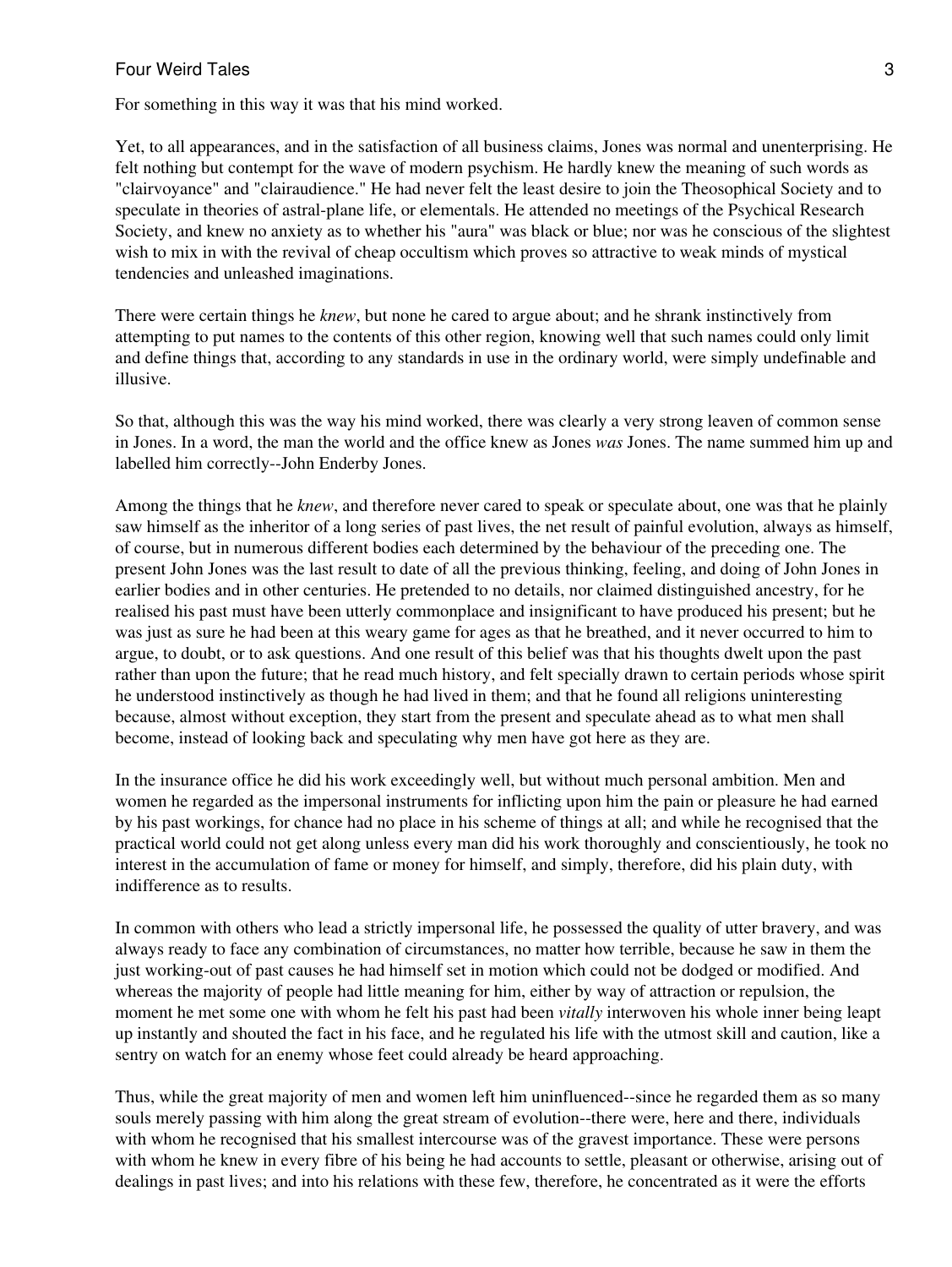that most people spread over their intercourse with a far greater number. By what means he picked out these few individuals only those conversant with the startling processes of the subconscious memory may say, but the point was that Jones believed the main purpose, if not quite the entire purpose, of his present incarnation lay in his faithful and thorough settling of these accounts, and that if he sought to evade the least detail of such settling, no matter how unpleasant, he would have lived in vain, and would return to his next incarnation with this added duty to perform. For according to his beliefs there was no Chance, and could be no ultimate shirking, and to avoid a problem was merely to waste time and lose opportunities for development.

And there was one individual with whom Jones had long understood clearly he had a very large account to settle, and towards the accomplishment of which all the main currents of his being seemed to bear him with unswerving purpose. For, when he first entered the insurance office as a junior clerk ten years before, and through a glass door had caught sight of this man seated in an inner room, one of his sudden overwhelming flashes of intuitive memory had burst up into him from the depths, and he had seen, as in a flame of blinding light, a symbolical picture of the future rising out of a dreadful past, and he had, without any act of definite volition, marked down this man for a real account to be settled.

"With *that* man I shall have much to do," he said to himself, as he noted the big face look up and meet his eye through the glass. "There is something I cannot shirk--a vital relation out of the past of both of us."

And he went to his desk trembling a little, and with shaking knees, as though the memory of some terrible pain had suddenly laid its icy hand upon his heart and touched the scar of a great horror. It was a moment of genuine terror when their eyes had met through the glass door, and he was conscious of an inward shrinking and loathing that seized upon him with great violence and convinced him in a single second that the settling of this account would be almost, perhaps, more than he could manage.

The vision passed as swiftly as it came, dropping back again into the submerged region of his consciousness; but he never forgot it, and the whole of his life thereafter became a sort of natural though undeliberate preparation for the fulfilment of the great duty when the time should be ripe.

In those days--ten years ago--this man was the Assistant Manager, but had since been promoted as Manager to one of the company's local branches; and soon afterwards Jones had likewise found himself transferred to this same branch. A little later, again, the branch at Liverpool, one of the most important, had been in peril owing to mismanagement and defalcation, and the man had gone to take charge of it, and again, by mere chance apparently, Jones had been promoted to the same place. And this pursuit of the Assistant Manager had continued for several years, often, too, in the most curious fashion; and though Jones had never exchanged a single word with him, or been so much as noticed indeed by the great man, the clerk understood perfectly well that these moves in the game were all part of a definite purpose. Never for one moment did he doubt that the Invisibles behind the veil were slowly and surely arranging the details of it all so as to lead up suitably to the climax demanded by justice, a climax in which himself and the Manager would play the leading *roles*.

"It is inevitable," he said to himself, "and I feel it may be terrible; but when the moment comes I shall be ready, and I pray God that I may face it properly and act like a man."

Moreover, as the years passed, and nothing happened, he felt the horror closing in upon him with steady increase, for the fact was Jones hated and loathed the Manager with an intensity of feeling he had never before experienced towards any human being. He shrank from his presence, and from the glance of his eyes, as though he remembered to have suffered nameless cruelties at his hands; and he slowly began to realise, moreover, that the matter to be settled between them was one of very ancient standing, and that the nature of the settlement was a discharge of accumulated punishment which would probably be very dreadful in the manner of its fulfilment.

When, therefore, the chief cashier one day informed him that the man was to be in London again--this time as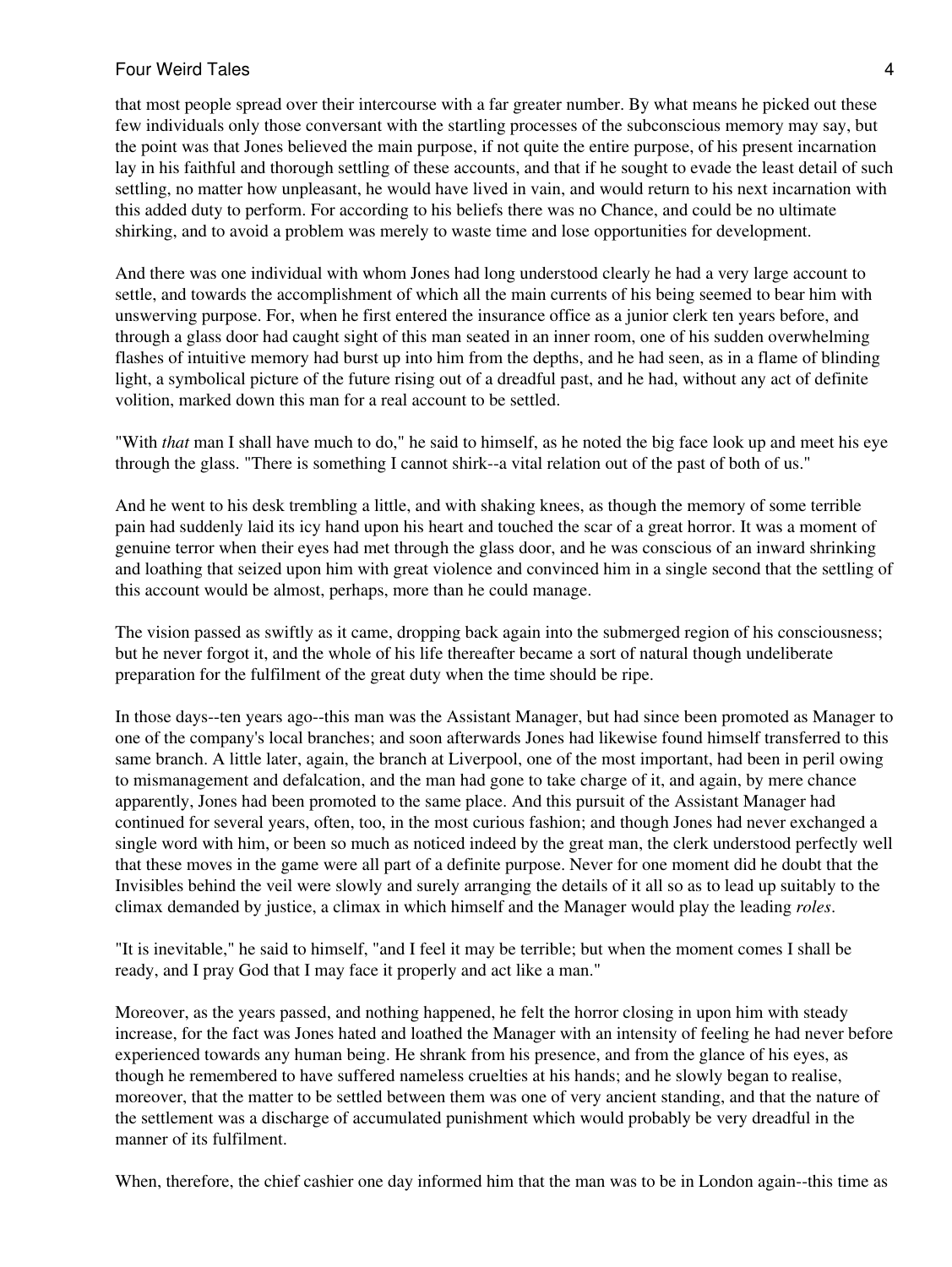General Manager of the head office--and said that he was charged to find a private secretary for him from among the best clerks, and further intimated that the selection had fallen upon himself, Jones accepted the promotion quietly, fatalistically, yet with a degree of inward loathing hardly to be described. For he saw in this merely another move in the evolution of the inevitable Nemesis which he simply dared not seek to frustrate by any personal consideration; and at the same time he was conscious of a certain feeling of relief that the suspense of waiting might soon be mitigated. A secret sense of satisfaction, therefore, accompanied the unpleasant change, and Jones was able to hold himself perfectly well in hand when it was carried into effect and he was formally introduced as private secretary to the General Manager.

Now the Manager was a large, fat man, with a very red face and bags beneath his eyes. Being short-sighted, he wore glasses that seemed to magnify his eyes, which were always a little bloodshot. In hot weather a sort of thin slime covered his cheeks, for he perspired easily. His head was almost entirely bald, and over his turn-down collar his great neck folded in two distinct reddish collops of flesh. His hands were big and his fingers almost massive in thickness.

He was an excellent business man, of sane judgment and firm will, without enough imagination to confuse his course of action by showing him possible alternatives; and his integrity and ability caused him to be held in universal respect by the world of business and finance. In the important regions of a man's character, however, and at heart, he was coarse, brutal almost to savagery, without consideration for others, and as a result often cruelly unjust to his helpless subordinates.

In moments of temper, which were not infrequent, his face turned a dull purple, while the top of his bald head shone by contrast like white marble, and the bags under his eyes swelled till it seemed they would presently explode with a pop. And at these times he presented a distinctly repulsive appearance.

But to a private secretary like Jones, who did his duty regardless of whether his employer was beast or angel, and whose mainspring was principle and not emotion, this made little difference. Within the narrow limits in which any one *could* satisfy such a man, he pleased the General Manager; and more than once his piercing intuitive faculty, amounting almost to clairvoyance, assisted the chief in a fashion that served to bring the two closer together than might otherwise have been the case, and caused the man to respect in his assistant a power of which he possessed not even the germ himself. It was a curious relationship that grew up between the two, and the cashier, who enjoyed the credit of having made the selection, profited by it indirectly as much as any one else.

So for some time the work of the office continued normally and very prosperously. John Enderby Jones received a good salary, and in the outward appearance of the two chief characters in this history there was little change noticeable, except that the Manager grew fatter and redder, and the secretary observed that his own hair was beginning to show rather greyish at the temples.

There were, however, two changes in progress, and they both had to do with Jones, and are important to mention.

One was that he began to dream evilly. In the region of deep sleep, where the possibility of significant dreaming first develops itself, he was tormented more and more with vivid scenes and pictures in which a tall thin man, dark and sinister of countenance, and with bad eyes, was closely associated with himself. Only the setting was that of a past age, with costumes of centuries gone by, and the scenes had to do with dreadful cruelties that could not belong to modern life as he knew it.

The other change was also significant, but is not so easy to describe, for he had in fact become aware that some new portion of himself, hitherto unawakened, had stirred slowly into life out of the very depths of his consciousness. This new part of himself amounted almost to another personality, and he never observed its least manifestation without a strange thrill at his heart.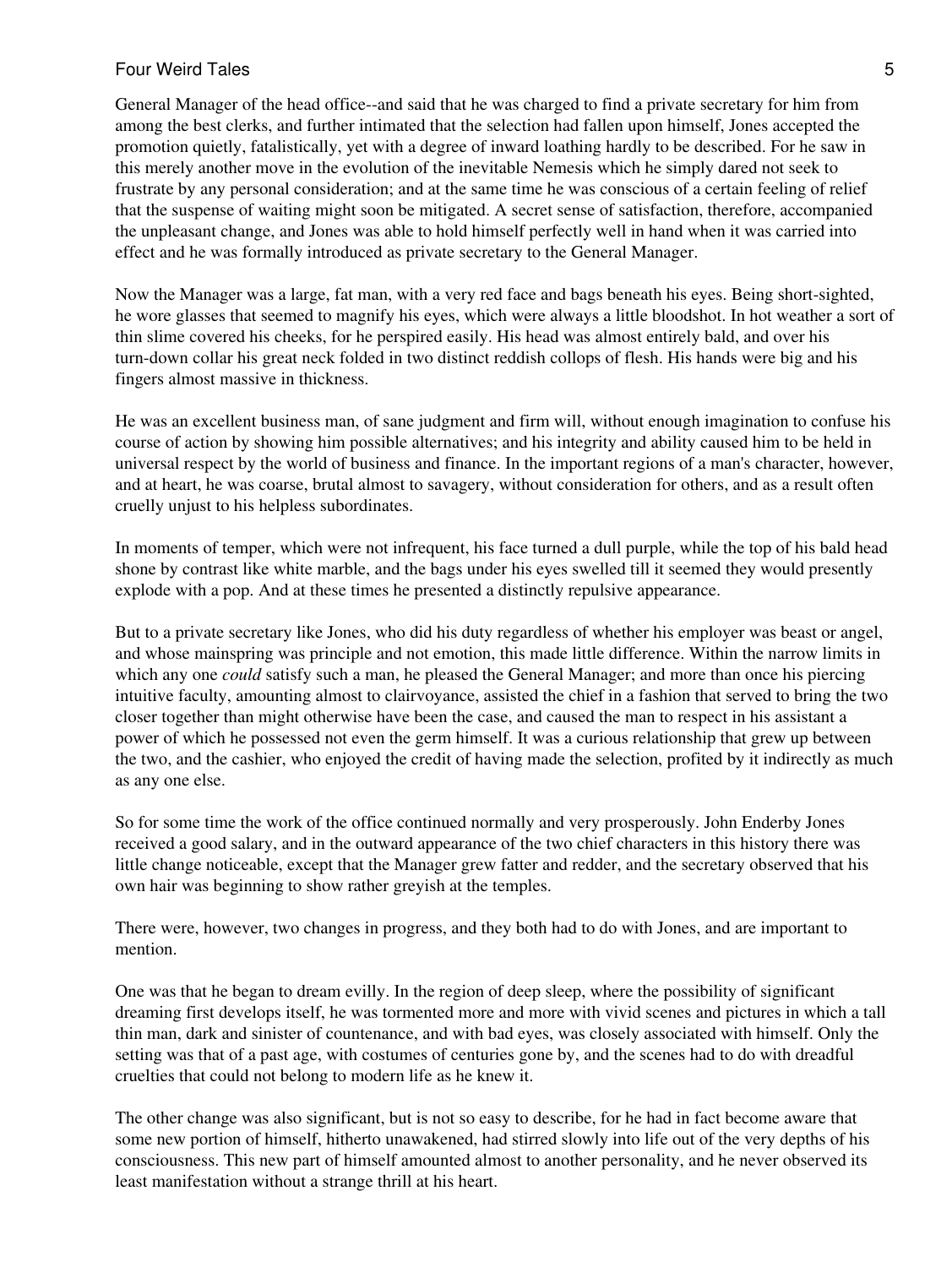## For he understood that it had begun to *watch* the Manager!

#### II

It was the habit of Jones, since he was compelled to work among conditions that were utterly distasteful, to withdraw his mind wholly from business once the day was over. During office hours he kept the strictest possible watch upon himself, and turned the key on all inner dreams, lest any sudden uprush from the deeps should interfere with his duty. But, once the working day was over, the gates flew open, and he began to enjoy himself.

He read no modern books on the subjects that interested him, and, as already said, he followed no course of training, nor belonged to any society that dabbled with half-told mysteries; but, once released from the office desk in the Manager's room, he simply and naturally entered the other region, because he was an old inhabitant, a rightful denizen, and because he belonged there. It was, in fact, really a case of dual personality; and a carefully drawn agreement existed between Jones-of-the-fire-insurance-office and Jones-of-the-mysteries, by the terms of which, under heavy penalties, neither region claimed him out of hours.

For the moment he reached his rooms under the roof in Bloomsbury, and had changed his city coat to another, the iron doors of the office clanged far behind him, and in front, before his very eyes, rolled up the beautiful gates of ivory, and he entered into the places of flowers and singing and wonderful veiled forms. Sometimes he quite lost touch with the outer world, forgetting to eat his dinner or go to bed, and lay in a state of trance, his consciousness working far out of the body. And on other occasions he walked the streets on air, half-way between the two regions, unable to distinguish between incarnate and discarnate forms, and not very far, probably, beyond the strata where poets, saints, and the greatest artists have moved and thought and found their inspiration. But this was only when some insistent bodily claim prevented his full release, and more often than not he was entirely independent of his physical portion and free of the real region, without let or hindrance.

One evening he reached home utterly exhausted after the burden of the day's work. The Manager had been more than usually brutal, unjust, ill-tempered, and Jones had been almost persuaded out of his settled policy of contempt into answering back. Everything seemed to have gone amiss, and the man's coarse, underbred nature had been in the ascendant all day long: he had thumped the desk with his great fists, abused, found fault unreasonably, uttered outrageous things, and behaved generally as he actually was--beneath the thin veneer of acquired business varnish. He had done and said everything to wound all that was woundable in an ordinary secretary, and though Jones fortunately dwelt in a region from which he looked down upon such a man as he might look down on the blundering of a savage animal, the strain had nevertheless told severely upon him, and he reached home wondering for the first time in his life whether there was perhaps a point beyond which he would be unable to restrain himself any longer.

For something out of the usual had happened. At the close of a passage of great stress between the two, every nerve in the secretary's body tingling from undeserved abuse, the Manager had suddenly turned full upon him, in the corner of the private room where the safes stood, in such a way that the glare of his red eyes, magnified by the glasses, looked straight into his own. And at this very second that other personality in Jones--the one that was ever *watching*--rose up swiftly from the deeps within and held a mirror to his face.

A moment of flame and vision rushed over him, and for one single second--one merciless second of clear sight--he saw the Manager as the tall dark man of his evil dreams, and the knowledge that he had suffered at his hands some awful injury in the past crashed through his mind like the report of a cannon.

It all flashed upon him and was gone, changing him from fire to ice, and then back again to fire; and he left the office with the certain conviction in his heart that the time for his final settlement with the man, the time for the inevitable retribution, was at last drawing very near.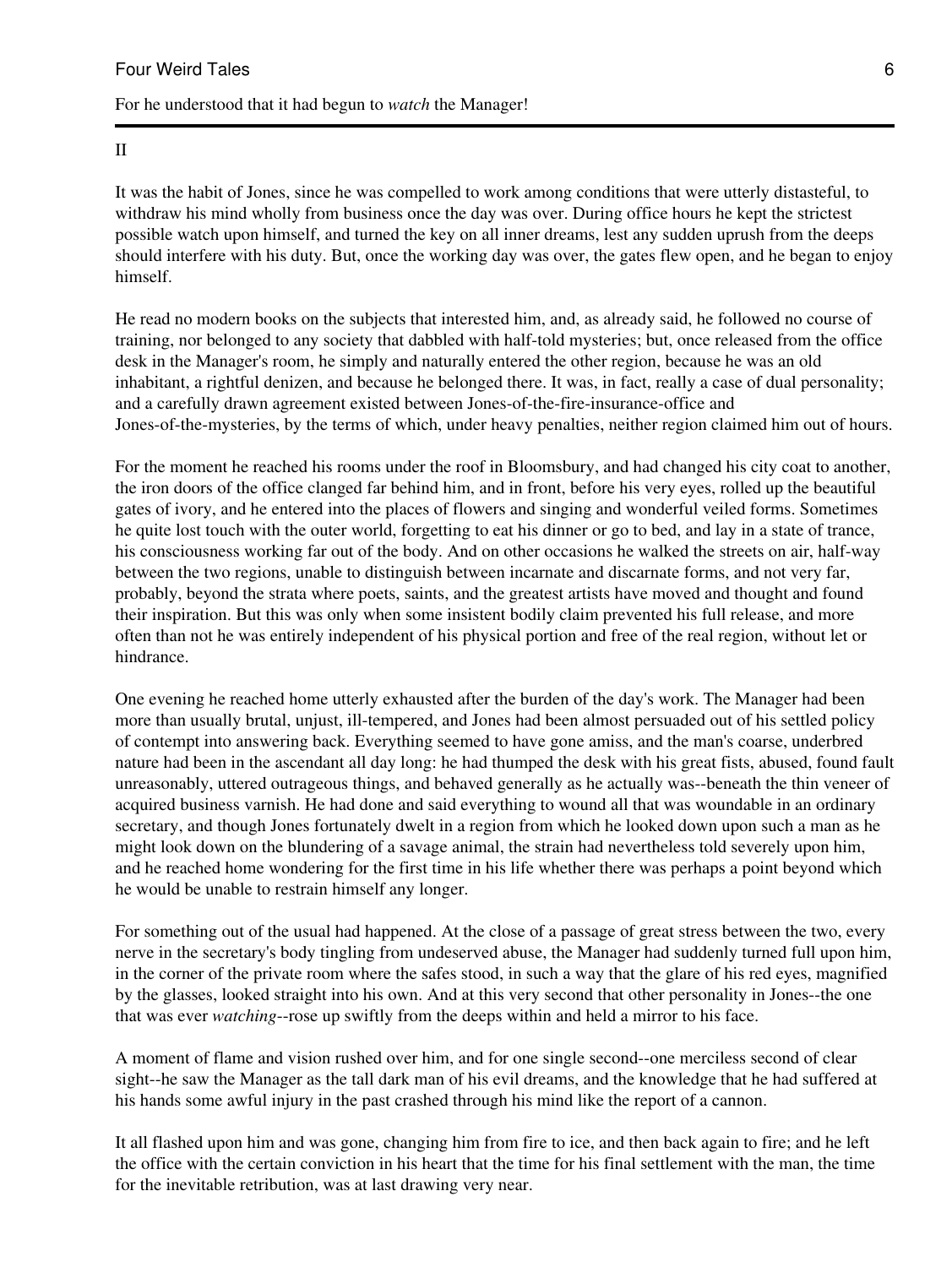According to his invariable custom, however, he succeeded in putting the memory of all this unpleasantness out of his mind with the changing of his office coat, and after dozing a little in his leather chair before the fire, he started out as usual for dinner in the Soho French restaurant, and began to dream himself away into the region of flowers and singing, and to commune with the Invisibles that were the very sources of his real life and being.

For it was in this way that his mind worked, and the habits of years had crystallised into rigid lines along which it was now necessary and inevitable for him to act.

At the door of the little restaurant he stopped short, a half-remembered appointment in his mind. He had made an engagement with some one, but where, or with whom, had entirely slipped his memory. He thought it was for dinner, or else to meet just after dinner, and for a second it came back to him that it had something to do with the office, but, whatever it was, he was quite unable to recall it, and a reference to his pocket engagement book showed only a blank page. Evidently he had even omitted to enter it; and after standing a moment vainly trying to recall either the time, place, or person, he went in and sat down.

But though the details had escaped him, his subconscious memory seemed to know all about it, for he experienced a sudden sinking of the heart, accompanied by a sense of foreboding anticipation, and felt that beneath his exhaustion there lay a centre of tremendous excitement. The emotion caused by the engagement was at work, and would presently cause the actual details of the appointment to reappear.

Inside the restaurant the feeling increased, instead of passing: some one was waiting for him somewhere--some one whom he had definitely arranged to meet. He was expected by a person that very night and just about that very time. But by whom? Where? A curious inner trembling came over him, and he made a strong effort to hold himself in hand and to be ready for anything that might come.

And then suddenly came the knowledge that the place of appointment was this very restaurant, and, further, that the person he had promised to meet was already here, waiting somewhere quite close beside him.

He looked up nervously and began to examine the faces round him. The majority of the diners were Frenchmen, chattering loudly with much gesticulation and laughter; and there was a fair sprinkling of clerks like himself who came because the prices were low and the food good, but there was no single face that he recognised until his glance fell upon the occupant of the corner seat opposite, generally filled by himself.

"There's the man who's waiting for me!" thought Jones instantly.

He knew it at once. The man, he saw, was sitting well back into the corner, with a thick overcoat buttoned tightly up to the chin. His skin was very white, and a heavy black beard grew far up over his cheeks. At first the secretary took him for a stranger, but when he looked up and their eyes met, a sense of familiarity flashed across him, and for a second or two Jones imagined he was staring at a man he had known years before. For, barring the beard, it was the face of an elderly clerk who had occupied the next desk to his own when he first entered the service of the insurance company, and had shown him the most painstaking kindness and sympathy in the early difficulties of his work. But a moment later the illusion passed, for he remembered that Thorpe had been dead at least five years. The similarity of the eyes was obviously a mere suggestive trick of memory.

The two men stared at one another for several seconds, and then Jones began to act *instinctively*, and because he had to. He crossed over and took the vacant seat at the other's table, facing him; for he felt it was somehow imperative to explain why he was late, and how it was he had almost forgotten the engagement altogether.

No honest excuse, however, came to his assistance, though his mind had begun to work furiously.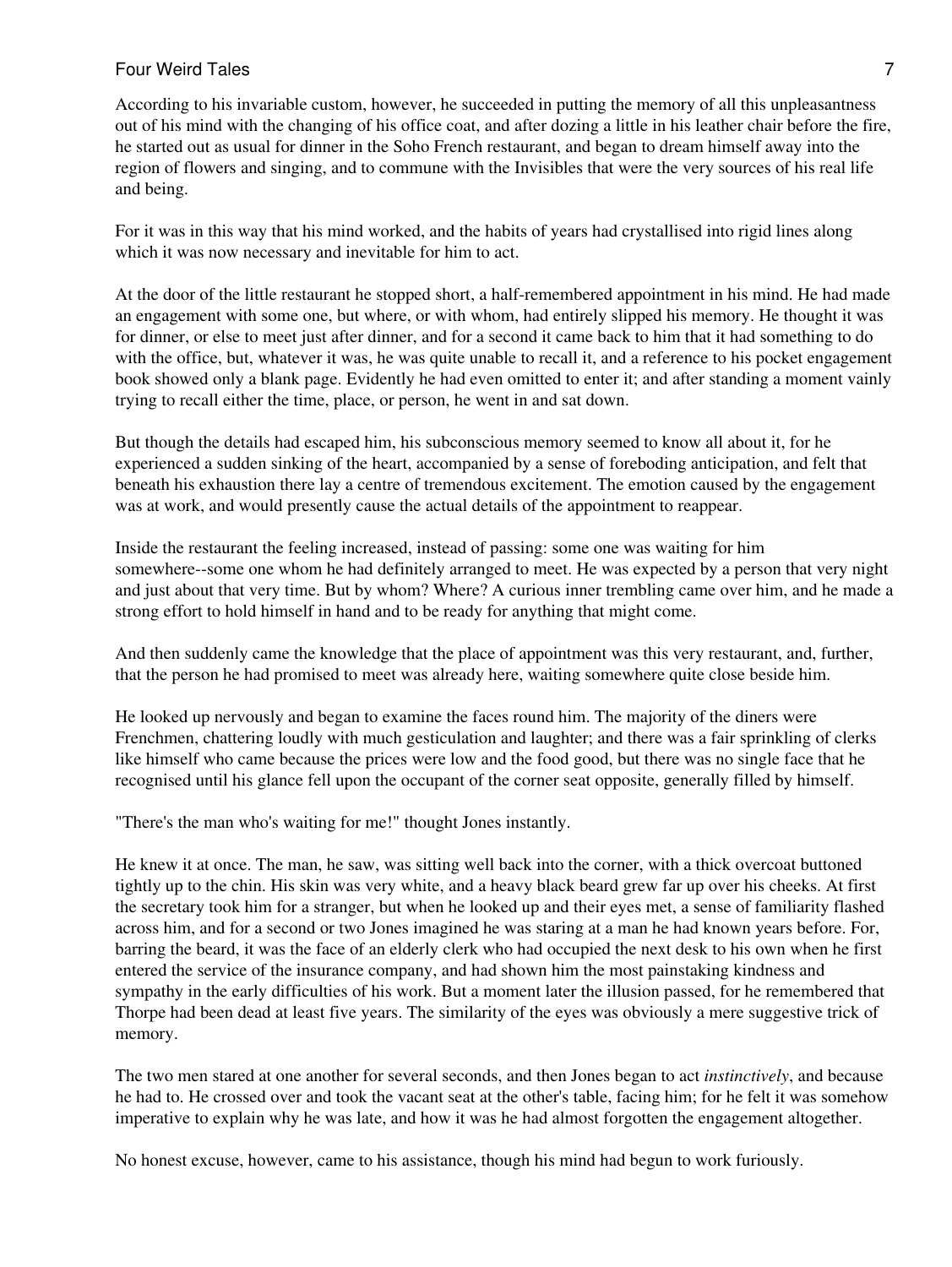"Yes, you *are* late," said the man quietly, before he could find a single word to utter. "But it doesn't matter. Also, you had forgotten the appointment, but that makes no difference either."

"I knew--that there was an engagement," Jones stammered, passing his hand over his forehead; "but somehow--"

"You will recall it presently," continued the other in a gentle voice, and smiling a little. "It was in deep sleep last night we arranged this, and the unpleasant occurrences of to-day have for the moment obliterated it."

A faint memory stirred within him as the man spoke, and a grove of trees with moving forms hovered before his eyes and then vanished again, while for an instant the stranger seemed to be capable of self-distortion and to have assumed vast proportions, with wonderful flaming eyes.

"Oh!" he gasped. "It was there--in the other region?"

"Of course," said the other, with a smile that illumined his whole face. "You will remember presently, all in good time, and meanwhile you have no cause to feel afraid."

There was a wonderful soothing quality in the man's voice, like the whispering of a great wind, and the clerk felt calmer at once. They sat a little while longer, but he could not remember that they talked much or ate anything. He only recalled afterwards that the head waiter came up and whispered something in his ear, and that he glanced round and saw the other people were looking at him curiously, some of them laughing, and that his companion then got up and led the way out of the restaurant.

They walked hurriedly through the streets, neither of them speaking; and Jones was so intent upon getting back the whole history of the affair from the region of deep sleep, that he barely noticed the way they took. Yet it was clear he knew where they were bound for just as well as his companion, for he crossed the streets often ahead of him, diving down alleys without hesitation, and the other followed always without correction.

The pavements were very full, and the usual night crowds of London were surging to and fro in the glare of the shop lights, but somehow no one impeded their rapid movements, and they seemed to pass through the people as if they were smoke. And, as they went, the pedestrians and traffic grew less and less, and they soon passed the Mansion House and the deserted space in front of the Royal Exchange, and so on down Fenchurch Street and within sight of the Tower of London, rising dim and shadowy in the smoky air.

Jones remembered all this perfectly well, and thought it was his intense preoccupation that made the distance seem so short. But it was when the Tower was left behind and they turned northwards that he began to notice how altered everything was, and saw that they were in a neighbourhood where houses were suddenly scarce, and lanes and fields beginning, and that their only light was the stars overhead. And, as the deeper consciousness more and more asserted itself to the exclusion of the surface happenings of his mere body during the day, the sense of exhaustion vanished, and he realised that he was moving somewhere in the region of causes behind the veil, beyond the gross deceptions of the senses, and released from the clumsy spell of space and time.

Without great surprise, therefore, he turned and saw that his companion had altered, had shed his overcoat and black hat, and was moving beside him absolutely *without sound*. For a brief second he saw him, tall as a tree, extending through space like a great shadow, misty and wavering of outline, followed by a sound like wings in the darkness; but, when he stopped, fear clutching at his heart, the other resumed his former proportions, and Jones could plainly see his normal outline against the green field behind.

Then the secretary saw him fumbling at his neck, and at the same moment the black beard came away from the face in his hand.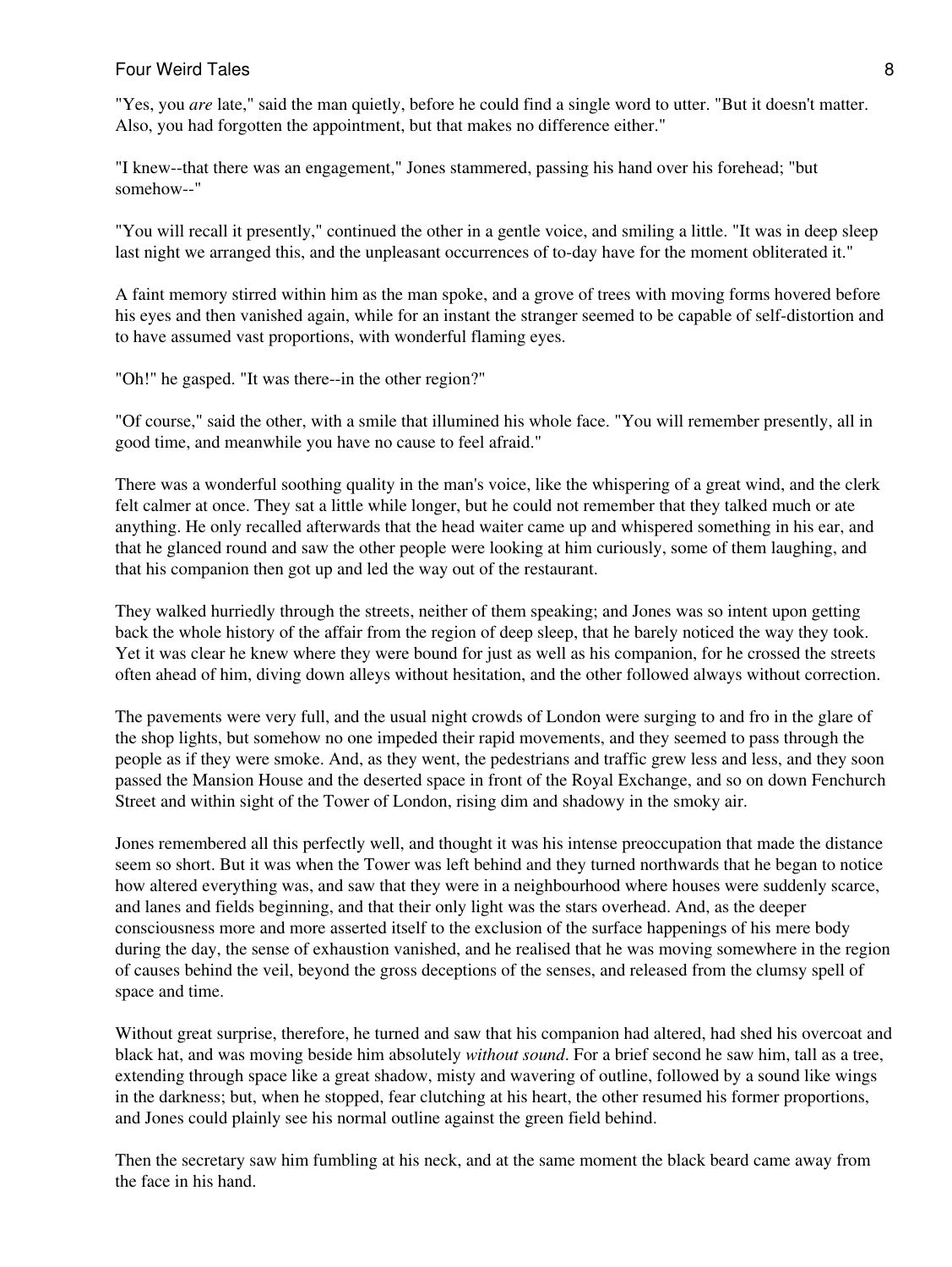"Then you *are* Thorpe!" he gasped, yet somehow without overwhelming surprise.

They stood facing one another in the lonely lane, trees meeting overhead and hiding the stars, and a sound of mournful sighing among the branches.

"I am Thorpe," was the answer in a voice that almost seemed part of the wind. "And I have come out of our far past to help you, for my debt to you is large, and in this life I had but small opportunity to repay."

Jones thought quickly of the man's kindness to him in the office, and a great wave of feeling surged through him as he began to remember dimly the friend by whose side he had already climbed, perhaps through vast ages of his soul's evolution.

"To help me *now*?" he whispered.

"You will understand me when you enter into your real memory and recall how great a debt I have to pay for old faithful kindnesses of long ago," sighed the other in a voice like falling wind.

"Between us, though, there can be no question of *debt*," Jones heard himself saying, and remembered the reply that floated to him on the air and the smile that lightened for a moment the stern eyes facing him.

"Not of debt, indeed, but of privilege."

Jones felt his heart leap out towards this man, this old friend, tried by centuries and still faithful. He made a movement to seize his hand. But the other shifted like a thing of mist, and for a moment the clerk's head swam and his eyes seemed to fail.

"Then you are *dead*?" he said under his breath with a slight shiver.

"Five years ago I left the body you knew," replied Thorpe. "I tried to help you then instinctively, not fully recognising you. But now I can accomplish far more."

With an awful sense of foreboding and dread in his heart, the secretary was beginning to understand.

"It has to do with--with--?"

"Your past dealings with the Manager," came the answer, as the wind rose louder among the branches overhead and carried off the remainder of the sentence into the air.

Jones's memory, which was just beginning to stir among the deepest layers of all, shut down suddenly with a snap, and he followed his companion over fields and down sweet-smelling lanes where the air was fragrant and cool, till they came to a large house, standing gaunt and lonely in the shadows at the edge of a wood. It was wrapped in utter stillness, with windows heavily draped in black, and the clerk, as he looked, felt such an overpowering wave of sadness invade him that his eyes began to burn and smart, and he was conscious of a desire to shed tears.

The key made a harsh noise as it turned in the lock, and when the door swung open into a lofty hall they heard a confused sound of rustling and whispering, as of a great throng of people pressing forward to meet them. The air seemed full of swaying movement, and Jones was certain he saw hands held aloft and dim faces claiming recognition, while in his heart, already oppressed by the approaching burden of vast accumulated memories, he was aware of the *uncoiling of something* that had been asleep for ages.

As they advanced he heard the doors close with a muffled thunder behind them, and saw that the shadows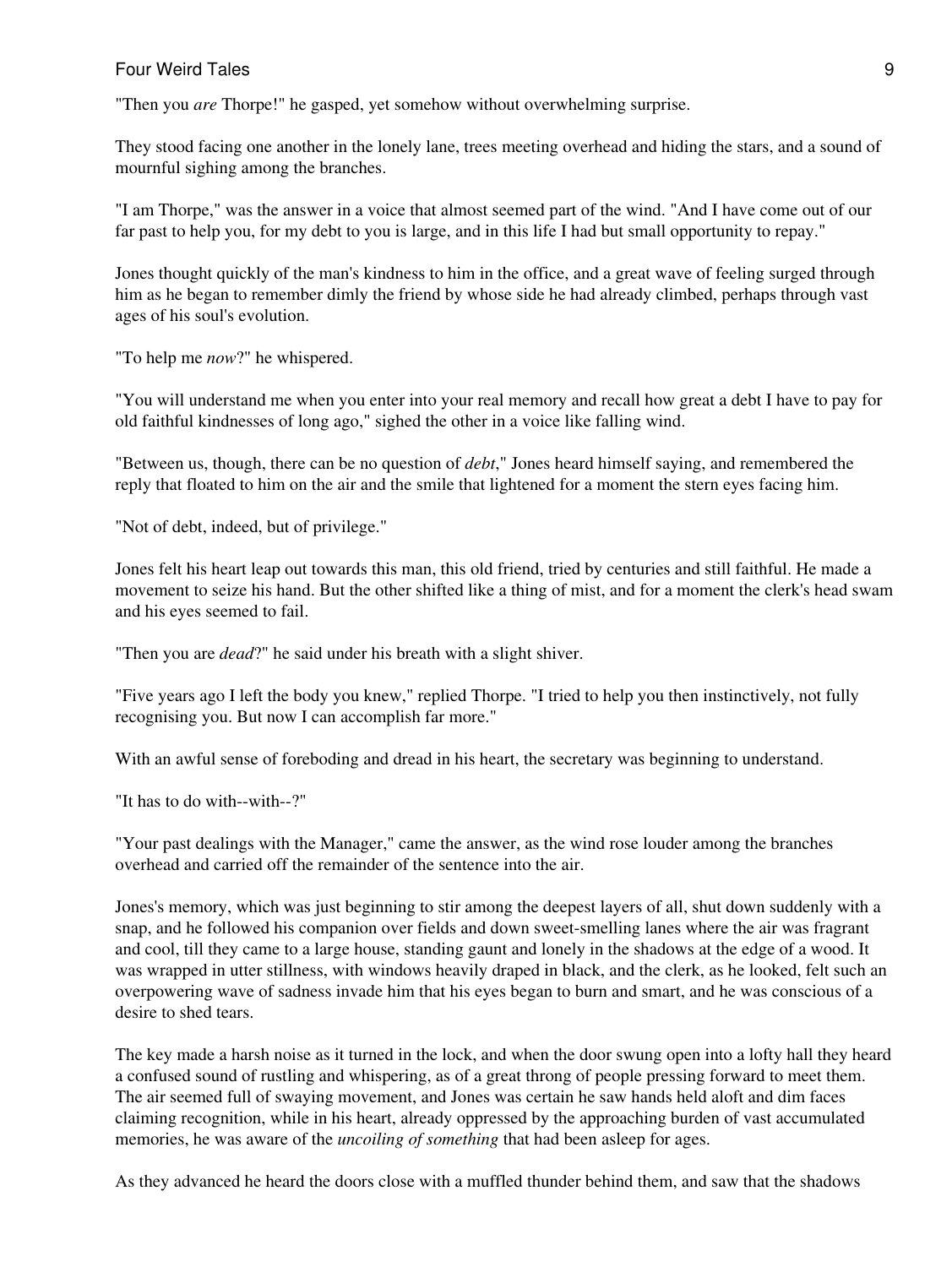seemed to retreat and shrink away towards the interior of the house, carrying the hands and faces with them. He heard the wind singing round the walls and over the roof, and its wailing voice mingled with the sound of deep, collective breathing that filled the house like the murmur of a sea; and as they walked up the broad staircase and through the vaulted rooms, where pillars rose like the stems of trees, he knew that the building was crowded, row upon row, with the thronging memories of his own long past.

"This is the *House of the Past*," whispered Thorpe beside him, as they moved silently from room to room; "the house of *your* past. It is full from cellar to roof with the memories of what you have done, thought, and felt from the earliest stages of your evolution until now.

"The house climbs up almost to the clouds, and stretches back into the heart of the wood you saw outside, but the remoter halls are filled with the ghosts of ages ago too many to count, and even if we were able to waken them you could not remember them now. Some day, though, they will come and claim you, and you must know them, and answer their questions, for they can never rest till they have exhausted themselves again through you, and justice has been perfectly worked out.

"But now follow me closely, and you shall see the particular memory for which I am permitted to be your guide, so that you may know and understand a great force in your present life, and may use the sword of justice, or rise to the level of a great forgiveness, according to your degree of power."

Icy thrills ran through the trembling clerk, and as he walked slowly beside his companion he heard from the vaults below, as well as from more distant regions of the vast building, the stirring and sighing of the serried ranks of sleepers, sounding in the still air like a chord swept from unseen strings stretched somewhere among the very foundations of the house.

Stealthily, picking their way among the great pillars, they moved up the sweeping staircase and through several dark corridors and halls, and presently stopped outside a small door in an archway where the shadows were very deep.

"Remain close by my side, and remember to utter no cry," whispered the voice of his guide, and as the clerk turned to reply he saw his face was stern to whiteness and even shone a little in the darkness.

The room they entered seemed at first to be pitchy black, but gradually the secretary perceived a faint reddish glow against the farther end, and thought he saw figures moving silently to and fro.

"Now watch!" whispered Thorpe, as they pressed close to the wall near the door and waited. "But remember to keep absolute silence. It is a torture scene."

Jones felt utterly afraid, and would have turned to fly if he dared, for an indescribable terror seized him and his knees shook; but some power that made escape impossible held him remorselessly there, and with eyes glued on the spots of light he crouched against the wall and waited.

The figures began to move more swiftly, each in its own dim light that shed no radiance beyond itself, and he heard a soft clanking of chains and the voice of a man groaning in pain. Then came the sound of a door closing, and thereafter Jones saw but one figure, the figure of an old man, naked entirely, and fastened with chains to an iron framework on the floor. His memory gave a sudden leap of fear as he looked, for the features and white beard were familiar, and he recalled them as though of yesterday.

The other figures had disappeared, and the old man became the centre of the terrible picture. Slowly, with ghastly groans; as the heat below him increased into a steady glow, the aged body rose in a curve of agony, resting on the iron frame only where the chains held wrists and ankles fast. Cries and gasps filled the air, and Jones felt exactly as though they came from his own throat, and as if the chains were burning into his own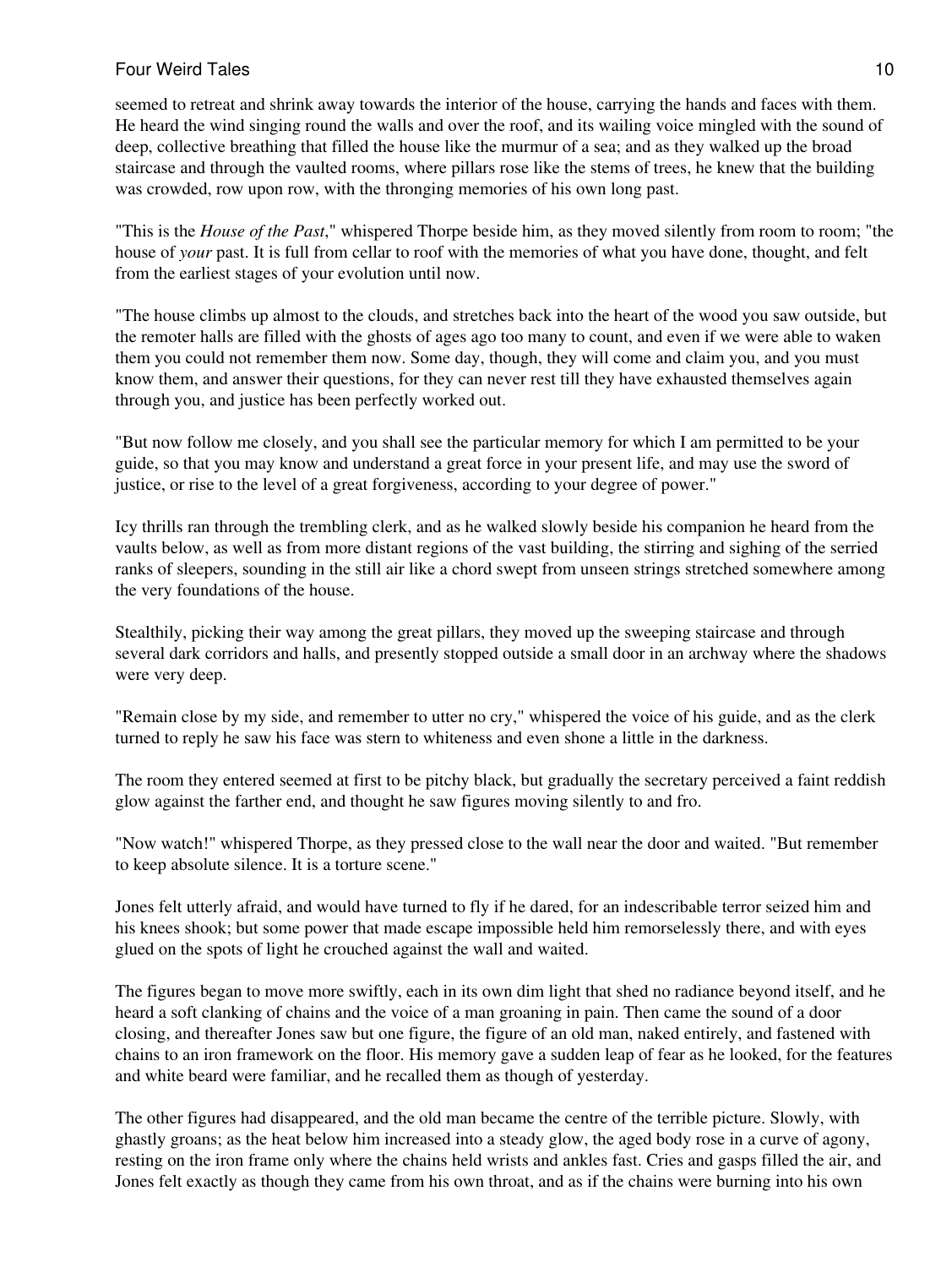# **Four Weird Tales** 11 **Four Weird Tales** 11

wrists and ankles, and the heat scorching the skin and flesh upon his own back. He began to writhe and twist himself.

"Spain!" whispered the voice at his side, "and four hundred years ago."

"And the purpose?" gasped the perspiring clerk, though he knew quite well what the answer must be.

"To extort the name of a friend, to his death and betrayal," came the reply through the darkness.

A sliding panel opened with a little rattle in the wall immediately above the rack, and a face, framed in the same red glow, appeared and looked down upon the dying victim. Jones was only just able to choke a scream, for he recognised the tall dark man of his dreams. With horrible, gloating eyes he gazed down upon the writhing form of the old man, and his lips moved as in speaking, though no words were actually audible.

"He asks again for the name," explained the other, as the clerk struggled with the intense hatred and loathing that threatened every moment to result in screams and action. His ankles and wrists pained him so that he could scarcely keep still, but a merciless power held him to the scene.

He saw the old man, with a fierce cry, raise his tortured head and spit up into the face at the panel, and then the shutter slid back again, and a moment later the increased glow beneath the body, accompanied by awful writhing, told of the application of further heat. There came the odour of burning flesh; the white beard curled and burned to a crisp; the body fell back limp upon the red-hot iron, and then shot up again in fresh agony; cry after cry, the most awful in the world, rang out with deadened sound between the four walls; and again the panel slid back creaking, and revealed the dreadful face of the torturer.

Again the name was asked for, and again it was refused; and this time, after the closing of the panel, a door opened, and the tall thin man with the evil face came slowly into the chamber. His features were savage with rage and disappointment, and in the dull red glow that fell upon them he looked like a very prince of devils. In his hand he held a pointed iron at white heat.

"Now the murder!" came from Thorpe in a whisper that sounded as if it was outside the building and far away.

Jones knew quite well what was coming, but was unable even to close his eyes. He felt all the fearful pains himself just as though he were actually the sufferer; but now, as he stared, he felt something more besides; and when the tall man deliberately approached the rack and plunged the heated iron first into one eye and then into the other, he heard the faint fizzing of it, and felt his own eyes burst in frightful pain from his head. At the same moment, unable longer to control himself, he uttered a wild shriek and dashed forward to seize the torturer and tear him to a thousand pieces. Instantly, in a flash, the entire scene vanished; darkness rushed in to fill the room, and he felt himself lifted off his feet by some force like a great wind and borne swiftly away into space.

When he recovered his senses he was standing just outside the house and the figure of Thorpe was beside him in the gloom. The great doors were in the act of closing behind him, but before they shut he fancied he caught a glimpse of an immense veiled figure standing upon the threshold, with flaming eyes, and in his hand a bright weapon like a shining sword of fire.

"Come quickly now--all is over!" Thorpe whispered.

"And the dark man--?" gasped the clerk, as he moved swiftly by the other's side.

"In this present life is the Manager of the company."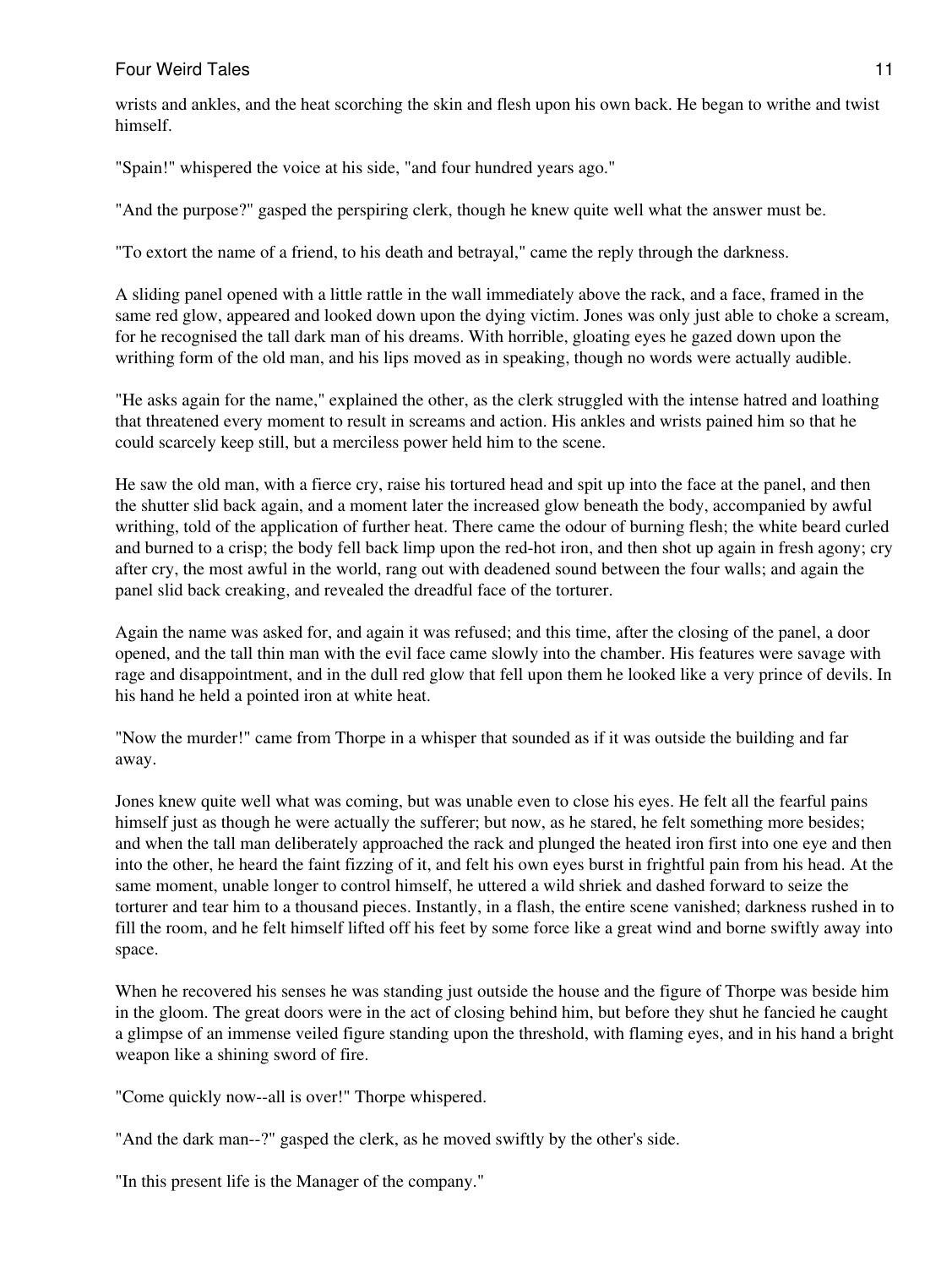"And the victim?"

"Was yourself!"

"And the friend he--*I* refused to betray?"

"I was that friend," answered Thorpe, his voice with every moment sounding more and more like the cry of the wind. "You gave your life in agony to save mine."

"And again, in this life, we have all three been together?"

"Yes. Such forces are not soon or easily exhausted, and justice is not satisfied till all have reaped what they sowed."

Jones had an odd feeling that he was slipping away into some other state of consciousness. Thorpe began to seem unreal. Presently he would be unable to ask more questions. He felt utterly sick and faint with it all, and his strength was ebbing.

"Oh, quick!" he cried, "now tell me more. Why did I see this? What must I do?"

The wind swept across the field on their right and entered the wood beyond with a great roar, and the air round him seemed filled with voices and the rushing of hurried movement.

"To the ends of justice," answered the other, as though speaking out of the centre of the wind and from a distance, "which sometimes is entrusted to the hands of those who suffered and were strong. One wrong cannot be put right by another wrong, but your life has been so worthy that the opportunity is given to--"

The voice grew fainter and fainter, already it was far overhead with the rushing wind.

"You may punish or--" Here Jones lost sight of Thorpe's figure altogether, for he seemed to have vanished and melted away into the wood behind him. His voice sounded far across the trees, very weak, and ever rising.

"Or if you can rise to the level of a great forgiveness--"

The voice became inaudible.... The wind came crying out of the wood again.

\* \* \* \* \*

Jones shivered and stared about him. He shook himself violently and rubbed his eyes. The room was dark, the fire was out; he felt cold and stiff. He got up out of his armchair, still trembling, and lit the gas. Outside the wind was howling, and when he looked at his watch he saw that it was very late and he must go to bed.

He had not even changed his office coat; he must have fallen asleep in the chair as soon as he came in, and he had slept for several hours. Certainly he had eaten no dinner, for he felt ravenous.

# III

Next day, and for several weeks thereafter, the business of the office went on as usual, and Jones did his work well and behaved outwardly with perfect propriety. No more visions troubled him, and his relations with the Manager became, if anything, somewhat smoother and easier.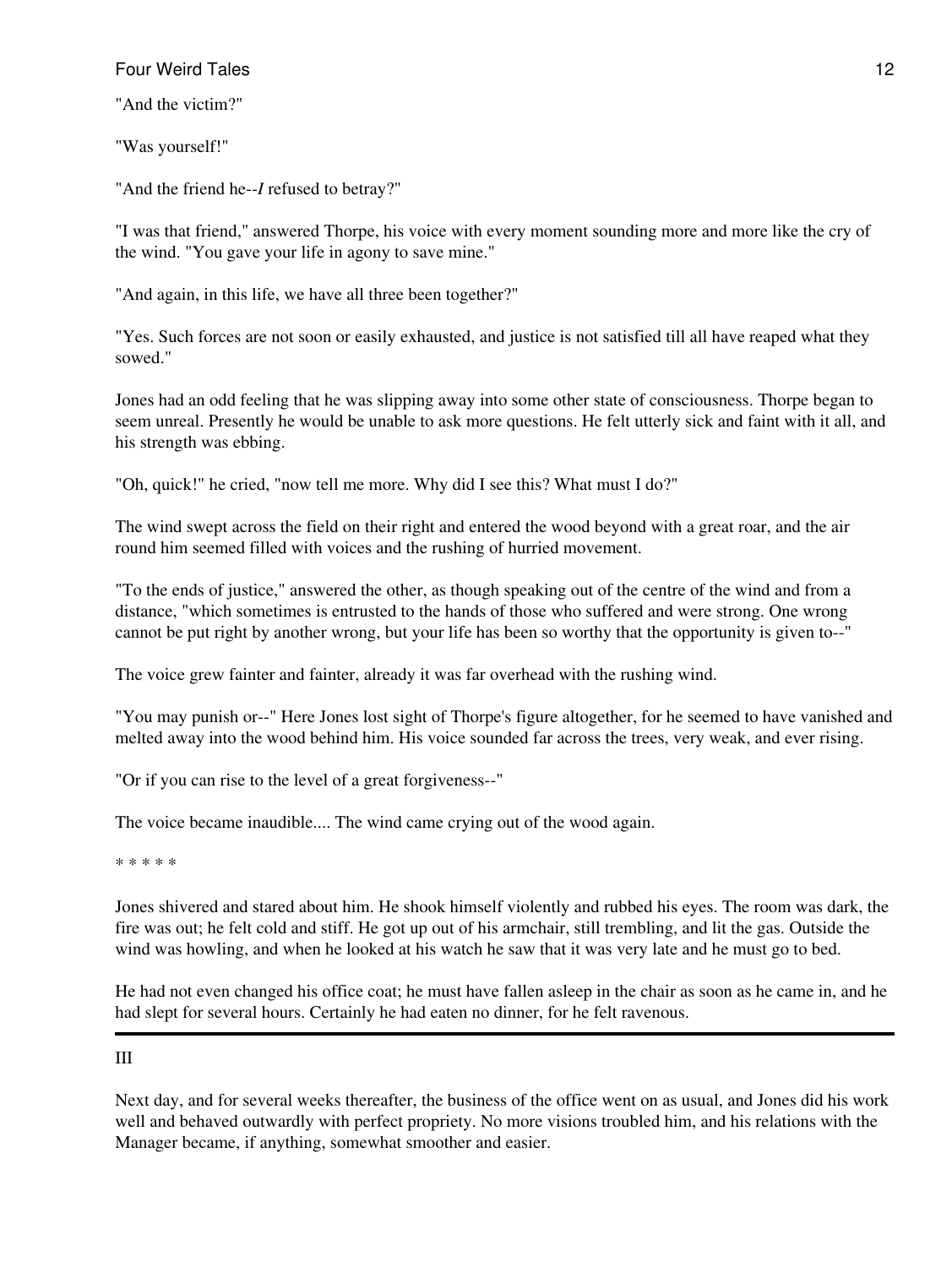True, the man *looked* a little different, because the clerk kept seeing him with his inner and outer eye promiscuously, so that one moment he was broad and red-faced, and the next he was tall, thin, and dark, enveloped, as it were, in a sort of black atmosphere tinged with red. While at times a confusion of the two sights took place, and Jones saw the two faces mingled in a composite countenance that was very horrible indeed to contemplate. But, beyond this occasional change in the outward appearance of the Manager, there was nothing that the secretary noticed as the result of his vision, and business went on more or less as before, and perhaps even with a little less friction.

But in the rooms under the roof in Bloomsbury it was different, for there it was perfectly clear to Jones that Thorpe had come to take up his abode with him. He never saw him, but he knew all the time he was there. Every night on returning from his work he was greeted by the well-known whisper, "Be ready when I give the sign!" and often in the night he woke up suddenly out of deep sleep and was aware that Thorpe had that minute moved away from his bed and was standing waiting and watching somewhere in the darkness of the room. Often he followed him down the stairs, though the dim gas jet on the landings never revealed his outline; and sometimes he did not come into the room at all, but hovered outside the window, peering through the dirty panes, or sending his whisper into the chamber in the whistling of the wind.

For Thorpe had come to stay, and Jones knew that he would not get rid of him until he had fulfilled the ends of justice and accomplished the purpose for which he was waiting.

Meanwhile, as the days passed, he went through a tremendous struggle with himself, and came to the perfectly honest decision that the "level of a great forgiveness" was impossible for him, and that he must therefore accept the alternative and use the secret knowledge placed in his hands--and execute justice. And once this decision was arrived at, he noticed that Thorpe no longer left him alone during the day as before, but now accompanied him to the office and stayed more or less at his side all through business hours as well. His whisper made itself heard in the streets and in the train, and even in the Manager's room where he worked; sometimes warning, sometimes urging, but never for a moment suggesting the abandonment of the main purpose, and more than once so plainly audible that the clerk felt certain others must have heard it as well as himself.

The obsession was complete. He felt he was always under Thorpe's eye day and night, and he knew he must acquit himself like a man when the moment came, or prove a failure in his own sight as well in the sight of the other.

And now that his mind was made up, nothing could prevent the carrying out of the sentence. He bought a pistol, and spent his Saturday afternoons practising at a target in lonely places along the Essex shore, marking out in the sand the exact measurements of the Manager's room. Sundays he occupied in like fashion, putting up at an inn overnight for the purpose, spending the money that usually went into the savings bank on travelling expenses and cartridges. Everything was done very thoroughly, for there must be no possibility of failure; and at the end of several weeks he had become so expert with his six-shooter that at a distance of 25 feet, which was the greatest length of the Manager's room, he could pick the inside out of a halfpenny nine times out of a dozen, and leave a clean, unbroken rim.

There was not the slightest desire to delay. He had thought the matter over from every point of view his mind could reach, and his purpose was inflexible. Indeed, he felt proud to think that he had been chosen as the instrument of justice in the infliction of so well-deserved and so terrible a punishment. Vengeance may have had some part in his decision, but he could not help that, for he still felt at times the hot chains burning his wrists and ankles with fierce agony through to the bone. He remembered the hideous pain of his slowly roasting back, and the point when he thought death *must* intervene to end his suffering, but instead new powers of endurance had surged up in him, and awful further stretches of pain had opened up, and unconsciousness seemed farther off than ever. Then at last the hot irons in his eyes.... It all came back to him, and caused him to break out in icy perspiration at the mere thought of it ... the vile face at the panel ... the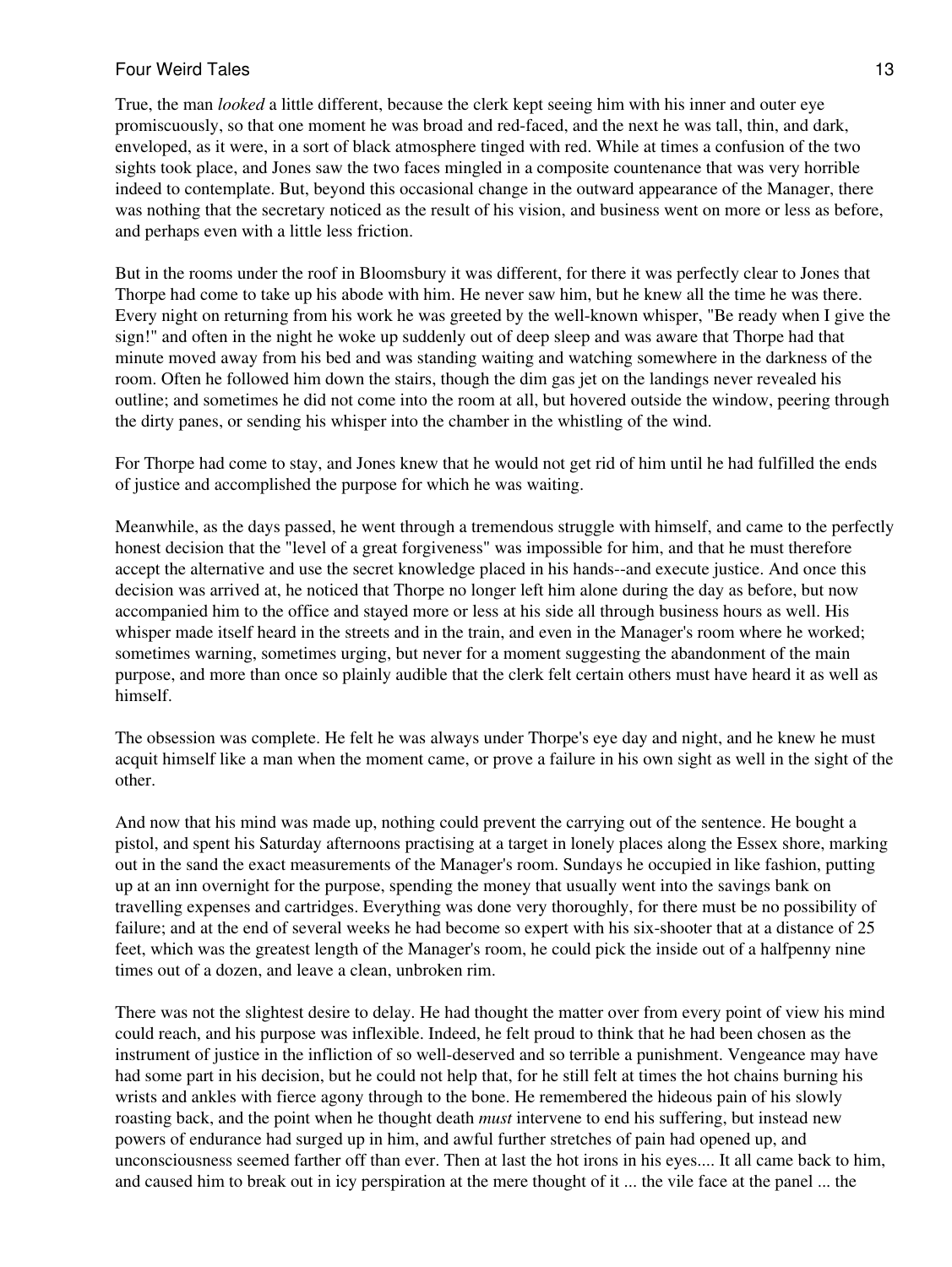expression of the dark face.... His fingers worked. His blood boiled. It was utterly impossible to keep the idea of vengeance altogether out of his mind.

Several times he was temporarily baulked of his prey. Odd things happened to stop him when he was on the point of action. The first day, for instance, the Manager fainted from the heat. Another time when he had decided to do the deed, the Manager did not come down to the office at all. And a third time, when his hand was actually in his hip pocket, he suddenly heard Thorpe's horrid whisper telling him to wait, and turning, he saw that the head cashier had entered the room noiselessly without his noticing it. Thorpe evidently knew what he was about, and did not intend to let the clerk bungle the matter.

He fancied, moreover, that the head cashier was watching him. He was always meeting him in unexpected corners and places, and the cashier never seemed to have an adequate excuse for being there. His movements seemed suddenly of particular interest to others in the office as well, for clerks were always being sent to ask him unnecessary questions, and there was apparently a general design to keep him under a sort of surveillance, so that he was never much alone with the Manager in the private room where they worked. And once the cashier had even gone so far as to suggest that he could take his holiday earlier than usual if he liked, as the work had been very arduous of late and the heat exceedingly trying.

He noticed, too, that he was sometimes followed by a certain individual in the streets, a careless-looking sort of man, who never came face to face with him, or actually ran into him, but who was always in his train or omnibus, and whose eye he often caught observing him over the top of his newspaper, and who on one occasion was even waiting at the door of his lodgings when he came out to dine.

There were other indications too, of various sorts, that led him to think something was at work to defeat his purpose, and that he must act at once before these hostile forces could prevent.

And so the end came very swiftly, and was thoroughly approved by Thorpe.

It was towards the close of July, and one of the hottest days London had ever known, for the City was like an oven, and the particles of dust seemed to burn the throats of the unfortunate toilers in street and office. The portly Manager, who suffered cruelly owing to his size, came down perspiring and gasping with the heat. He carried a light-coloured umbrella to protect his head.

"He'll want something more than that, though!" Jones laughed quietly to himself when he saw him enter.

The pistol was safely in his hip pocket, every one of its six chambers loaded.

The Manager saw the smile on his face, and gave him a long steady look as he sat down to his desk in the corner. A few minutes later he touched the bell for the head cashier--a single ring--and then asked Jones to fetch some papers from another safe in the room upstairs.

A deep inner trembling seized the secretary as he noticed these precautions, for he saw that the hostile forces were at work against him, and yet he felt he could delay no longer and must act that very morning, interference or no interference. However, he went obediently up in the lift to the next floor, and while fumbling with the combination of the safe, known only to himself, the cashier, and the Manager, he again heard Thorpe's horrid whisper just behind him:

"You must do it to-day! You must do it to-day!"

He came down again with the papers, and found the Manager alone. The room was like a furnace, and a wave of dead heated air met him in the face as he went in. The moment he passed the doorway he realised that he had been the subject of conversation between the head cashier and his enemy. They had been discussing him.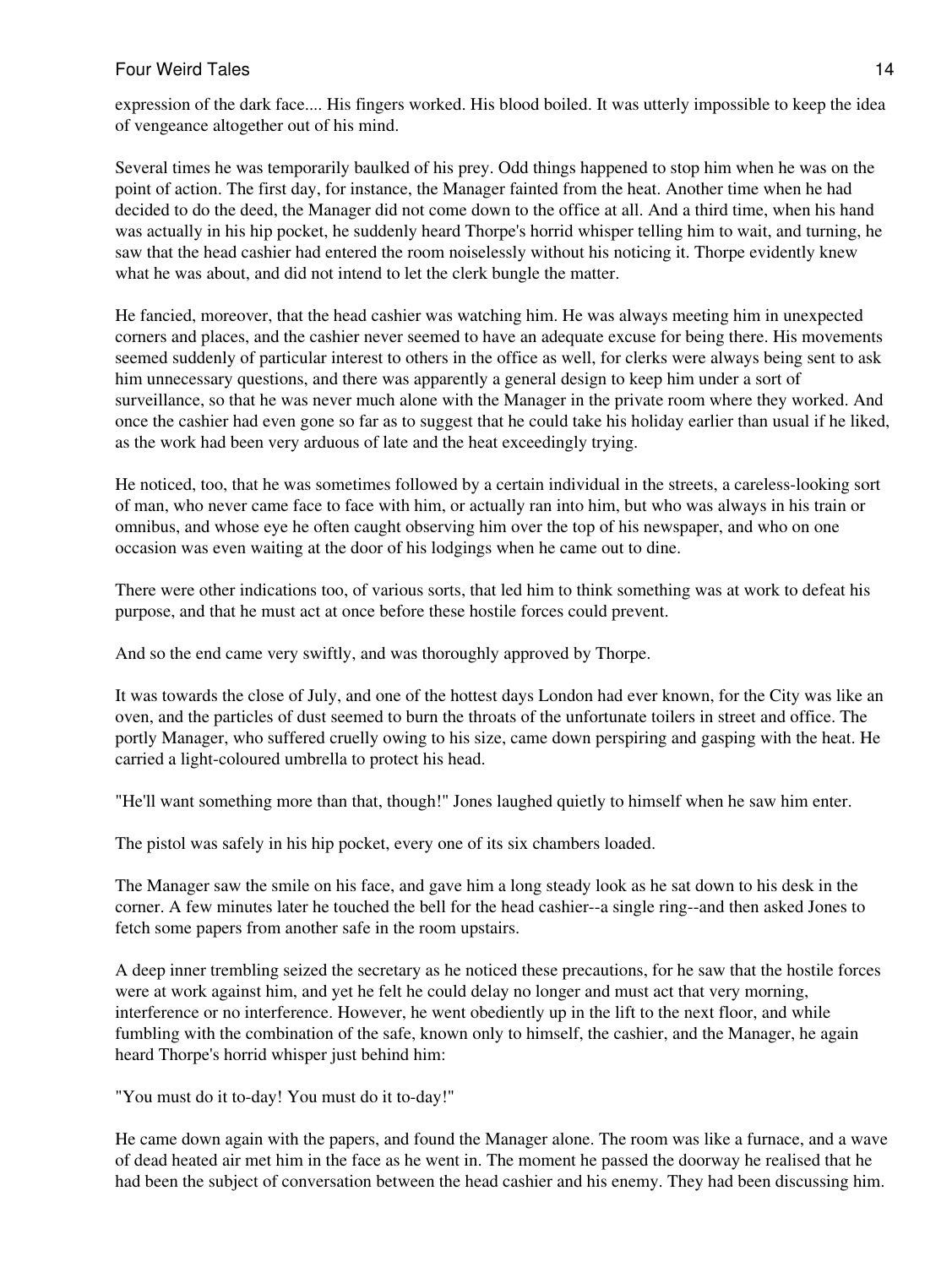Perhaps an inkling of his secret had somehow got into their minds. They had been watching him for days past. They had become suspicious.

Clearly, he must act now, or let the opportunity slip by perhaps for ever. He heard Thorpe's voice in his ear, but this time it was no mere whisper, but a plain human voice, speaking out loud.

"Now!" it said. "Do it now!"

The room was empty. Only the Manager and himself were in it.

Jones turned from his desk where he had been standing, and locked the door leading into the main office. He saw the army of clerks scribbling in their shirt-sleeves, for the upper half of the door was of glass. He had perfect control of himself, and his heart was beating steadily.

The Manager, hearing the key turn in the lock, looked up sharply.

"What's that you're doing?" he asked quickly.

"Only locking the door, sir," replied the secretary in a quite even voice.

"Why? Who told you to--?"

"The voice of Justice, sir," replied Jones, looking steadily into the hated face.

The Manager looked black for a moment, and stared angrily across the room at him. Then suddenly his expression changed as he stared, and he tried to smile. It was meant to be a kind smile evidently, but it only succeeded in being frightened.

"That *is* a good idea in this weather," he said lightly, "but it would be much better to lock it on the *outside*, wouldn't it, Mr. Jones?"

"I think not, sir. You might escape me then. Now you can't."

Jones took his pistol out and pointed it at the other's face. Down the barrel he saw the features of the tall dark man, evil and sinister. Then the outline trembled a little and the face of the Manager slipped back into its place. It was white as death, and shining with perspiration.

"You tortured me to death four hundred years ago," said the clerk in the same steady voice, "and now the dispensers of justice have chosen me to punish you."

The Manager's face turned to flame, and then back to chalk again. He made a quick movement towards the telephone bell, stretching out a hand to reach it, but at the same moment Jones pulled the trigger and the wrist was shattered, splashing the wall behind with blood.

"That's *one* place where the chains burnt," he said quietly to himself. His hand was absolutely steady, and he felt that he was a hero.

The Manager was on his feet, with a scream of pain, supporting himself with his right hand on the desk in front of him, but Jones pressed the trigger again, and a bullet flew into the other wrist, so that the big man, deprived of support, fell forward with a crash on to the desk.

"You damned madman!" shrieked the Manager. "Drop that pistol!"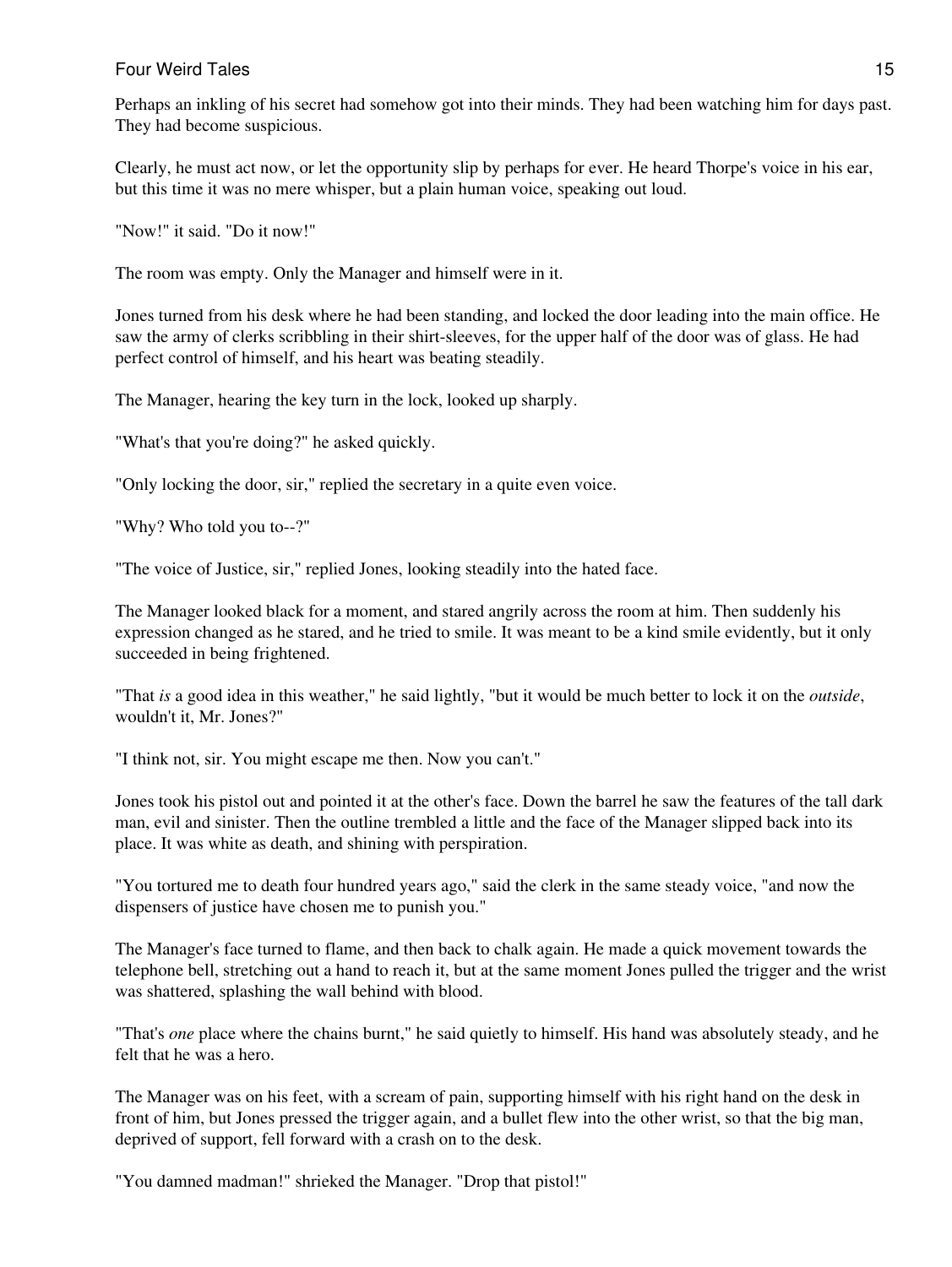"That's *another* place," was all Jones said, still taking careful aim for another shot.

The big man, screaming and blundering, scrambled beneath the desk, making frantic efforts to hide, but the secretary took a step forward and fired two shots in quick succession into his projecting legs, hitting first one ankle and then the other, and smashing them horribly.

"Two more places where the chains burnt," he said, going a little nearer.

The Manager, still shrieking, tried desperately to squeeze his bulk behind the shelter of the opening beneath the desk, but he was far too large, and his bald head protruded through on the other side. Jones caught him by the scruff of his great neck and dragged him yelping out on to the carpet. He was covered with blood, and flopped helplessly upon his broken wrists.

"Be quick now!" cried the voice of Thorpe.

There was a tremendous commotion and banging at the door, and Jones gripped his pistol tightly. Something seemed to crash through his brain, clearing it for a second, so that he thought he saw beside him a great veiled figure, with drawn sword and flaming eyes, and sternly approving attitude.

"Remember the eyes! Remember the eyes!" hissed Thorpe in the air above him.

Jones felt like a god, with a god's power. Vengeance disappeared from his mind. He was acting impersonally as an instrument in the hands of the Invisibles who dispense justice and balance accounts. He bent down and put the barrel close into the other's face, smiling a little as he saw the childish efforts of the arms to cover his head. Then he pulled the trigger, and a bullet went straight into the right eye, blackening the skin. Moving the pistol two inches the other way, he sent another bullet crashing into the left eye. Then he stood upright over his victim with a deep sigh of satisfaction.

The Manager wriggled convulsively for the space of a single second, and then lay still in death.

There was not a moment to lose, for the door was already broken in and violent hands were at his neck. Jones put the pistol to his temple and once more pressed the trigger with his finger.

But this time there was no report. Only a little dead click answered the pressure, for the secretary had forgotten that the pistol had only six chambers, and that he had used them all. He threw the useless weapon on to the floor, laughing a little out loud, and turned, without a struggle, to give himself up.

"I *had* to do it," he said quietly, while they tied him. "It was simply my duty! And now I am ready to face the consequences, and Thorpe will be proud of me. For justice has been done and the gods are satisfied."

He made not the slightest resistance, and when the two policemen marched him off through the crowd of shuddering little clerks in the office, he again saw the veiled figure moving majestically in front of him, making slow sweeping circles with the flaming sword, to keep back the host of faces that were thronging in upon him from the Other Region.

\* \* \* \* \*

*The Man Who Found Out*

(A Nightmare)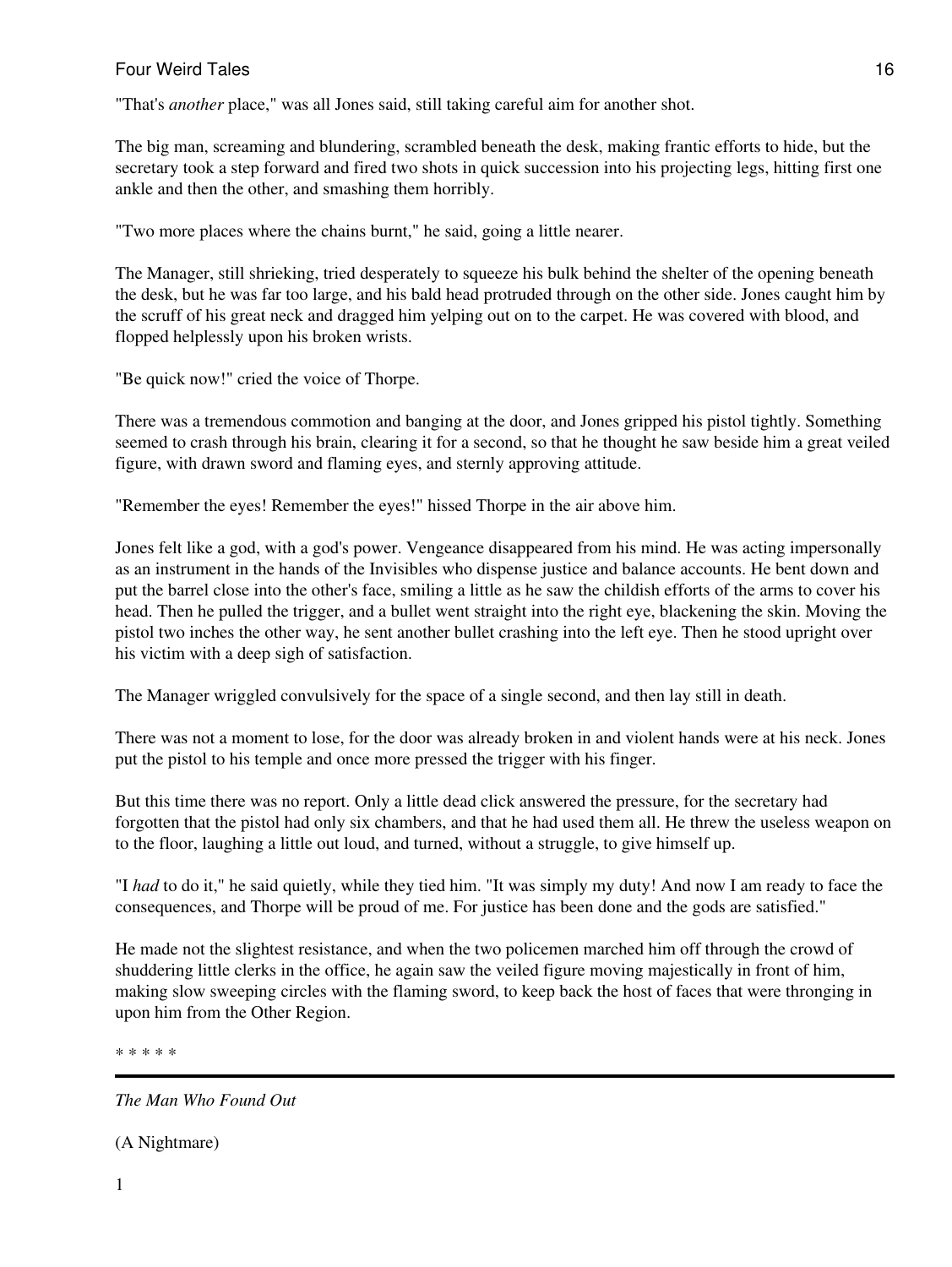# Four Weird Tales **17** and 17 and 17 and 17 and 17 and 17 and 17 and 17 and 17 and 17 and 17 and 17 and 17 and 17 and 17 and 17 and 17 and 17 and 17 and 17 and 17 and 17 and 17 and 17 and 17 and 17 and 17 and 17 and 17 and

Professor Mark Ebor, the scientist, led a double life, and the only persons who knew it were his assistant, Dr. Laidlaw, and his publishers. But a double life need not always be a bad one, and, as Dr. Laidlaw and the gratified publishers well knew, the parallel lives of this particular man were equally good, and indefinitely produced would certainly have ended in a heaven somewhere that can suitably contain such strangely opposite characteristics as his remarkable personality combined.

For Mark Ebor, F.R.S., etc., etc., was that unique combination hardly ever met with in actual life, a man of science and a mystic.

As the first, his name stood in the gallery of the great, and as the second--but there came the mystery! For under the pseudonym of "Pilgrim" (the author of that brilliant series of books that appealed to so many), his identity was as well concealed as that of the anonymous writer of the weather reports in a daily newspaper. Thousands read the sanguine, optimistic, stimulating little books that issued annually from the pen of "Pilgrim," and thousands bore their daily burdens better for having read; while the Press generally agreed that the author, besides being an incorrigible enthusiast and optimist, was also--a woman; but no one ever succeeded in penetrating the veil of anonymity and discovering that "Pilgrim" and the biologist were one and the same person.

Mark Ebor, as Dr. Laidlaw knew him in his laboratory, was one man; but Mark Ebor, as he sometimes saw him after work was over, with rapt eyes and ecstatic face, discussing the possibilities of "union with God" and the future of the human race, was quite another.

"I have always held, as you know," he was saying one evening as he sat in the little study beyond the laboratory with his assistant and intimate, "that Vision should play a large part in the life of the awakened man--not to be regarded as infallible, of course, but to be observed and made use of as a guide-post to possibilities--"

"I am aware of your peculiar views, sir," the young doctor put in deferentially, yet with a certain impatience.

"For Visions come from a region of the consciousness where observation and experiment are out of the question," pursued the other with enthusiasm, not noticing the interruption, "and, while they should be checked by reason afterwards, they should not be laughed at or ignored. All inspiration, I hold, is of the nature of interior Vision, and all our best knowledge has come--such is my confirmed belief--as a sudden revelation to the brain prepared to receive it--"

"Prepared by hard work first, by concentration, by the closest possible study of ordinary phenomena," Dr. Laidlaw allowed himself to observe.

"Perhaps," sighed the other; "but by a process, none the less, of spiritual illumination. The best match in the world will not light a candle unless the wick be first suitably prepared."

It was Laidlaw's turn to sigh. He knew so well the impossibility of arguing with his chief when he was in the regions of the mystic, but at the same time the respect he felt for his tremendous attainments was so sincere that he always listened with attention and deference, wondering how far the great man would go and to what end this curious combination of logic and "illumination" would eventually lead him.

"Only last night," continued the elder man, a sort of light coming into his rugged features, "the vision came to me again--the one that has haunted me at intervals ever since my youth, and that will not be denied."

Dr. Laidlaw fidgeted in his chair.

"About the Tablets of the Gods, you mean--and that they lie somewhere hidden in the sands," he said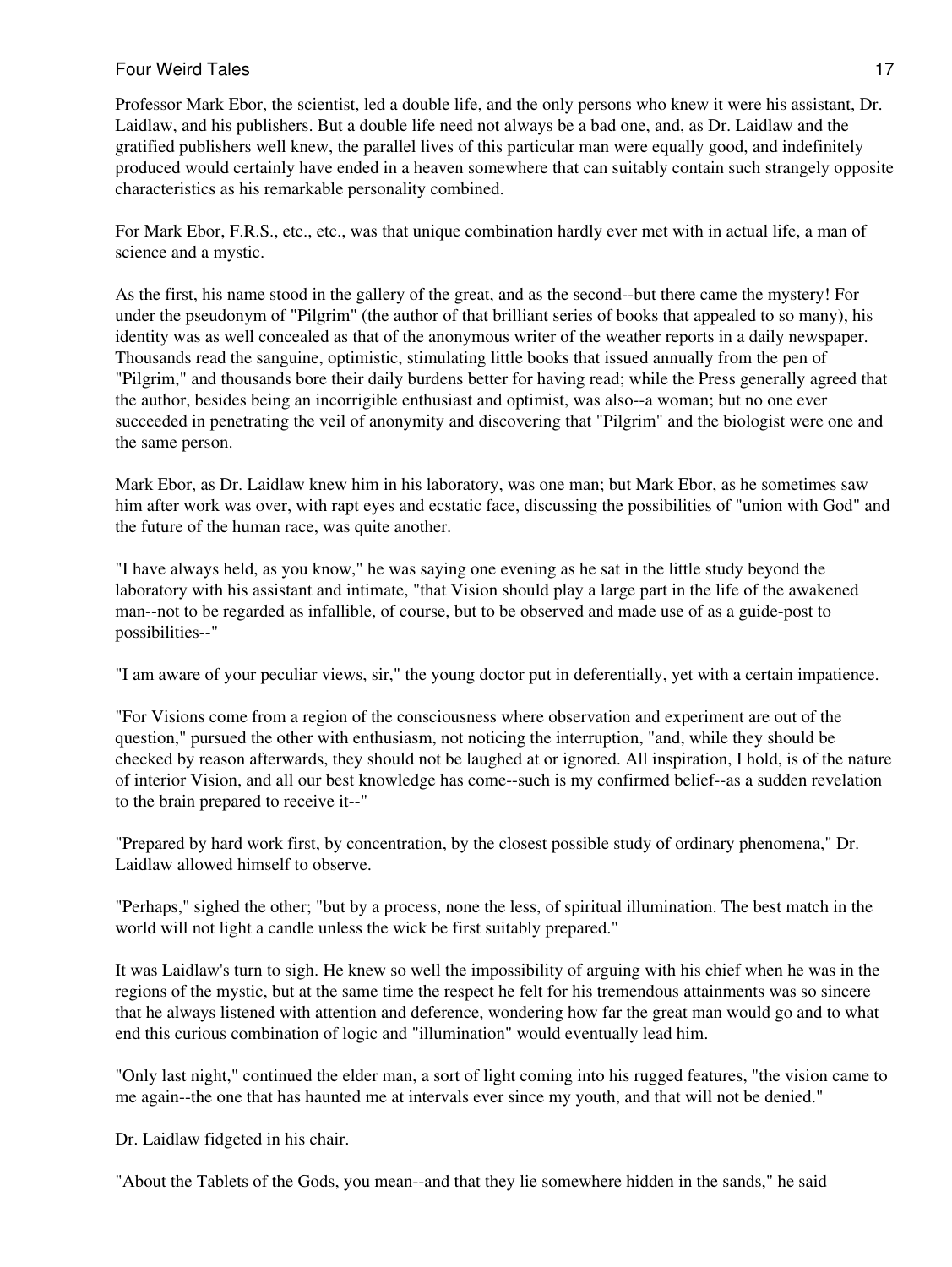patiently. A sudden gleam of interest came into his face as he turned to catch the professor's reply.

"And that I am to be the one to find them, to decipher them, and to give the great knowledge to the world--"

"Who will not believe," laughed Laidlaw shortly, yet interested in spite of his thinly-veiled contempt.

"Because even the keenest minds, in the right sense of the word, are hopelessly--unscientific," replied the other gently, his face positively aglow with the memory of his vision. "Yet what is more likely," he continued after a moment's pause, peering into space with rapt eyes that saw things too wonderful for exact language to describe, "than that there should have been given to man in the first ages of the world some record of the purpose and problem that had been set him to solve? In a word," he cried, fixing his shining eyes upon the face of his perplexed assistant, "that God's messengers in the far-off ages should have given to His creatures some full statement of the secret of the world, of the secret of the soul, of the meaning of life and death--the explanation of our being here, and to what great end we are destined in the ultimate fullness of things?"

Dr. Laidlaw sat speechless. These outbursts of mystical enthusiasm he had witnessed before. With any other man he would not have listened to a single sentence, but to Professor Ebor, man of knowledge and profound investigator, he listened with respect, because he regarded this condition as temporary and pathological, and in some sense a reaction from the intense strain of the prolonged mental concentration of many days.

He smiled, with something between sympathy and resignation as he met the other's rapt gaze.

"But you have said, sir, at other times, that you consider the ultimate secrets to be screened from all possible--"

"The *ultimate* secrets, yes," came the unperturbed reply; "but that there lies buried somewhere an indestructible record of the secret meaning of life, originally known to men in the days of their pristine innocence, I am convinced. And, by this strange vision so often vouchsafed to me, I am equally sure that one day it shall be given to me to announce to a weary world this glorious and terrific message."

And he continued at great length and in glowing language to describe the species of vivid dream that had come to him at intervals since earliest childhood, showing in detail how he discovered these very Tablets of the Gods, and proclaimed their splendid contents--whose precise nature was always, however, withheld from him in the vision--to a patient and suffering humanity.

"The *Scrutator*, sir, well described 'Pilgrim' as the Apostle of Hope," said the young doctor gently, when he had finished; "and now, if that reviewer could hear you speak and realize from what strange depths comes your simple faith--"

The professor held up his hand, and the smile of a little child broke over his face like sunshine in the morning.

"Half the good my books do would be instantly destroyed," he said sadly; "they would say that I wrote with my tongue in my cheek. But wait," he added significantly; "wait till I find these Tablets of the Gods! Wait till I hold the solutions of the old world-problems in my hands! Wait till the light of this new revelation breaks upon confused humanity, and it wakes to find its bravest hopes justified! Ah, then, my dear Laidlaw--"

He broke off suddenly; but the doctor, cleverly guessing the thought in his mind, caught him up immediately.

"Perhaps this very summer," he said, trying hard to make the suggestion keep pace with honesty; "in your explorations in Assyria--your digging in the remote civilization of what was once Chaldea, you may find--what you dream of--"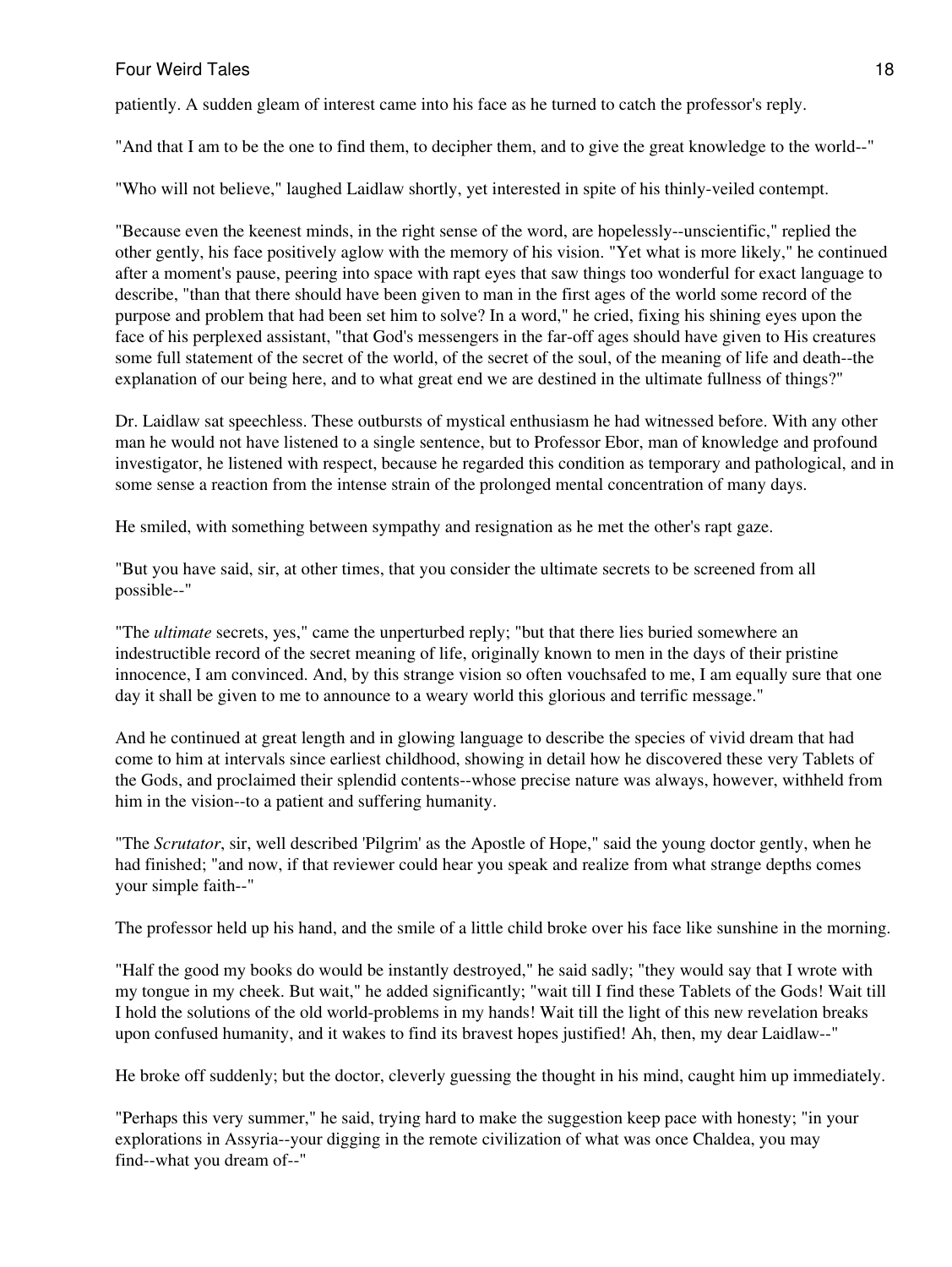# Four Weird Tales **19** and the set of the set of the set of the set of the set of the set of the set of the set of the set of the set of the set of the set of the set of the set of the set of the set of the set of the set o

The professor held up his hand, and the smile of a fine old face.

"Perhaps," he murmured softly, "perhaps!"

And the young doctor, thanking the gods of science that his leader's aberrations were of so harmless a character, went home strong in the certitude of his knowledge of externals, proud that he was able to refer his visions to self-suggestion, and wondering complaisantly whether in his old age he might not after all suffer himself from visitations of the very kind that afflicted his respected chief.

And as he got into bed and thought again of his master's rugged face, and finely shaped head, and the deep lines traced by years of work and self-discipline, he turned over on his pillow and fell asleep with a sigh that was half of wonder, half of regret.

 $\mathcal{L}$ 

It was in February, nine months later, when Dr. Laidlaw made his way to Charing Cross to meet his chief after his long absence of travel and exploration. The vision about the so-called Tablets of the Gods had meanwhile passed almost entirely from his memory.

There were few people in the train, for the stream of traffic was now running the other way, and he had no difficulty in finding the man he had come to meet. The shock of white hair beneath the low-crowned felt hat was alone enough to distinguish him by easily.

"Here I am at last!" exclaimed the professor, somewhat wearily, clasping his friend's hand as he listened to the young doctor's warm greetings and questions. "Here I am--a little older, and *much* dirtier than when you last saw me!" He glanced down laughingly at his travel-stained garments.

"And *much* wiser," said Laidlaw, with a smile, as he bustled about the platform for porters and gave his chief the latest scientific news.

At last they came down to practical considerations.

"And your luggage--where is that? You must have tons of it, I suppose?" said Laidlaw.

"Hardly anything," Professor Ebor answered. "Nothing, in fact, but what you see."

"Nothing but this hand-bag?" laughed the other, thinking he was joking.

"And a small portmanteau in the van," was the quiet reply. "I have no other luggage."

"You have no other luggage?" repeated Laidlaw, turning sharply to see if he were in earnest.

"Why should I need more?" the professor added simply.

Something in the man's face, or voice, or manner--the doctor hardly knew which--suddenly struck him as strange. There was a change in him, a change so profound--so little on the surface, that is--that at first he had not become aware of it. For a moment it was as though an utterly alien personality stood before him in that noisy, bustling throng. Here, in all the homely, friendly turmoil of a Charing Cross crowd, a curious feeling of cold passed over his heart, touching his life with icy finger, so that he actually trembled and felt afraid.

He looked up quickly at his friend, his mind working with startled and unwelcome thoughts.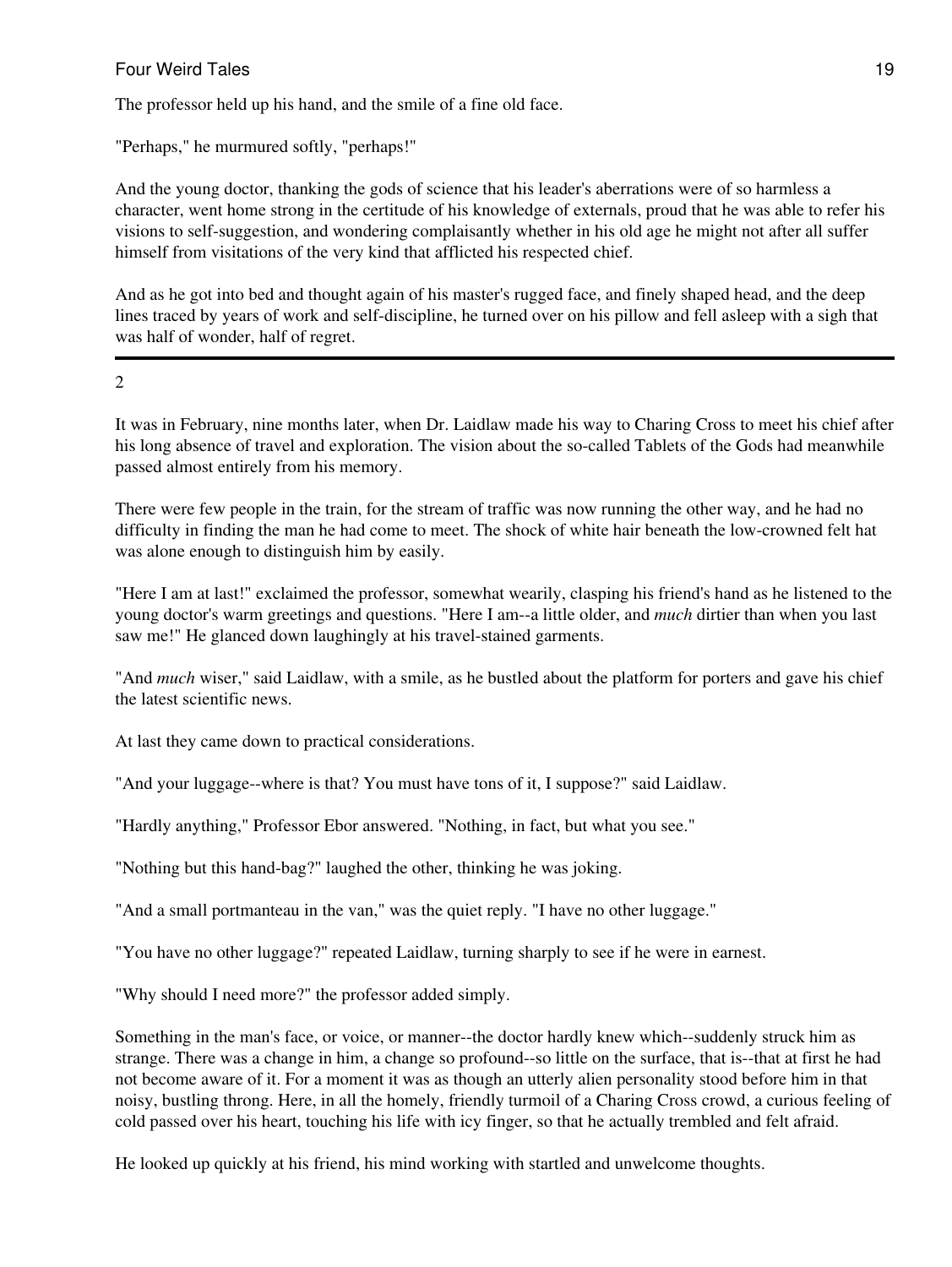"Only this?" he repeated, indicating the bag. "But where's all the stuff you went away with? And--have you brought nothing home--no treasures?"

"This is all I have," the other said briefly. The pale smile that went with the words caused the doctor a second indescribable sensation of uneasiness. Something was very wrong, something was very queer; he wondered now that he had not noticed it sooner.

"The rest follows, of course, by slow freight," he added tactfully, and as naturally as possible. "But come, sir, you must be tired and in want of food after your long journey. I'll get a taxi at once, and we can see about the other luggage afterwards."

It seemed to him he hardly knew quite what he was saying; the change in his friend had come upon him so suddenly and now grew upon him more and more distressingly. Yet he could not make out exactly in what it consisted. A terrible suspicion began to take shape in his mind, troubling him dreadfully.

"I am neither very tired, nor in need of food, thank you," the professor said quietly. "And this is all I have. There is no luggage to follow. I have brought home nothing--nothing but what you see."

His words conveyed finality. They got into a taxi, tipped the porter, who had been staring in amazement at the venerable figure of the scientist, and were conveyed slowly and noisily to the house in the north of London where the laboratory was, the scene of their labours of years.

And the whole way Professor Ebor uttered no word, nor did Dr. Laidlaw find the courage to ask a single question.

It was only late that night, before he took his departure, as the two men were standing before the fire in the study--that study where they had discussed so many problems of vital and absorbing interest--that Dr. Laidlaw at last found strength to come to the point with direct questions. The professor had been giving him a superficial and desultory account of his travels, of his journeys by camel, of his encampments among the mountains and in the desert, and of his explorations among the buried temples, and, deeper, into the waste of the pre-historic sands, when suddenly the doctor came to the desired point with a kind of nervous rush, almost like a frightened boy.

"And you found--" he began stammering, looking hard at the other's dreadfully altered face, from which every line of hope and cheerfulness seemed to have been obliterated as a sponge wipes markings from a slate--"you found--"

"I found," replied the other, in a solemn voice, and it was the voice of the mystic rather than the man of science--"I found what I went to seek. The vision never once failed me. It led me straight to the place like a star in the heavens. I found--the Tablets of the Gods."

Dr. Laidlaw caught his breath, and steadied himself on the back of a chair. The words fell like particles of ice upon his heart. For the first time the professor had uttered the well-known phrase without the glow of light and wonder in his face that always accompanied it.

"You have--brought them?" he faltered.

"I have brought them home," said the other, in a voice with a ring like iron; "and I have--deciphered them."

Profound despair, the bloom of outer darkness, the dead sound of a hopeless soul freezing in the utter cold of space seemed to fill in the pauses between the brief sentences. A silence followed, during which Dr. Laidlaw saw nothing but the white face before him alternately fade and return. And it was like the face of a dead man.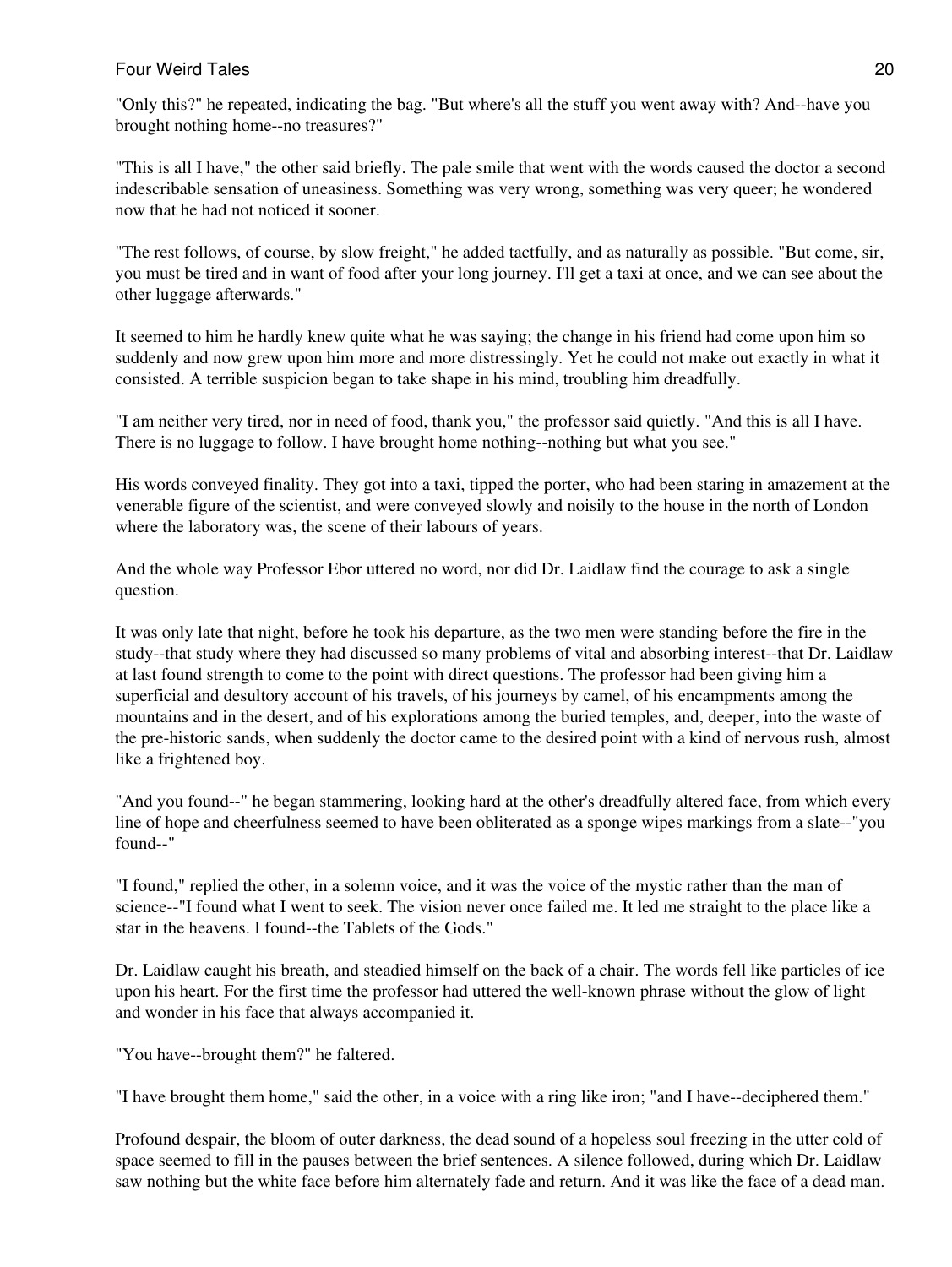"They are, alas, indestructible," he heard the voice continue, with its even, metallic ring.

"Indestructible," Laidlaw repeated mechanically, hardly knowing what he was saying.

Again a silence of several minutes passed, during which, with a creeping cold about his heart, he stood and stared into the eyes of the man he had known and loved so long--aye, and worshipped, too; the man who had first opened his own eyes when they were blind, and had led him to the gates of knowledge, and no little distance along the difficult path beyond; the man who, in another direction, had passed on the strength of his faith into the hearts of thousands by his books.

"I may see them?" he asked at last, in a low voice he hardly recognized as his own. "You will let me know--their message?"

Professor Ebor kept his eyes fixedly upon his assistant's face as he answered, with a smile that was more like the grin of death than a living human smile.

"When I am gone," he whispered; "when I have passed away. Then you shall find them and read the translation I have made. And then, too, in your turn, you must try, with the latest resources of science at your disposal to aid you, to compass their utter destruction." He paused a moment, and his face grew pale as the face of a corpse. "Until that time," he added presently, without looking up, "I must ask you not to refer to the subject again--and to keep my confidence meanwhile--*ab--so--lute--ly*."

3

A year passed slowly by, and at the end of it Dr. Laidlaw had found it necessary to sever his working connexion with his friend and one-time leader. Professor Ebor was no longer the same man. The light had gone out of his life; the laboratory was closed; he no longer put pen to paper or applied his mind to a single problem. In the short space of a few months he had passed from a hale and hearty man of late middle life to the condition of old age--a man collapsed and on the edge of dissolution. Death, it was plain, lay waiting for him in the shadows of any day--and he knew it.

To describe faithfully the nature of this profound alteration in his character and temperament is not easy, but Dr. Laidlaw summed it up to himself in three words: *Loss of Hope*. The splendid mental powers remained indeed undimmed, but the incentive to use them--to use them for the help of others--had gone. The character still held to its fine and unselfish habits of years, but the far goal to which they had been the leading strings had faded away. The desire for knowledge--knowledge for its own sake--had died, and the passionate hope which hitherto had animated with tireless energy the heart and brain of this splendidly equipped intellect had suffered total eclipse. The central fires had gone out. Nothing was worth doing, thinking, working for. There *was* nothing to work for any longer!

The professor's first step was to recall as many of his books as possible; his second to close his laboratory and stop all research. He gave no explanation, he invited no questions. His whole personality crumbled away, so to speak, till his daily life became a mere mechanical process of clothing the body, feeding the body, keeping it in good health so as to avoid physical discomfort, and, above all, doing nothing that could interfere with sleep. The professor did everything he could to lengthen the hours of sleep, and therefore of forgetfulness.

It was all clear enough to Dr. Laidlaw. A weaker man, he knew, would have sought to lose himself in one form or another of sensual indulgence--sleeping-draughts, drink, the first pleasures that came to hand. Self-destruction would have been the method of a little bolder type; and deliberate evil-doing, poisoning with his awful knowledge all he could, the means of still another kind of man. Mark Ebor was none of these. He held himself under fine control, facing silently and without complaint the terrible facts he honestly believed himself to have been unfortunate enough to discover. Even to his intimate friend and assistant, Dr. Laidlaw,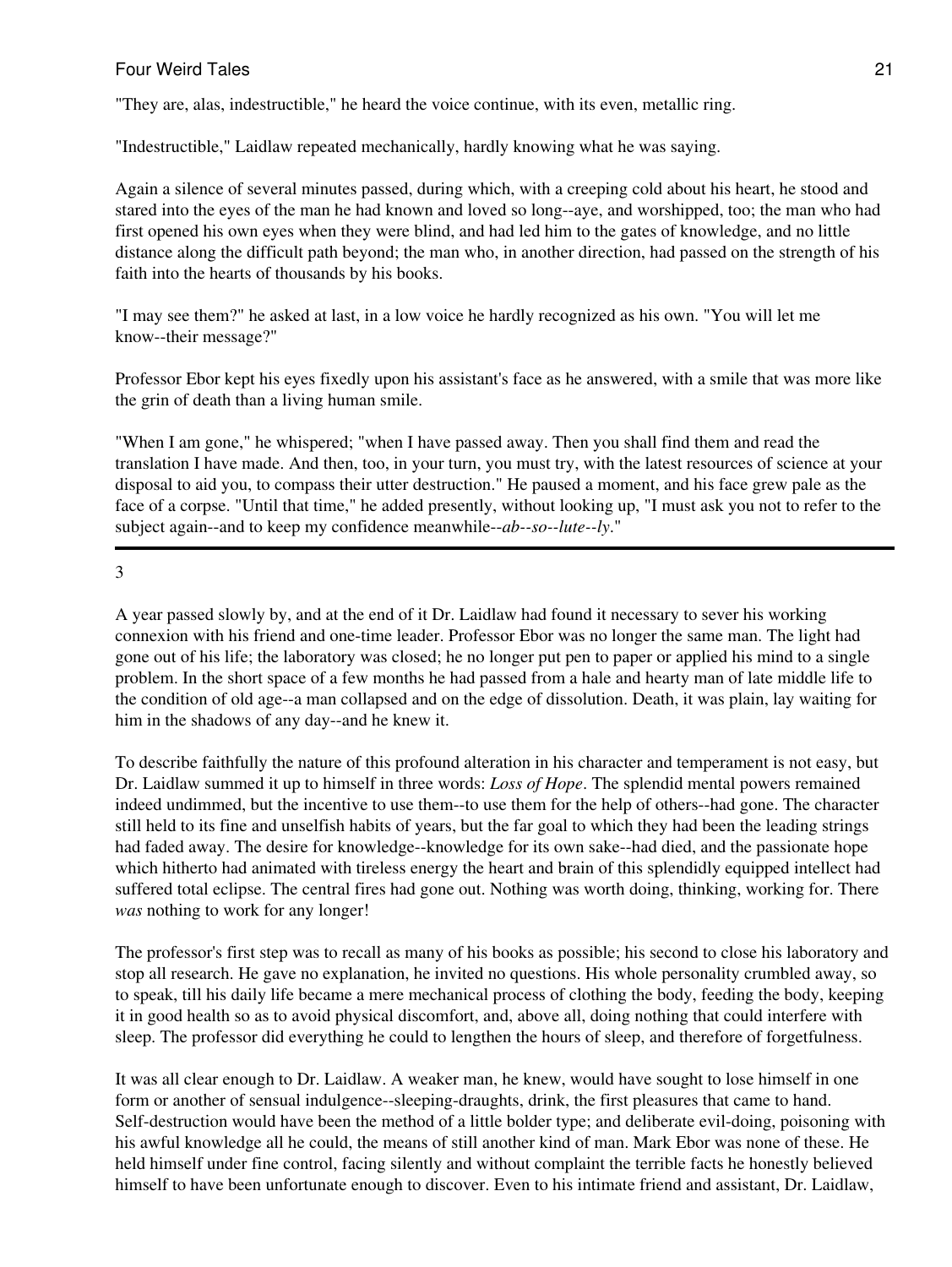he vouchsafed no word of true explanation or lament. He went straight forward to the end, knowing well that the end was not very far away.

And death came very quietly one day to him, as he was sitting in the arm-chair of the study, directly facing the doors of the laboratory--the doors that no longer opened. Dr. Laidlaw, by happy chance, was with him at the time, and just able to reach his side in response to the sudden painful efforts for breath; just in time, too, to catch the murmured words that fell from the pallid lips like a message from the other side of the grave.

"Read them, if you must; and, if you can--destroy. But"--his voice sank so low that Dr. Laidlaw only just caught the dying syllables--"but--never, never--give them to the world."

And like a grey bundle of dust loosely gathered up in an old garment the professor sank back into his chair and expired.

But this was only the death of the body. His spirit had died two years before.

# 4

The estate of the dead man was small and uncomplicated, and Dr. Laidlaw, as sole executor and residuary legatee, had no difficulty in settling it up. A month after the funeral he was sitting alone in his upstairs library, the last sad duties completed, and his mind full of poignant memories and regrets for the loss of a friend he had revered and loved, and to whom his debt was so incalculably great. The last two years, indeed, had been for him terrible. To watch the swift decay of the greatest combination of heart and brain he had ever known, and to realize he was powerless to help, was a source of profound grief to him that would remain to the end of his days.

At the same time an insatiable curiosity possessed him. The study of dementia was, of course, outside his special province as a specialist, but he knew enough of it to understand how small a matter might be the actual cause of how great an illusion, and he had been devoured from the very beginning by a ceaseless and increasing anxiety to know what the professor had found in the sands of "Chaldea," what these precious Tablets of the Gods might be, and particularly--for this was the real cause that had sapped the man's sanity and hope--what the inscription was that he had believed to have deciphered thereon.

The curious feature of it all to his own mind was, that whereas his friend had dreamed of finding a message of glorious hope and comfort, he had apparently found (so far as he had found anything intelligible at all, and not invented the whole thing in his dementia) that the secret of the world, and the meaning of life and death, was of so terrible a nature that it robbed the heart of courage and the soul of hope. What, then, could be the contents of the little brown parcel the professor had bequeathed to him with his pregnant dying sentences?

Actually his hand was trembling as he turned to the writing-table and began slowly to unfasten a small old-fashioned desk on which the small gilt initials "M.E." stood forth as a melancholy memento. He put the key into the lock and half turned it. Then, suddenly, he stopped and looked about him. Was that a sound at the back of the room? It was just as though someone had laughed and then tried to smother the laugh with a cough. A slight shiver ran over him as he stood listening.

"This is absurd," he said aloud; "too absurd for belief--that I should be so nervous! It's the effect of curiosity unduly prolonged." He smiled a little sadly and his eyes wandered to the blue summer sky and the plane trees swaying in the wind below his window. "It's the reaction," he continued. "The curiosity of two years to be quenched in a single moment! The nervous tension, of course, must be considerable."

He turned back to the brown desk and opened it without further delay. His hand was firm now, and he took out the paper parcel that lay inside without a tremor. It was heavy. A moment later there lay on the table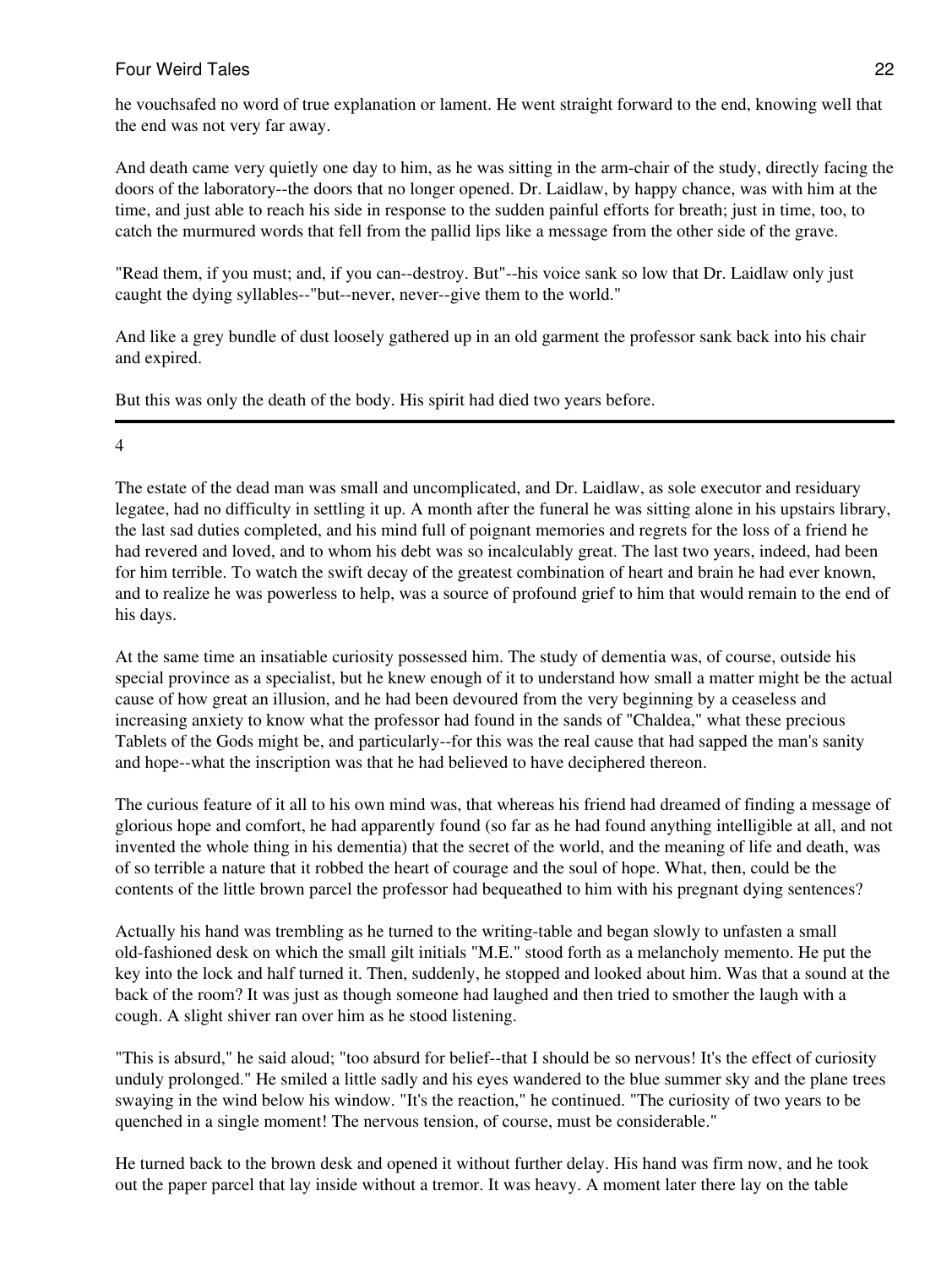before him a couple of weather-worn plaques of grey stone--they looked like stone, although they felt like metal--on which he saw markings of a curious character that might have been the mere tracings of natural forces through the ages, or, equally well, the half-obliterated hieroglyphics cut upon their surface in past centuries by the more or less untutored hand of a common scribe.

He lifted each stone in turn and examined it carefully. It seemed to him that a faint glow of heat passed from the substance into his skin, and he put them down again suddenly, as with a gesture of uneasiness.

"A very clever, or a very imaginative man," he said to himself, "who could squeeze the secrets of life and death from such broken lines as those!"

Then he turned to a yellow envelope lying beside them in the desk, with the single word on the outside in the writing of the professor--the word *Translation*.

"Now," he thought, taking it up with a sudden violence to conceal his nervousness, "now for the great solution. Now to learn the meaning of the worlds, and why mankind was made, and why discipline is worth while, and sacrifice and pain the true law of advancement."

There was the shadow of a sneer in his voice, and yet something in him shivered at the same time. He held the envelope as though weighing it in his hand, his mind pondering many things. Then curiosity won the day, and he suddenly tore it open with the gesture of an actor who tears open a letter on the stage, knowing there is no real writing inside at all.

A page of finely written script in the late scientist's handwriting lay before him. He read it through from beginning to end, missing no word, uttering each syllable distinctly under his breath as he read.

The pallor of his face grew ghastly as he neared the end. He began to shake all over as with ague. His breath came heavily in gasps. He still gripped the sheet of paper, however, and deliberately, as by an intense effort of will, read it through a second time from beginning to end. And this time, as the last syllable dropped from his lips, the whole face of the man flamed with a sudden and terrible anger. His skin became deep, deep red, and he clenched his teeth. With all the strength of his vigorous soul he was struggling to keep control of himself.

For perhaps five minutes he stood there beside the table without stirring a muscle. He might have been carved out of stone. His eyes were shut, and only the heaving of the chest betrayed the fact that he was a living being. Then, with a strange quietness, he lit a match and applied it to the sheet of paper he held in his hand. The ashes fell slowly about him, piece by piece, and he blew them from the window-sill into the air, his eyes following them as they floated away on the summer wind that breathed so warmly over the world.

He turned back slowly into the room. Although his actions and movements were absolutely steady and controlled, it was clear that he was on the edge of violent action. A hurricane might burst upon the still room any moment. His muscles were tense and rigid. Then, suddenly, he whitened, collapsed, and sank backwards into a chair, like a tumbled bundle of inert matter. He had fainted.

In less than half an hour he recovered consciousness and sat up. As before, he made no sound. Not a syllable passed his lips. He rose quietly and looked about the room.

Then he did a curious thing.

Taking a heavy stick from the rack in the corner he approached the mantlepiece, and with a heavy shattering blow he smashed the clock to pieces. The glass fell in shivering atoms.

"Cease your lying voice for ever," he said, in a curiously still, even tone. "There is no such thing as *time*!"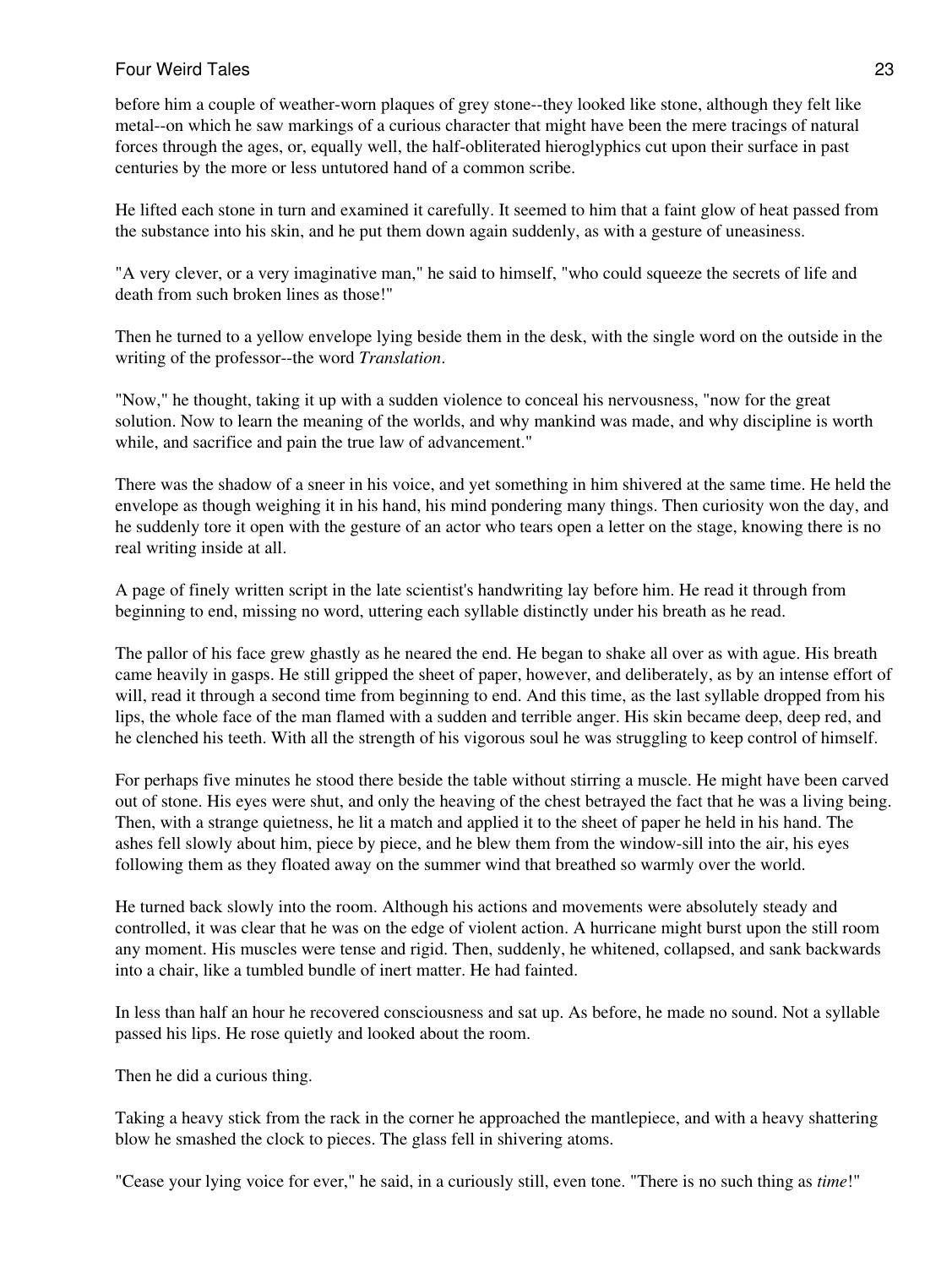He took the watch from his pocket, swung it round several times by the long gold chain, smashed it into smithereens against the wall with a single blow, and then walked into his laboratory next door, and hung its broken body on the bones of the skeleton in the corner of the room.

"Let one damned mockery hang upon another," he said smiling oddly. "Delusions, both of you, and cruel as false!"

He slowly moved back to the front room. He stopped opposite the bookcase where stood in a row the "Scriptures of the World," choicely bound and exquisitely printed, the late professor's most treasured possession, and next to them several books signed "Pilgrim."

One by one he took them from the shelf and hurled them through the open window.

"A devil's dreams! A devil's foolish dreams!" he cried, with a vicious laugh.

Presently he stopped from sheer exhaustion. He turned his eyes slowly to the wall opposite, where hung a weird array of Eastern swords and daggers, scimitars and spears, the collections of many journeys. He crossed the room and ran his finger along the edge. His mind seemed to waver.

"No," he muttered presently; "not that way. There are easier and better ways than that."

He took his hat and passed downstairs into the street.

5

It was five o'clock, and the June sun lay hot upon the pavement. He felt the metal door-knob burn the palm of his hand.

"Ah, Laidlaw, this is well met," cried a voice at his elbow; "I was in the act of coming to see you. I've a case that will interest you, and besides, I remembered that you flavoured your tea with orange leaves!--and I admit--"

It was Alexis Stephen, the great hypnotic doctor.

"I've had no tea to-day," Laidlaw said, in a dazed manner, after staring for a moment as though the other had struck him in the face. A new idea had entered his mind.

"What's the matter?" asked Dr. Stephen quickly. "Something's wrong with you. It's this sudden heat, or overwork. Come, man, let's go inside."

A sudden light broke upon the face of the younger man, the light of a heaven-sent inspiration. He looked into his friend's face, and told a direct lie.

"Odd," he said, "I myself was just coming to see you. I have something of great importance to test your confidence with. But in *your* house, please," as Stephen urged him towards his own door--"in your house. It's only round the corner, and I--I cannot go back there--to my rooms--till I have told you.

"I'm your patient--for the moment," he added stammeringly as soon as they were seated in the privacy of the hypnotist's sanctum, "and I want--er--"

"My dear Laidlaw," interrupted the other, in that soothing voice of command which had suggested to many a suffering soul that the cure for its pain lay in the powers of its own reawakened will, "I am always at your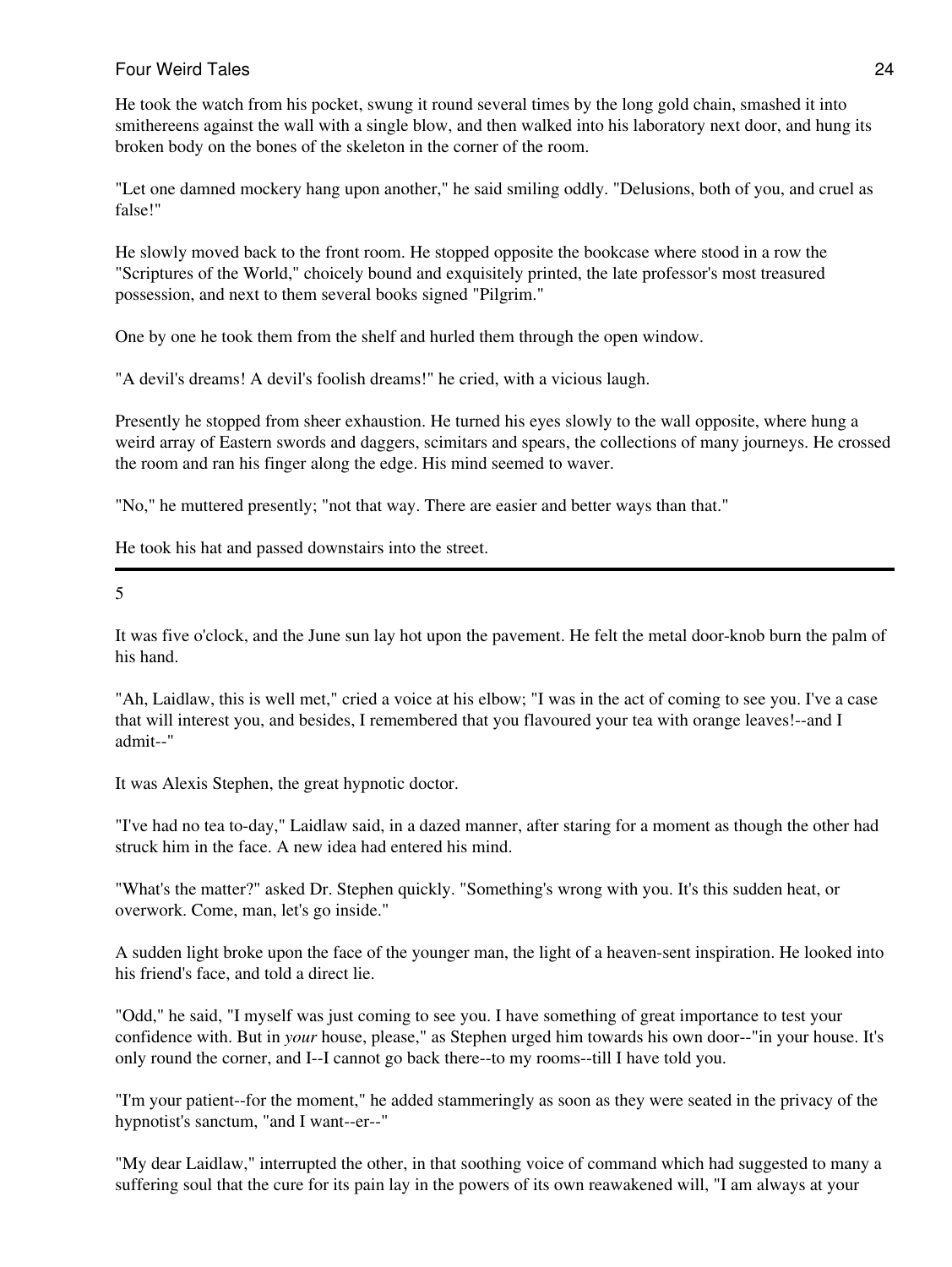service, as you know. You have only to tell me what I can do for you, and I will do it." He showed every desire to help him out. His manner was indescribably tactful and direct.

Dr. Laidlaw looked up into his face.

"I surrender my will to you," he said, already calmed by the other's healing presence, "and I want you to treat me hypnotically--and at once. I want you to suggest to me"--his voice became very tense--"that I shall forget--forget till I die--everything that has occurred to me during the last two hours; till I die, mind," he added, with solemn emphasis, "till I die."

He floundered and stammered like a frightened boy. Alexis Stephen looked at him fixedly without speaking.

"And further," Laidlaw continued, "I want you to ask me no questions. I wish to forget for ever something I have recently discovered--something so terrible and yet so obvious that I can hardly understand why it is not patent to every mind in the world--for I have had a moment of absolute *clear vision*--of merciless clairvoyance. But I want no one else in the whole world to know what it is--least of all, old friend, yourself."

He talked in utter confusion, and hardly knew what he was saying. But the pain on his face and the anguish in his voice were an instant passport to the other's heart.

"Nothing is easier," replied Dr. Stephen, after a hesitation so slight that the other probably did not even notice it. "Come into my other room where we shall not be disturbed. I can heal you. Your memory of the last two hours shall be wiped out as though it had never been. You can trust me absolutely."

"I know I can," Laidlaw said simply, as he followed him in.

6

An hour later they passed back into the front room again. The sun was already behind the houses opposite, and the shadows began to gather.

"I went off easily?" Laidlaw asked.

"You were a little obstinate at first. But though you came in like a lion, you went out like a lamb. I let you sleep a bit afterwards."

Dr. Stephen kept his eyes rather steadily upon his friend's face.

"What were you doing by the fire before you came here?" he asked, pausing, in a casual tone, as he lit a cigarette and handed the case to his patient.

"I? Let me see. Oh, I know; I was worrying my way through poor old Ebor's papers and things. I'm his executor, you know. Then I got weary and came out for a whiff of air." He spoke lightly and with perfect naturalness. Obviously he was telling the truth. "I prefer specimens to papers," he laughed cheerily.

"I know, I know," said Dr. Stephen, holding a lighted match for the cigarette. His face wore an expression of content. The experiment had been a complete success. The memory of the last two hours was wiped out utterly. Laidlaw was already chatting gaily and easily about a dozen other things that interested him. Together they went out into the street, and at his door Dr. Stephen left him with a joke and a wry face that made his friend laugh heartily.

"Don't dine on the professor's old papers by mistake," he cried, as he vanished down the street.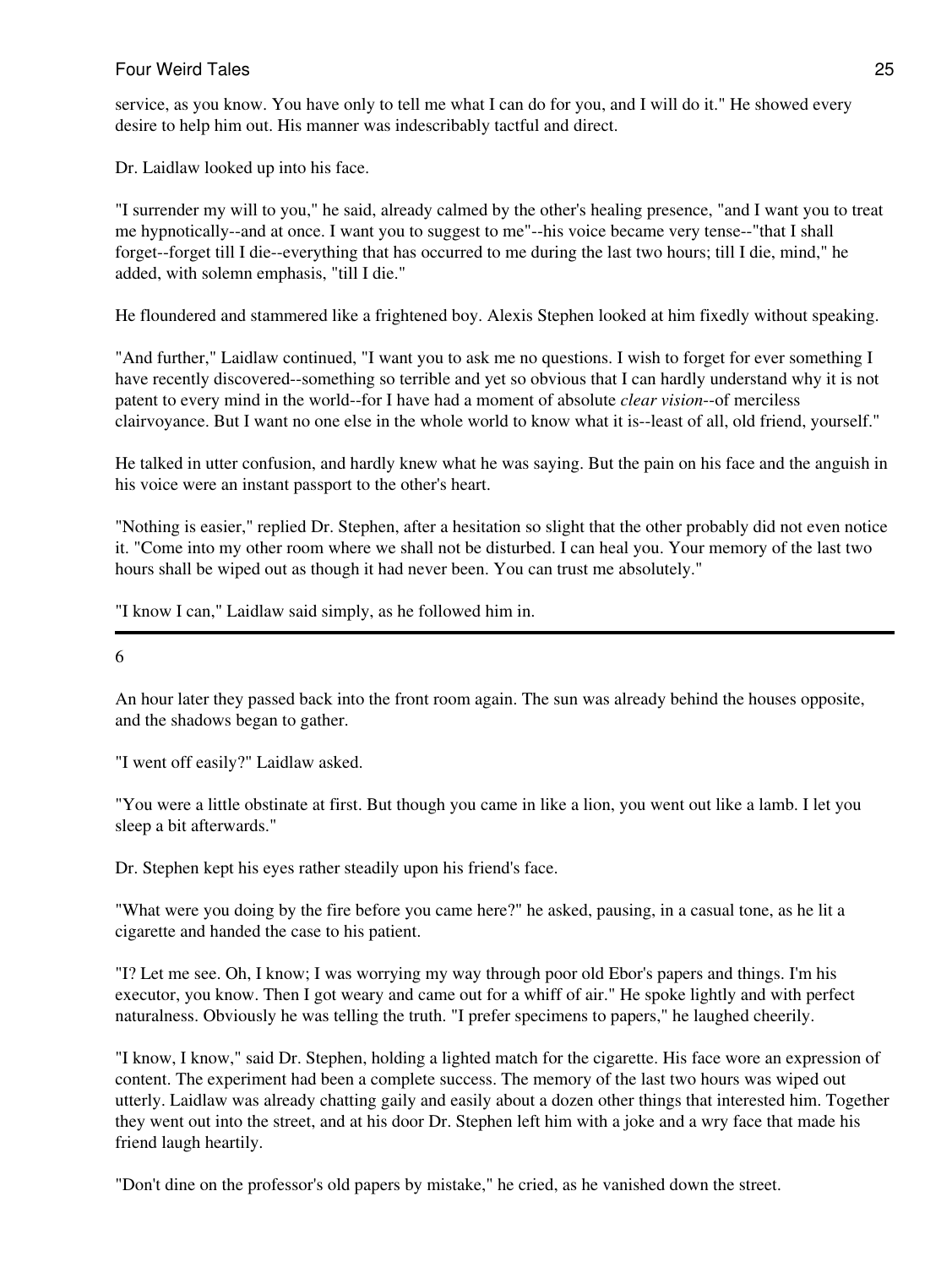Dr. Laidlaw went up to his study at the top of the house. Half way down he met his housekeeper, Mrs. Fewings. She was flustered and excited, and her face was very red and perspiring.

"There've been burglars here," she cried excitedly, "or something funny! All your things is just any'ow, sir. I found everything all about everywhere!" She was very confused. In this orderly and very precise establishment it was unusual to find a thing out of place.

"Oh, my specimens!" cried the doctor, dashing up the rest of the stairs at top speed. "Have they been touched or--"

He flew to the door of the laboratory. Mrs. Fewings panted up heavily behind him.

"The labatry ain't been touched," she explained, breathlessly, "but they smashed the libry clock and they've 'ung your gold watch, sir, on the skelinton's hands. And the books that weren't no value they flung out er the window just like so much rubbish. They must have been wild drunk, Dr. Laidlaw, sir!"

The young scientist made a hurried examination of the rooms. Nothing of value was missing. He began to wonder what kind of burglars they were. He looked up sharply at Mrs. Fewings standing in the doorway. For a moment he seemed to cast about in his mind for something.

"Odd," he said at length. "I only left here an hour ago and everything was all right then."

"Was it, sir? Yes, sir." She glanced sharply at him. Her room looked out upon the courtyard, and she must have seen the books come crashing down, and also have heard her master leave the house a few minutes later.

"And what's this rubbish the brutes have left?" he cried, taking up two slabs of worn gray stone, on the writing-table. "Bath brick, or something, I do declare."

He looked very sharply again at the confused and troubled housekeeper.

"Throw them on the dust heap, Mrs. Fewings, and--and let me know if anything is missing in the house, and I will notify the police this evening."

When she left the room he went into the laboratory and took his watch off the skeleton's fingers. His face wore a troubled expression, but after a moment's thought it cleared again. His memory was a complete blank.

"I suppose I left it on the writing-table when I went out to take the air," he said. And there was no one present to contradict him.

He crossed to the window and blew carelessly some ashes of burned paper from the sill, and stood watching them as they floated away lazily over the tops of the trees.

\* \* \* \* \*

*The Glamour of the Snow*

I

Hibbert, always conscious of two worlds, was in this mountain village conscious of three. It lay on the slopes of the Valais Alps, and he had taken a room in the little post office, where he could be at peace to write his book, yet at the same time enjoy the winter sports and find companionship in the hotels when he wanted it.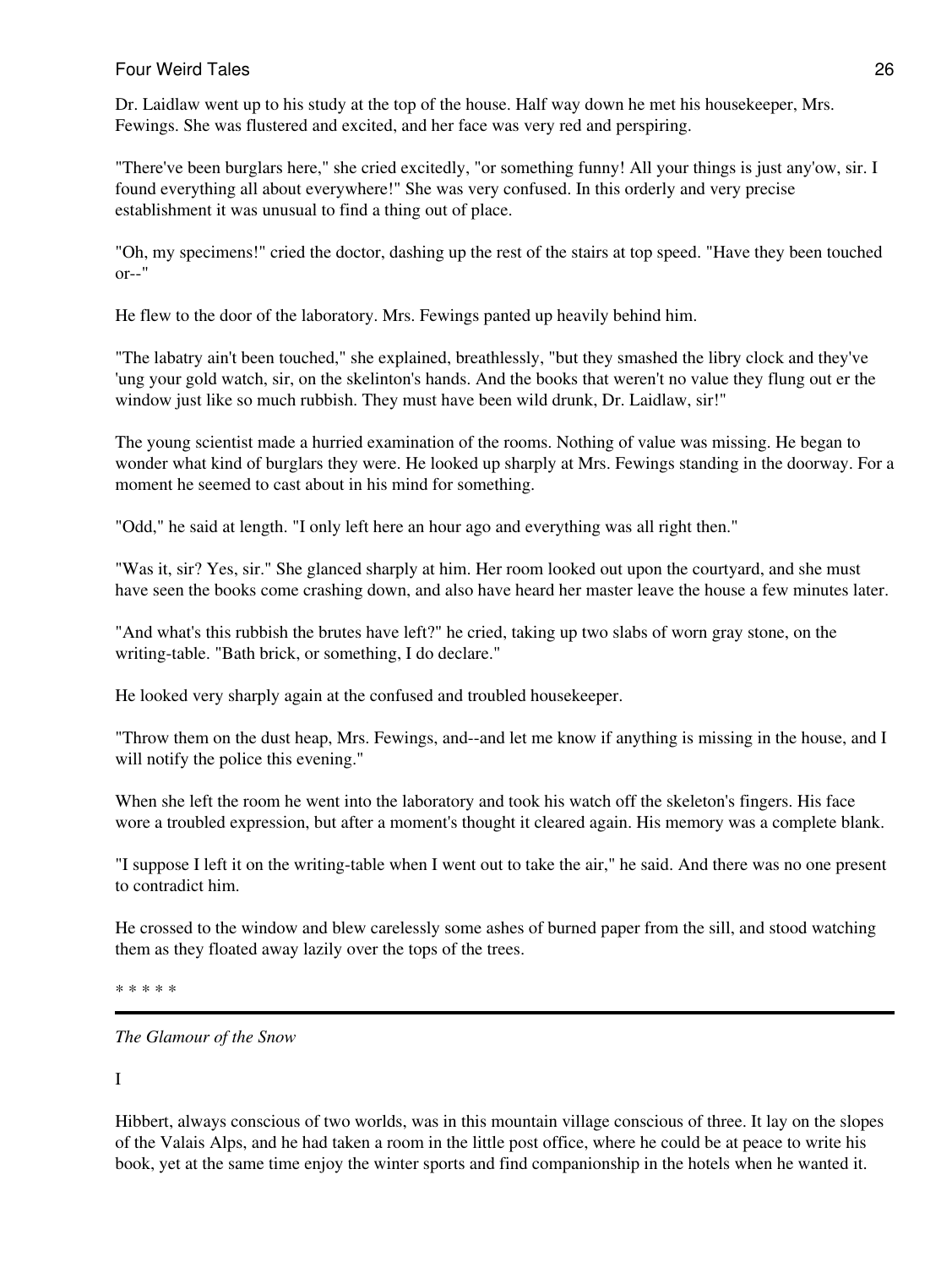The three worlds that met and mingled here seemed to his imaginative temperament very obvious, though it is doubtful if another mind less intuitively equipped would have seen them so well-defined. There was the world of tourist English, civilised, quasi-educated, to which he belonged by birth, at any rate; there was the world of peasants to which he felt himself drawn by sympathy--for he loved and admired their toiling, simple life; and there was this other--which he could only call the world of Nature. To this last, however, in virtue of a vehement poetic imagination, and a tumultuous pagan instinct fed by his very blood, he felt that most of him belonged. The others borrowed from it, as it were, for visits. Here, with the soul of Nature, hid his central life.

Between all three was conflict--potential conflict. On the skating-rink each Sunday the tourists regarded the natives as intruders; in the church the peasants plainly questioned: "Why do you come? We are here to worship; you to stare and whisper!" For neither of these two worlds accepted the other. And neither did Nature accept the tourists, for it took advantage of their least mistakes, and indeed, even of the peasant-world "accepted" only those who were strong and bold enough to invade her savage domain with sufficient skill to protect themselves from several forms of--death.

Now Hibbert was keenly aware of this potential conflict and want of harmony; he felt outside, yet caught by it--torn in the three directions because he was partly of each world, but wholly in only one. There grew in him a constant, subtle effort--or, at least, desire--to unify them and decide positively to which he should belong and live in. The attempt, of course, was largely subconscious. It was the natural instinct of a richly imaginative nature seeking the point of equilibrium, so that the mind could feel at peace and his brain be free to do good work.

Among the guests no one especially claimed his interest. The men were nice but undistinguished--athletic schoolmasters, doctors snatching a holiday, good fellows all; the women, equally various--the clever, the would-be-fast, the dare-to-be-dull, the women "who understood," and the usual pack of jolly dancing girls and "flappers." And Hibbert, with his forty odd years of thick experience behind him, got on well with the lot; he understood them all; they belonged to definite, predigested types that are the same the world over, and that he had met the world over long ago.

But to none of them did he belong. His nature was too "multiple" to subscribe to the set of shibboleths of any one class. And, since all liked him, and felt that somehow he seemed outside of them--spectator, looker-on--all sought to claim him.

In a sense, therefore, the three worlds fought for him: natives, tourists, Nature....

It was thus began the singular conflict for the soul of Hibbert. *In* his own soul, however, it took place. Neither the peasants nor the tourists were conscious that they fought for anything. And Nature, they say, is merely blind and automatic.

The assault upon him of the peasants may be left out of account, for it is obvious that they stood no chance of success. The tourist world, however, made a gallant effort to subdue him to themselves. But the evenings in the hotel, when dancing was not in order, were--English. The provincial imagination was set upon a throne and worshipped heavily through incense of the stupidest conventions possible. Hibbert used to go back early to his room in the post office to work.

"It is a mistake on my part to have *realised* that there is any conflict at all," he thought, as he crunched home over the snow at midnight after one of the dances. "It would have been better to have kept outside it all and done my work. Better," he added, looking back down the silent village street to the church tower, "and--safer."

The adjective slipped from his mind before he was aware of it. He turned with an involuntary start and looked about him. He knew perfectly well what it meant--this thought that had thrust its head up from the instinctive region. He understood, without being able to express it fully, the meaning that betrayed itself in the choice of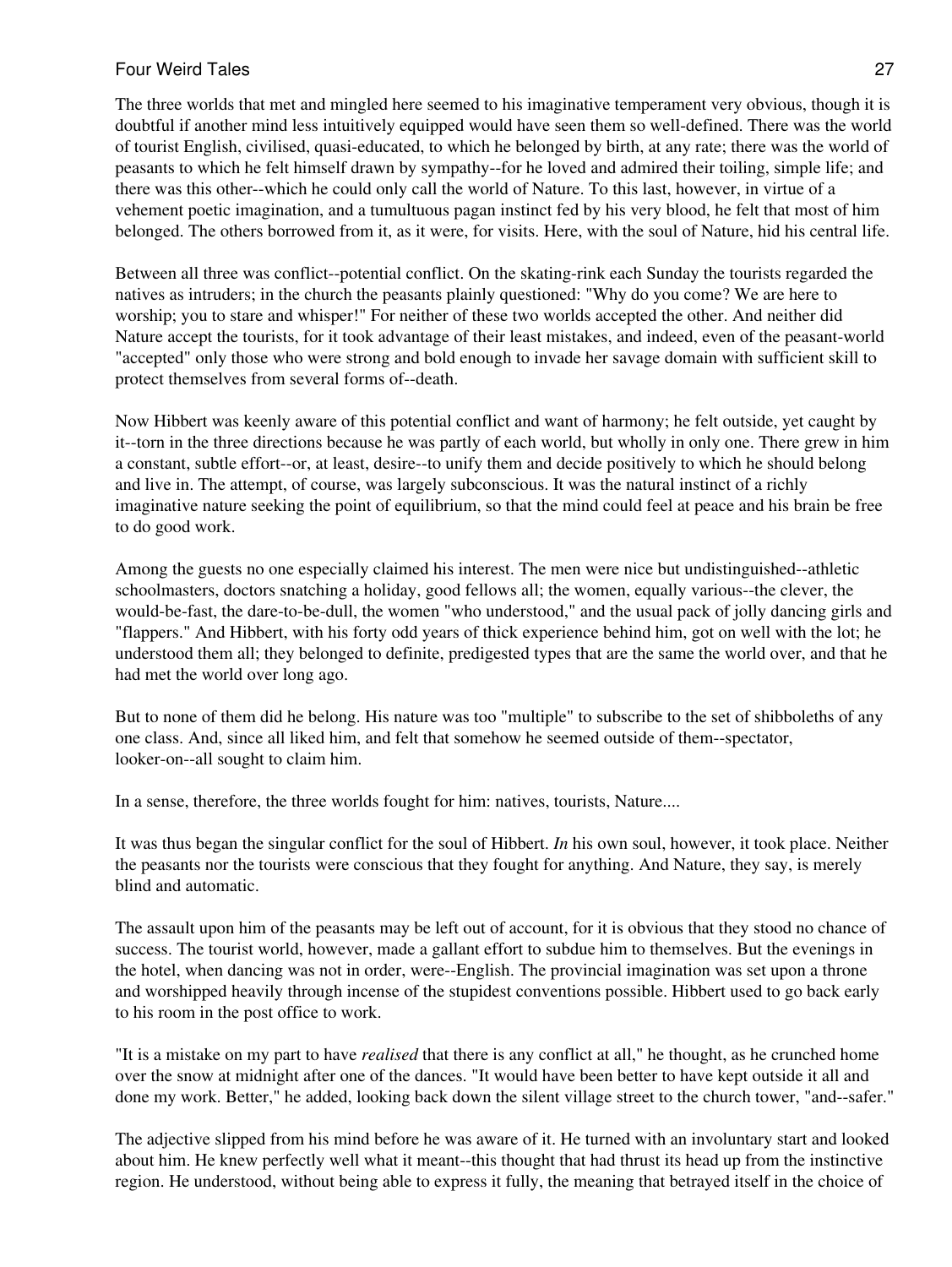the adjective. For if he had ignored the existence of this conflict he would at the same time, have remained outside the arena. Whereas now he had entered the lists. Now this battle for his soul must have issue. And he knew that the spell of Nature was greater for him than all other spells in the world combined--greater than love, revelry, pleasure, greater even than study. He had always been afraid to let himself go. His pagan soul dreaded her terrific powers of witchery even while he worshipped.

The little village already slept. The world lay smothered in snow. The chalet roofs shone white beneath the moon, and pitch-black shadows gathered against the walls of the church. His eye rested a moment on the square stone tower with its frosted cross that pointed to the sky: then travelled with a leap of many thousand feet to the enormous mountains that brushed the brilliant stars. Like a forest rose the huge peaks above the slumbering village, measuring the night and heavens. They beckoned him. And something born of the snowy desolation, born of the midnight and the silent grandeur, born of the great listening hollows of the night, something that lay 'twixt terror and wonder, dropped from the vast wintry spaces down into his heart--and called him. Very softly, unrecorded in any word or thought his brain could compass, it laid its spell upon him. Fingers of snow brushed the surface of his heart. The power and quiet majesty of the winter's night appalled him....

Fumbling a moment with the big unwieldy key, he let himself in and went upstairs to bed. Two thoughts went with him--apparently quite ordinary and sensible ones:

"What fools these peasants are to sleep through such a night!" And the other:

"Those dances tire me. I'll never go again. My work only suffers in the morning." The claims of peasants and tourists upon him seemed thus in a single instant weakened.

The clash of battle troubled half his dreams. Nature had sent her Beauty of the Night and won the first assault. The others, routed and dismayed, fled far away.

### II

"Don't go back to your dreary old post office. We're going to have supper in my room--something hot. Come and join us. Hurry up!"

There had been an ice carnival, and the last party, tailing up the snow-slope to the hotel, called him. The Chinese lanterns smoked and sputtered on the wires; the band had long since gone. The cold was bitter and the moon came only momentarily between high, driving clouds. From the shed where the people changed from skates to snow-boots he shouted something to the effect that he was "following"; but no answer came; the moving shadows of those who had called were already merged high up against the village darkness. The voices died away. Doors slammed. Hibbert found himself alone on the deserted rink.

And it was then, quite suddenly, the impulse came to--stay and skate alone. The thought of the stuffy hotel room, and of those noisy people with their obvious jokes and laughter, oppressed him. He felt a longing to be alone with the night; to taste her wonder all by himself there beneath the stars, gliding over the ice. It was not yet midnight, and he could skate for half an hour. That supper party, if they noticed his absence at all, would merely think he had changed his mind and gone to bed.

It was an impulse, yes, and not an unnatural one; yet even at the time it struck him that something more than impulse lay concealed behind it. More than invitation, yet certainly less than command, there was a vague queer feeling that he stayed because he had to, almost as though there was something he had forgotten, overlooked, left undone. Imaginative temperaments are often thus; and impulse is ever weakness. For with such ill-considered opening of the doors to hasty action may come an invasion of other forces at the same time--forces merely waiting their opportunity perhaps!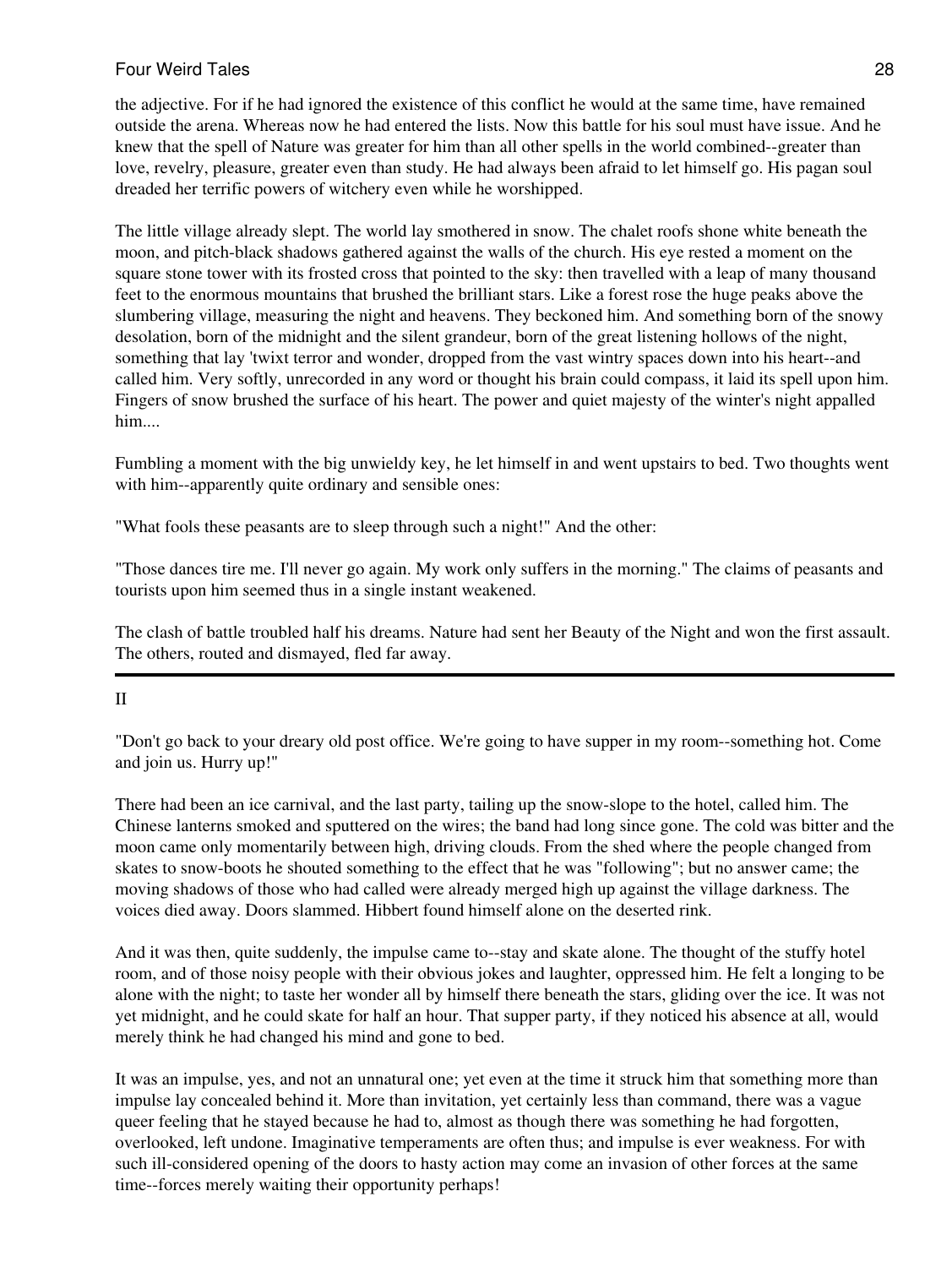He caught the fugitive warning even while he dismissed it as absurd, and the next minute he was whirling over the smooth ice in delightful curves and loops beneath the moon. There was no fear of collision. He could take his own speed and space as he willed. The shadows of the towering mountains fell across the rink, and a wind of ice came from the forests, where the snow lay ten feet deep. The hotel lights winked and went out. The village slept. The high wire netting could not keep out the wonder of the winter night that grew about him like a presence. He skated on and on, keen exhilarating pleasure in his tingling blood, and weariness all forgotten.

And then, midway in the delight of rushing movement, he saw a figure gliding behind the wire netting, watching him. With a start that almost made him lose his balance--for the abruptness of the new arrival was so unlooked for--he paused and stared. Although the light was dim he made out that it was the figure of a woman and that she was feeling her way along the netting, trying to get in. Against the white background of the snow-field he watched her rather stealthy efforts as she passed with a silent step over the banked-up snow. She was tall and slim and graceful; he could see that even in the dark. And then, of course, he understood. It was another adventurous skater like himself, stolen down unawares from hotel or chalet, and searching for the opening. At once, making a sign and pointing with one hand, he turned swiftly and skated over to the little entrance on the other side.

But, even before he got there, there was a sound on the ice behind him and, with an exclamation of amazement he could not suppress, he turned to see her swerving up to his side across the width of the rink. She had somehow found another way in.

Hibbert, as a rule, was punctilious, and in these free-and-easy places, perhaps, especially so. If only for his own protection he did not seek to make advances unless some kind of introduction paved the way. But for these two to skate together in the semi-darkness without speech, often of necessity brushing shoulders almost, was too absurd to think of. Accordingly he raised his cap and spoke. His actual words he seems unable to recall, nor what the girl said in reply, except that she answered him in accented English with some commonplace about doing figures at midnight on an empty rink. Quite natural it was, and right. She wore grey clothes of some kind, though not the customary long gloves or sweater, for indeed her hands were bare, and presently when he skated with her, he wondered with something like astonishment at their dry and icy coldness.

And she was delicious to skate with--supple, sure, and light, fast as a man yet with the freedom of a child, sinuous and steady at the same time. Her flexibility made him wonder, and when he asked where she had learned she murmured--he caught the breath against his ear and recalled later that it was singularly cold--that she could hardly tell, for she had been accustomed to the ice ever since she could remember.

But her face he never properly saw. A muffler of white fur buried her neck to the ears, and her cap came over the eyes. He only saw that she was young. Nor could he gather her hotel or chalet, for she pointed vaguely, when he asked her, up the slopes. "Just over there--" she said, quickly taking his hand again. He did not press her; no doubt she wished to hide her escapade. And the touch of her hand thrilled him more than anything he could remember; even through his thick glove he felt the softness of that cold and delicate softness.

The clouds thickened over the mountains. It grew darker. They talked very little, and did not always skate together. Often they separated, curving about in corners by themselves, but always coming together again in the centre of the rink; and when she left him thus Hibbert was conscious of--yes, of missing her. He found a peculiar satisfaction, almost a fascination, in skating by her side. It was quite an adventure--these two strangers with the ice and snow and night!

Midnight had long since sounded from the old church tower before they parted. She gave the sign, and he skated quickly to the shed, meaning to find a seat and help her take her skates off. Yet when he turned--she had already gone. He saw her slim figure gliding away across the snow ... and hurrying for the last time round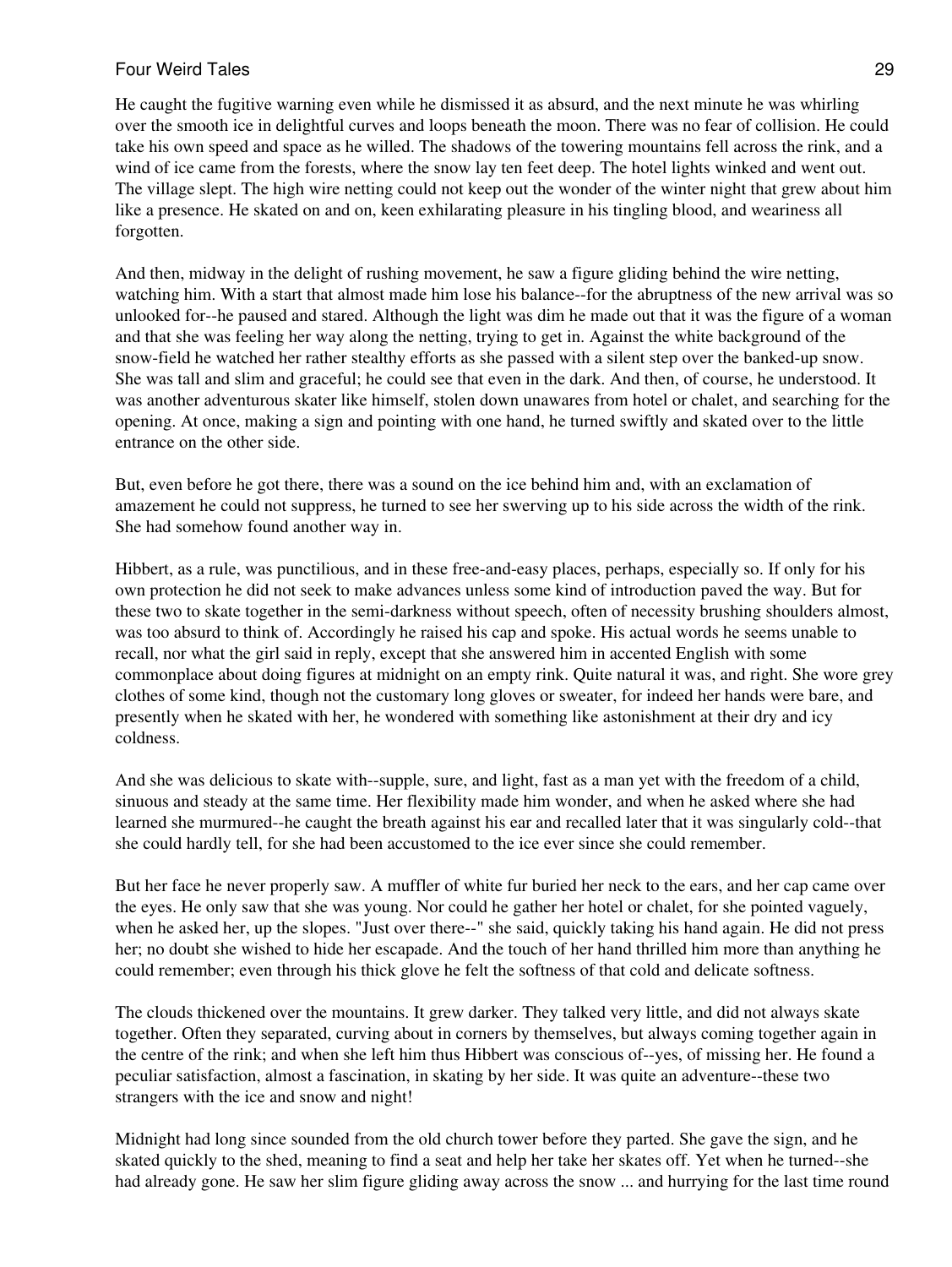the rink alone he searched in vain for the opening she had twice used in this curious way.

"How very queer!" he thought, referring to the wire netting. "She must have lifted it and wriggled under ...!"

Wondering how in the world she managed it, what in the world had possessed him to be so free with her, and who in the world she was, he went up the steep slope to the post office and so to bed, her promise to come again another night still ringing delightfully in his ears. And curious were the thoughts and sensations that accompanied him. Most of all, perhaps, was the half suggestion of some dim memory that he had known this girl before, had met her somewhere, more--that she knew him. For in her voice--a low, soft, windy little voice it was, tender and soothing for all its quiet coldness--there lay some faint reminder of two others he had known, both long since gone: the voice of the woman he had loved, and--the voice of his mother.

But this time through his dreams there ran no clash of battle. He was conscious, rather, of something cold and clinging that made him think of sifting snowflakes climbing slowly with entangling touch and thickness round his feet. The snow, coming without noise, each flake so light and tiny none can mark the spot whereon it settles, yet the mass of it able to smother whole villages, wove through the very texture of his mind--cold, bewildering, deadening effort with its clinging network of ten million feathery touches.

## III

In the morning Hibbert realised he had done, perhaps, a foolish thing. The brilliant sunshine that drenched the valley made him see this, and the sight of his work-table with its typewriter, books, papers, and the rest, brought additional conviction. To have skated with a girl alone at midnight, no matter how innocently the thing had come about, was unwise--unfair, especially to her. Gossip in these little winter resorts was worse than in a provincial town. He hoped no one had seen them. Luckily the night had been dark. Most likely none had heard the ring of skates.

Deciding that in future he would be more careful, he plunged into work, and sought to dismiss the matter from his mind.

But in his times of leisure the memory returned persistently to haunt him. When he "ski-d," "luged," or danced in the evenings, and especially when he skated on the little rink, he was aware that the eyes of his mind forever sought this strange companion of the night. A hundred times he fancied that he saw her, but always sight deceived him. Her face he might not know, but he could hardly fail to recognise her figure. Yet nowhere among the others did he catch a glimpse of that slim young creature he had skated with alone beneath the clouded stars. He searched in vain. Even his inquiries as to the occupants of the private chalets brought no results. He had lost her. But the queer thing was that he felt as though she were somewhere close; he *knew* she had not really gone. While people came and left with every day, it never once occurred to him that she had left. On the contrary, he felt assured that they would meet again.

This thought he never quite acknowledged. Perhaps it was the wish that fathered it only. And, even when he did meet her, it was a question how he would speak and claim acquaintance, or whether *she* would recognise himself. It might be awkward. He almost came to dread a meeting, though "dread," of course, was far too strong a word to describe an emotion that was half delight, half wondering anticipation.

Meanwhile the season was in full swing. Hibbert felt in perfect health, worked hard, ski-d, skated, luged, and at night danced fairly often--in spite of his decision. This dancing was, however, an act of subconscious surrender; it really meant he hoped to find her among the whirling couples. He was searching for her without quite acknowledging it to himself; and the hotel-world, meanwhile, thinking it had won him over, teased and chaffed him. He made excuses in a similar vein; but all the time he watched and searched and--waited.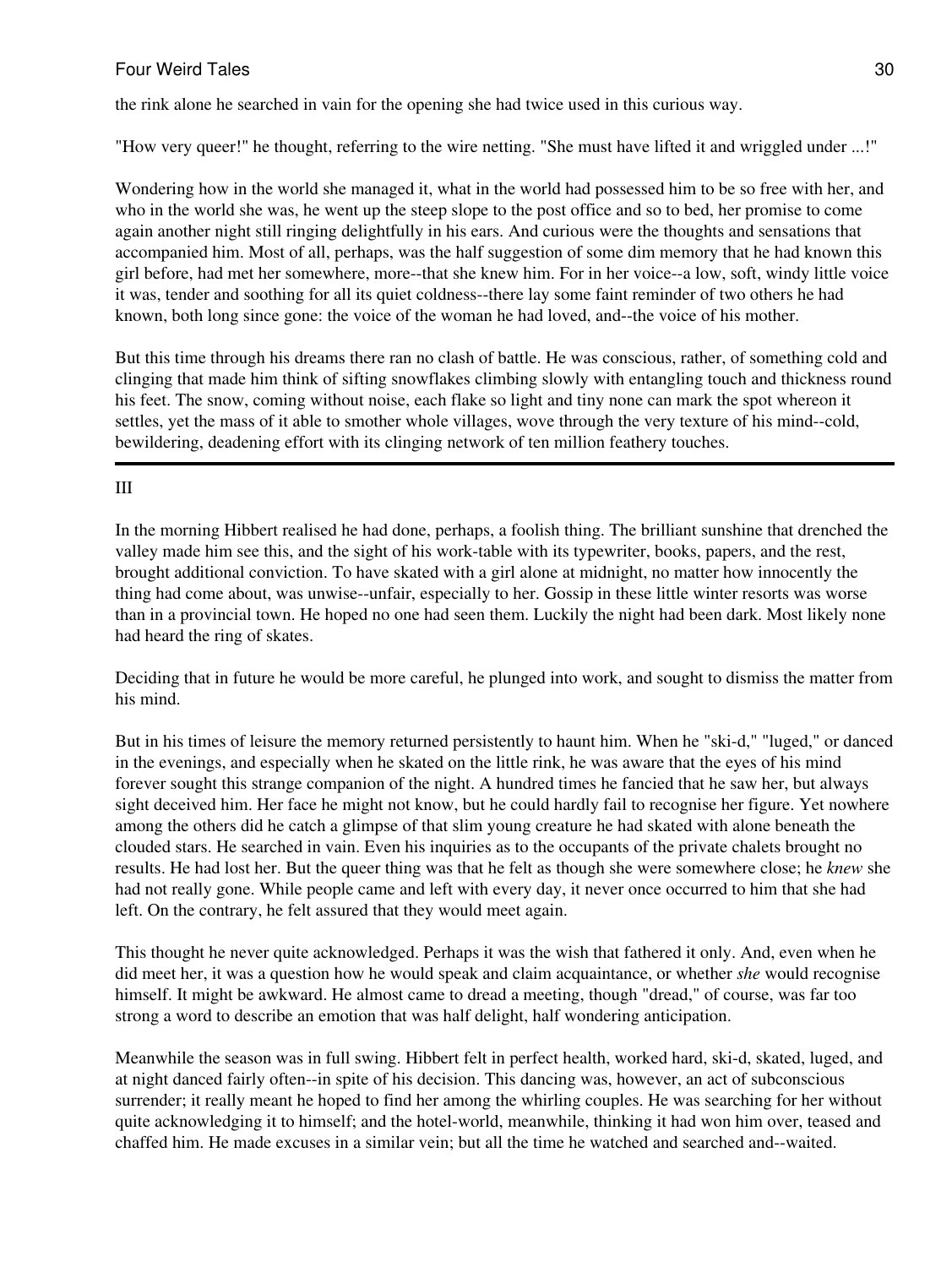For several days the sky held clear and bright and frosty, bitterly cold, everything crisp and sparkling in the sun; but there was no sign of fresh snow, and the ski-ers began to grumble. On the mountains was an icy crust that made "running" dangerous; they wanted the frozen, dry, and powdery snow that makes for speed, renders steering easier and falling less severe. But the keen east wind showed no signs of changing for a whole ten days. Then, suddenly, there came a touch of softer air and the weather-wise began to prophesy.

Hibbert, who was delicately sensitive to the least change in earth or sky, was perhaps the first to feel it. Only he did not prophesy. He knew through every nerve in his body that moisture had crept into the air, was accumulating, and that presently a fall would come. For he responded to the moods of Nature like a fine barometer.

And the knowledge, this time, brought into his heart a strange little wayward emotion that was hard to account for--a feeling of unexplained uneasiness and disquieting joy. For behind it, woven through it rather, ran a faint exhilaration that connected remotely somewhere with that touch of delicious alarm, that tiny anticipating "dread," that so puzzled him when he thought of his next meeting with his skating companion of the night. It lay beyond all words, all telling, this queer relationship between the two; but somehow the girl and snow ran in a pair across his mind.

Perhaps for imaginative writing-men, more than for other workers, the smallest change of mood betrays itself at once. His work at any rate revealed this slight shifting of emotional values in his soul. Not that his writing suffered, but that it altered, subtly as those changes of sky or sea or landscape that come with the passing of afternoon into evening--imperceptibly. A subconscious excitement sought to push outwards and express itself ... and, knowing the uneven effect such moods produced in his work, he laid his pen aside and took instead to reading that he had to do.

Meanwhile the brilliance passed from the sunshine, the sky grew slowly overcast; by dusk the mountain tops came singularly close and sharp; the distant valley rose into absurdly near perspective. The moisture increased, rapidly approaching saturation point, when it must fall in snow. Hibbert watched and waited.

And in the morning the world lay smothered beneath its fresh white carpet. It snowed heavily till noon, thickly, incessantly, chokingly, a foot or more; then the sky cleared, the sun came out in splendour, the wind shifted back to the east, and frost came down upon the mountains with its keenest and most biting tooth. The drop in the temperature was tremendous, but the ski-ers were jubilant. Next day the "running" would be fast and perfect. Already the mass was settling, and the surface freezing into those moss-like, powdery crystals that make the ski run almost of their own accord with the faint "sishing" as of a bird's wings through the air.

# IV

That night there was excitement in the little hotel-world, first because there was a *bal costume*, but chiefly because the new snow had come. And Hibbert went--felt drawn to go; he did not go in costume, but he wanted to talk about the slopes and ski-ing with the other men, and at the same time....

Ah, there was the truth, the deeper necessity that called. For the singular connection between the stranger and the snow again betrayed itself, utterly beyond explanation as before, but vital and insistent. Some hidden instinct in his pagan soul--heaven knows how he phrased it even to himself, if he phrased it at all--whispered that with the snow the girl would be somewhere about, would emerge from her hiding place, would even look for him.

Absolutely unwarranted it was. He laughed while he stood before the little glass and trimmed his moustache, tried to make his black tie sit straight, and shook down his dinner jacket so that it should lie upon the shoulders without a crease. His brown eyes were very bright. "I look younger than I usually do," he thought. It was unusual, even significant, in a man who had no vanity about his appearance and certainly never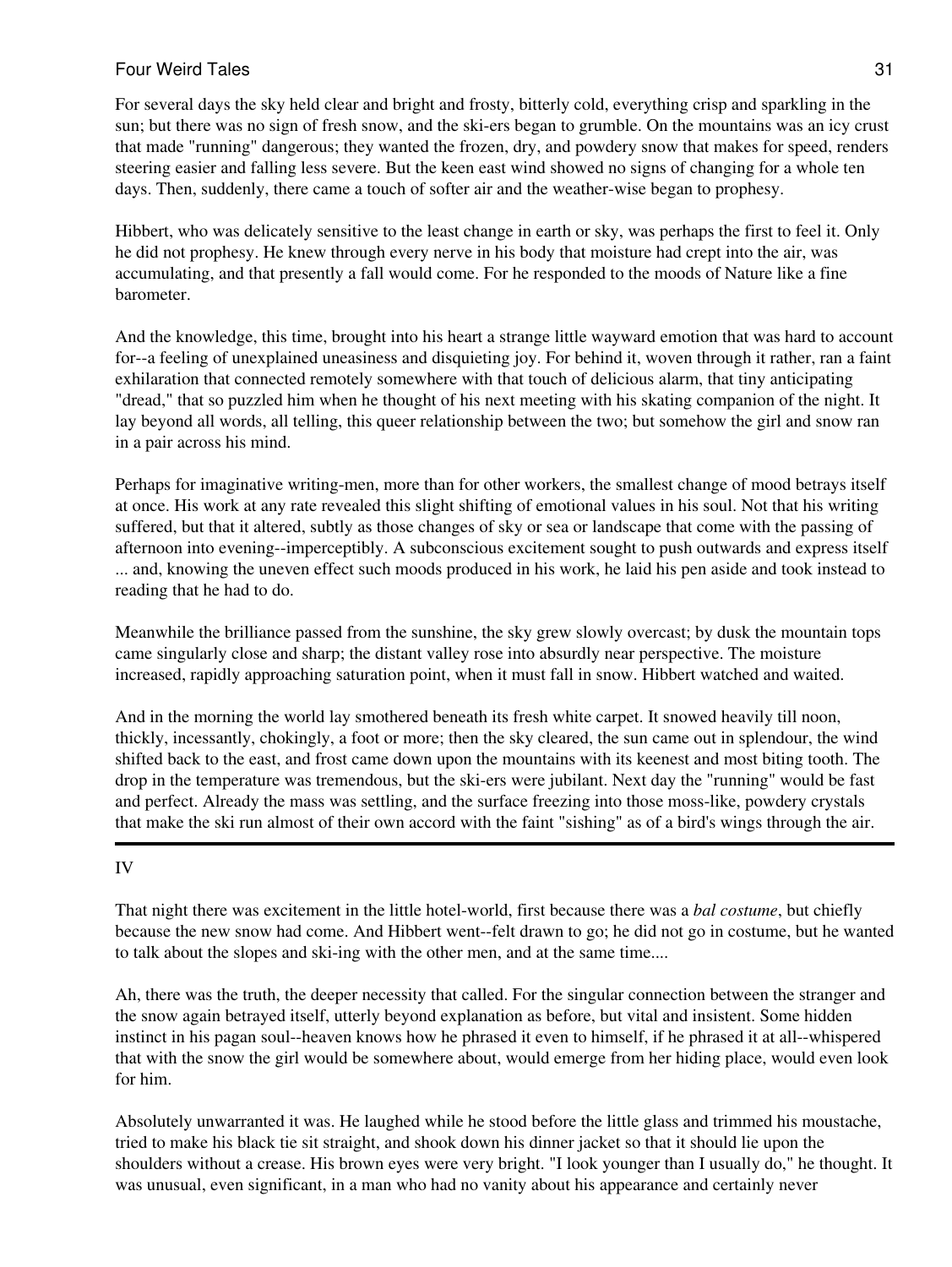questioned his age or tried to look younger than he was. Affairs of the heart, with one tumultuous exception that left no fuel for lesser subsequent fires, had never troubled him. The forces of his soul and mind not called upon for "work" and obvious duties, all went to Nature. The desolate, wild places of the earth were what he loved; night, and the beauty of the stars and snow. And this evening he felt their claims upon him mightily stirring. A rising wildness caught his blood, quickened his pulse, woke longing and passion too. But chiefly snow. The snow whirred softly through his thoughts like white, seductive dreams.... For the snow had come; and She, it seemed, had somehow come with it--into his mind.

And yet he stood before that twisted mirror and pulled his tie and coat askew a dozen times, as though it mattered. "What in the world is up with me?" he thought. Then, laughing a little, he turned before leaving the room to put his private papers in order. The green morocco desk that held them he took down from the shelf and laid upon the table. Tied to the lid was the visiting card with his brother's London address "in case of accident." On the way down to the hotel he wondered why he had done this, for though imaginative, he was not the kind of man who dealt in presentiments. Moods with him were strong, but ever held in leash.

"It's almost like a warning," he thought, smiling. He drew his thick coat tightly round the throat as the freezing air bit at him. "Those warnings one reads of in stories sometimes ...!"

A delicious happiness was in his blood. Over the edge of the hills across the valley rose the moon. He saw her silver sheet the world of snow. Snow covered all. It smothered sound and distance. It smothered houses, streets, and human beings. It smothered--life.

V

In the hall there was light and bustle; people were already arriving from the other hotels and chalets, their costumes hidden beneath many wraps. Groups of men in evening dress stood about smoking, talking "snow" and "ski-ing." The band was tuning up. The claims of the hotel-world clashed about him faintly as of old. At the big glass windows of the verandah, peasants stopped a moment on their way home from the *cafe* to peer. Hibbert thought laughingly of that conflict he used to imagine. He laughed because it suddenly seemed so unreal. He belonged so utterly to Nature and the mountains, and especially to those desolate slopes where now the snow lay thick and fresh and sweet, that there was no question of a conflict at all. The power of the newly fallen snow had caught him, proving it without effort. Out there, upon those lonely reaches of the moonlit ridges, the snow lay ready--masses and masses of it--cool, soft, inviting. He longed for it. It awaited him. He thought of the intoxicating delight of ski-ing in the moonlight....

Thus, somehow, in vivid flashing vision, he thought of it while he stood there smoking with the other men and talking all the "shop" of ski-ing.

And, ever mysteriously blended with this power of the snow, poured also through his inner being the power of the girl. He could not disabuse his mind of the insinuating presence of the two together. He remembered that queer skating-impulse of ten days ago, the impulse that had let her in. That any mind, even an imaginative one, could pass beneath the sway of such a fancy was strange enough; and Hibbert, while fully aware of the disorder, yet found a curious joy in yielding to it. This insubordinate centre that drew him towards old pagan beliefs had assumed command. With a kind of sensuous pleasure he let himself be conquered.

And snow that night seemed in everybody's thoughts. The dancing couples talked of it; the hotel proprietors congratulated one another; it meant good sport and satisfied their guests; every one was planning trips and expeditions, talking of slopes and telemarks, of flying speed and distance, of drifts and crust and frost. Vitality and enthusiasm pulsed in the very air; all were alert and active, positive, radiating currents of creative life even into the stuffy atmosphere of that crowded ball-room. And the snow had caused it, the snow had brought it; all this discharge of eager sparkling energy was due primarily to the--Snow.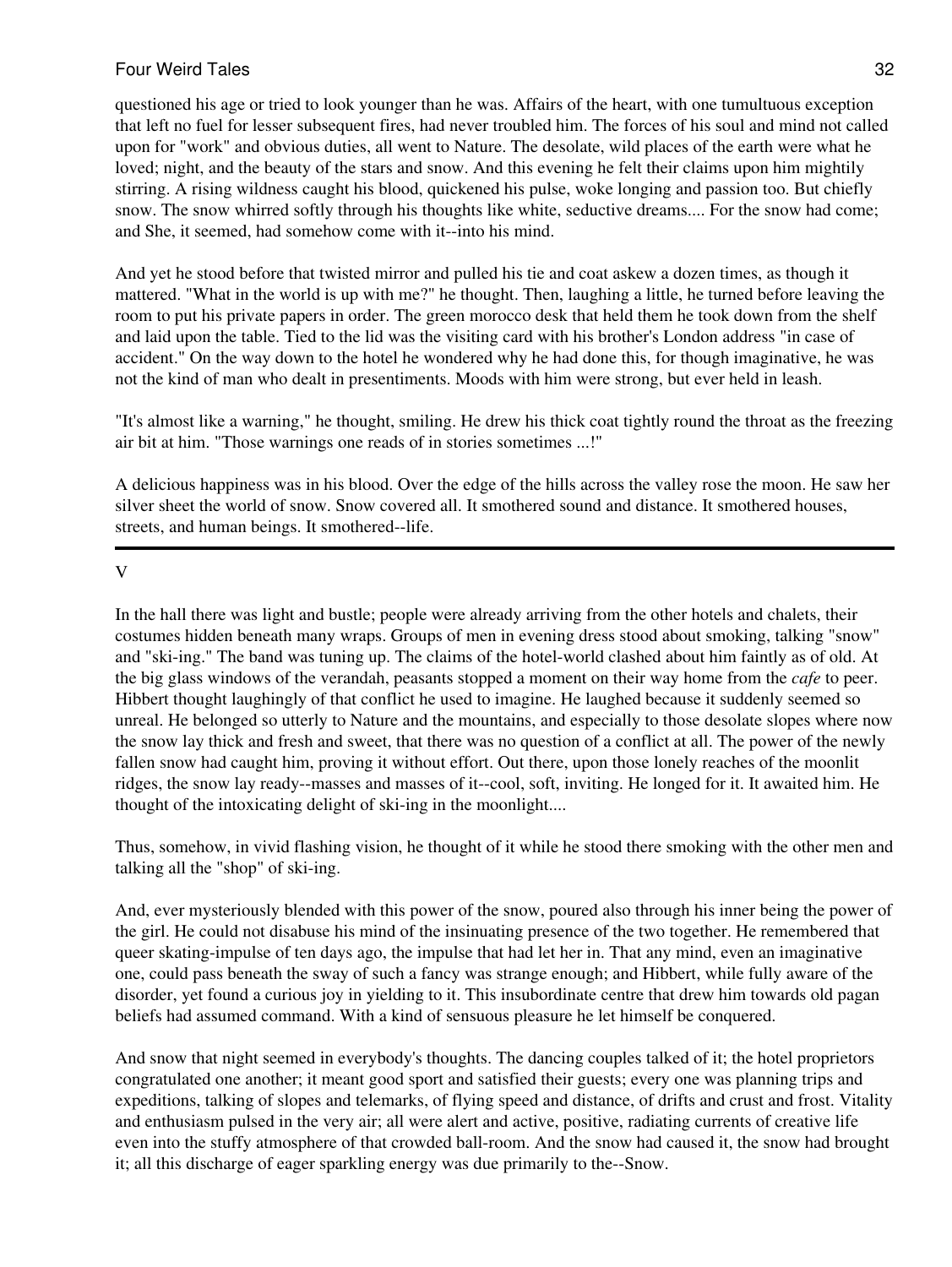But in the mind of Hibbert, by some swift alchemy of his pagan yearnings, this energy became transmuted. It rarefied itself, gleaming in white and crystal currents of passionate anticipation, which he transferred, as by a species of electrical imagination, into the personality of the girl--the Girl of the Snow. She somewhere was waiting for him, expecting him, calling to him softly from those leagues of moonlit mountain. He remembered the touch of that cool, dry hand; the soft and icy breath against his cheek; the hush and softness of her presence in the way she came and the way she had gone again--like a flurry of snow the wind sent gliding up the slopes. She, like himself, belonged out there. He fancied that he heard her little windy voice come sifting to him through the snowy branches of the trees, calling his name ... that haunting little voice that dived straight to the centre of his life as once, long years ago, two other voices used to do....

But nowhere among the costumed dancers did he see her slender figure. He danced with one and all, distrait and absent, a stupid partner as each girl discovered, his eyes ever turning towards the door and windows, hoping to catch the luring face, the vision that did not come ... and at length, hoping even against hope. For the ball-room thinned; groups left one by one, going home to their hotels and chalets; the band tired obviously; people sat drinking lemon-squashes at the little tables, the men mopping their foreheads, everybody ready for bed.

It was close on midnight. As Hibbert passed through the hall to get his overcoat and snow-boots, he saw men in the passage by the "sport-room," greasing their ski against an early start. Knapsack luncheons were being ordered by the kitchen swing doors. He sighed. Lighting a cigarette a friend offered him, he returned a confused reply to some question as to whether he could join their party in the morning. It seemed he did not hear it properly. He passed through the outer vestibule between the double glass doors, and went into the night.

The man who asked the question watched him go, an expression of anxiety momentarily in his eyes.

"Don't think he heard you," said another, laughing. "You've got to shout to Hibbert, his mind's so full of his work."

"He works too hard," suggested the first, "full of queer ideas and dreams."

But Hibbert's silence was not rudeness. He had not caught the invitation, that was all. The call of the hotel-world had faded. He no longer heard it. Another wilder call was sounding in his ears.

For up the street he had seen a little figure moving. Close against the shadows of the baker's shop it glided--white, slim, enticing.

# VI

And at once into his mind passed the hush and softness of the snow--yet with it a searching, crying wildness for the heights. He knew by some incalculable, swift instinct she would not meet him in the village street. It was not there, amid crowding houses, she would speak to him. Indeed, already she had disappeared, melted from view up the white vista of the moonlit road. Yonder, he divined, she waited where the highway narrowed abruptly into the mountain path beyond the chalets.

It did not even occur to him to hesitate; mad though it seemed, and was--this sudden craving for the heights with her, at least for open spaces where the snow lay thick and fresh--it was too imperious to be denied. He does not remember going up to his room, putting the sweater over his evening clothes, and getting into the fur gauntlet gloves and the helmet cap of wool. Most certainly he has no recollection of fastening on his ski; he must have done it automatically. Some faculty of normal observation was in abeyance, as it were. His mind was out beyond the village--out with the snowy mountains and the moon.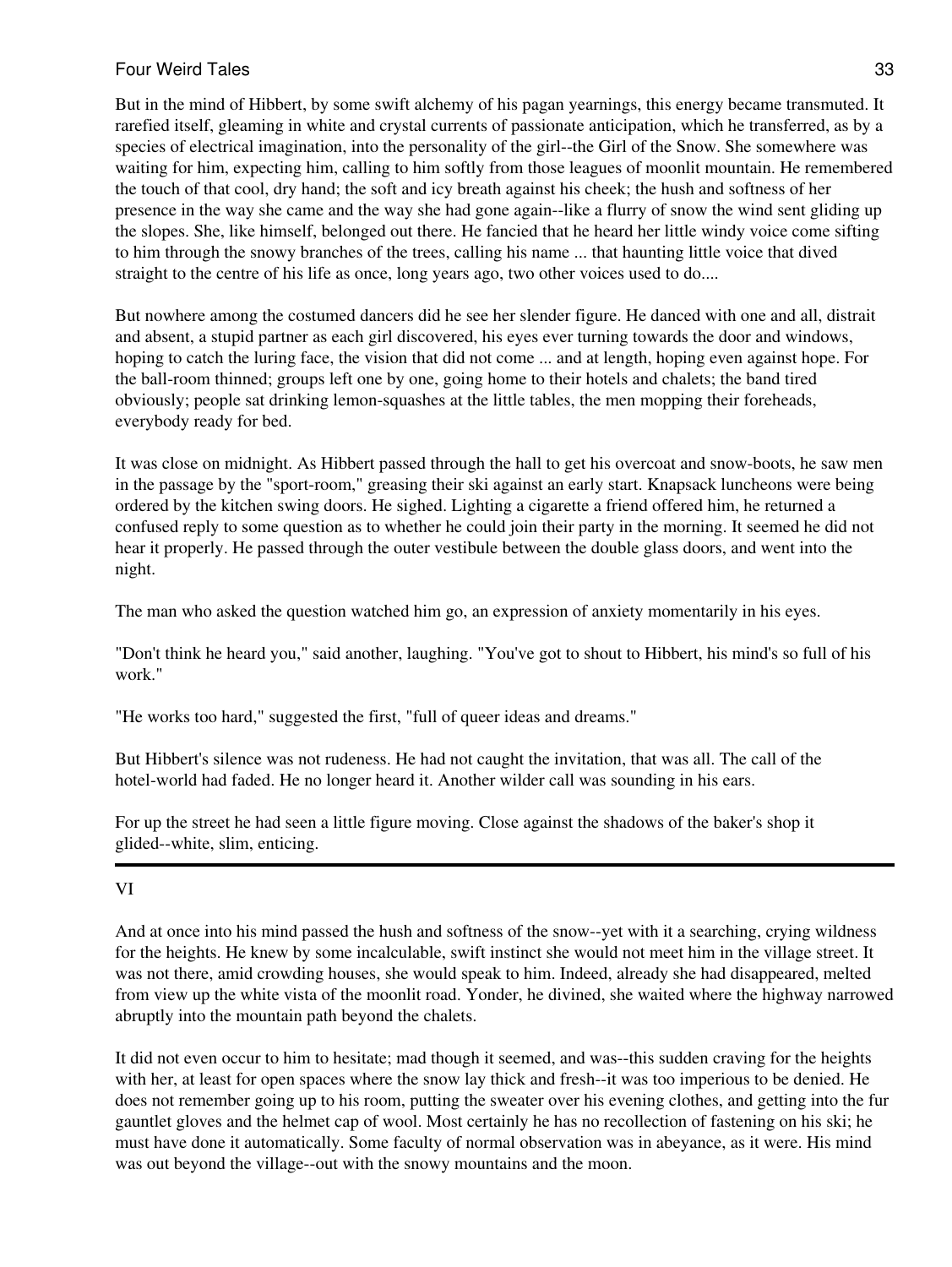Henri Defago, putting up the shutters over his *cafe* windows, saw him pass, and wondered mildly: "Un monsieur qui fait du ski a cette heure! Il est Anglais, done ...!" He shrugged his shoulders, as though a man had the right to choose his own way of death. And Marthe Perotti, the hunchback wife of the shoemaker, looking by chance from her window, caught his figure moving swiftly up the road. She had other thoughts, for she knew and believed the old traditions of the witches and snow-beings that steal the souls of men. She had even heard, 'twas said, the dreaded "synagogue" pass roaring down the street at night, and now, as then, she hid her eyes. "They've called to him ... and he must go," she murmured, making the sign of the cross.

But no one sought to stop him. Hibbert recalls only a single incident until he found himself beyond the houses, searching for her along the fringe of forest where the moonlight met the snow in a bewildering frieze of fantastic shadows. And the incident was simply this--that he remembered passing the church. Catching the outline of its tower against the stars, he was aware of a faint sense of hesitation. A vague uneasiness came and went--jarred unpleasantly across the flow of his excited feelings, chilling exhilaration. He caught the instant's discord, dismissed it, and--passed on. The seduction of the snow smothered the hint before he realised that it had brushed the skirts of warning.

And then he saw her. She stood there waiting in a little clear space of shining snow, dressed all in white, part of the moonlight and the glistening background, her slender figure just discernible.

"I waited, for I knew you would come," the silvery little voice of windy beauty floated down to him. "You *had* to come."

"I'm ready," he answered, "I knew it too."

The world of Nature caught him to its heart in those few words--the wonder and the glory of the night and snow. Life leaped within him. The passion of his pagan soul exulted, rose in joy, flowed out to her. He neither reflected nor considered, but let himself go like the veriest schoolboy in the wildness of first love.

"Give me your hand," he cried, "I'm coming ...!"

"A little farther on, a little higher," came her delicious answer. "Here it is too near the village--and the church."

And the words seemed wholly right and natural; he did not dream of questioning them; he understood that, with this little touch of civilisation in sight, the familiarity he suggested was impossible. Once out upon the open mountains, 'mid the freedom of huge slopes and towering peaks, the stars and moon to witness and the wilderness of snow to watch, they could taste an innocence of happy intercourse free from the dead conventions that imprison literal minds.

He urged his pace, yet did not quite overtake her. The girl kept always just a little bit ahead of his best efforts.... And soon they left the trees behind and passed on to the enormous slopes of the sea of snow that rolled in mountainous terror and beauty to the stars. The wonder of the white world caught him away. Under the steady moonlight it was more than haunting. It was a living, white, bewildering power that deliciously confused the senses and laid a spell of wild perplexity upon the heart. It was a personality that cloaked, and yet revealed, itself through all this sheeted whiteness of snow. It rose, went with him, fled before, and followed after. Slowly it dropped lithe, gleaming arms about his neck, gathering him in....

Certainly some soft persuasion coaxed his very soul, urging him ever forwards, upwards, on towards the higher icy slopes. Judgment and reason left their throne, it seemed, completely, as in the madness of intoxication. The girl, slim and seductive, kept always just ahead, so that he never quite came up with her. He saw the white enchantment of her face and figure, something that streamed about her neck flying like a wreath of snow in the wind, and heard the alluring accents of her whispering voice that called from time to time: "A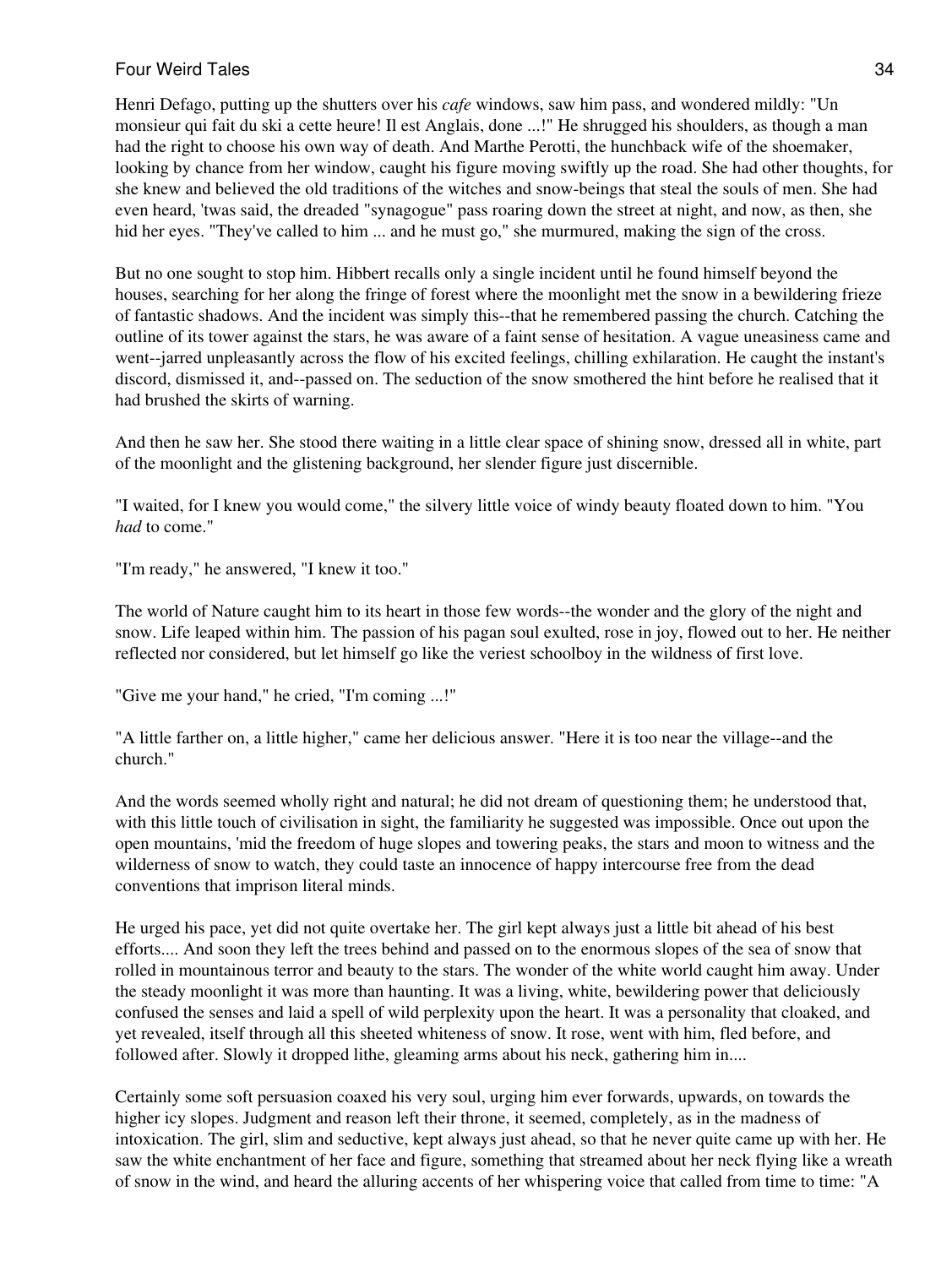little farther on, a little higher.... Then we'll run home together!"

Sometimes he saw her hand stretched out to find his own, but each time, just as he came up with her, he saw her still in front, the hand and arm withdrawn. They took a gentle angle of ascent. The toil seemed nothing. In this crystal, wine-like air fatigue vanished. The sishing of the ski through the powdery surface of the snow was the only sound that broke the stillness; this, with his breathing and the rustle of her skirts, was all he heard. Cold moonshine, snow, and silence held the world. The sky was black, and the peaks beyond cut into it like frosted wedges of iron and steel. Far below the valley slept, the village long since hidden out of sight. He felt that he could never tire.... The sound of the church clock rose from time to time faintly through the air--more and more distant.

"Give me your hand. It's time now to turn back."

"Just one more slope," she laughed. "That ridge above us. Then we'll make for home." And her low voice mingled pleasantly with the purring of their ski. His own seemed harsh and ugly by comparison.

"But I have never come so high before. It's glorious! This world of silent snow and moonlight--and *you*. You're a child of the snow, I swear. Let me come up--closer--to see your face--and touch your little hand."

Her laughter answered him.

"Come on! A little higher. Here we're quite alone together."

"It's magnificent," he cried. "But why did you hide away so long? I've looked and searched for you in vain ever since we skated--" he was going to say "ten days ago," but the accurate memory of time had gone from him; he was not sure whether it was days or years or minutes. His thoughts of earth were scattered and confused.

"You looked for me in the wrong places," he heard her murmur just above him. "You looked in places where I never go. Hotels and houses kill me. I avoid them." She laughed--a fine, shrill, windy little laugh.

"I loathe them too--"

He stopped. The girl had suddenly come quite close. A breath of ice passed through his very soul. She had touched him.

"But this awful cold!" he cried out, sharply, "this freezing cold that takes me. The wind is rising; it's a wind of ice. Come, let us turn ...!"

But when he plunged forward to hold her, or at least to look, the girl was gone again. And something in the way she stood there a few feet beyond, and stared down into his eyes so steadfastly in silence, made him shiver. The moonlight was behind her, but in some odd way he could not focus sight upon her face, although so close. The gleam of eyes he caught, but all the rest seemed white and snowy as though he looked beyond her--out into space....

The sound of the church bell came up faintly from the valley far below, and he counted the strokes--five. A sudden, curious weakness seized him as he listened. Deep within it was, deadly yet somehow sweet, and hard to resist. He felt like sinking down upon the snow and lying there.... They had been climbing for five hours.... It was, of course, the warning of complete exhaustion.

With a great effort he fought and overcame it. It passed away as suddenly as it came.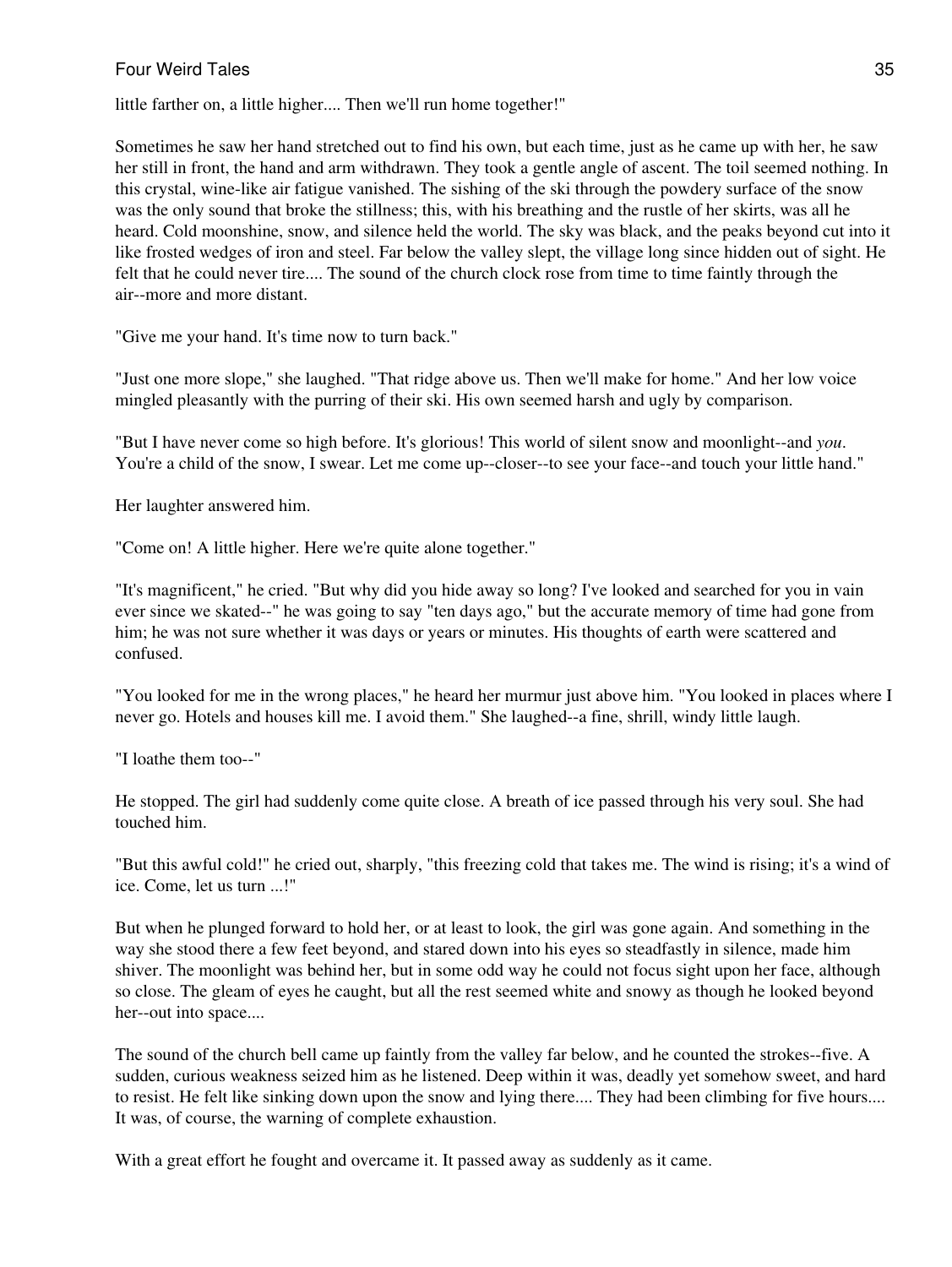"We'll turn," he said with a decision he hardly felt. "It will be dawn before we reach the village again. Come at once. It's time for home."

The sense of exhilaration had utterly left him. An emotion that was akin to fear swept coldly through him. But her whispering answer turned it instantly to terror--a terror that gripped him horribly and turned him weak and unresisting.

"Our home is--*here*!" A burst of wild, high laughter, loud and shrill, accompanied the words. It was like a whistling wind. The wind *had* risen, and clouds obscured the moon. "A little higher--where we cannot hear the wicked bells," she cried, and for the first time seized him deliberately by the hand. She moved, was suddenly close against his face. Again she touched him.

And Hibbert tried to turn away in escape, and so trying, found for the first time that the power of the snow--that other power which does not exhilarate but deadens effort--was upon him. The suffocating weakness that it brings to exhausted men, luring them to the sleep of death in her clinging soft embrace, lulling the will and conquering all desire for life--this was awfully upon him. His feet were heavy and entangled. He could not turn or move.

The girl stood in front of him, very near; he felt her chilly breath upon his cheeks; her hair passed blindingly across his eyes; and that icy wind came with her. He saw her whiteness close; again, it seemed, his sight passed through her into space as though she had no face. Her arms were round his neck. She drew him softly downwards to his knees. He sank; he yielded utterly; he obeyed. Her weight was upon him, smothering, delicious. The snow was to his waist.... She kissed him softly on the lips, the eyes, all over his face. And then she spoke his name in that voice of love and wonder, the voice that held the accent of two others--both taken over long ago by Death--the voice of his mother, and of the woman he had loved.

He made one more feeble effort to resist. Then, realising even while he struggled that this soft weight about his heart was sweeter than anything life could ever bring, he let his muscles relax, and sank back into the soft oblivion of the covering snow. Her wintry kisses bore him into sleep.

# VII

They say that men who know the sleep of exhaustion in the snow find no awakening on the hither side of death.... The hours passed and the moon sank down below the white world's rim. Then, suddenly, there came a little crash upon his breast and neck, and Hibbert--woke.

He slowly turned bewildered, heavy eyes upon the desolate mountains, stared dizzily about him, tried to rise. At first his muscles would not act; a numbing, aching pain possessed him. He uttered a long, thin cry for help, and heard its faintness swallowed by the wind. And then he understood vaguely why he was only warm--not dead. For this very wind that took his cry had built up a sheltering mound of driven snow against his body while he slept. Like a curving wave it ran beside him. It was the breaking of its over-toppling edge that caused the crash, and the coldness of the mass against his neck that woke him.

Dawn kissed the eastern sky; pale gleams of gold shot every peak with splendour; but ice was in the air, and the dry and frozen snow blew like powder from the surface of the slopes. He saw the points of his ski projecting just below him. Then he--remembered. It seems he had just strength enough to realise that, could he but rise and stand, he might fly with terrific impetus towards the woods and village far beneath. The ski would carry him. But if he failed and fell ...!

How he contrived it Hibbert never knew; this fear of death somehow called out his whole available reserve force. He rose slowly, balanced a moment, then, taking the angle of an immense zigzag, started down the awful slopes like an arrow from a bow. And automatically the splendid muscles of the practised ski-er and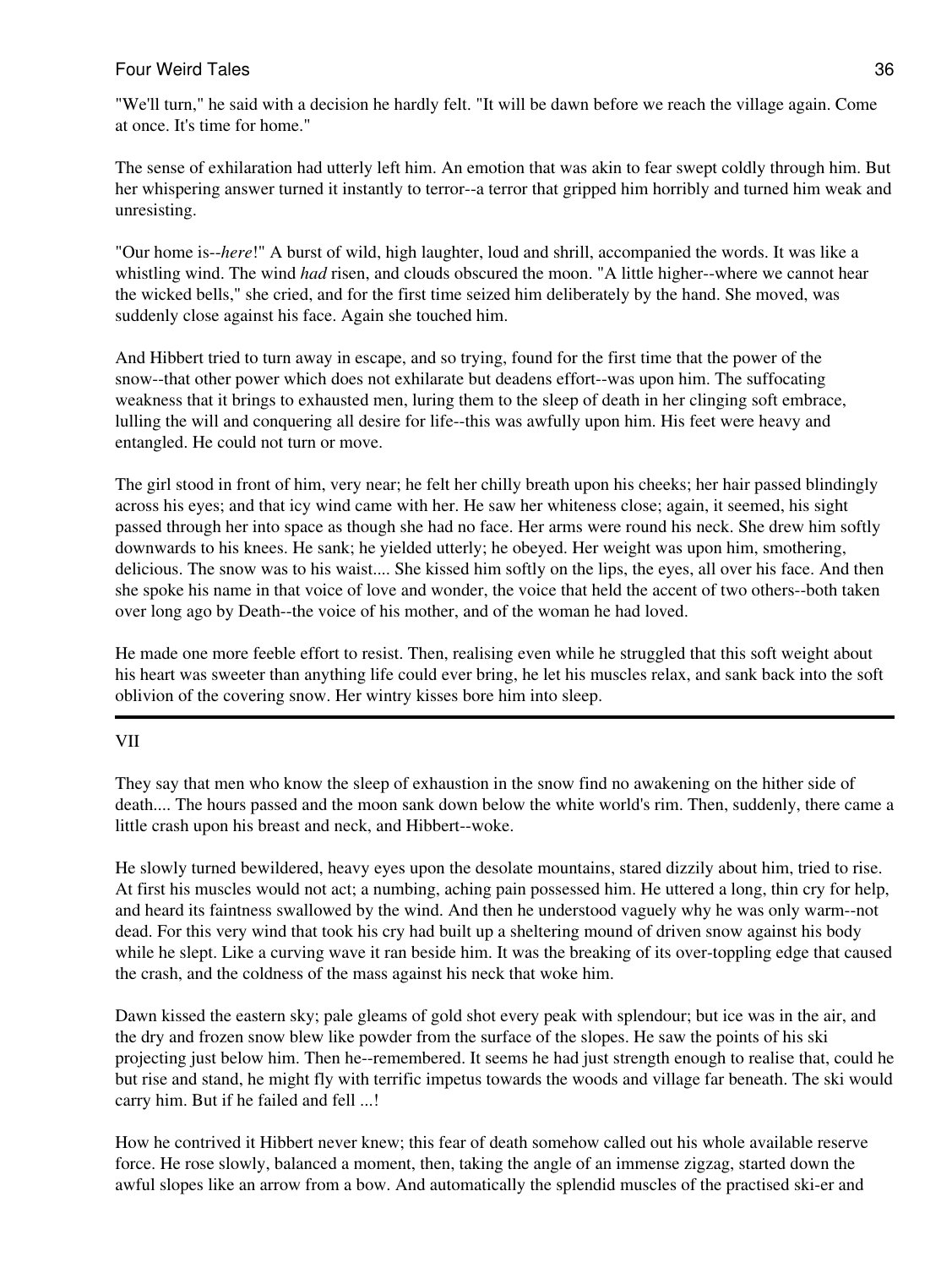athlete saved and guided him, for he was hardly conscious of controlling either speed or direction. The snow stung face and eyes like fine steel shot; ridge after ridge flew past; the summits raced across the sky; the valley leaped up with bounds to meet him. He scarcely felt the ground beneath his feet as the huge slopes and distance melted before the lightning speed of that descent from death to life.

He took it in four mile-long zigzags, and it was the turning at each corner that nearly finished him, for then the strain of balancing taxed to the verge of collapse the remnants of his strength.

Slopes that have taken hours to climb can be descended in a short half-hour on ski, but Hibbert had lost all count of time. Quite other thoughts and feelings mastered him in that wild, swift dropping through the air that was like the flight of a bird. For ever close upon his heels came following forms and voices with the whirling snow-dust. He heard that little silvery voice of death and laughter at his back. Shrill and wild, with the whistling of the wind past his ears, he caught its pursuing tones; but in anger now, no longer soft and coaxing. And it was accompanied; she did not follow alone. It seemed a host of these flying figures of the snow chased madly just behind him. He felt them furiously smite his neck and cheeks, snatch at his hands and try to entangle his feet and ski in drifts. His eyes they blinded, and they caught his breath away.

The terror of the heights and snow and winter desolation urged him forward in the maddest race with death a human being ever knew; and so terrific was the speed that before the gold and crimson had left the summits to touch the ice-lips of the lower glaciers, he saw the friendly forest far beneath swing up and welcome him.

And it was then, moving slowly along the edge of the woods, he saw a light. A man was carrying it. A procession of human figures was passing in a dark line laboriously through the snow. And--he heard the sound of chanting.

Instinctively, without a second's hesitation, he changed his course. No longer flying at an angle as before, he pointed his ski straight down the mountain-side. The dreadful steepness did not frighten him. He knew full well it meant a crashing tumble at the bottom, but he also knew it meant a doubling of his speed--with safety at the end. For, though no definite thought passed through his mind, he understood that it was the village *cure* who carried that little gleaming lantern in the dawn, and that he was taking the Host to a chalet on the lower slopes--to some peasant *in extremis*. He remembered her terror of the church and bells. She feared the holy symbols.

There was one last wild cry in his ears as he started, a shriek of the wind before his face, and a rush of stinging snow against closed eyelids--and then he dropped through empty space. Speed took sight from him. It seemed he flew off the surface of the world.

\* \* \* \* \*

Indistinctly he recalls the murmur of men's voices, the touch of strong arms that lifted him, and the shooting pains as the ski were unfastened from the twisted ankle ... for when he opened his eyes again to normal life he found himself lying in his bed at the post office with the doctor at his side. But for years to come the story of "mad Hibbert's" ski-ing at night is recounted in that mountain village. He went, it seems, up slopes, and to a height that no man in his senses ever tried before. The tourists were agog about it for the rest of the season, and the very same day two of the bolder men went over the actual ground and photographed the slopes. Later Hibbert saw these photographs. He noticed one curious thing about them--though he did not mention it to any one:

There was only a single track.

\* \* \* \* \*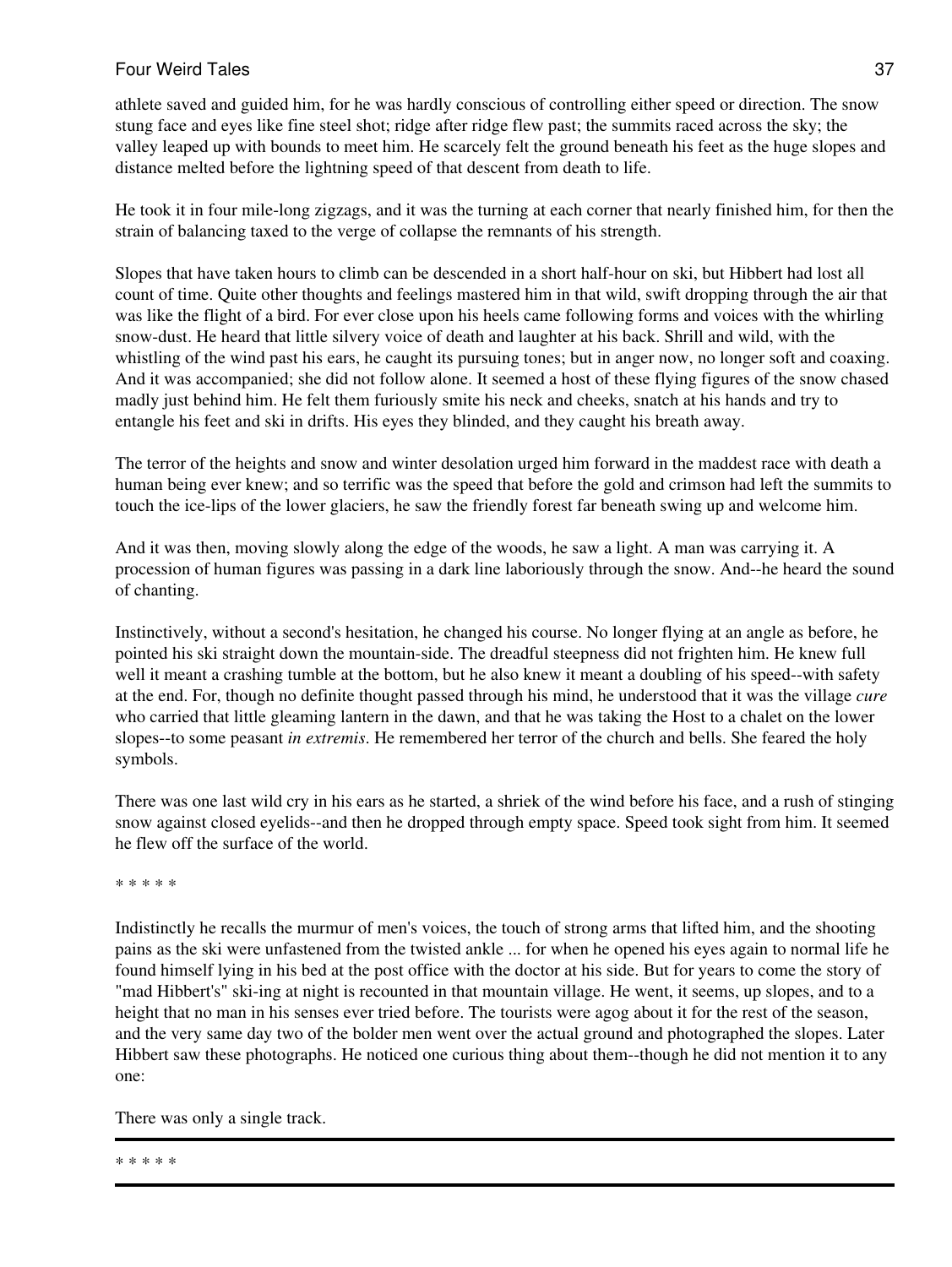*Sand*

I

As Felix Henriot came through the streets that January night the fog was stifling, but when he reached his little flat upon the top floor there came a sound of wind. Wind was stirring about the world. It blew against his windows, but at first so faintly that he hardly noticed it. Then, with an abrupt rise and fall like a wailing voice that sought to claim attention, it called him. He peered through the window into the blurred darkness, listening.

There is no cry in the world like that of the homeless wind. A vague excitement, scarcely to be analysed, ran through his blood. The curtain of fog waved momentarily aside. Henriot fancied a star peeped down at him.

"It will change things a bit--at last," he sighed, settling back into his chair. "It will bring movement!"

Already something in himself had changed. A restlessness, as of that wandering wind, woke in his heart--the desire to be off and away. Other things could rouse this wildness too: falling water, the singing of a bird, an odour of wood-fire, a glimpse of winding road. But the cry of wind, always searching, questioning, travelling the world's great routes, remained ever the master-touch. High longing took his mood in hand. Mid seven millions he felt suddenly--lonely.

"I will arise and go now, for always night and day I hear lake water lapping with low sounds by the shore; While I stand on the roadway, or on the pavements gray, I hear it in the deep heart's core."

He murmured the words over softly to himself. The emotion that produced Innisfree passed strongly through him. He too would be over the hills and far away. He craved movement, change, adventure--somewhere far from shops and crowds and motor-'busses. For a week the fog had stifled London. This wind brought life.

Where should he go? Desire was long; his purse was short.

He glanced at his books, letters, newspapers. They had no interest now. Instead he listened. The panorama of other journeys rolled in colour through the little room, flying on one another's heels. Henriot enjoyed this remembered essence of his travels more than the travels themselves. The crying wind brought so many voices, all of them seductive:

There was a soft crashing of waves upon the Black Sea shores, where the huge Caucasus beckoned in the sky beyond; a rustling in the umbrella pines and cactus at Marseilles, whence magic steamers start about the world like flying dreams. He heard the plash of fountains upon Mount Ida's slopes, and the whisper of the tamarisk on Marathon. It was dawn once more upon the Ionian Sea, and he smelt the perfume of the Cyclades. Blue-veiled islands melted in the sunshine, and across the dewy lawns of Tempe, moistened by the spray of many waterfalls, he saw--Great Heavens above!--the dancing of white forms ... or was it only mist the sunshine painted against Pelion?... "Methought, among the lawns together, we wandered underneath the young grey dawn. And multitudes of dense white fleecy clouds shepherded by the slow, unwilling wind...."

And then, into his stuffy room, slipped the singing perfume of a wall-flower on a ruined tower, and with it the sweetness of hot ivy. He heard the "yellow bees in the ivy bloom." Wind whipped over the open hills--this very wind that laboured drearily through the London fog.

And--he was caught. The darkness melted from the city. The fog whisked off into an azure sky. The roar of traffic turned into booming of the sea. There was a whistling among cordage, and the floor swayed to and fro. He saw a sailor touch his cap and pocket the two-franc piece. The syren hooted--ominous sound that had started him on many a journey of adventure--and the roar of London became mere insignificant clatter of a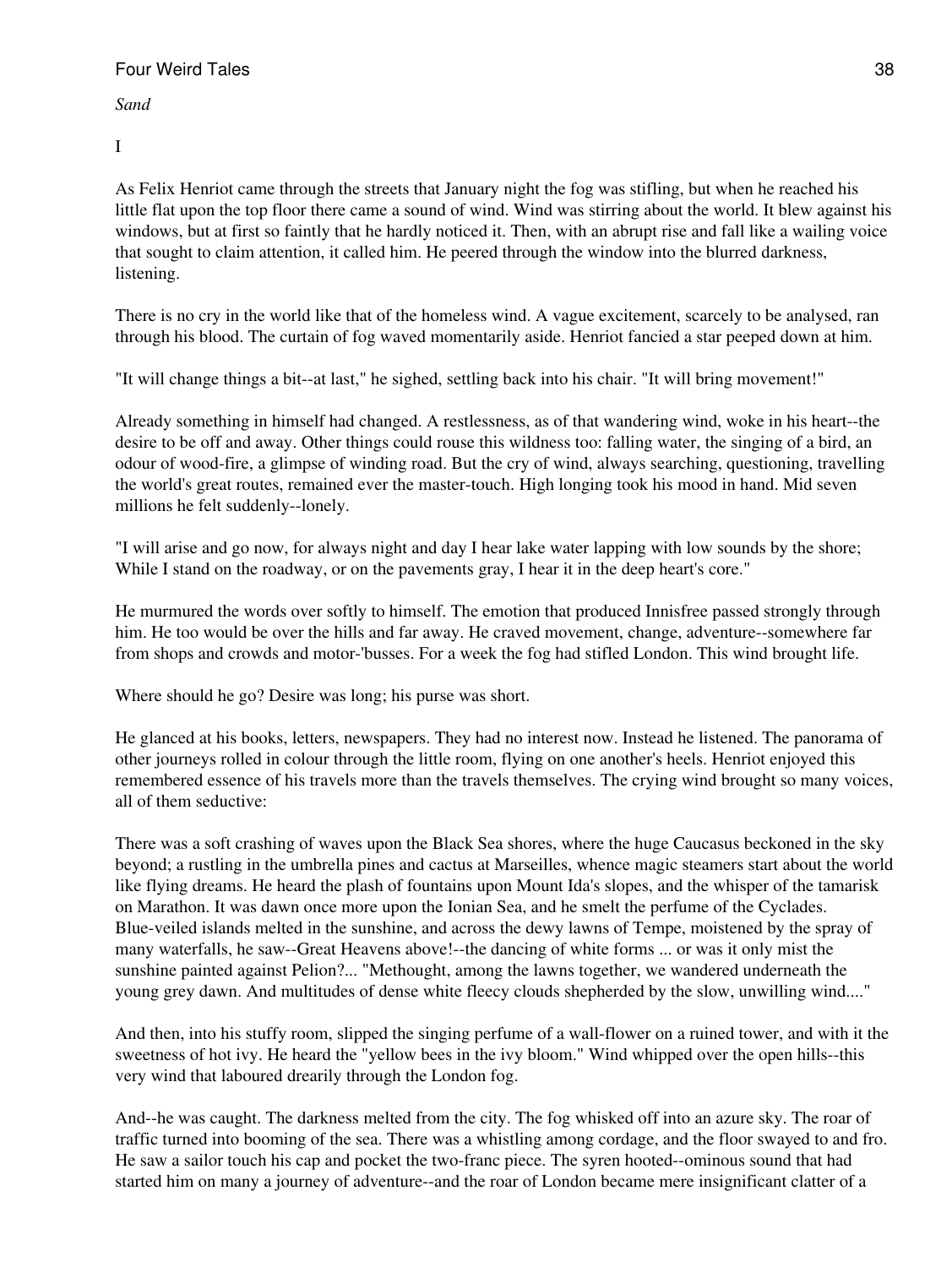child's toy carriages.

He loved that syren's call; there was something deep and pitiless in it. It drew the wanderers forth from cities everywhere: "Leave your known world behind you, and come with me for better or for worse! The anchor is up; it is too late to change. Only--beware! You shall know curious things--and alone!"

Henriot stirred uneasily in his chair. He turned with sudden energy to the shelf of guide-books, maps and time-tables--possessions he most valued in the whole room. He was a happy-go-lucky, adventure-loving soul, careless of common standards, athirst ever for the new and strange.

"That's the best of having a cheap flat," he laughed, "and no ties in the world. I can turn the key and disappear. No one cares or knows--no one but the thieving caretaker. And he's long ago found out that there's nothing here worth taking!"

There followed then no lengthy indecision. Preparation was even shorter still. He was always ready for a move, and his sojourn in cities was but breathing-space while he gathered pennies for further wanderings. An enormous kit-bag--sack-shaped, very worn and dirty--emerged speedily from the bottom of a cupboard in the wall. It was of limitless capacity. The key and padlock rattled in its depths. Cigarette ashes covered everything while he stuffed it full of ancient, indescribable garments. And his voice, singing of those "yellow bees in the ivy bloom," mingled with the crying of the rising wind about his windows. His restlessness had disappeared by magic.

This time, however, there could be no haunted Pelion, nor shady groves of Tempe, for he lived in sophisticated times when money markets regulated movement sternly. Travelling was only for the rich; mere wanderers must pig it. He remembered instead an opportune invitation to the Desert. "Objective" invitation, his genial hosts had called it, knowing his hatred of convention. And Helouan danced into letters of brilliance upon the inner map of his mind. For Egypt had ever held his spirit in thrall, though as yet he had tried in vain to touch the great buried soul of her. The excavators, the Egyptologists, the archaeologists most of all, plastered her grey ancient face with labels like hotel advertisements on travellers' portmanteaux. They told where she had come from last, but nothing of what she dreamed and thought and loved. The heart of Egypt lay beneath the sand, and the trifling robbery of little details that poked forth from tombs and temples brought no true revelation of her stupendous spiritual splendour. Henriot, in his youth, had searched and dived among what material he could find, believing once--or half believing--that the ceremonial of that ancient system veiled a weight of symbol that was reflected from genuine supersensual knowledge. The rituals, now taken literally, and so pityingly explained away, had once been genuine pathways of approach. But never yet, and least of all in his previous visits to Egypt itself, had he discovered one single person, worthy of speech, who caught at his idea. "Curious," they said, then turned away--to go on digging in the sand. Sand smothered her world to-day. Excavators discovered skeletons. Museums everywhere stored them--grinning, literal relics that told nothing.

But now, while he packed and sang, these hopes of enthusiastic younger days stirred again--because the emotion that gave them birth was real and true in him. Through the morning mists upon the Nile an old pyramid bowed hugely at him across London roofs: "Come," he heard its awful whisper beneath the ceiling, "I have things to show you, and to tell." He saw the flock of them sailing the Desert like weird grey solemn ships that make no earthly port. And he imagined them as one: multiple expressions of some single unearthly portent they adumbrated in mighty form--dead symbols of some spiritual conception long vanished from the world.

"I mustn't dream like this," he laughed, "or I shall get absent-minded and pack fire-tongs instead of boots. It looks like a jumble sale already!" And he stood on a heap of things to wedge them down still tighter.

But the pictures would not cease. He saw the kites circling high in the blue air. A couple of white vultures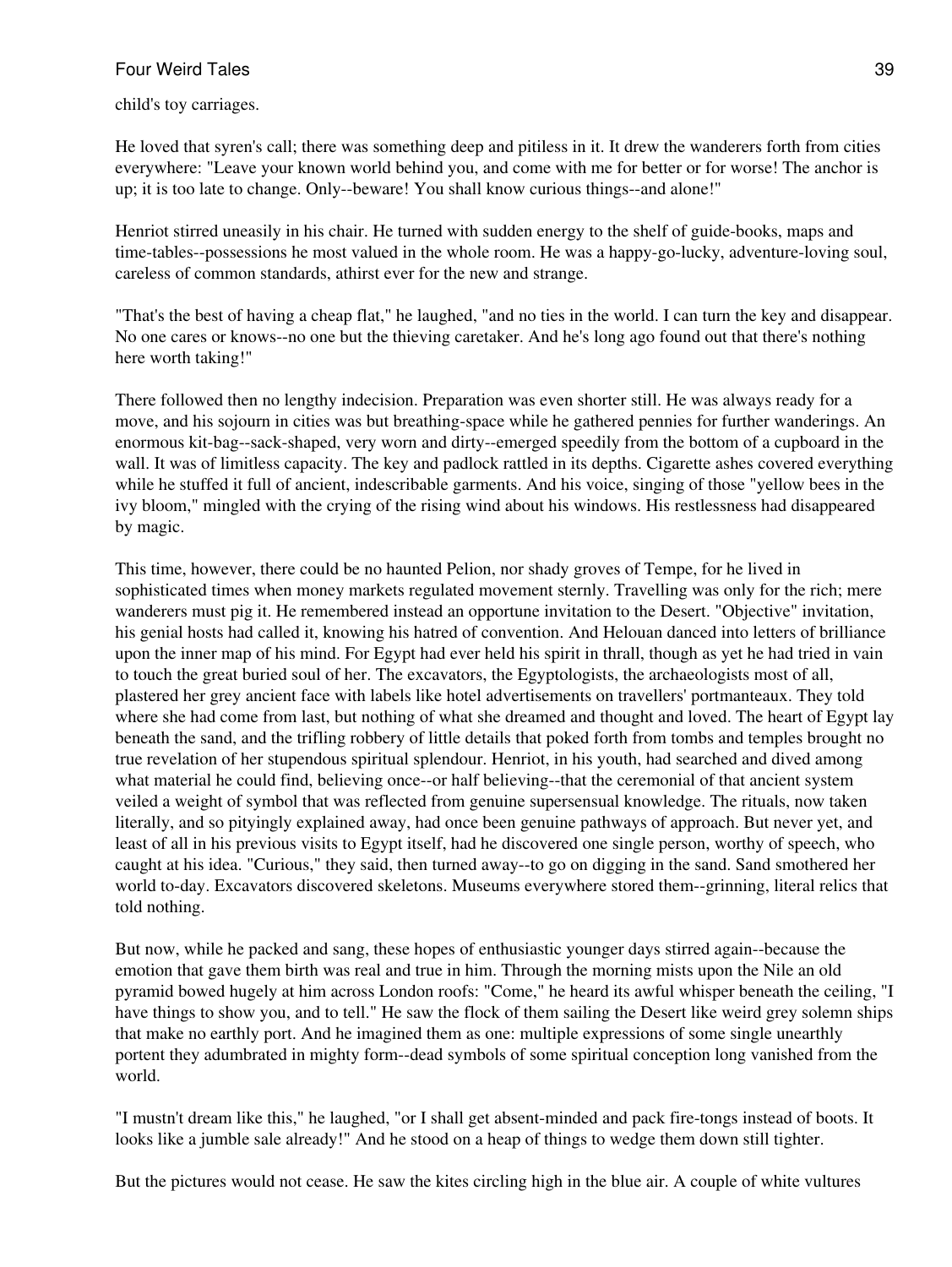flapped lazily away over shining miles. Felucca sails, like giant wings emerging from the ground, curved towards him from the Nile. The palm-trees dropped long shadows over Memphis. He felt the delicious, drenching heat, and the Khamasin, that over-wind from Nubia, brushed his very cheeks. In the little gardens the mish-mish was in bloom.... He smelt the Desert ... grey sepulchre of cancelled cycles.... The stillness of her interminable reaches dropped down upon old London....

The magic of the sand stole round him in its silent-footed tempest.

And while he struggled with that strange, capacious sack, the piles of clothing ran into shapes of gleaming Bedouin faces; London garments settled down with the mournful sound of camels' feet, half dropping wind, half water flowing underground--sound that old Time has brought over into modern life and left a moment for our wonder and perhaps our tears.

He rose at length with the excitement of some deep enchantment in his eyes. The thought of Egypt plunged ever so deeply into him, carrying him into depths where he found it difficult to breathe, so strangely far away it seemed, yet indefinably familiar. He lost his way. A touch of fear came with it.

"A sack like that is the wonder of the world," he laughed again, kicking the unwieldy, sausage-shaped monster into a corner of the room, and sitting down to write the thrilling labels: "Felix Henriot, Alexandria *via* Marseilles." But his pen blotted the letters; there was sand in it. He rewrote the words. Then he remembered a dozen things he had left out. Impatiently, yet with confusion somewhere, he stuffed them in. They ran away into shifting heaps; they disappeared; they emerged suddenly again. It was like packing hot, dry, flowing sand. From the pockets of a coat--he had worn it last summer down Dorset way--out trickled sand. There was sand in his mind and thoughts.

And his dreams that night were full of winds, the old sad winds of Egypt, and of moving, sifting sand. Arabs and Afreets danced amazingly together across dunes he could never reach. For he could not follow fast enough. Something infinitely older than these ever caught his feet and held him back. A million tiny fingers stung and pricked him. Something flung a veil before his eyes. Once it touched him--his face and hands and neck. "Stay here with us," he heard a host of muffled voices crying, but their sound was smothered, buried, rising through the ground. A myriad throats were choked. Till, at last, with a violent effort he turned and seized it. And then the thing he grasped at slipped between his fingers and ran easily away. It had a grey and yellow face, and it moved through all its parts. It flowed as water flows, and yet was solid. It was centuries old.

He cried out to it. "Who are you? What is your name? I surely know you ... but I have forgotten ...?"

And it stopped, turning from far away its great uncovered countenance of nameless colouring. He caught a voice. It rolled and boomed and whispered like the wind. And then he woke, with a curious shaking in his heart, and a little touch of chilly perspiration on the skin.

But the voice seemed in the room still--close beside him:

"I am the Sand," he heard, before it died away.

\* \* \* \* \*

And next he realised that the glitter of Paris lay behind him, and a steamer was taking him with much unnecessary motion across a sparkling sea towards Alexandria. Gladly he saw the Riviera fade below the horizon, with its hard bright sunshine, treacherous winds, and its smear of rich, conventional English. All restlessness now had left him. True vagabond still at forty, he only felt the unrest and discomfort of life when caught in the network of routine and rigid streets, no chance of breaking loose. He was off again at last,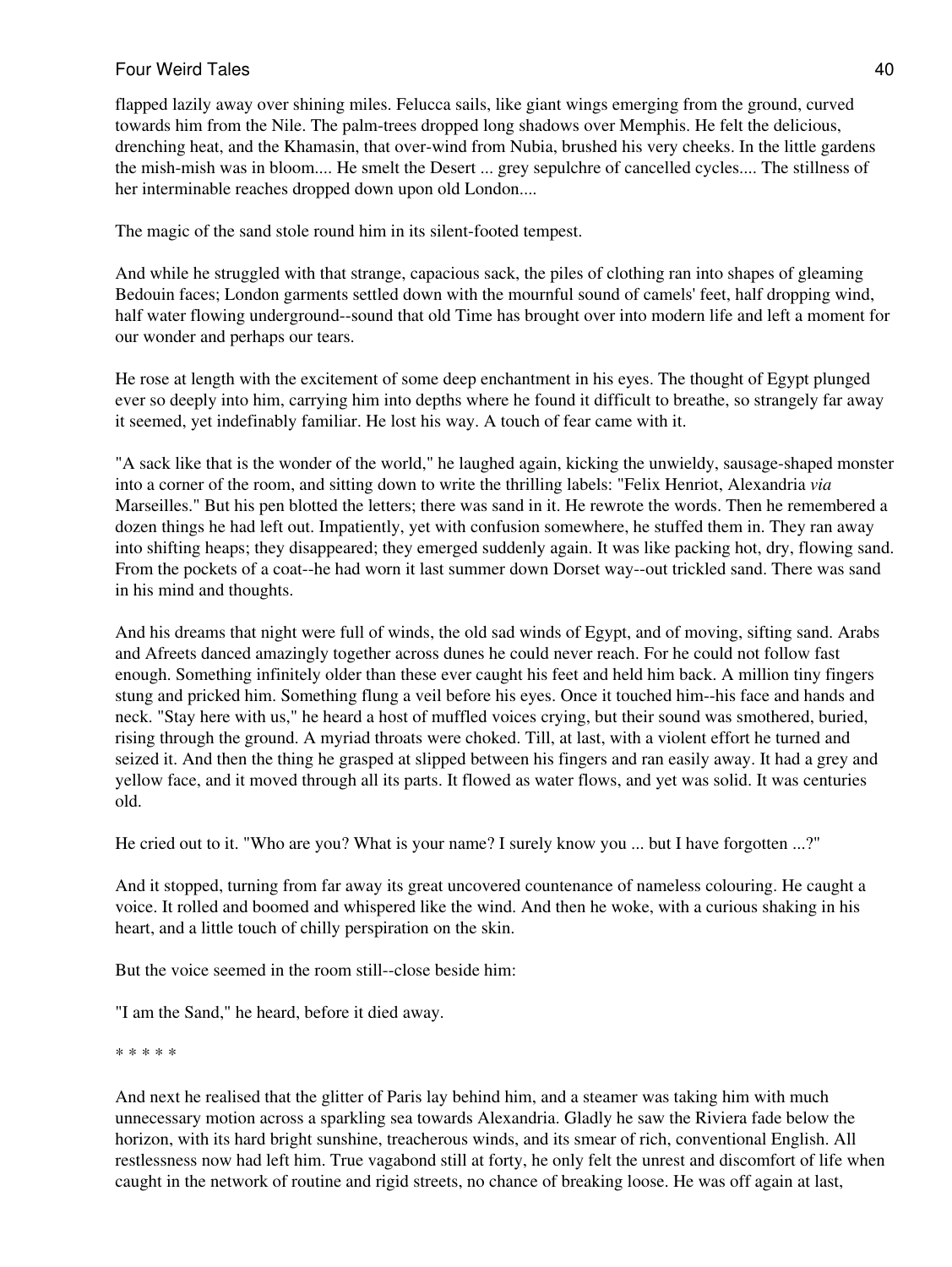money scarce enough indeed, but the joy of wandering expressing itself in happy emotions of release. Every warning of calculation was stifled. He thought of the American woman who walked out of her Long Island house one summer's day to look at a passing sail--and was gone eight years before she walked in again. Eight years of roving travel! He had always felt respect and admiration for that woman.

For Felix Henriot, with his admixture of foreign blood, was philosopher as well as vagabond, a strong poetic and religious strain sometimes breaking out through fissures in his complex nature. He had seen much life; had read many books. The passionate desire of youth to solve the world's big riddles had given place to a resignation filled to the brim with wonder. Anything *might* be true. Nothing surprised him. The most outlandish beliefs, for all he knew, might fringe truth somewhere. He had escaped that cheap cynicism with which disappointed men soothe their vanity when they realise that an intelligible explanation of the universe lies beyond their powers. He no longer expected final answers.

For him, even the smallest journeys held the spice of some adventure; all minutes were loaded with enticing potentialities. And they shaped for themselves somehow a dramatic form. "It's like a story," his friends said when he told his travels. It always was a story.

But the adventure that lay waiting for him where the silent streets of little Helouan kiss the great Desert's lips, was of a different kind to any Henriot had yet encountered. Looking back, he has often asked himself, "How in the world can I accept it?"

And, perhaps, he never yet has accepted it. It was sand that brought it. For the Desert, the stupendous thing that mothers little Helouan, produced it.

#### II

He slipped through Cairo with the same relief that he left the Riviera, resenting its social vulgarity so close to the imperial aristocracy of the Desert; he settled down into the peace of soft and silent little Helouan. The hotel in which he had a room on the top floor had been formerly a Khedivial Palace. It had the air of a palace still. He felt himself in a country-house, with lofty ceilings, cool and airy corridors, spacious halls. Soft-footed Arabs attended to his wants; white walls let in light and air without a sign of heat; there was a feeling of a large, spread tent pitched on the very sand; and the wind that stirred the oleanders in the shady gardens also crept in to rustle the palm leaves of his favourite corner seat. Through the large windows where once the Khedive held high court, the sunshine blazed upon vistaed leagues of Desert.

And from his bedroom windows he watched the sun dip into gold and crimson behind the swelling Libyan sands. This side of the pyramids he saw the Nile meander among palm groves and tilled fields. Across his balcony railings the Egyptian stars trooped down beside his very bed, shaping old constellations for his dreams; while, to the south, he looked out upon the vast untamable Body of the sands that carpeted the world for thousands of miles towards Upper Egypt, Nubia, and the dread Sahara itself. He wondered again why people thought it necessary to go so far afield to know the Desert. Here, within half an hour of Cairo, it lay breathing solemnly at his very doors.

For little Helouan, caught thus between the shoulders of the Libyan and Arabian Deserts, is utterly sand-haunted. The Desert lies all round it like a sea. Henriot felt he never could escape from it, as he moved about the island whose coasts are washed with sand. Down each broad and shining street the two end houses framed a vista of its dim immensity--glimpses of shimmering blue, or flame-touched purple. There were stretches of deep sea-green as well, far off upon its bosom. The streets were open channels of approach, and the eye ran down them as along the tube of a telescope laid to catch incredible distance out of space. Through them the Desert reached in with long, thin feelers towards the village. Its Being flooded into Helouan, and over it. Past walls and houses, churches and hotels, the sea of Desert pressed in silently with its myriad soft feet of sand. It poured in everywhere, through crack and slit and crannie. These were reminders of possession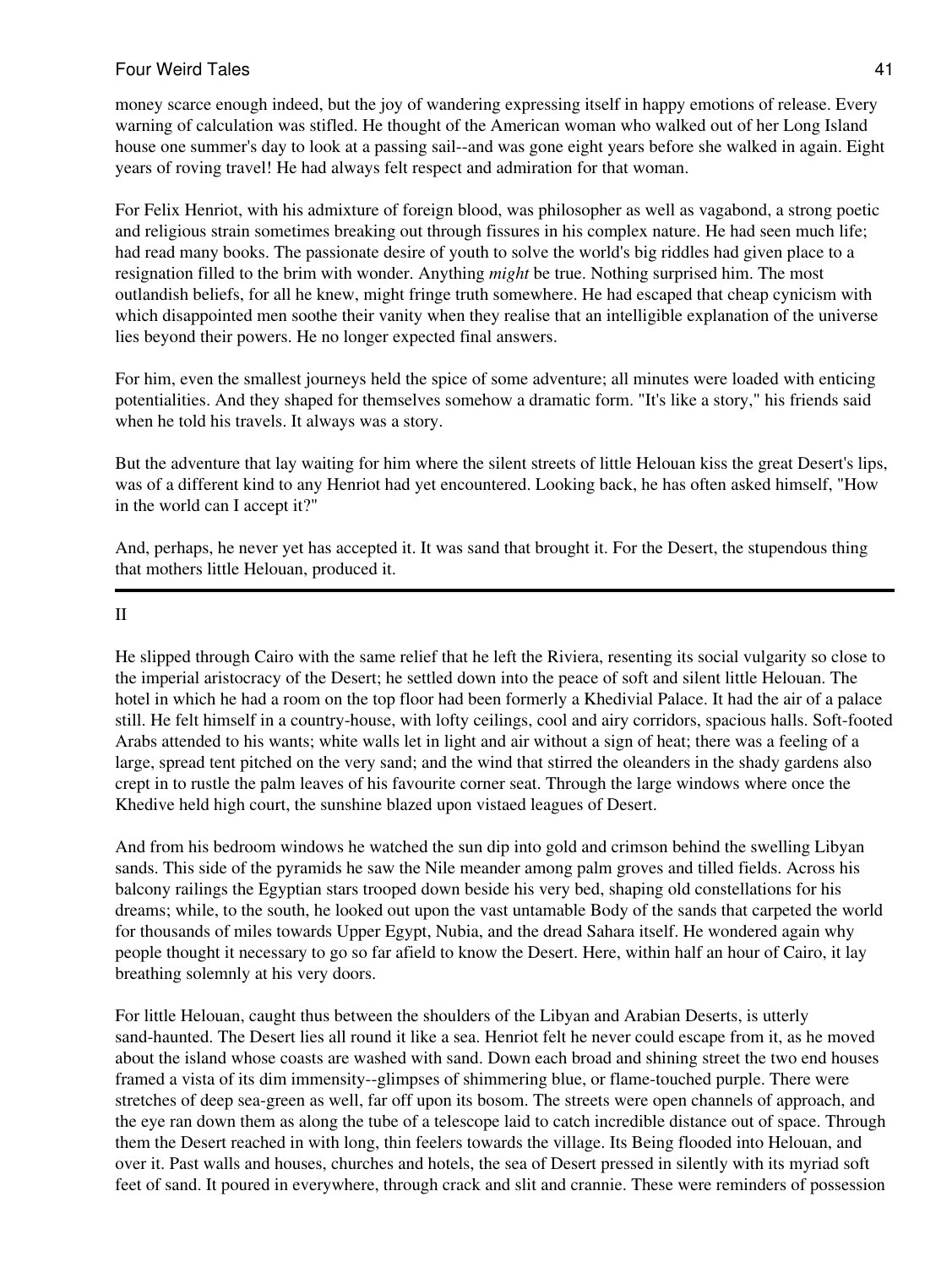and ownership. And every passing wind that lifted eddies of dust at the street corners were messages from the quiet, powerful Thing that permitted Helouan to lie and dream so peacefully in the sunshine. Mere artificial oasis, its existence was temporary, held on lease, just for ninety-nine centuries or so.

This sea idea became insistent. For, in certain lights, and especially in the brief, bewildering dusk, the Desert rose--swaying towards the small white houses. The waves of it ran for fifty miles without a break. It was too deep for foam or surface agitation, yet it knew the swell of tides. And underneath flowed resolute currents, linking distance to the centre. These many deserts were really one. A storm, just retreated, had tossed Helouan upon the shore and left it there to dry; but any morning he would wake to find it had been carried off again into the depths. Some fragment, at least, would disappear. The grim Mokattam Hills were rollers that ever threatened to topple down and submerge the sandy bar that men called Helouan.

Being soundless, and devoid of perfume, the Desert's message reached him through two senses only--sight and touch; chiefly, of course, the former. Its invasion was concentrated through the eyes. And vision, thus uncorrected, went what pace it pleased. The Desert played with him. Sand stole into his being--through the eyes.

And so obsessing was this majesty of its close presence, that Henriot sometimes wondered how people dared their little social activities within its very sight and hearing; how they played golf and tennis upon reclaimed edges of its face, picnicked so blithely hard upon its frontiers, and danced at night while this stern, unfathomable Thing lay breathing just beyond the trumpery walls that kept it out. The challenge of their shallow admiration seemed presumptuous, almost provocative. Their pursuit of pleasure suggested insolent indifference. They ran fool-hardy hazards, he felt; for there was no worship in their vulgar hearts. With a mental shudder, sometimes he watched the cheap tourist horde go laughing, chattering past within view of its ancient, half-closed eyes. It was like defying deity.

For, to his stirred imagination the sublimity of the Desert dwarfed humanity. These people had been wiser to choose another place for the flaunting of their tawdry insignificance. Any minute this Wilderness, "huddled in grey annihilation," might awake and notice them ...!

In his own hotel were several "smart," so-called "Society" people who emphasised the protest in him to the point of definite contempt. Overdressed, the latest worldly novel under their arms, they strutted the narrow pavements of their tiny world, immensely pleased with themselves. Their vacuous minds expressed themselves in the slang of their exclusive circle--value being the element excluded. The pettiness of their outlook hardly distressed him--he was too familiar with it at home--but their essential vulgarity, their innate ugliness, seemed more than usually offensive in the grandeur of its present setting. Into the mighty sands they took the latest London scandal, gabbling it over even among the Tombs and Temples. And "it was to laugh," the pains they spent wondering whom they might condescend to know, never dreaming that they themselves were not worth knowing. Against the background of the noble Desert their titles seemed the cap and bells of clowns.

And Henriot, knowing some of them personally, could not always escape their insipid company. Yet he was the gainer. They little guessed how their commonness heightened contrast, set mercilessly thus beside the strange, eternal beauty of the sand.

Occasionally the protest in his soul betrayed itself in words, which of course they did not understand. "He is so clever, isn't he?" And then, having relieved his feelings, he would comfort himself characteristically:

"The Desert has not noticed them. The Sand is not aware of their existence. How should the sea take note of rubbish that lies above its tide-line?"

For Henriot drew near to its great shifting altars in an attitude of worship. The wilderness made him kneel in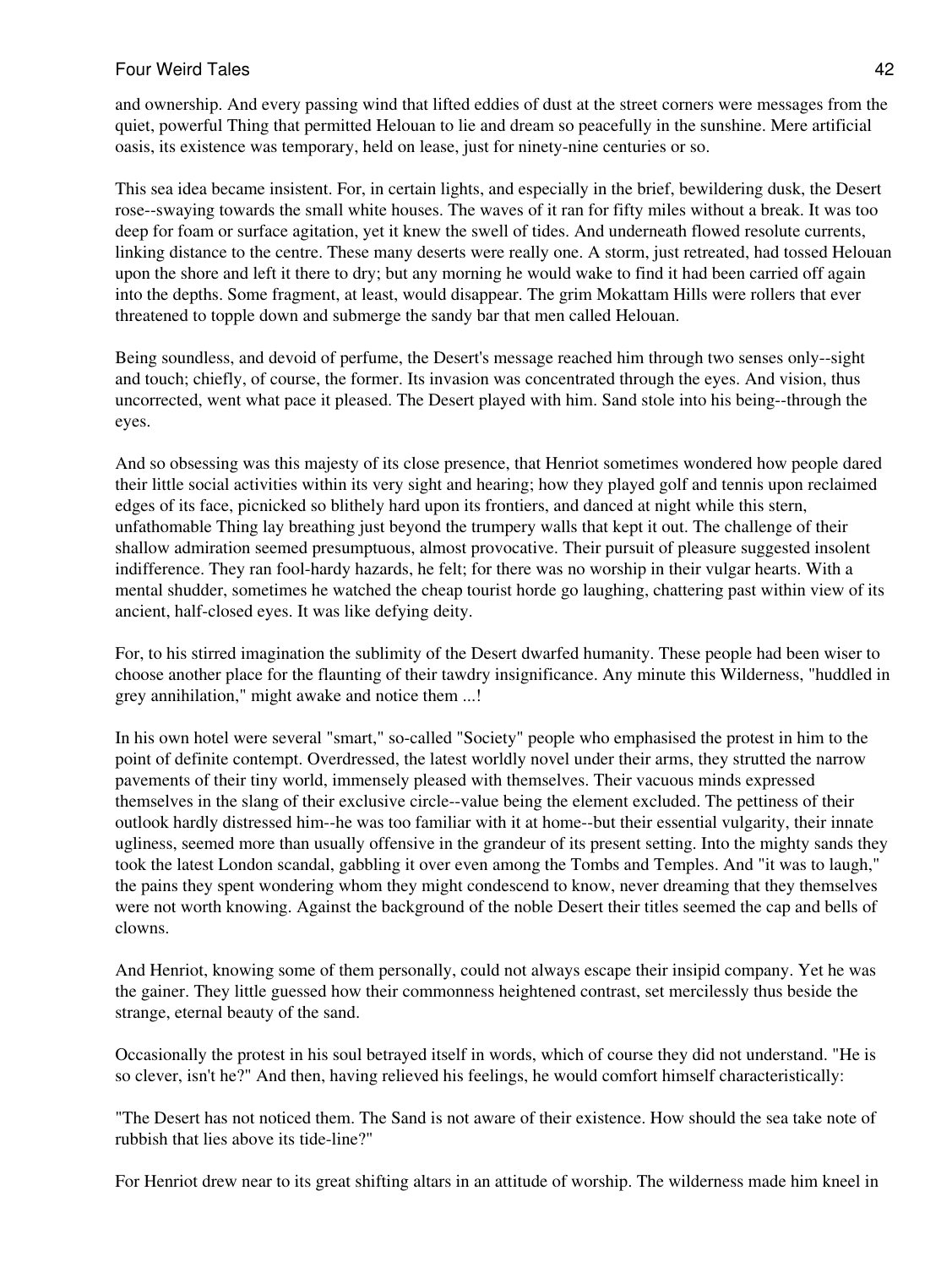heart. Its shining reaches led to the oldest Temple in the world, and every journey that he made was like a sacrament. For him the Desert was a consecrated place. It was sacred.

And his tactful hosts, knowing his peculiarities, left their house open to him when he cared to come--they lived upon the northern edge of the oasis--and he was as free as though he were absolutely alone. He blessed them; he rejoiced that he had come. Little Helouan accepted him. The Desert knew that he was there.

#### \* \* \* \* \*

From his corner of the big dining-room he could see the other guests, but his roving eye always returned to the figure of a solitary man who sat at an adjoining table, and whose personality stirred his interest. While affecting to look elsewhere, he studied him as closely as might be. There was something about the stranger that touched his curiosity--a certain air of expectation that he wore. But it was more than that: it was anticipation, apprehension in it somewhere. The man was nervous, uneasy. His restless way of suddenly looking about him proved it. Henriot tried every one else in the room as well; but, though his thought settled on others too, he always came back to the figure of this solitary being opposite, who ate his dinner as if afraid of being seen, and glanced up sometimes as if fearful of being watched. Henriot's curiosity, before he knew it, became suspicion. There was mystery here. The table, he noticed, was laid for two.

"Is he an actor, a priest of some strange religion, an enquiry agent, or just--a crank?" was the thought that first occurred to him. And the question suggested itself without amusement. The impression of subterfuge and caution he conveyed left his observer unsatisfied.

The face was clean shaven, dark, and strong; thick hair, straight yet bushy, was slightly unkempt; it was streaked with grey; and an unexpected mobility when he smiled ran over the features that he seemed to hold rigid by deliberate effort. The man was cut to no quite common measure. Henriot jumped to an intuitive conclusion: "He's not here for pleasure or merely sight-seeing. Something serious has brought him out to Egypt." For the face combined too ill-assorted qualities: an obstinate tenacity that might even mean brutality, and was certainly repulsive, yet, with it, an undecipherable dreaminess betrayed by lines of the mouth, but above all in the very light blue eyes, so rarely raised. Those eyes, he felt, had looked upon unusual things; "dreaminess" was not an adequate description; "searching" conveyed it better. The true source of the queer impression remained elusive. And hence, perhaps, the incongruous marriage in the face--mobility laid upon a matter-of-fact foundation underneath. The face showed conflict.

And Henriot, watching him, felt decidedly intrigued. "I'd like to know that man, and all about him." His name, he learned later, was Richard Vance; from Birmingham; a business man. But it was not the Birmingham he wished to know; it was the--other: cause of the elusive, dreamy searching. Though facing one another at so short a distance, their eyes, however, did not meet. And this, Henriot well knew, was a sure sign that he himself was also under observation. Richard Vance, from Birmingham, was equally taking careful note of Felix Henriot, from London.

Thus, he could wait his time. They would come together later. An opportunity would certainly present itself. The first links in a curious chain had already caught; soon the chain would tighten, pull as though by chance, and bring their lives into one and the same circle. Wondering in particular for what kind of a companion the second cover was laid, Henriot felt certain that their eventual coming together was inevitable. He possessed this kind of divination from first impressions, and not uncommonly it proved correct.

Following instinct, therefore, he took no steps towards acquaintance, and for several days, owing to the fact that he dined frequently with his hosts, he saw nothing more of Richard Vance, the business man from Birmingham. Then, one night, coming home late from his friend's house, he had passed along the great corridor, and was actually a step or so into his bedroom, when a drawling voice sounded close behind him. It was an unpleasant sound. It was very near him too--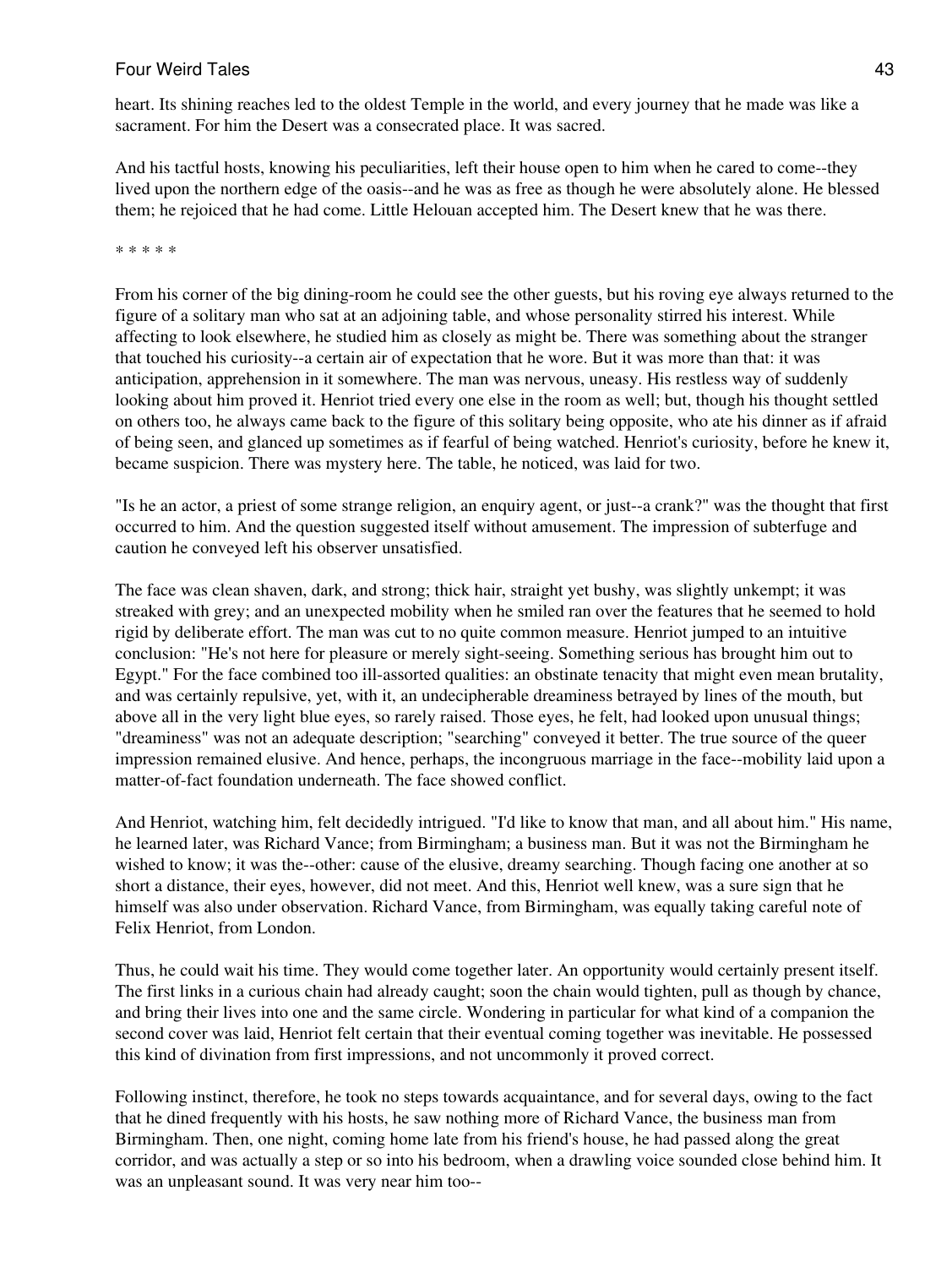"I beg your pardon, but have you, by any chance, such a thing as a compass you could lend me?"

The voice was so close that he started. Vance stood within touching distance of his body. He had stolen up like a ghostly Arab, must have followed him, too, some little distance, for further down the passage the light of an open door--he had passed it on his way--showed where he came from.

"Eh? I beg your pardon? A--compass, did you say?" He felt disconcerted for a moment. How short the man was, now that he saw him standing. Broad and powerful too. Henriot looked down upon his thick head of hair. The personality and voice repelled him. Possibly his face, caught unawares, betrayed this.

"Forgive my startling you," said the other apologetically, while the softer expression danced in for a moment and disorganised the rigid set of the face. "The soft carpet, you know. I'm afraid you didn't hear my tread. I wondered"--he smiled again slightly at the nature of the request--"if--by any chance--you had a pocket compass you could lend me?"

"Ah, a compass, yes! Please don't apologise. I believe I have one--if you'll wait a moment. Come in, won't you? I'll have a look."

The other thanked him but waited in the passage. Henriot, it so happened, had a compass, and produced it after a moment's search.

"I am greatly indebted to you--if I may return it in the morning. You will forgive my disturbing you at such an hour. My own is broken, and I wanted--er--to find the true north."

Henriot stammered some reply, and the man was gone. It was all over in a minute. He locked his door and sat down in his chair to think. The little incident had upset him, though for the life of him he could not imagine why. It ought by rights to have been almost ludicrous, yet instead it was the exact reverse--half threatening. Why should not a man want a compass? But, again, why should he? And at midnight? The voice, the eyes, the near presence--what did they bring that set his nerves thus asking unusual questions? This strange impression that something grave was happening, something unearthly--how was it born exactly? The man's proximity came like a shock. It had made him start. He brought--thus the idea came unbidden to his mind--something with him that galvanised him quite absurdly, as fear does, or delight, or great wonder. There was a music in his voice too--a certain--well, he could only call it lilt, that reminded him of plainsong, intoning, chanting. Drawling was *not* the word at all.

He tried to dismiss it as imagination, but it would not be dismissed. The disturbance in himself was caused by something not imaginary, but real. And then, for the first time, he discovered that the man had brought a faint, elusive suggestion of perfume with him, an aromatic odour, that made him think of priests and churches. The ghost of it still lingered in the air. Ah, here then was the origin of the notion that his voice had chanted: it was surely the suggestion of incense. But incense, intoning, a compass to find the true north--at midnight in a Desert hotel!

A touch of uneasiness ran through the curiosity and excitement that he felt.

And he undressed for bed. "Confound my old imagination," he thought, "what tricks it plays me! It'll keep me awake!"

But the questions, once started in his mind, continued. He must find explanation of one kind or another before he could lie down and sleep, and he found it at length in--the stars. The man was an astronomer of sorts; possibly an astrologer into the bargain! Why not? The stars were wonderful above Helouan. Was there not an observatory on the Mokattam Hills, too, where tourists could use the telescopes on privileged days? He had it at last. He even stole out on to his balcony to see if the stranger perhaps was looking through some wonderful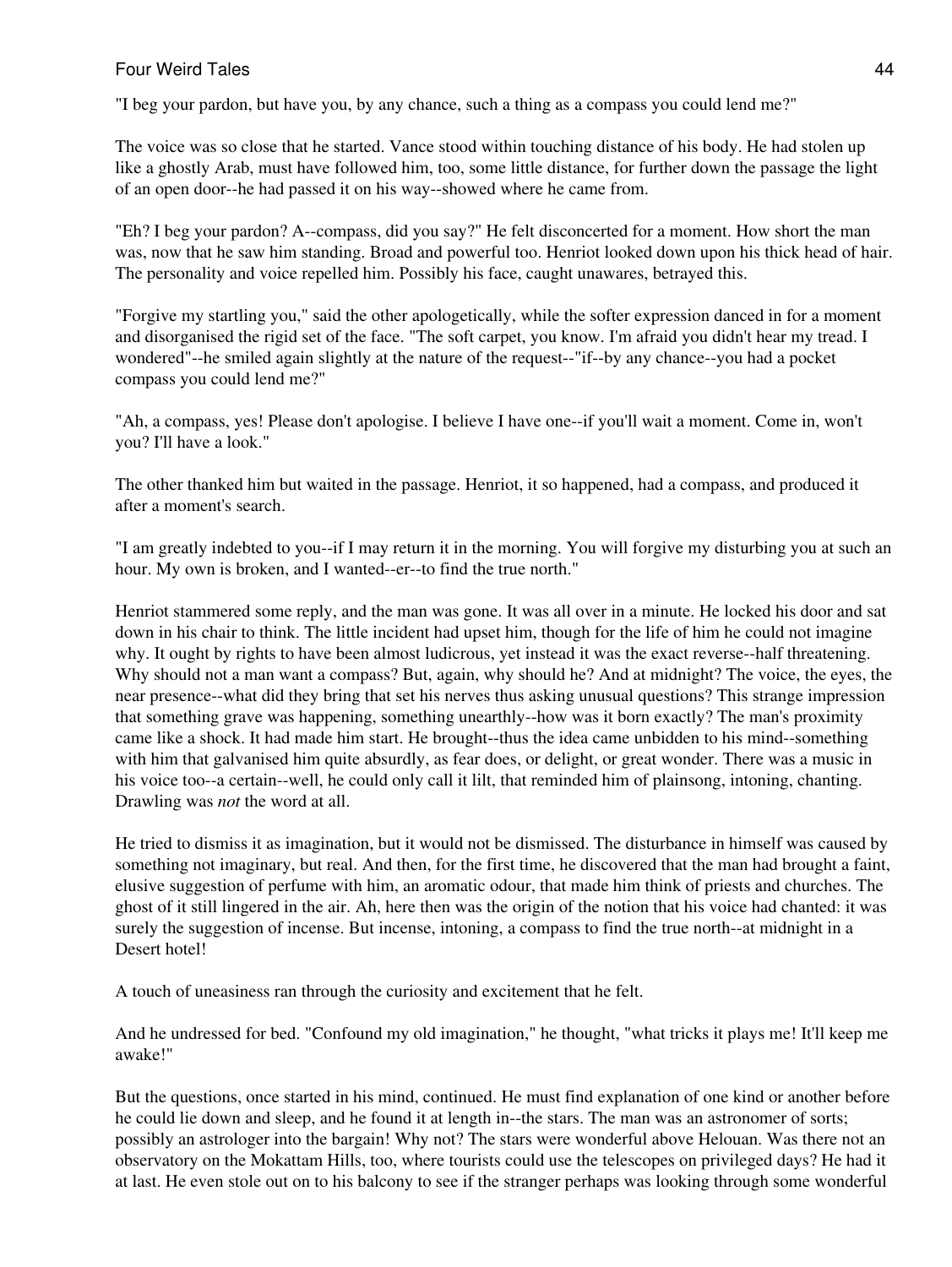apparatus at the heavens. Their rooms were on the same side. But the shuttered windows revealed no stooping figure with eyes glued to a telescope. The stars blinked in their many thousands down upon the silent desert. The night held neither sound nor movement. There was a cool breeze blowing across the Nile from the Lybian Sands. It nipped; and he stepped back quickly into the room again. Drawing the mosquito curtains carefully about the bed, he put the light out and turned over to sleep.

And sleep came quickly, contrary to his expectations, though it was a light and surface sleep. That last glimpse of the darkened Desert lying beneath the Egyptian stars had touched him with some hand of awful power that ousted the first, lesser excitement. It calmed and soothed him in one sense, yet in another, a sense he could not understand, it caught him in a net of deep, deep feelings whose mesh, while infinitely delicate, was utterly stupendous. His nerves this deeper emotion left alone: it reached instead to something infinite in him that mere nerves could neither deal with nor interpret. The soul awoke and whispered in him while his body slept.

And the little, foolish dreams that ran to and fro across this veil of surface sleep brought oddly tangled pictures of things quite tiny and at the same time of others that were mighty beyond words. With these two counters Nightmare played. They interwove. There was the figure of this dark-faced man with the compass, measuring the sky to find the true north, and there were hints of giant Presences that hovered just outside some curious outline that he traced upon the ground, copied in some nightmare fashion from the heavens. The excitement caused by his visitor's singular request mingled with the profounder sensations his final look at the stars and Desert stirred. The two were somehow inter-related.

Some hours later, before this surface sleep passed into genuine slumber, Henriot woke--with an appalling feeling that the Desert had come creeping into his room and now stared down upon him where he lay in bed. The wind was crying audibly about the walls outside. A faint, sharp tapping came against the window panes.

He sprang instantly out of bed, not yet awake enough to feel actual alarm, yet with the nightmare touch still close enough to cause a sort of feverish, loose bewilderment. He switched the lights on. A moment later he knew the meaning of that curious tapping, for the rising wind was flinging tiny specks of sand against the glass. The idea that they had summoned him belonged, of course, to dream.

He opened the window, and stepped out on to the balcony. The stone was very cold under his bare feet. There was a wash of wind all over him. He saw the sheet of glimmering, pale desert near and far; and something stung his skin below the eyes.

"The sand," he whispered, "again the sand; always the sand. Waking or sleeping, the sand is everywhere--nothing but sand, sand, Sand...."

He rubbed his eyes. It was like talking in his sleep, talking to Someone who had questioned him just before he woke. But was he really properly awake? It seemed next day that he had dreamed it. Something enormous, with rustling skirts of sand, had just retreated far into the Desert. Sand went with it--flowing, trailing, smothering the world. The wind died down.

And Henriot went back to sleep, caught instantly away into unconsciousness; covered, blinded, swept over by this spreading thing of reddish brown with the great, grey face, whose Being was colossal yet quite tiny, and whose fingers, wings and eyes were countless as the stars.

But all night long it watched and waited, rising to peer above the little balcony, and sometimes entering the room and piling up beside his very pillow. He dreamed of Sand.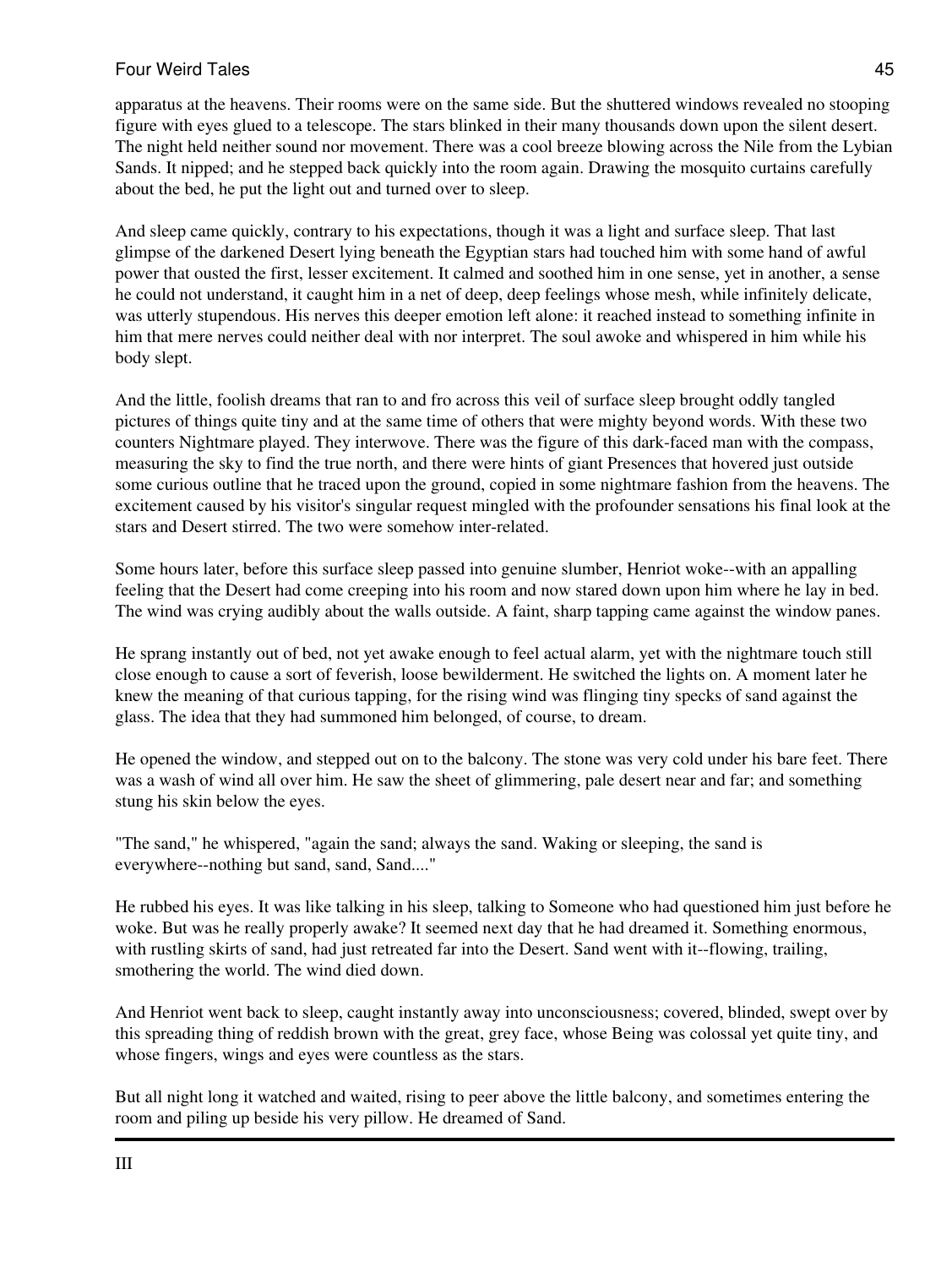For some days Henriot saw little of the man who came from Birmingham and pushed curiosity to a climax by asking for a compass in the middle of the night. For one thing, he was a good deal with his friends upon the other side of Helouan, and for another, he slept several nights in the Desert.

He loved the gigantic peace the Desert gave him. The world was forgotten there; and not the world merely, but all memory of it. Everything faded out. The soul turned inwards upon itself.

An Arab boy and donkey took out sleeping-bag, food and water to the Wadi Hof, a desolate gorge about an hour eastwards. It winds between cliffs whose summits rise some thousand feet above the sea. It opens suddenly, cut deep into the swaying world of level plateaux and undulating hills. It moves about too; he never found it in the same place twice--like an arm of the Desert that shifted with the changing lights. Here he watched dawns and sunsets, slept through the mid-day heat, and enjoyed the unearthly colouring that swept Day and Night across the huge horizons. In solitude the Desert soaked down into him. At night the jackals cried in the darkness round his cautiously-fed camp fire--small, because wood had to be carried--and in the day-time kites circled overhead to inspect him, and an occasional white vulture flapped across the blue. The weird desolation of this rocky valley, he thought, was like the scenery of the moon. He took no watch with him, and the arrival of the donkey boy an hour after sunrise came almost from another planet, bringing things of time and common life out of some distant gulf where they had lain forgotten among lost ages.

The short hour of twilight brought, too, a bewitchment into the silence that was a little less than comfortable. Full light or darkness he could manage, but this time of half things made him want to shut his eyes and hide. Its effect stepped over imagination. The mind got lost. He could not understand it. For the cliffs and boulders of discoloured limestone shone then with an inward glow that signalled to the Desert with veiled lanterns. The misshappen hills, carved by wind and rain into ominous outlines, stirred and nodded. In the morning light they retired into themselves, asleep. But at dusk the tide retreated. They rose from the sea, emerging naked, threatening. They ran together and joined shoulders, the entire army of them. And the glow of their sandy bodies, self-luminous, continued even beneath the stars. Only the moonlight drowned it. For the moonrise over the Mokattam Hills brought a white, grand loveliness that drenched the entire Desert. It drew a marvellous sweetness from the sand. It shone across a world as yet unfinished, whereon no life might show itself for ages yet to come. He was alone then upon an empty star, before the creation of things that breathed and moved.

What impressed him, however, more than everything else was the enormous vitality that rose out of all this apparent death. There was no hint of the melancholy that belongs commonly to flatness; the sadness of wide, monotonous landscape was not here. The endless repetition of sweeping vale and plateau brought infinity within measurable comprehension. He grasped a definite meaning in the phrase "world without end": the Desert had no end and no beginning. It gave him a sense of eternal peace, the silent peace that star-fields know. Instead of subduing the soul with bewilderment, it inspired with courage, confidence, hope. Through this sand which was the wreck of countless geological ages, rushed life that was terrific and uplifting, too huge to include melancholy, too deep to betray itself in movement. Here was the stillness of eternity. Behind the spread grey masque of apparent death lay stores of accumulated life, ready to break forth at any point. In the Desert he felt himself absolutely royal.

And this contrast of Life, veiling itself in Death, was a contradiction that somehow intoxicated. The Desert exhilaration never left him. He was never alone. A companionship of millions went with him, and he *felt* the Desert close, as stars are close to one another, or grains of sand.

It was the Khamasin, the hot wind bringing sand, that drove him in--with the feeling that these few days and nights had been immeasurable, and that he had been away a thousand years. He came back with the magic of the Desert in his blood, hotel-life tasteless and insipid by comparison. To human impressions thus he was fresh and vividly sensitive. His being, cleaned and sensitized by pure grandeur, "felt" people--for a time at any rate--with an uncommon sharpness of receptive judgment. He returned to a life somehow mean and meagre,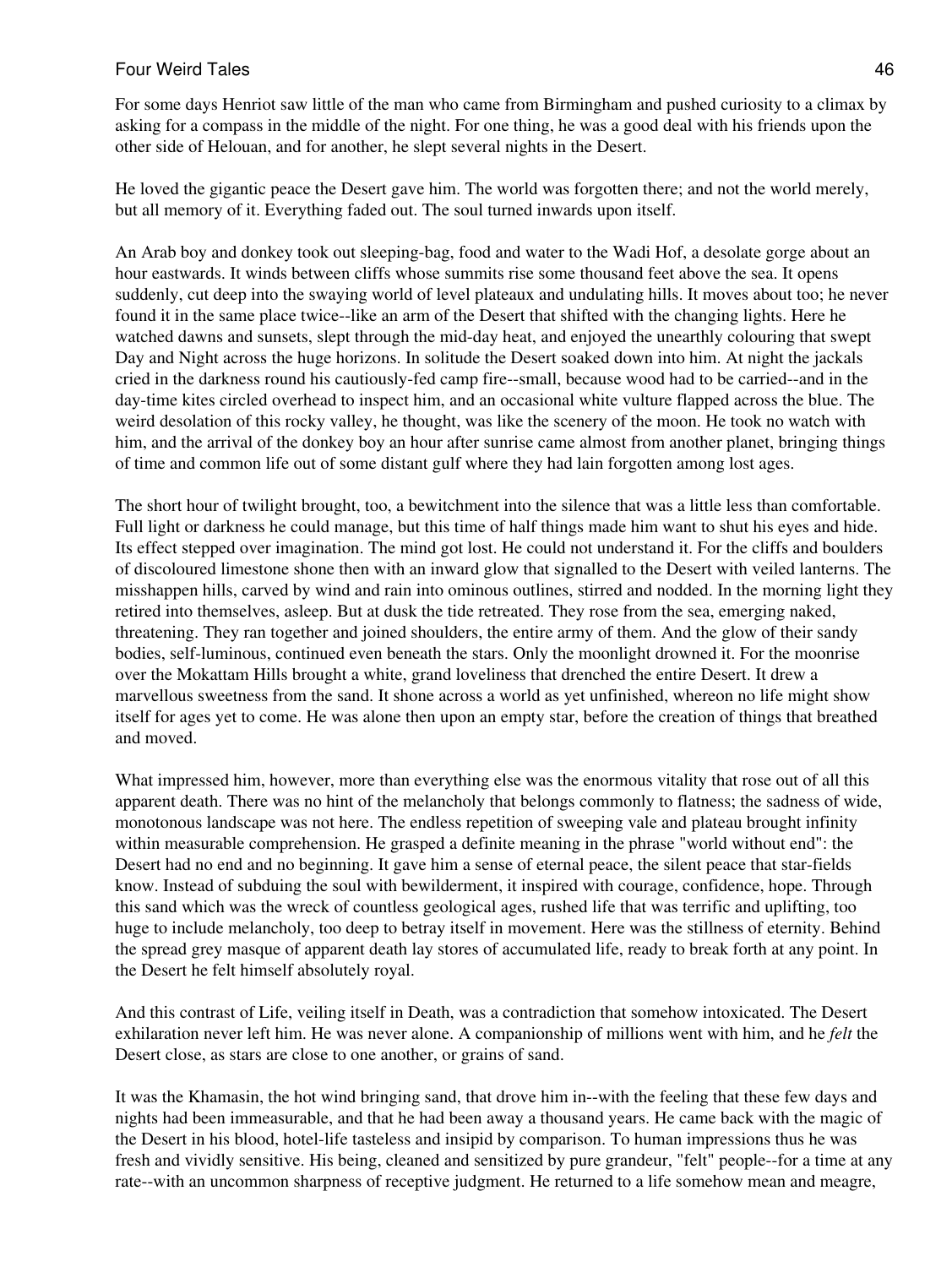resuming insignificance with his dinner jacket. Out with the sand he had been regal; now, like a slave, he strutted self-conscious and reduced.

But this imperial standard of the Desert stayed a little time beside him, its purity focussing judgment like a lens. The specks of smaller emotions left it clear at first, and as his eye wandered vaguely over the people assembled in the dining-room, it was arrested with a vivid shock upon two figures at the little table facing him.

He had forgotten Vance, the Birmingham man who sought the North at midnight with a pocket compass. He now saw him again, with an intuitive discernment entirely fresh. Before memory brought up her clouding associations, some brilliance flashed a light upon him. "That man," Henriot thought, "might have come with me. He would have understood and loved it!" But the thought was really this--a moment's reflection spread it, rather: "He belongs somewhere to the Desert; the Desert brought him out here." And, again, hidden swiftly behind it like a movement running below water--"What does he want with it? What is the deeper motive he conceals? For there is a deeper motive; and it *is* concealed."

But it was the woman seated next him who absorbed his attention really, even while this thought flashed and went its way. The empty chair was occupied at last. Unlike his first encounter with the man, she looked straight at him. Their eyes met fully. For several seconds there was steady mutual inspection, while her penetrating stare, intent without being rude, passed searchingly all over his face. It was disconcerting. Crumbling his bread, he looked equally hard at her, unable to turn away, determined not to be the first to shift his gaze. And when at length she lowered her eyes he felt that many things had happened, as in a long period of intimate conversation. Her mind had judged him through and through. Questions and answer flashed. They were no longer strangers. For the rest of dinner, though he was careful to avoid direct inspection, he was aware that she felt his presence and was secretly speaking with him. She asked questions beneath her breath. The answers rose with the quickened pulses in his blood. Moreover, she explained Richard Vance. It was this woman's power that shone reflected in the man. She was the one who knew the big, unusual things. Vance merely echoed the rush of her vital personality.

This was the first impression that he got--from the most striking, curious face he had ever seen in a woman. It remained very near him all through the meal: she had moved to his table, it seemed she sat beside him. Their minds certainly knew contact from that moment.

It is never difficult to credit strangers with the qualities and knowledge that oneself craves for, and no doubt Henriot's active fancy went busily to work. But, none the less, this thing remained and grew: that this woman was aware of the hidden things of Egypt he had always longed to know. There was knowledge and guidance she could impart. Her soul was searching among ancient things. Her face brought the Desert back into his thoughts. And with it came--the sand.

Here was the flash. The sight of her restored the peace and splendour he had left behind him in his Desert camps. The rest, of course, was what his imagination constructed upon this slender basis. Only,--not all of it was imagination.

Now, Henriot knew little enough of women, and had no pose of "understanding" them. His experience was of the slightest; the love and veneration felt for his own mother had set the entire sex upon the heights. His affairs with women, if so they may be called, had been transient--all but those of early youth, which having never known the devastating test of fulfilment, still remained ideal and superb. There was unconscious humour in his attitude--from a distance; for he regarded women with wonder and respect, as puzzles that sweetened but complicated life, might even endanger it. He certainly was not a marrying man! But now, as he felt the presence of this woman so deliberately possess him, there came over him two clear, strong messages, each vivid with certainty. One was that banal suggestion of familiarity claimed by lovers and the like--he had often heard of it--"I have known that woman before; I have met her ages ago somewhere; she is strangely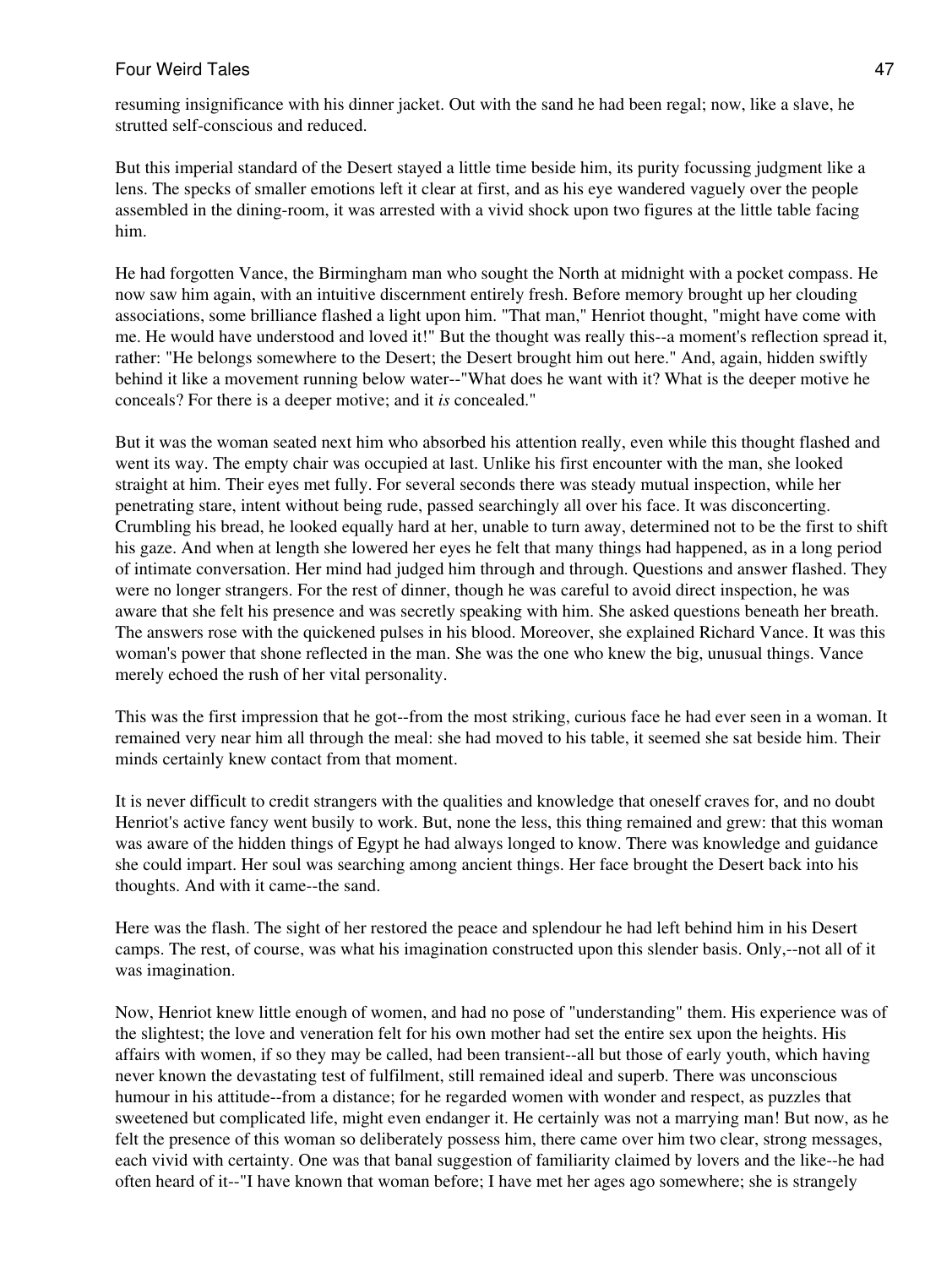familiar to me"; and the other, growing out of it almost: "Have nothing to do with her; she will bring you trouble and confusion; avoid her, and be warned";--in fact, a distinct presentiment.

Yet, although Henriot dismissed both impressions as having no shred of evidence to justify them, the original clear judgment, as he studied her extraordinary countenance, persisted through all denials The familiarity, and the presentiment, remained. There also remained this other--an enormous imaginative leap!--that she could teach him "Egypt."

He watched her carefully, in a sense fascinated. He could only describe the face as black, so dark it was with the darkness of great age. Elderly was the obvious, natural word; but elderly described the features only. The expression of the face wore centuries. Nor was it merely the coal-black eyes that betrayed an ancient, age-travelled soul behind them. The entire presentment mysteriously conveyed it. This woman's heart knew long-forgotten things--the thought kept beating up against him. There were cheek-bones, oddly high, that made him think involuntarily of the well-advertised Pharaoh, Ramases; a square, deep jaw; and an aquiline nose that gave the final touch of power. For the power undeniably was there, and while the general effect had grimness in it, there was neither harshness nor any forbidding touch about it. There was an implacable sternness in the set of lips and jaw, and, most curious of all, the eyelids over the steady eyes of black were level as a ruler. This level framing made the woman's stare remarkable beyond description. Henriot thought of an idol carved in stone, stone hard and black, with eyes that stared across the sand into a world of things non-human, very far away, forgotten of men. The face was finely ugly. This strange dark beauty flashed flame about it.

And, as the way ever was with him, Henriot next fell to constructing the possible lives of herself and her companion, though without much success. Imagination soon stopped dead. She was not old enough to be Vance's mother, and assuredly she was not his wife. His interest was more than merely piqued--it was puzzled uncommonly. What was the contrast that made the man seem beside her--vile? Whence came, too, the impression that she exercised some strong authority, though never directly exercised, that held him at her mercy? How did he guess that the man resented it, yet did not dare oppose, and that, apparently acquiescing good-humouredly, his will was deliberately held in abeyance, and that he waited sulkily, biding his time? There was furtiveness in every gesture and expression. A hidden motive lurked in him; unworthiness somewhere; he was determined yet ashamed. He watched her ceaselessly and with such uncanny closeness.

Henriot imagined he divined all this. He leaped to the guess that his expenses were being paid. A good deal more was being paid besides. She was a rich relation, from whom he had expectations; he was serving his seven years, ashamed of his servitude, ever calculating escape--but, perhaps, no ordinary escape. A faint shudder ran over him. He drew in the reins of imagination.

Of course, the probabilities were that he was hopelessly astray--one usually is on such occasions--but this time, it so happened, he was singularly right. Before one thing only his ready invention stopped every time. This vileness, this notion of unworthiness in Vance, could not be negative merely. A man with that face was no inactive weakling. The motive he was at such pains to conceal, betraying its existence by that very fact, moved, surely, towards aggressive action. Disguised, it never slept. Vance was sharply on the alert. He had a plan deep out of sight. And Henriot remembered how the man's soft approach along the carpeted corridor had made him start. He recalled the quasi shock it gave him. He thought again of the feeling of discomfort he had experienced.

Next, his eager fancy sought to plumb the business these two had together in Egypt--in the Desert. For the Desert, he felt convinced, had brought them out. But here, though he constructed numerous explanations, another barrier stopped him. Because he *knew*. This woman was in touch with that aspect of ancient Egypt he himself had ever sought in vain; and not merely with stones the sand had buried so deep, but with the meanings they once represented, buried so utterly by the sands of later thought.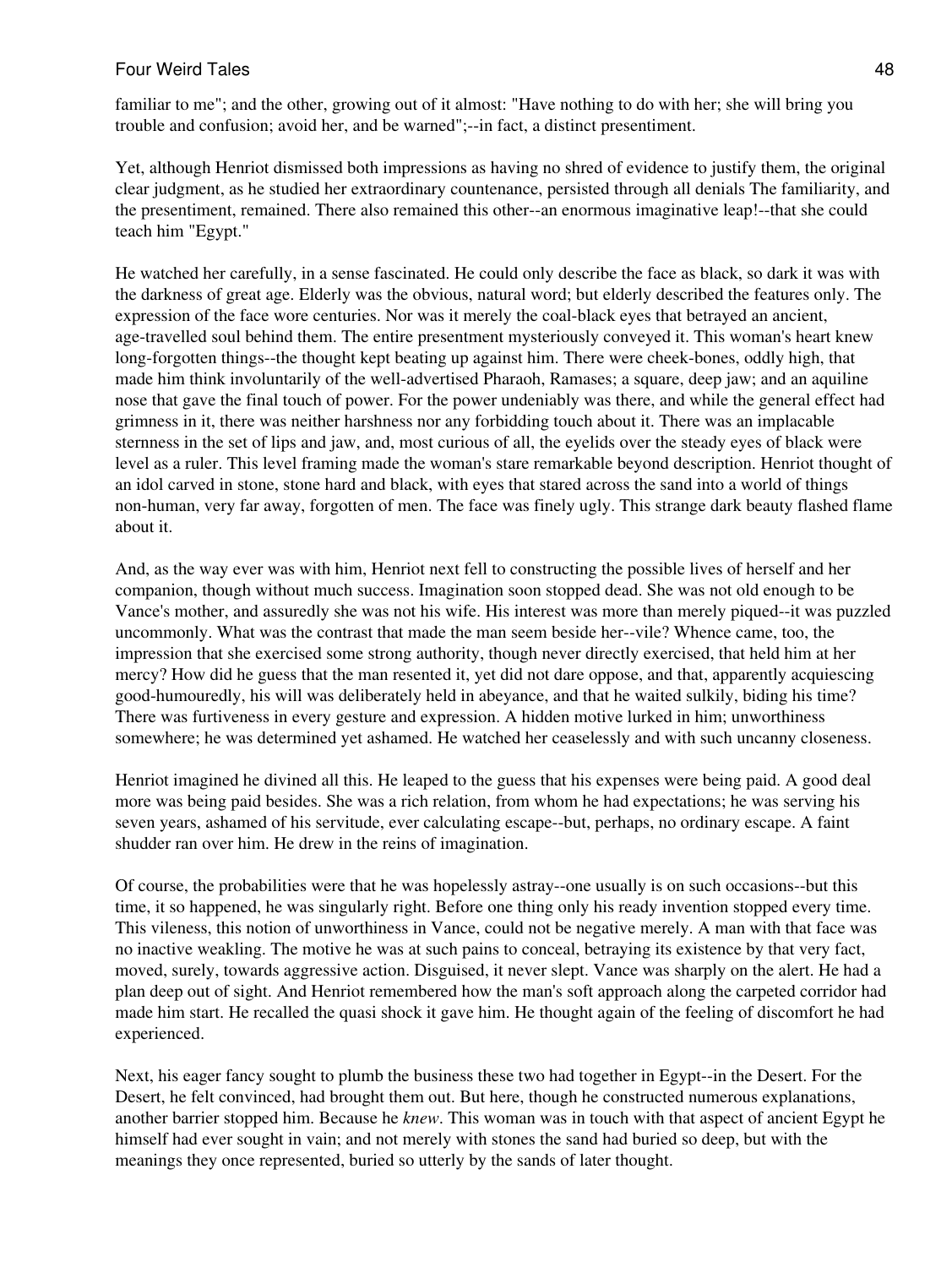And here, being ignorant, he found no clue that could lead to any satisfactory result, for he possessed no knowledge that might guide him. He floundered--until Fate helped him. And the instant Fate helped him, the warning and presentiment he had dismissed as fanciful, became real again. He hesitated. Caution acted. He would think twice before taking steps to form acquaintance. "Better not," thought whispered. "Better leave them alone, this queer couple. They're after things that won't do you any good." This idea of mischief, almost of danger, in their purposes was oddly insistent; for what could possibly convey it? But, while he hesitated, Fate, who sent the warning, pushed him at the same time into the circle of their lives: at first tentatively--he might still have escaped; but soon urgently--curiosity led him inexorably towards the end.

### IV

It was so simple a manoeuvre by which Fate began the innocent game. The woman left a couple of books behind her on the table one night, and Henriot, after a moment's hesitation, took them out after her. He knew the titles--*The House of the Master*, and \_The House of the Hidden Places\_, both singular interpretations of the Pyramids that once had held his own mind spellbound. Their ideas had been since disproved, if he remembered rightly, yet the titles were a clue--a clue to that imaginative part of his mind that was so busy constructing theories and had found its stride. Loose sheets of paper, covered with notes in a minute handwriting, lay between the pages; but these, of course, he did not read, noticing only that they were written round designs of various kinds--intricate designs.

He discovered Vance in a corner of the smoking-lounge. The woman had disappeared.

Vance thanked him politely. "My aunt is so forgetful sometimes," he said, and took them with a covert eagerness that did not escape the other's observation. He folded up the sheets and put them carefully in his pocket. On one there was an ink-sketched map, crammed with detail, that might well have referred to some portion of the Desert. The points of the compass stood out boldly at the bottom. There were involved geometrical designs again. Henriot saw them. They exchanged, then, the commonplaces of conversation, but these led to nothing further. Vance was nervous and betrayed impatience. He presently excused himself and left the lounge. Ten minutes later he passed through the outer hall, the woman beside him, and the pair of them, wrapped up in cloak and ulster, went out into the night. At the door, Vance turned and threw a quick, investigating glance in his direction. There seemed a hint of questioning in that glance; it might almost have been a tentative invitation. But, also, he wanted to see if their exit had been particularly noticed--and by whom.

This, briefly told, was the first manoeuvre by which Fate introduced them. There was nothing in it. The details were so insignificant, so slight the conversation, so meagre the pieces thus added to Henriot's imaginative structure. Yet they somehow built it up and made it solid; the outline in his mind began to stand foursquare. That writing, those designs, the manner of the man, their going out together, the final curious look--each and all betrayed points of a hidden thing. Subconsciously he was excavating their buried purposes. The sand was shifting. The concentration of his mind incessantly upon them removed it grain by grain and speck by speck. Tips of the smothered thing emerged. Presently a subsidence would follow with a rush and light would blaze upon its skeleton. He felt it stirring underneath his feet--this flowing movement of light, dry, heaped-up sand. It was always--sand.

Then other incidents of a similar kind came about, clearing the way to a natural acquaintanceship. Henriot watched the process with amusement, yet with another feeling too that was only a little less than anxiety. A keen observer, no detail escaped him; he saw the forces of their lives draw closer. It made him think of the devices of young people who desire to know one another, yet cannot get a proper introduction. Fate condescended to such little tricks. They wanted a third person, he began to feel. A third was necessary to some plan they had on hand, and--they waited to see if he could fill the place. This woman, with whom he had yet exchanged no single word, seemed so familiar to him, well known for years. They weighed and watched him, wondering if he would do.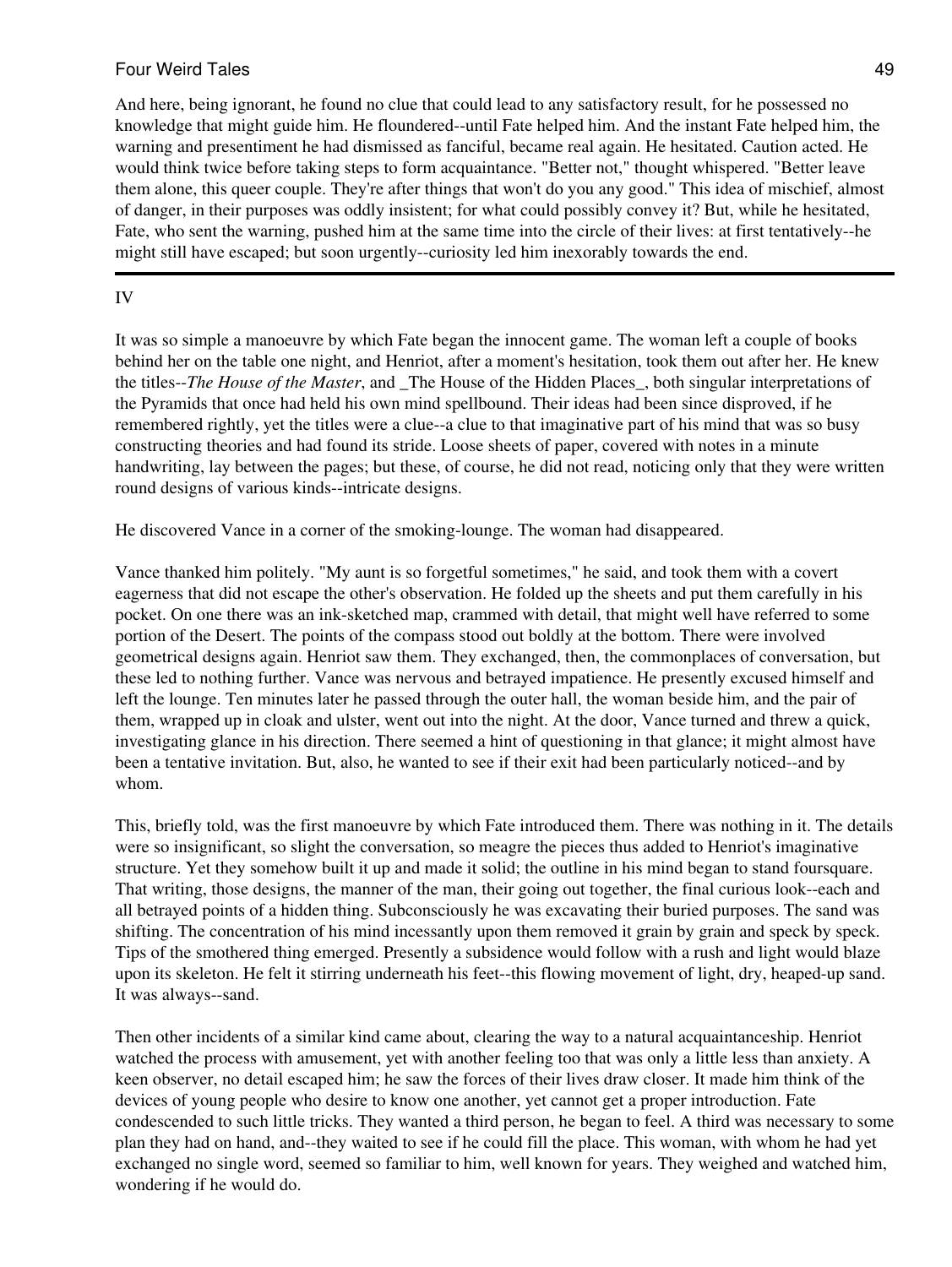None of the devices were too obviously used, but at length Henriot picked up so many forgotten articles, and heard so many significant phrases, casually let fall, that he began to feel like the villain in a machine-made play, where the hero for ever drops clues his enemy is intended to discover.

Introduction followed inevitably. "My aunt can tell you; she knows Arabic perfectly." He had been discussing the meaning of some local name or other with a neighbour after dinner, and Vance had joined them. The neighbour moved away; these two were left standing alone, and he accepted a cigarette from the other's case. There was a rustle of skirts behind them. "Here she comes," said Vance; "you will let me introduce you." He did not ask for Henriot's name; he had already taken the trouble to find it out--another little betrayal, and another clue.

It was in a secluded corner of the great hall, and Henriot turned to see the woman's stately figure coming towards them across the thick carpet that deadened her footsteps. She came sailing up, her black eyes fixed upon his face. Very erect, head upright, shoulders almost squared, she moved wonderfully well; there was dignity and power in her walk. She was dressed in black, and her face was like the night. He found it impossible to say what lent her this air of impressiveness and solemnity that was almost majestic. But there *was* this touch of darkness and of power in the way she came that made him think of some sphinx-like figure of stone, some idol motionless in all its parts but moving as a whole, and gliding across--sand. Beneath those level lids her eyes stared hard at him. And a faint sensation of distress stirred in him deep, deep down. Where had he seen those eyes before?

He bowed, as she joined them, and Vance led the way to the armchairs in a corner of the lounge. The meeting, as the talk that followed, he felt, were all part of a preconceived plan. It had happened before. The woman, that is, was familiar to him--to some part of his being that had dropped stitches of old, old memory.

Lady Statham! At first the name had disappointed him. So many folk wear titles, as syllables in certain tongues wear accents--without them being mute, unnoticed, unpronounced. Nonentities, born to names, so often claim attention for their insignificance in this way. But this woman, had she been Jemima Jones, would have made the name distinguished and select. She was a big and sombre personality. Why was it, he wondered afterwards, that for a moment something in him shrank, and that his mind, metaphorically speaking, flung up an arm in self-protection? The instinct flashed and passed. But it seemed to him born of an automatic feeling that he must protect--not himself, but the woman from the man. There was confusion in it all; links were missing. He studied her intently. She was a woman who had none of the external feminine signals in either dress or manner, no graces, no little womanly hesitations and alarms, no daintiness, yet neither anything distinctly masculine. Her charm was strong, possessing; only he kept forgetting that he was talking to a--woman; and the thing she inspired in him included, with respect and wonder, somewhere also this curious hint of dread. This instinct to protect her fled as soon as it was born, for the interest of the conversation in which she so quickly plunged him obliterated all minor emotions whatsoever. Here, for the first time, he drew close to Egypt, the Egypt he had sought so long. It was not to be explained. He *felt* it.

Beginning with commonplaces, such as "You like Egypt? You find here what you expected?" she led him into better regions with "One finds here what one brings." He knew the delightful experience of talking fluently on subjects he was at home in, and to some one who understood. The feeling at first that to this woman he could not say mere anythings, slipped into its opposite--that he could say everything. Strangers ten minutes ago, they were at once in deep and intimate talk together. He found his ideas readily followed, agreed with up to a point--the point which permits discussion to start from a basis of general accord towards speculation. In the excitement of ideas he neglected the uncomfortable note that had stirred his caution, forgot the warning too. Her mind, moreover, seemed known to him; he was often aware of what she was going to say before he actually heard it; the current of her thoughts struck a familiar gait, and more than once he experienced vividly again the odd sensation that it all had happened before. The very sentences and phrases with which she pointed the turns of her unusual ideas were never wholly unexpected.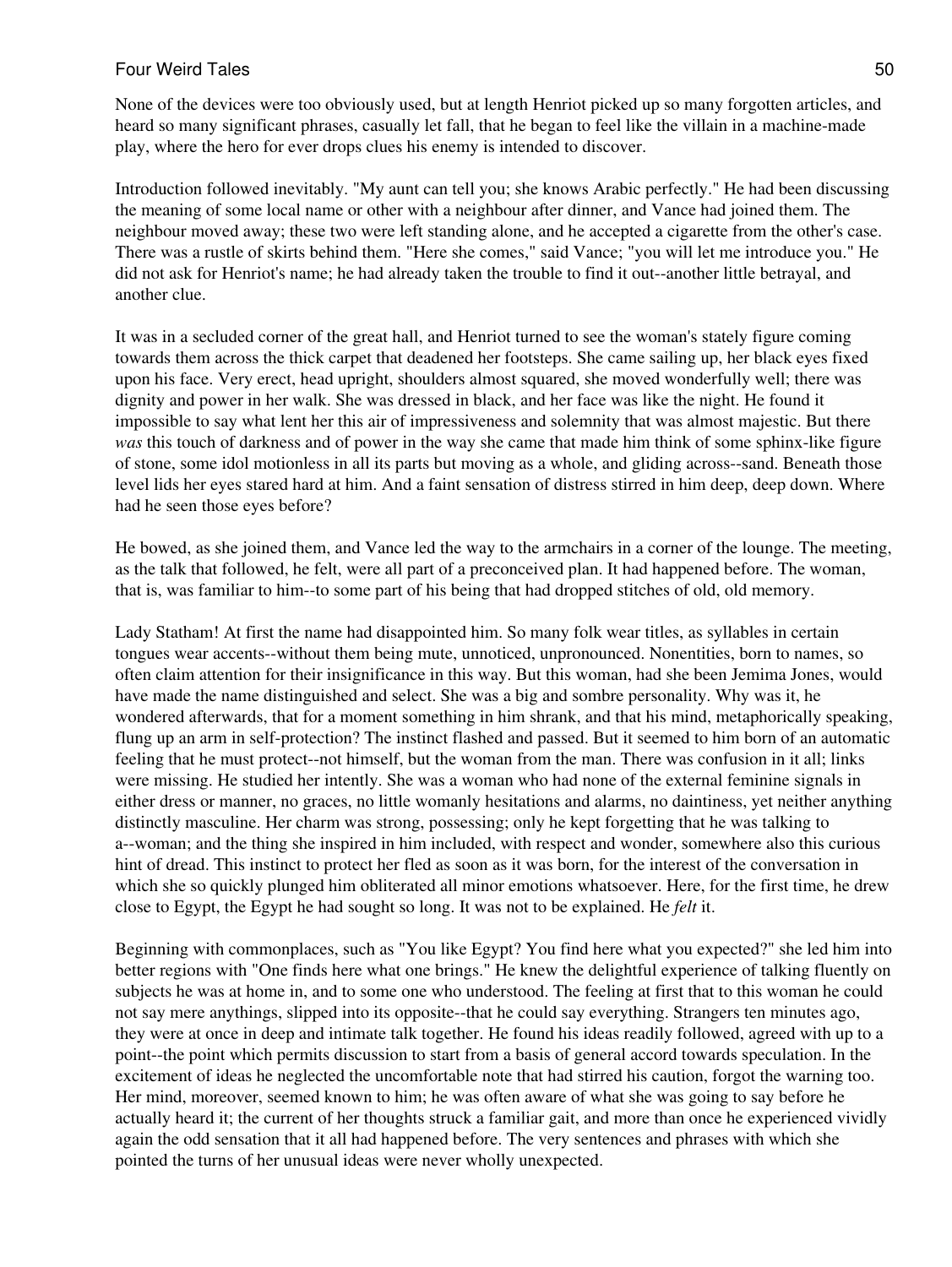For her ideas were decidedly unusual, in the sense that she accepted without question speculations not commonly deemed worth consideration at all, indeed not ordinarily even known. Henriot knew them, because he had read in many fields. It was the strength of her belief that fascinated him. She offered no apologies. She knew. And while he talked, she listening with folded arms and her black eyes fixed upon his own, Richard Vance watched with vigilant eyes and listened too, ceaselessly alert. Vance joined in little enough, however, gave no opinions, his attitude one of general acquiescence. Twice, when pauses of slackening interest made it possible, Henriot fancied he surprised another quality in this negative attitude. Interpreting it each time differently, he yet dismissed both interpretations with a smile. His imagination leaped so absurdly to violent conclusions. They were not tenable: Vance was neither her keeper, nor was he in some fashion a detective. Yet in his manner was sometimes this suggestion of the detective order. He watched with such deep attention, and he concealed it so clumsily with an affectation of careless indifference.

There is nothing more dangerous than that impulsive intimacy strangers sometimes adopt when an atmosphere of mutual sympathy takes them by surprise, for it is akin to the false frankness friends affect when telling "candidly" one another's faults. The mood is invariably regretted later. Henriot, however, yielded to it now with something like abandon. The pleasure of talking with this woman was so unexpected, and so keen.

For Lady Statham believed apparently in some Egypt of her dreams. Her interest was neither historical, archaeological, nor political. It was religious--yet hardly of this earth at all. The conversation turned upon the knowledge of the ancient Egyptians from an unearthly point of view, and even while he talked he was vaguely aware that it was *her* mind talking through his own. She drew out his ideas and made him say them. But this he was properly aware of only afterwards--that she had cleverly, mercilessly pumped him of all he had ever known or read upon the subject. Moreover, what Vance watched so intently was himself, and the reactions in himself this remarkable woman produced. That also he realised later.

His first impression that these two belonged to what may be called the "crank" order was justified by the conversation. But, at least, it was interesting crankiness, and the belief behind it made it even fascinating. Long before the end he surprised in her a more vital form of his own attitude that anything *may* be true, since knowledge has never yet found final answers to any of the biggest questions.

He understood, from sentences dropped early in the talk, that she was among those few "superstitious" folk who think that the old Egyptians came closer to reading the eternal riddles of the world than any others, and that their knowledge was a remnant of that ancient Wisdom Religion which existed in the superb, dark civilization of the sunken Atlantis, lost continent that once joined Africa to Mexico. Eighty thousand years ago the dim sands of Poseidonis, great island adjoining the main continent which itself had vanished a vast period before, sank down beneath the waves, and the entire known world to-day was descended from its survivors.

Hence the significant fact that all religions and "mythological" systems begin with a story of a flood--some cataclysmic upheaval that destroyed the world. Egypt itself was colonised by a group of Atlantean priests who brought their curious, deep knowledge with them. They had foreseen the cataclysm.

Lady Statham talked well, bringing into her great dream this strong, insistent quality of belief and fact. She knew, from Plato to Donelly, all that the minds of men have ever speculated upon the gorgeous legend. The evidence for such a sunken continent--Henriot had skimmed it too in years gone by--she made bewilderingly complete. He had heard Baconians demolish Shakespeare with an array of evidence equally overwhelming. It catches the imagination though not the mind. Yet out of her facts, as she presented them, grew a strange likelihood. The force of this woman's personality, and her calm and quiet way of believing all she talked about, took her listener to some extent--further than ever before, certainly--into the great dream after her. And the dream, to say the least, was a picturesque one, laden with wonderful possibilities. For as she talked the spirit of old Egypt moved up, staring down upon him out of eyes lidded so curiously level. Hitherto all had prated to him of the Arabs, their ancient faith and customs, and the splendour of the Bedouins, those Princes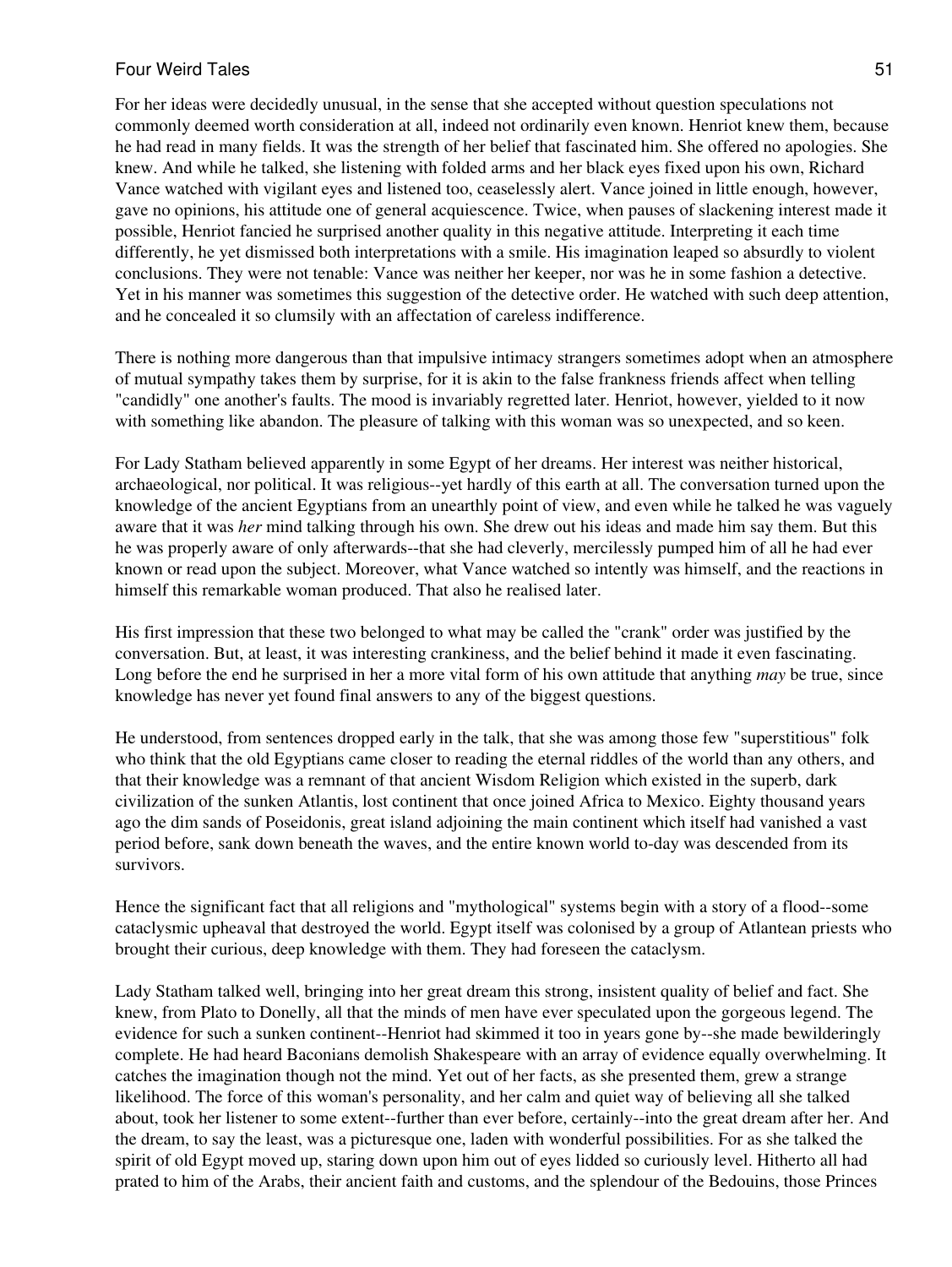of the Desert. But what he sought, barely confessed in words even to himself, was something older far than this. And this strange, dark woman brought it close. Deeps in his soul, long slumbering, awoke. He heard forgotten questions.

Only in this brief way could he attempt to sum up the storm she roused in him.

She carried him far beyond mere outline, however, though afterwards he recalled the details with difficulty. So much more was suggested than actually expressed. She contrived to make the general modern scepticism an evidence of cheap mentality. It was so easy; the depth it affects to conceal, mere emptiness. "We have tried all things, and found all wanting"--the mind, as measuring instrument, merely confessed inadequate. Various shrewd judgments of this kind increased his respect, although her acceptance went so far beyond his own. And, while the label of credulity refused to stick to her, her sense of imaginative wonder enabled her to escape that dreadful compromise, a man's mind in a woman's temperament. She fascinated him.

The spiritual worship of the ancient Egyptians, she held, was a symbolical explanation of things generally alluded to as the secrets of life and death; their knowledge was a remnant of the wisdom of Atlantis. Material relics, equally misunderstood, still stood to-day at Karnac, Stonehenge, and in the mysterious writings on buried Mexican temples and cities, so significantly akin to the hieroglyphics upon the Egyptian tombs.

"The one misinterpreted as literally as the other," she suggested, "yet both fragments of an advanced knowledge that found its grave in the sea. The Wisdom of that old spiritual system has vanished from the world, only a degraded literalism left of its undecipherable language. The jewel has been lost, and the casket is filled with sand, sand, sand."

How keenly her black eyes searched his own as she said it, and how oddly she made the little word resound. The syllable drew out almost into chanting. Echoes answered from the depths within him, carrying it on and on across some desert of forgotten belief. Veils of sand flew everywhere about his mind. Curtains lifted. Whole hills of sand went shifting into level surfaces whence gardens of dim outline emerged to meet the sunlight.

"But the sand may be removed." It was her nephew, speaking almost for the first time, and the interruption had an odd effect, introducing a sharply practical element. For the tone expressed, so far as he dared express it, disapproval. It was a baited observation, an invitation to opinion.

"We are not sand-diggers, Mr. Henriot," put in Lady Statham, before he decided to respond. "Our object is quite another one; and I believe--I have a feeling," she added almost questioningly, "that you might be interested enough to help us perhaps."

He only wondered the direct attack had not come sooner. Its bluntness hardly surprised him. He felt himself leap forward to accept it. A sudden subsidence had freed his feet.

Then the warning operated suddenly--for an instant. Henriot *was* interested; more, he was half seduced; but, as yet, he did not mean to be included in their purposes, whatever these might be. That shrinking dread came back a moment, and was gone again before he could question it. His eyes looked full at Lady Statham. "What is it that you know?" they asked her. "Tell me the things we once knew together, you and I. These words are merely trifling. And why does another man now stand in my place? For the sands heaped upon my memory are shifting, and it is *you* who are moving them away."

His soul whispered it; his voice said quite another thing, although the words he used seemed oddly chosen:

"There is much in the ideas of ancient Egypt that has attracted me ever since I can remember, though I have never caught up with anything definite enough to follow. There was majesty somewhere in their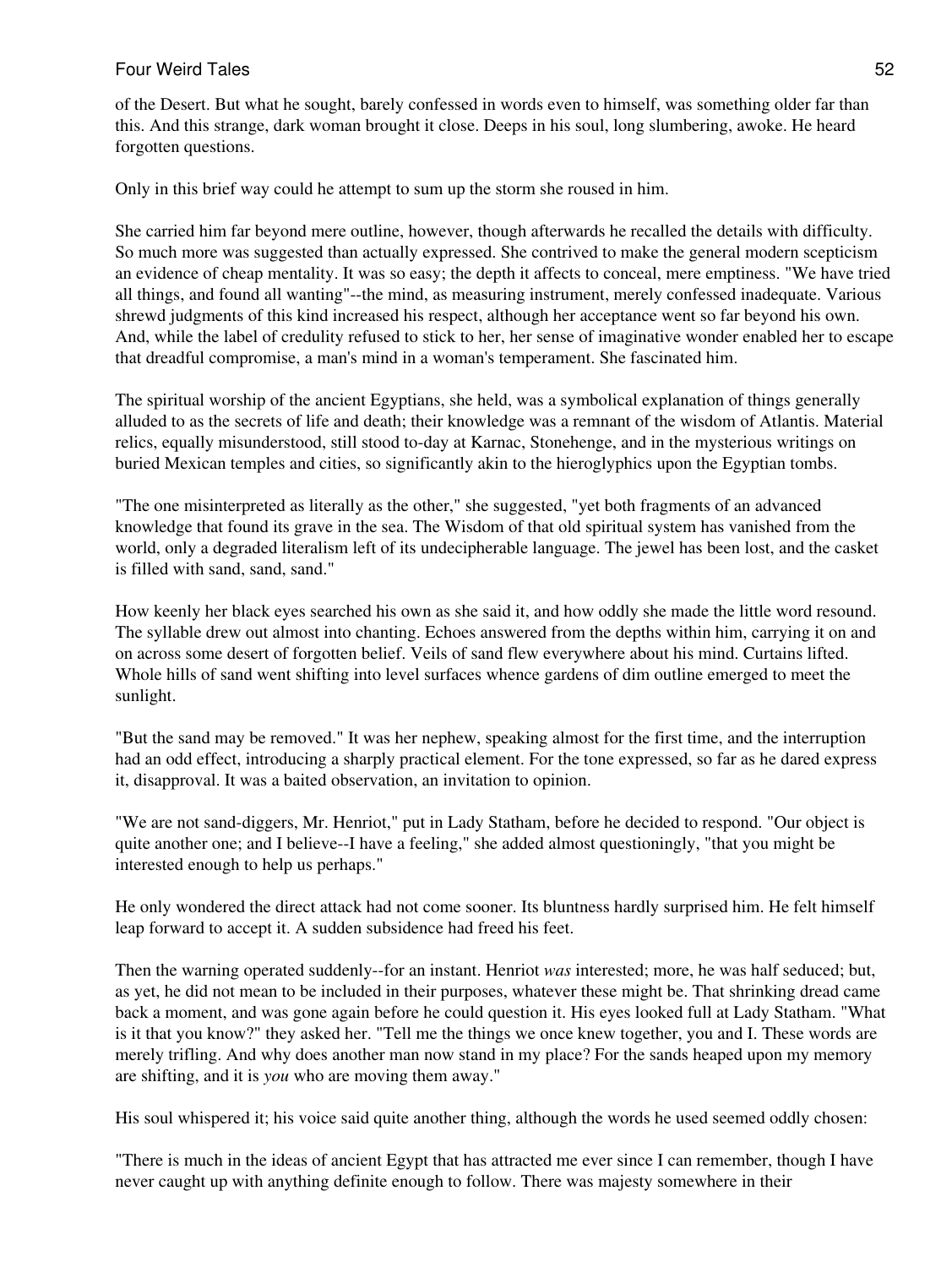conceptions--a large, calm majesty of spiritual dominion, one might call it perhaps. I *am* interested."

Her face remained expressionless as she listened, but there was grave conviction in the eyes that held him like a spell. He saw through them into dim, faint pictures whose background was always sand. He forgot that he was speaking with a woman, a woman who half an hour ago had been a stranger to him. He followed these faded mental pictures, though he never caught them up.... It was like his dream in London.

Lady Statham was talking--he had not noticed the means by which she effected the abrupt transition--of familiar beliefs of old Egypt; of the Ka, or Double, by whose existence the survival of the soul was possible, even its return into manifested, physical life; of the astrology, or influence of the heavenly bodies upon all sublunar activities; of terrific forms of other life, known to the ancient worship of Atlantis, great Potencies that might be invoked by ritual and ceremonial, and of their lesser influence as recognised in certain lower forms, hence treated with veneration as the "Sacred Animal" branch of this dim religion. And she spoke lightly of the modern learning which so glibly imagined it was the animals themselves that were looked upon as "gods"--the bull, the bird, the crocodile, the cat. "It's there they all go so absurdly wrong," she said, "taking the symbol for the power symbolised. Yet natural enough. The mind to-day wears blinkers, studies only the details seen directly before it. Had none of us experienced love, we should think the first lover mad. Few to-day know the Powers *they* knew, hence deny them. If the world were deaf it would stand with mockery before a hearing group swayed by an orchestra, pitying both listeners and performers. It would deem our admiration of a great swinging bell mere foolish worship of form and movement. Similarly, with high Powers that once expressed themselves in common forms--where best they could--being themselves bodiless. The learned men classify the forms with painstaking detail. But deity has gone out of life. The Powers symbolised are no longer experienced."

"These Powers, you suggest, then--their Kas, as it were--may still--"

But she waved aside the interruption. "They are satisfied, as the common people were, with a degraded literalism," she went on. "Nut was the Heavens, who spread herself across the earth in the form of a woman; Shu, the vastness of space; the ibis typified Thoth, and Hathor was the Patron of the Western Hills; Khonsu, the moon, was personified, as was the deity of the Nile. But the high priest of Ra, the sun, you notice, remained ever the Great One of Visions."

The High Priest, the Great One of Visions!--How wonderfully again she made the sentence sing. She put splendour into it. The pictures shifted suddenly closer in his mind. He saw the grandeur of Memphis and Heliopolis rise against the stars and shake the sand of ages from their stern old temples.

"You think it possible, then, to get into touch with these High Powers you speak of, Powers once manifested in common forms?"

Henriot asked the question with a degree of conviction and solemnity that surprised himself. The scenery changed about him as he listened. The spacious halls of this former khedivial Palace melted into Desert spaces. He smelt the open wilderness, the sand that haunted Helouan. The soft-footed Arab servants moved across the hall in their white sheets like eddies of dust the wind stirred from the Libyan dunes. And over these two strangers close beside him stole a queer, indefinite alteration. Moods and emotions, nameless as unknown stars, rose through his soul, trailing dark mists of memory from unfathomable distances.

Lady Statham answered him indirectly. He found himself wishing that those steady eyes would sometimes close.

"Love is known only by feeling it," she said, her voice deepening a little. "Behind the form you feel the person loved. The process is an evocation, pure and simple. An arduous ceremonial, involving worship and devotional preparation, is the means. It is a difficult ritual--the only one acknowledged by the world as still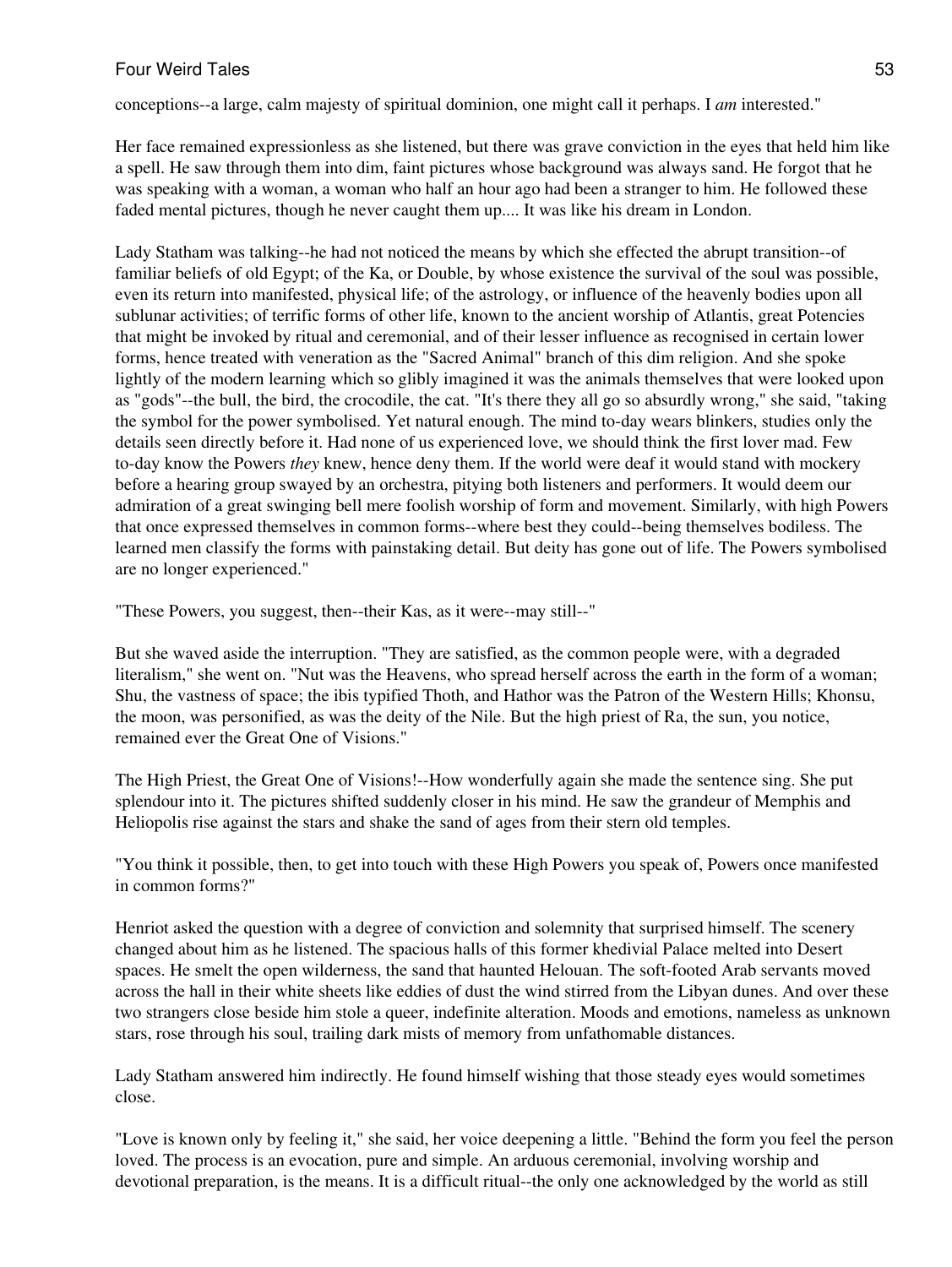effectual. Ritual is the passage way of the soul into the Infinite."

He might have said the words himself. The thought lay in him while she uttered it. Evocation everywhere in life was as true as assimilation. Nevertheless, he stared his companion full in the eyes with a touch of almost rude amazement. But no further questions prompted themselves; or, rather, he declined to ask them. He recalled, somehow uneasily, that in ceremonial the points of the compass have significance, standing for forces and activities that sleep there until invoked, and a passing light fell upon that curious midnight request in the corridor upstairs. These two were on the track of undesirable experiments, he thought.... They wished to include him too.

"You go at night sometimes into the Desert?" he heard himself saying. It was impulsive and miscalculated. His feeling that it would be wise to change the conversation resulted in giving it fresh impetus instead.

"We saw you there--in the Wadi Hof," put in Vance, suddenly breaking his long silence; "you too sleep out, then? It means, you know, the Valley of Fear."

"We wondered--" It was Lady Statham's voice, and she leaned forward eagerly as she said it, then abruptly left the sentence incomplete. Henriot started; a sense of momentary acute discomfort again ran over him. The same second she continued, though obviously changing the phrase--"we wondered how you spent your day there, during the heat. But you paint, don't you? You draw, I mean?"

The commonplace question, he realised in every fibre of his being, meant something *they* deemed significant. Was it his talent for drawing that they sought to use him for? Even as he answered with a simple affirmative, he had a flash of intuition that might be fanciful, yet that might be true: that this extraordinary pair were intent upon some ceremony of evocation that should summon into actual physical expression some Power--some type of life--known long ago to ancient worship, and that they even sought to fix its bodily outline with the pencil--his pencil.

A gateway of incredible adventure opened at his feet. He balanced on the edge of knowing unutterable things. Here was a clue that might lead him towards the hidden Egypt he had ever craved to know. An awful hand was beckoning. The sands were shifting. He saw the million eyes of the Desert watching him from beneath the level lids of centuries. Speck by speck, and grain by grain, the sand that smothered memory lifted the countless wrappings that embalmed it.

And he was willing, yet afraid. Why in the world did he hesitate and shrink? Why was it that the presence of this silent, watching personality in the chair beside him kept caution still alive, with warning close behind? The pictures in his mind were gorgeously coloured. It was Richard Vance who somehow streaked them through with black. A thing of darkness, born of this man's unassertive presence, flitted ever across the scenery, marring its grandeur with something evil, petty, dreadful. He held a horrible thought alive. His mind was thinking venal purposes.

In Henriot himself imagination had grown curiously heated, fed by what had been suggested rather than actually said. Ideas of immensity crowded his brain, yet never assumed definite shape. They were familiar, even as this strange woman was familiar. Once, long ago, he had known them well; had even practised them beneath these bright Egyptian stars. Whence came this prodigious glad excitement in his heart, this sense of mighty Powers coaxed down to influence the very details of daily life? Behind them, for all their vagueness, lay an archetypal splendour, fraught with forgotten meanings. He had always been aware of it in this mysterious land, but it had ever hitherto eluded him. It hovered everywhere. He had felt it brooding behind the towering Colossi at Thebes, in the skeletons of wasted temples, in the uncouth comeliness of the Sphinx, and in the crude terror of the Pyramids even. Over the whole of Egypt hung its invisible wings. These were but isolated fragments of the Body that might express it. And the Desert remained its cleanest, truest symbol. Sand knew it closest. Sand might even give it bodily form and outline.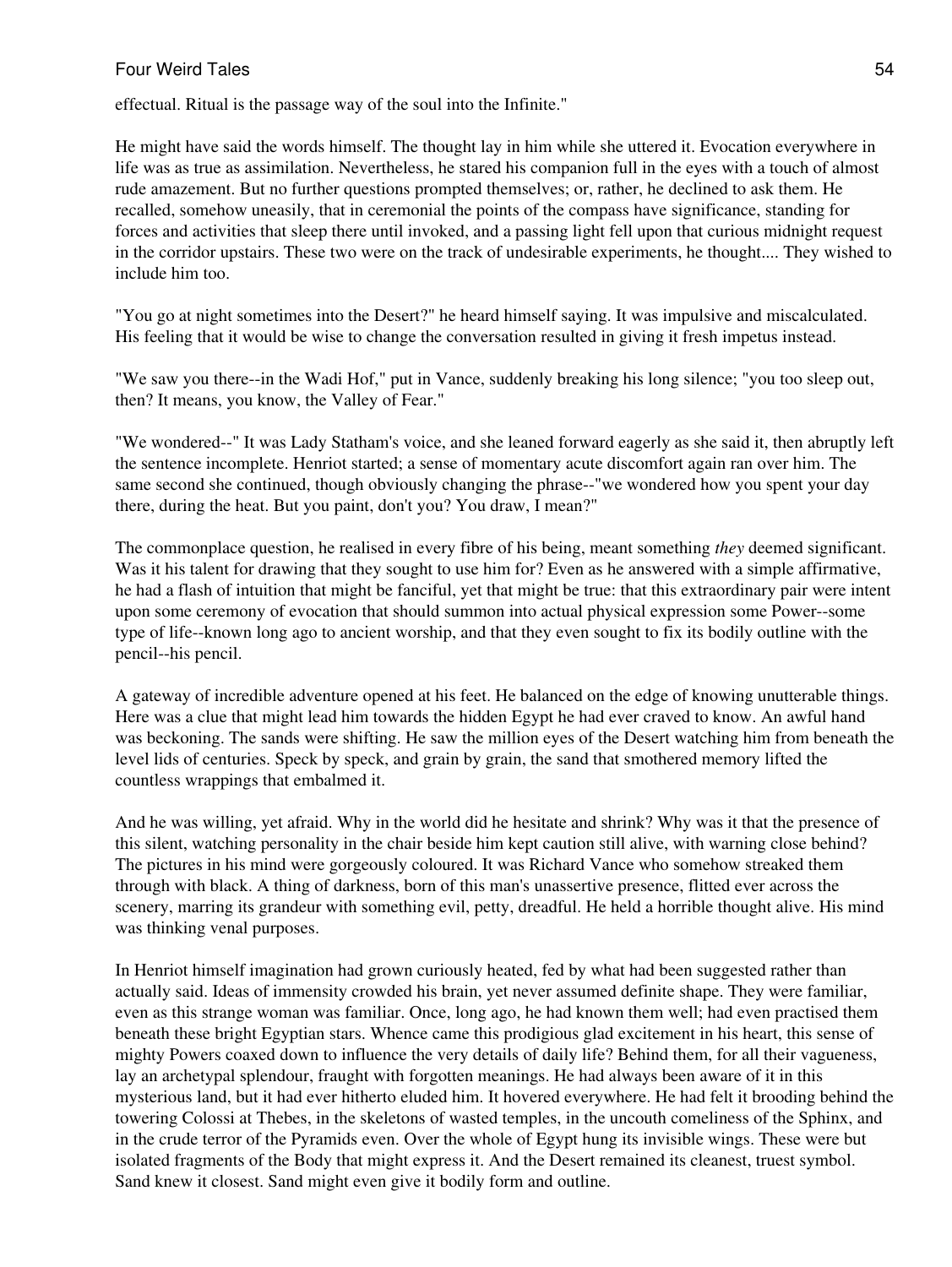But, while it escaped description in his mind, as equally it eluded visualisation in his soul, he felt that it combined with its vastness something infinitely small as well. Of such wee particles is the giant Desert born....

Henriot started nervously in his chair, convicted once more of unconscionable staring; and at the same moment a group of hotel people, returning from a dance, passed through the hall and nodded him good-night. The scent of the women reached him; and with it the sound of their voices discussing personalities just left behind. A London atmosphere came with them. He caught trivial phrases, uttered in a drawling tone, and followed by the shrill laughter of a girl. They passed upstairs, discussing their little things, like marionettes upon a tiny stage.

But their passage brought him back to things of modern life, and to some standard of familiar measurement. The pictures that his soul had gazed at so deep within, he realised, were a pictorial transfer caught incompletely from this woman's vivid mind. He had seen the Desert as the grey, enormous Tomb where hovered still the Ka of ancient Egypt. Sand screened her visage with the veil of centuries. But She was there, and She was living. Egypt herself had pitched a temporary camp in him, and then moved on.

There was a momentary break, a sense of abruptness and dislocation. And then he became aware that Lady Statham had been speaking for some time before he caught her actual words, and that a certain change had come into her voice as also into her manner.

V

She was leaning closer to him, her face suddenly glowing and alive. Through the stone figure coursed the fires of a passion that deepened the coal-black eyes and communicated a hint of light--of exaltation--to her whole person. It was incredibly moving. To this deep passion was due the power he had felt. It was her entire life; she lived for it, she would die for it. Her calmness of manner enhanced its effect. Hence the strength of those first impressions that had stormed him. The woman had belief; however wild and strange, it was sacred to her. The secret of her influence was--conviction.

His attitude shifted several points then. The wonder in him passed over into awe. The things she knew were real. They were not merely imaginative speculations.

"I knew I was not wrong in thinking you in sympathy with this line of thought," she was saying in lower voice, steady with earnestness, and as though she had read his mind. "You, too, know, though perhaps you hardly realise that you know. It lies so deep in you that you only get vague feelings of it--intimations of memory. Isn't that the case?"

Henriot gave assent with his eyes; it was the truth.

"What we know instinctively," she continued, "is simply what we are trying to remember. Knowledge is memory." She paused a moment watching his face closely. "At least, you are free from that cheap scepticism which labels these old beliefs as superstition." It was not even a question.

"I--worship real belief--of any kind," he stammered, for her words and the close proximity of her atmosphere caused a strange upheaval in his heart that he could not account for. He faltered in his speech. "It is the most vital quality in life--rarer than deity." He was using her own phrases even. "It is creative. It constructs the world anew--"

"And may reconstruct the old."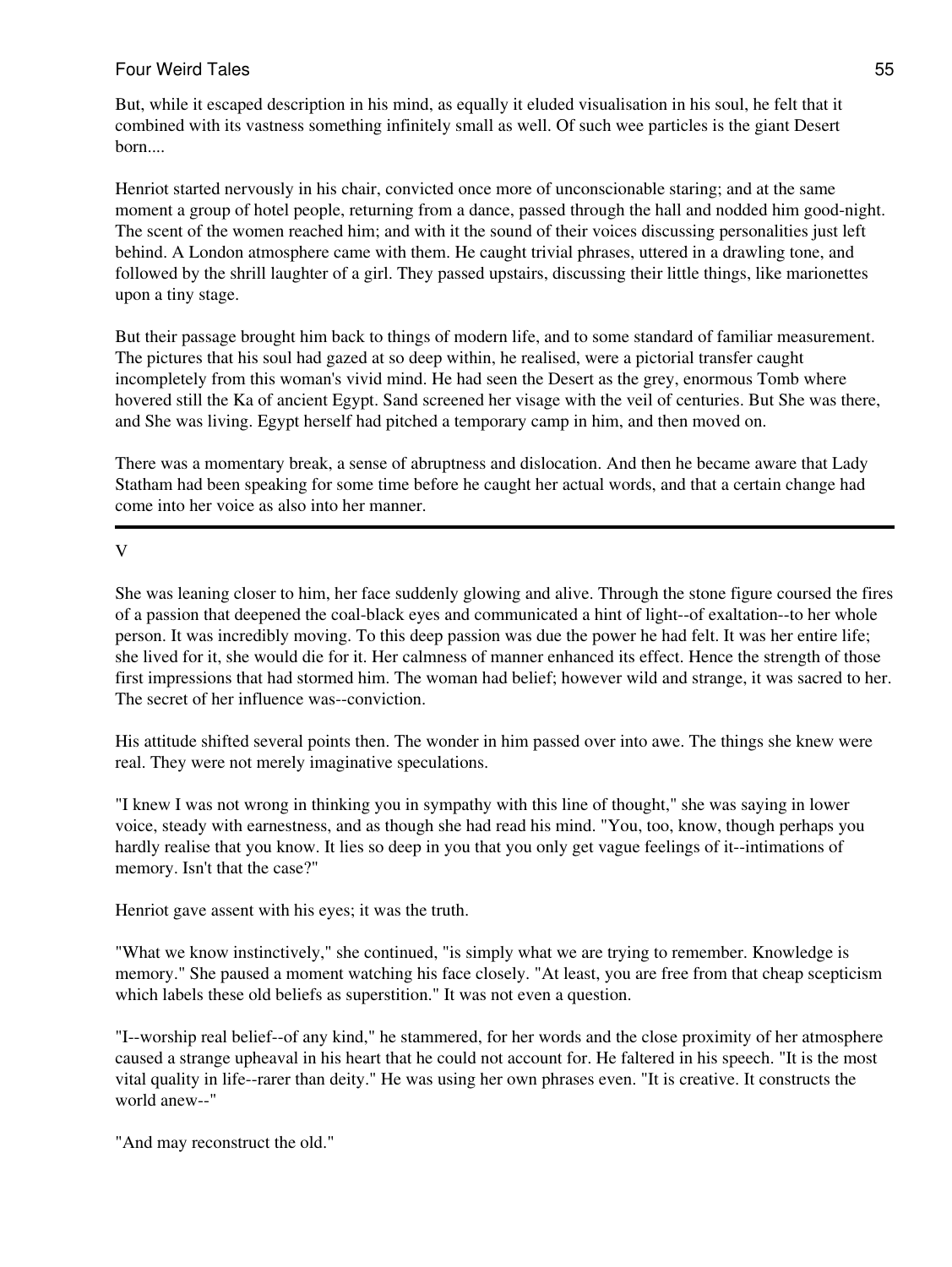She said it, lifting her face above him a little, so that her eyes looked down into his own. It grew big and somehow masculine. It was the face of a priest, spiritual power in it. Where, oh where in the echoing Past had he known this woman's soul? He saw her in another setting, a forest of columns dim about her, towering above giant aisles. Again he felt the Desert had come close. Into this tent-like hall of the hotel came the sifting of tiny sand. It heaped softly about the very furniture against his feet, blocking the exits of door and window. It shrouded the little present. The wind that brought it stirred a veil that had hung for ages motionless....

She had been saying many things that he had missed while his mind went searching. "There were types of life the Atlantean system knew it might revive--life unmanifested to-day in any bodily form," was the sentence he caught with his return to the actual present.

"A type of life?" he whispered, looking about him, as though to see who it was had joined them; "you mean a--soul? Some kind of soul, alien to humanity, or to--to any forms of living thing in the world to-day?" What she had been saying reached him somehow, it seemed, though he had not heard the words themselves. Still hesitating, he was yet so eager to hear. Already he felt she meant to include him in her purposes, and that in the end he must go willingly. So strong was her persuasion on his mind.

And he felt as if he knew vaguely what was coming. Before she answered his curious question--prompting it indeed--rose in his mind that strange idea of the Group-Soul: the theory that big souls cannot express themselves in a single individual, but need an entire group for their full manifestation.

He listened intently. The reflection that this sudden intimacy was unnatural, he rejected, for many conversations were really gathered into one. Long watching and preparation on both sides had cleared the way for the ripening of acquaintance into confidence--how long he dimly wondered? But if this conception of the Group-Soul was not new, the suggestion Lady Statham developed out of it was both new and startling--and yet always so curiously familiar. Its value for him lay, not in far-fetched evidence that supported it, but in the deep belief which made it a vital asset in an honest inner life.

"An individual," she said quietly, "one soul expressed completely in a single person, I mean, is exceedingly rare. Not often is a physical instrument found perfect enough to provide it with adequate expression. In the lower ranges of humanity--certainly in animal and insect life--one soul is shared by many. Behind a tribe of savages stands one Savage. A flock of birds is a single Bird, scattered through the consciousness of all. They wheel in mid-air, they migrate, they obey the deep intelligence called instinct--all as one. The life of any one lion is the life of all--the lion group-soul that manifests itself in the entire genus. An ant-heap is a single Ant; through the bees spreads the consciousness of a single Bee."

Henriot knew what she was working up to. In his eagerness to hasten disclosure he interrupted--

"And there may be types of life that have no corresponding bodily expression at all, then?" he asked as though the question were forced out of him. "They exist as Powers--unmanifested on the earth to-day?"

"Powers," she answered, watching him closely with unswerving stare, "that need a group to provide their body--their physical expression--if they came back."

"Came back!" he repeated below his breath.

But she heard him. "They once had expression. Egypt, Atlantis knew them--spiritual Powers that never visit the world to-day."

"Bodies," he whispered softly, "actual bodies?"

"Their sphere of action, you see, would be their body. And it might be physical outline. So potent a descent of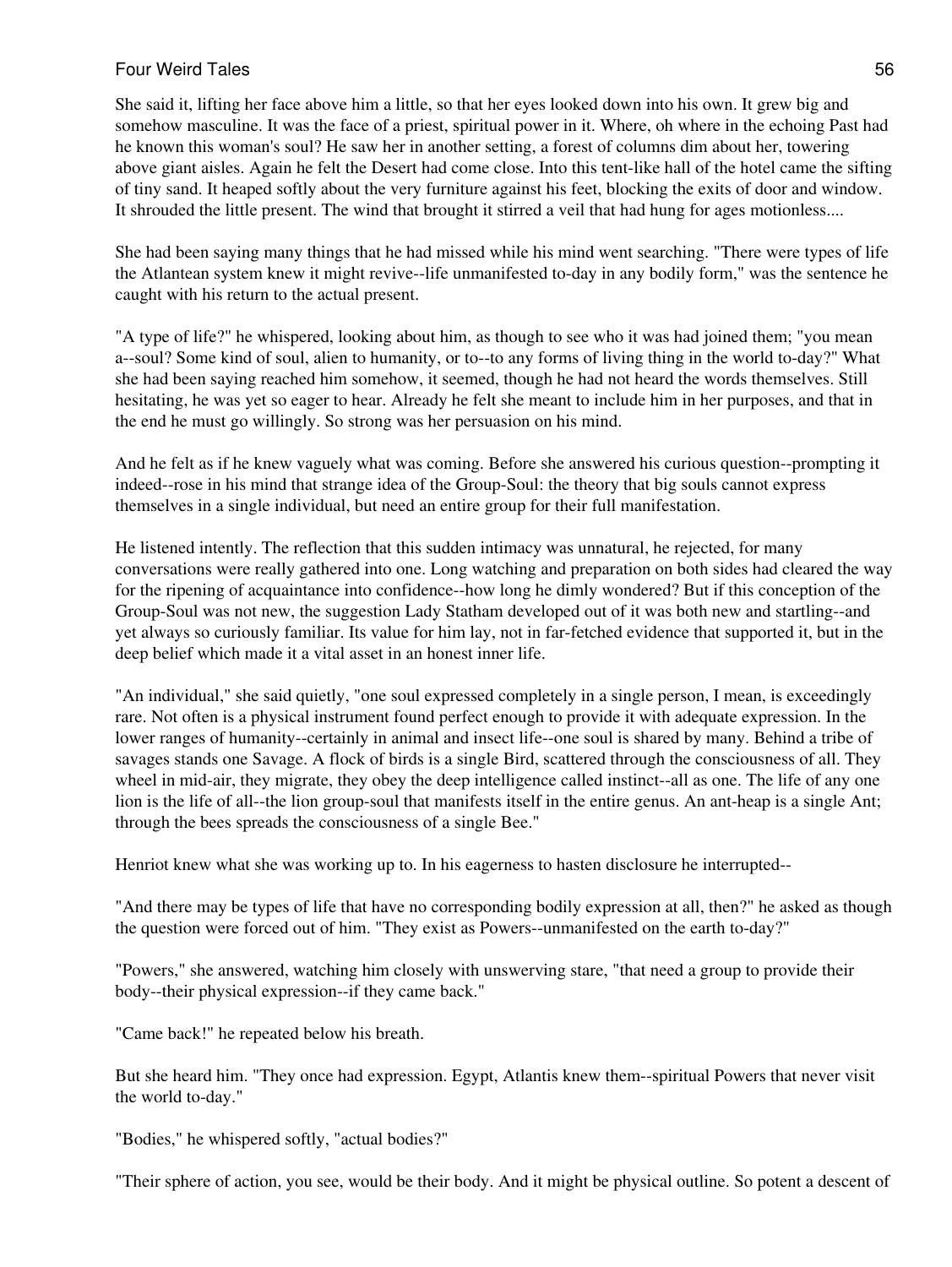spiritual life would select materials for its body where it could find them. Our conventional notion of a body--what is it? A single outline moving altogether in one direction. For little human souls, or fragments, this is sufficient. But for vaster types of soul an entire host would be required."

"A church?" he ventured. "Some Body of belief, you surely mean?"

She bowed her head a moment in assent. She was determined he should seize her meaning fully.

"A wave of spiritual awakening--a descent of spiritual life upon a nation," she answered slowly, "forms itself a church, and the body of true believers are its sphere of action. They are literally its bodily expression. Each individual believer is a corpuscle in that Body. The Power has provided itself with a vehicle of manifestation. Otherwise we could not know it. And the more real the belief of each individual, the more perfect the expression of the spiritual life behind them all. A Group-soul walks the earth. Moreover, a nation naturally devout could attract a type of soul unknown to a nation that denies all faith. Faith brings back the gods.... But to-day belief is dead, and Deity has left the world."

She talked on and on, developing this main idea that in days of older faiths there were deific types of life upon the earth, evoked by worship and beneficial to humanity. They had long ago withdrawn because the worship which brought them down had died the death. The world had grown pettier. These vast centres of Spiritual Power found no "Body" in which they now could express themselves or manifest.... Her thoughts and phrases poured over him like sand. It was always sand he felt--burying the Present and uncovering the Past....

He tried to steady his mind upon familiar objects, but wherever he looked Sand stared him in the face. Outside these trivial walls the Desert lay listening. It lay waiting too. Vance himself had dropped out of recognition. He belonged to the world of things to-day. But this woman and himself stood thousands of years away, beneath the columns of a Temple in the sands. And the sands were moving. His feet went shifting with them ... running down vistas of ageless memory that woke terror by their sheer immensity of distance....

Like a muffled voice that called to him through many veils and wrappings, he heard her describe the stupendous Powers that evocation might coax down again among the world of men.

"To what useful end?" he asked at length, amazed at his own temerity, and because he knew instinctively the answer in advance. It rose through these layers of coiling memory in his soul.

"The extension of spiritual knowledge and the widening of life," she answered. "The link with the 'unearthly kingdom' wherein this ancient system went forever searching, would be re-established. Complete rehabilitation might follow. Portions--little portions of these Powers--expressed themselves naturally once in certain animal types, instinctive life that did not deny or reject them. The worship of sacred animals was the relic of a once gigantic system of evocation--not of monsters," and she smiled sadly, "but of Powers that were willing and ready to descend when worship summoned them."

Again, beneath his breath, Henriot heard himself murmur--his own voice startled him as he whispered it: "Actual bodily shape and outline?"

"Material for bodies is everywhere," she answered, equally low; "dust to which we all return; sand, if you prefer it, fine, fine sand. Life moulds it easily enough, when that life is potent."

A certain confusion spread slowly through his mind as he heard her. He lit a cigarette and smoked some minutes in silence. Lady Statham and her nephew waited for him to speak. At length, after some inner battling and hesitation, he put the question that he knew they waited for. It was impossible to resist any longer.

"It would be interesting to know the method," he said, "and to revive, perhaps, by experiment--"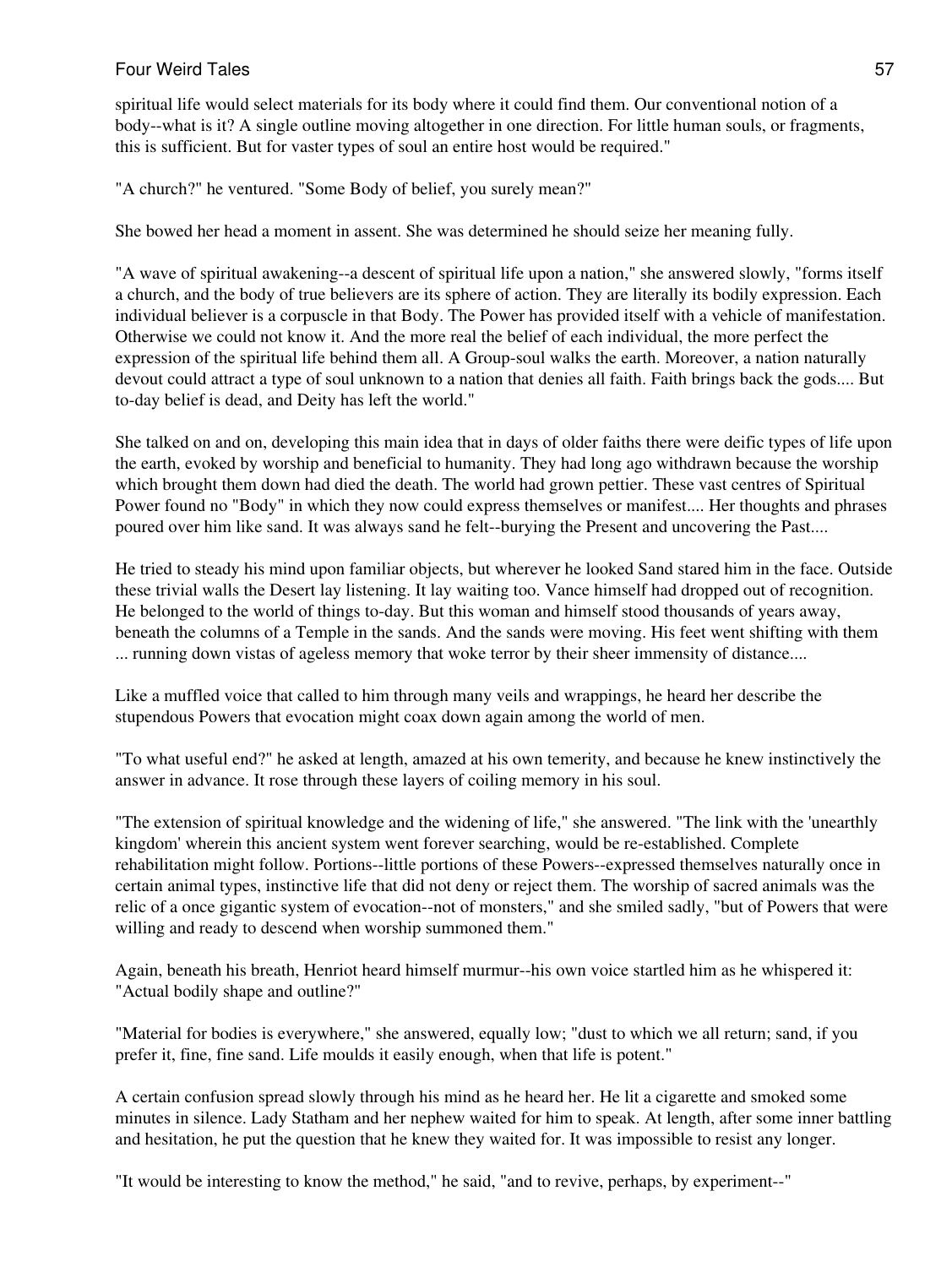Before he could complete his thought, she took him up:

"There are some who claim to know it," she said gravely--her eyes a moment masterful. "A clue, thus followed, might lead to the entire reconstruction I spoke of."

"And the method?" he repeated faintly.

"Evoke the Power by ceremonial evocation--the ritual is obtainable--and note the form it assumes. Then establish it. This shape or outline once secured, could then be made permanent--a mould for its return at will--its natural physical expression here on earth."

"Idol!" he exclaimed.

"Image," she replied at once. "Life, before we can know it, must have a body. Our souls, in order to manifest here, need a material vehicle."

"And--to obtain this form or outline?" he began; "to fix it, rather?"

"Would be required the clever pencil of a fearless looker-on--some one not engaged in the actual evocation. This form, accurately made permanent in solid matter, say in stone, would provide a channel always open. Experiment, properly speaking, might then begin. The cisterns of Power behind would be accessible."

"An amazing proposition!" Henriot exclaimed. What surprised him was that he felt no desire to laugh, and little even to doubt.

"Yet known to every religion that ever deserved the name," put in Vance like a voice from a distance. Blackness came somehow with his interruption--a touch of darkness. He spoke eagerly.

To all the talk that followed, and there was much of it, Henriot listened with but half an ear. This one idea stormed through him with an uproar that killed attention. Judgment was held utterly in abeyance. He carried away from it some vague suggestion that this woman had hinted at previous lives she half remembered, and that every year she came to Egypt, haunting the sands and temples in the effort to recover lost clues. And he recalled afterwards that she said, "This all came to me as a child, just as though it was something half remembered." There was the further suggestion that he himself was not unknown to her; that they, too, had met before. But this, compared to the grave certainty of the rest, was merest fantasy that did not hold his attention. He answered, hardly knowing what he said. His preoccupation with other thoughts deep down was so intense, that he was probably barely polite, uttering empty phrases, with his mind elsewhere. His one desire was to escape and be alone, and it was with genuine relief that he presently excused himself and went upstairs to bed. The halls, he noticed, were empty; an Arab servant waited to put the lights out. He walked up, for the lift had long ceased running.

And the magic of old Egypt stalked beside him. The studies that had fascinated his mind in earlier youth returned with the power that had subdued his mind in boyhood. The cult of Osiris woke in his blood again; Horus and Nephthys stirred in their long-forgotten centres. There revived in him, too long buried, the awful glamour of those liturgal rites and vast body of observances, those spells and formulae of incantation of the oldest known recension that years ago had captured his imagination and belief--the Book of the Dead. Trumpet voices called to his heart again across the desert of some dim past. There were forms of life--impulses from the Creative Power which is the Universe--other than the soul of man. They could be known. A spiritual exaltation, roused by the words and presence of this singular woman, shouted to him as he went.

Then, as he closed his bedroom door, carefully locking it, there stood beside him--Vance. The forgotten figure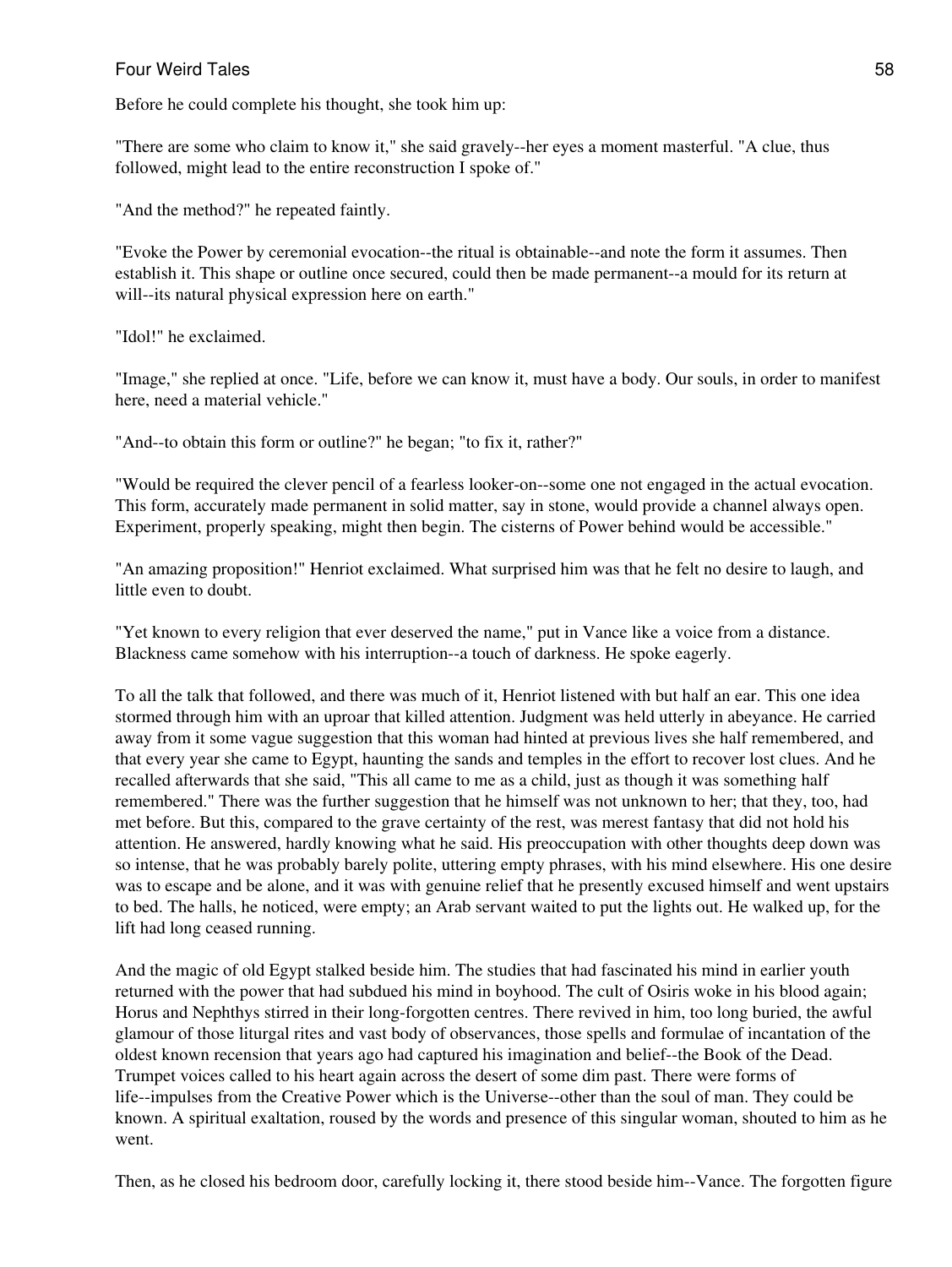of Vance came up close--the watching eyes, the simulated interest, the feigned belief, the detective mental attitude, these broke through the grandiose panorama, bringing darkness. Vance, strong personality that hid behind assumed nonentity for some purpose of his own, intruded with sudden violence, demanding an explanation of his presence.

And, with an equal suddenness, explanation offered itself then and there. It came unsought, its horror of certainty utterly unjustified; and it came in this unexpected fashion:

Behind the interest and acquiescence of the man ran--fear: but behind the vivid fear ran another thing that Henriot now perceived was vile. For the first time in his life, Henriot knew it at close quarters, actual, ready to operate. Though familiar enough in daily life to be of common occurrence, Henriot had never realised it as he did now, so close and terrible. In the same way he had never *realised* that he would die--vanish from the busy world of men and women, forgotten as though he had never existed, an eddy of wind-blown dust. And in the man named Richard Vance this thing was close upon blossom. Henriot could not name it to himself. Even in thought it appalled him.

\* \* \* \* \*

He undressed hurriedly, almost with the child's idea of finding safety between the sheets. His mind undressed itself as well. The business of the day laid itself automatically aside; the will sank down; desire grew inactive. Henriot was exhausted. But, in that stage towards slumber when thinking stops, and only fugitive pictures pass across the mind in shadowy dance, his brain ceased shouting its mechanical explanations, and his soul unveiled a peering eye. Great limbs of memory, smothered by the activities of the Present, stirred their stiffened lengths through the sands of long ago--sands this woman had begun to excavate from some far-off pre-existence they had surely known together. Vagueness and certainty ran hand in hand. Details were unrecoverable, but the emotions in which they were embedded moved.

He turned restlessly in his bed, striving to seize the amazing clues and follow them. But deliberate effort hid them instantly again; they retired instantly into the subconsciousness. With the brain of this body he now occupied they had nothing to do. The brain stored memories of each life only. This ancient script was graven in his soul. Subconsciousness alone could interpret and reveal. And it was his subconscious memory that Lady Statham had been so busily excavating.

Dimly it stirred and moved about the depths within him, never clearly seen, indefinite, felt as a yearning after unrecoverable knowledge. Against the darker background of Vance's fear and sinister purpose--both of this present life, and recent--he saw the grandeur of this woman's impossible dream, and *knew*, beyond argument or reason, that it was true. Judgment and will asleep, he left the impossibility aside, and took the grandeur. The Belief of Lady Statham was not credulity and superstition; it was Memory. Still to this day, over the sands of Egypt, hovered immense spiritual potencies, so vast that they could only know physical expression in a group--in many. Their sphere of bodily manifestation must be a host, each individual unit in that host a corpuscle in the whole.

The wind, rising from the Lybian wastes across the Nile, swept up against the exposed side of the hotel, and made his windows rattle--the old, sad winds of Egypt. Henriot got out of bed to fasten the outside shutters. He stood a moment and watched the moon floating down behind the Sakkara Pyramids. The Pleiades and Orion's Belt hung brilliantly; the Great Bear was close to the horizon. In the sky above the Desert swung ten thousand stars. No sounds rose from the streets of Helouan. The tide of sand was coming slowly in.

And a flock of enormous thoughts swooped past him from fields of this unbelievable, lost memory. The Desert, pale in the moon, was coextensive with the night, too huge for comfort or understanding, yet charged to the brim with infinite peace. Behind its majesty of silence lay whispers of a vanished language that once could call with power upon mighty spiritual Agencies. Its skirts were folded now, but, slowly across the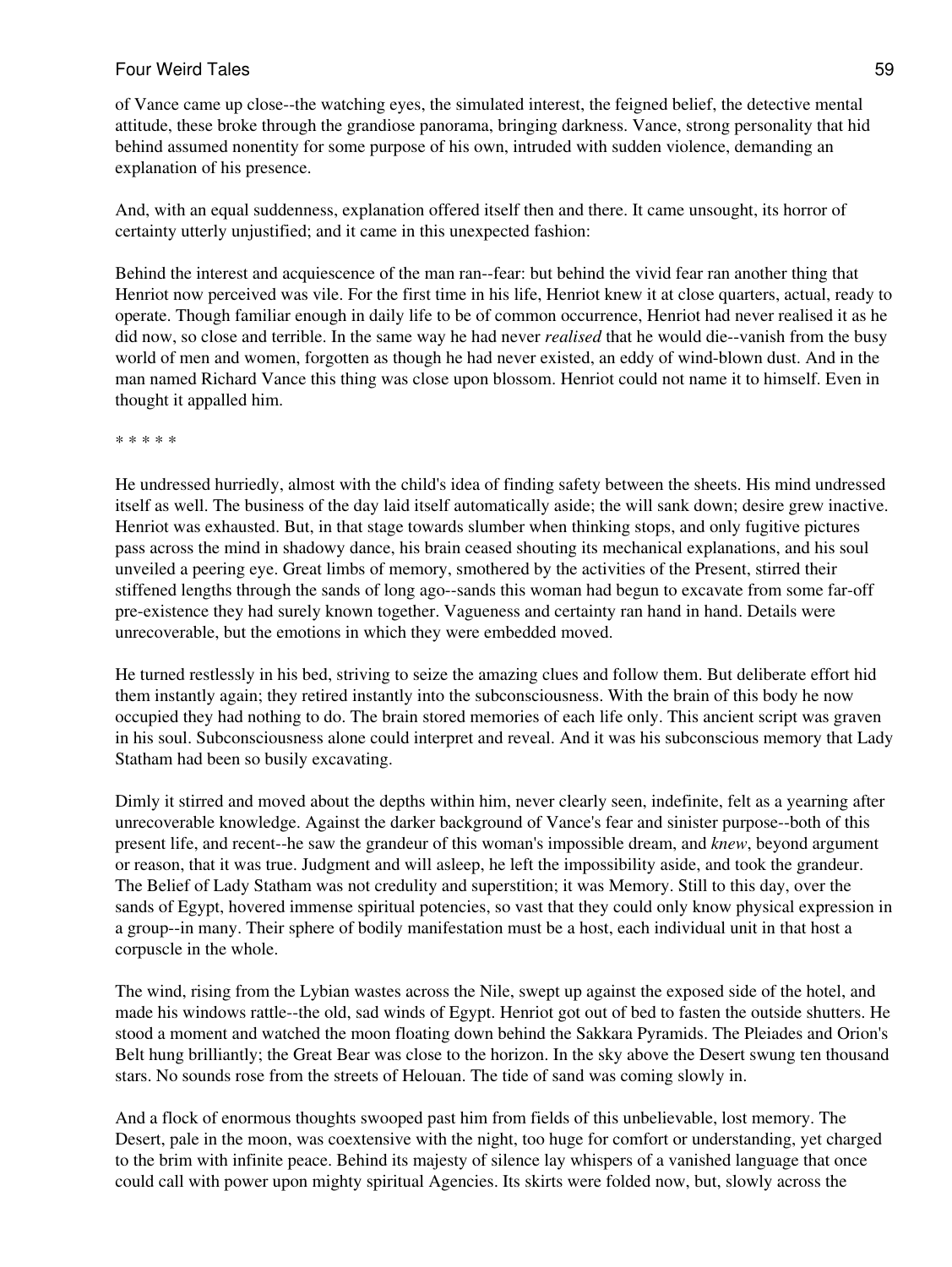leagues of sand, they began to stir and rearrange themselves. He grew suddenly aware of this enveloping shroud of sand--as the raw material of bodily expression: Form.

The sand was in his imagination and his mind. Shaking loosely the folds of its gigantic skirts, it rose; it moved a little towards him. He saw the eternal countenance of the Desert watching him--immobile and unchanging behind these shifting veils the winds laid so carefully over it. Egypt, the ancient Egypt, turned in her vast sarcophagus of Desert, wakening from her sleep of ages at the Belief of approaching worshippers.

Only in this insignificant manner could he express a letter of the terrific language that crowded to seek expression through his soul.... He closed the shutters and carefully fastened them. He turned to go back to bed, curiously trembling. Then, as he did so, the whole singular delusion caught him with a shock that held him motionless. Up rose the stupendous apparition of the entire Desert and stood behind him on that balcony. Swift as thought, in silence, the Desert stood on end against his very face. It towered across the sky, hiding Orion and the moon; it dipped below the horizons. The whole grey sheet of it rose up before his eyes and stood. Through its unfolding skirts ran ten thousand eddies of swirling sand as the creases of its grave-clothes smoothed themselves out in moonlight. And a bleak, scarred countenance, huge as a planet, gazed down into his own....

Through his dreamless sleep that night two things lay active and awake ... in the subconscious part that knows no slumber. They were incongruous. One was evil, small and human; the other unearthly and sublime. For the memory of the fear that haunted Vance, and the sinister cause of it, pricked at him all night long. But behind, beyond this common, intelligible emotion, lay the crowding wonder that caught his soul with glory:

The Sand was stirring, the Desert was awake. Ready to mate with them in material form, brooded close the Ka of that colossal Entity that once expressed itself through the myriad life of ancient Egypt.

# VI

Next day, and for several days following, Henriot kept out of the path of Lady Statham and her nephew. The acquaintanceship had grown too rapidly to be quite comfortable. It was easy to pretend that he took people at their face value, but it was a pose; one liked to know something of antecedents. It was otherwise difficult to "place" them. And Henriot, for the life of him, could not "place" these two. His Subconsciousness brought explanation when it came--but the Subconsciousness is only temporarily active. When it retired he floundered without a rudder, in confusion.

With the flood of morning sunshine the value of much she had said evaporated. Her presence alone had supplied the key to the cipher. But while the indigestible portions he rejected, there remained a good deal he had already assimilated. The discomfort remained; and with it the grave, unholy reality of it all. It was something more than theory. Results would follow--if he joined them. He would witness curious things.

The force with which it drew him brought hesitation. It operated in him like a shock that numbs at first by its abrupt arrival, and needs time to realise in the right proportions to the rest of life. These right proportions, however, did not come readily, and his emotions ranged between sceptical laughter and complete acceptance. The one detail he felt certain of was this dreadful thing he had divined in Vance. Trying hard to disbelieve it, he found he could not. It was true. Though without a shred of real evidence to support it, the horror of it remained. He knew it in his very bones.

And this, perhaps, was what drove him to seek the comforting companionship of folk he understood and felt at home with. He told his host and hostess about the strangers, though omitting the actual conversation because they would merely smile in blank miscomprehension. But the moment he described the strong black eyes beneath the level eyelids, his hostess turned with a start, her interest deeply roused: "Why, it's that awful Statham woman," she exclaimed, "that must be Lady Statham, and the man she calls her nephew."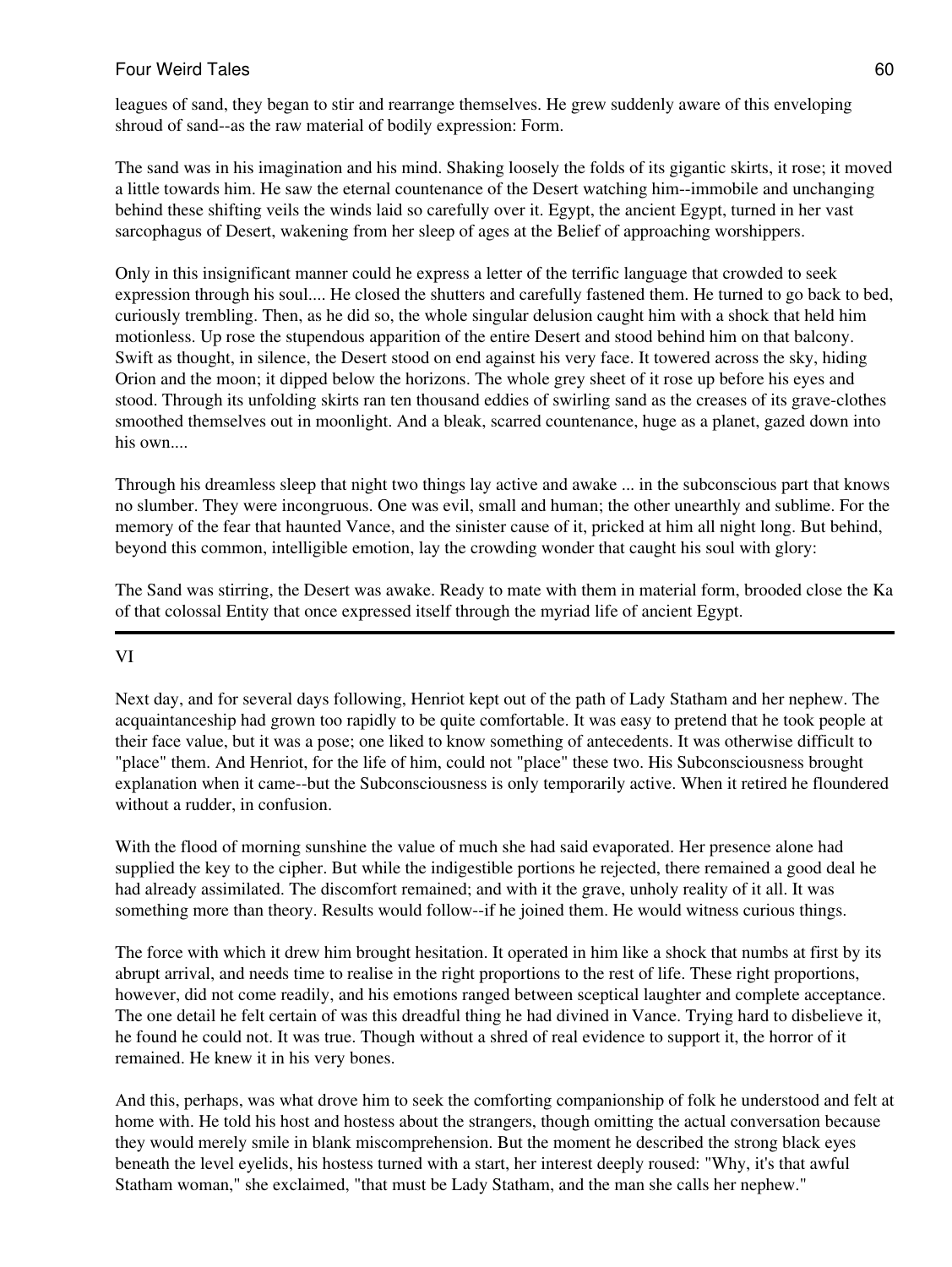"Sounds like it, certainly," her husband added. "Felix, you'd better clear out. They'll bewitch you too."

And Henriot bridled, yet wondering why he did so. He drew into his shell a little, giving the merest sketch of what had happened. But he listened closely while these two practical old friends supplied him with information in the gossiping way that human nature loves. No doubt there was much embroidery, and more perversion, exaggeration too, but the account evidently rested upon some basis of solid foundation for all that. Smoke and fire go together always.

"He *is* her nephew right enough," Mansfield corrected his wife, before proceeding to his own man's form of elaboration; "no question about that, I believe. He's her favourite nephew, and she's as rich as a pig. He follows her out here every year, waiting for her empty shoes. But they *are* an unsavoury couple. I've met 'em in various parts, all over Egypt, but they always come back to Helouan in the end. And the stories about them are simply legion. You remember--" he turned hesitatingly to his wife--"some people, I heard," he changed his sentence, "were made quite ill by her."

"I'm sure Felix ought to know, yes," his wife boldly took him up, "my niece, Fanny, had the most extraordinary experience." She turned to Henriot. "Her room was next to Lady Statham in some hotel or other at Assouan or Edfu, and one night she woke and heard a kind of mysterious chanting or intoning next her. Hotel doors are so dreadfully thin. There was a funny smell too, like incense of something sickly, and a man's voice kept chiming in. It went on for hours, while she lay terrified in bed--"

"Frightened, you say?" asked Henriot.

"Out of her skin, yes; she said it was so uncanny--made her feel icy. She wanted to ring the bell, but was afraid to leave her bed. The room was full of--of things, yet she could see nothing. She *felt* them, you see. And after a bit the sound of this sing-song voice so got on her nerves, it half dazed her--a kind of enchantment--she felt choked and suffocated. And then--" It was her turn to hesitate.

"Tell it all," her husband said, quite gravely too.

"Well--something came in. At least, she describes it oddly, rather; she said it made the door bulge inwards from the next room, but not the door alone; the walls bulged or swayed as if a huge thing pressed against them from the other side. And at the same moment her windows--she had two big balconies, and the venetian shutters were fastened--both her windows *darkened*--though it was two in the morning and pitch dark outside. She said it was all *one* thing--trying to get in; just as water, you see, would rush in through every hole and opening it could find, and all at once. And in spite of her terror--that's the odd part of it--she says she felt a kind of splendour in her--a sort of elation."

# "She saw nothing?"

"She says she doesn't remember. Her senses left her, I believe--though she won't admit it."

"Fainted for a minute, probably," said Mansfield.

"So there it is," his wife concluded, after a silence. "And that's true. It happened to my niece, didn't it, John?"

Stories and legendary accounts of strange things that the presence of these two brought poured out then. They were obviously somewhat mixed, one account borrowing picturesque details from another, and all in disproportion, as when people tell stories in a language they are little familiar with. But, listening with avidity, yet also with uneasiness, somehow, Henriot put two and two together. Truth stood behind them somewhere. These two held traffic with the powers that ancient Egypt knew.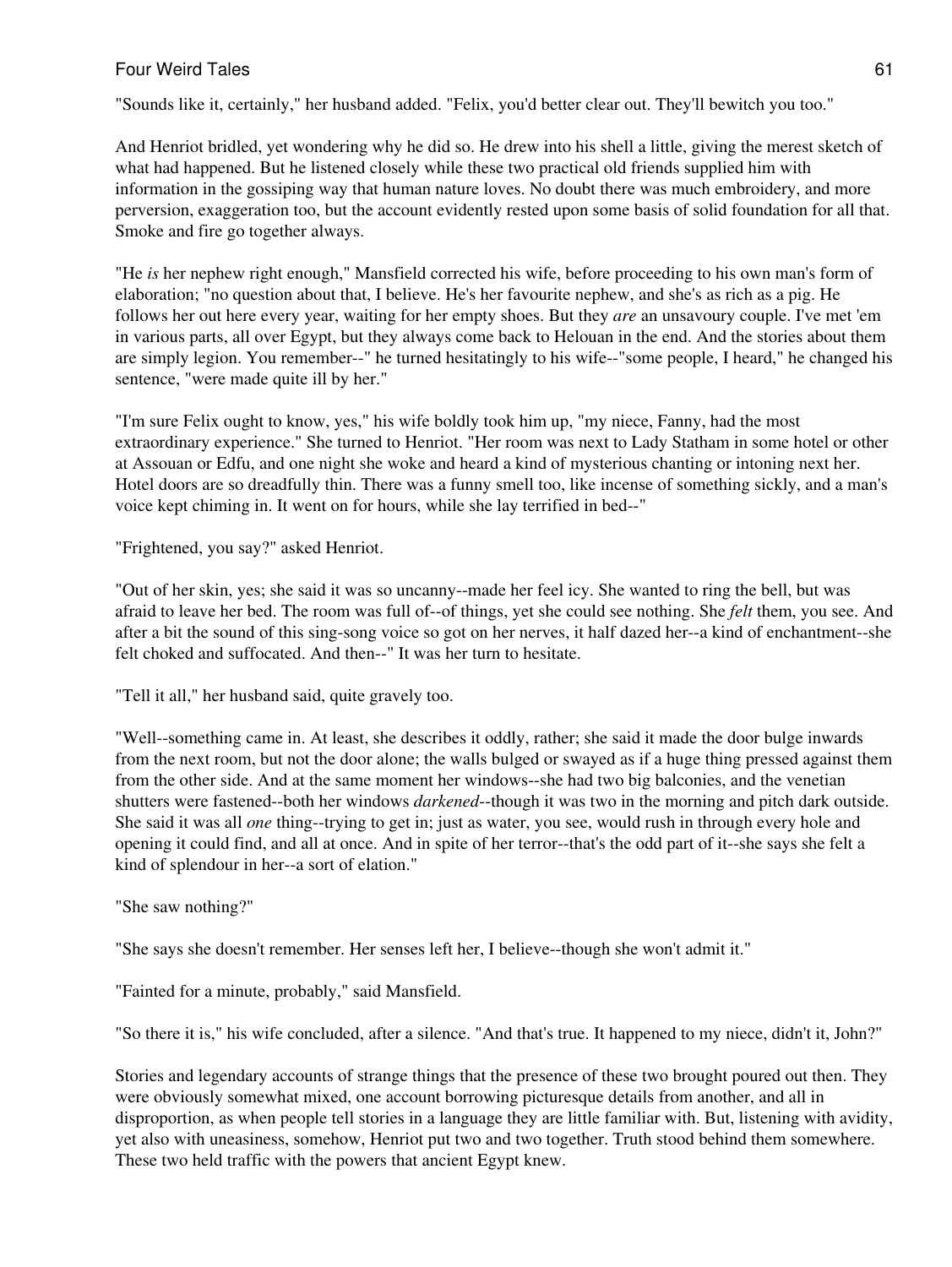"Tell Felix, dear, about the time you met the nephew--horrid creature--in the Valley of the Kings," he heard his wife say presently. And Mansfield told it plainly enough, evidently glad to get it done, though.

"It was some years ago now, and I didn't know who he was then, or anything about him. I don't know much more now--except that he's a dangerous sort of charlatan-devil, *I* think. But I came across him one night up there by Thebes in the Valley of the Kings--you know, where they buried all their Johnnies with so much magnificence and processions and masses, and all the rest. It's the most astounding, the most haunted place you ever saw, gloomy, silent, full of gorgeous lights and shadows that seem alive--terribly impressive; it makes you creep and shudder. You feel old Egypt watching you."

"Get on, dear," said his wife.

"Well, I was coming home late on a blasted lazy donkey, dog-tired into the bargain, when my donkey boy suddenly ran for his life and left me alone. It was after sunset. The sand was red and shining, and the big cliffs sort of fiery. And my donkey stuck its four feet in the ground and wouldn't budge. Then, about fifty yards away, I saw a fellow--European apparently--doing something--Heaven knows what, for I can't describe it--among the boulders that lie all over the ground there. Ceremony, I suppose you'd call it. I was so interested that at first I watched. Then I saw he wasn't alone. There were a lot of moving things round him, towering big things, that came and went like shadows. That twilight is fearfully bewildering; perspective changes, and distance gets all confused. It's fearfully hard to see properly. I only remember that I got off my donkey and went up closer, and when I was within a dozen yards of him--well, it sounds such rot, you know, but I swear the things suddenly rushed off and left him there alone. They went with a roaring noise like wind; shadowy but tremendously big, they were, and they vanished up against the fiery precipices as though they slipped bang into the stone itself. The only thing I can think of to describe 'em is--well, those sand-storms the Khamasin raises--the hot winds, you know."

"They probably *were* sand," his wife suggested, burning to tell another story of her own.

"Possibly, only there wasn't a breath of wind, and it was hot as blazes--and--I had such extraordinary sensations--never felt anything like it before--wild and exhilarated--drunk, I tell you, drunk."

"You saw them?" asked Henriot. "You made out their shape at all, or outline?"

"Sphinx," he replied at once, "for all the world like sphinxes. You know the kind of face and head these limestone strata in the Desert take--great visages with square Egyptian head-dresses where the driven sand has eaten away the softer stuff beneath? You see it everywhere--enormous idols they seem, with faces and eyes and lips awfully like the sphinx--well, that's the nearest I can get to it." He puffed his pipe hard. But there was no sign of levity in him. He told the actual truth as far as in him lay, yet half ashamed of what he told. And a good deal he left out, too.

"She's got a face of the same sort, that Statham horror," his wife said with a shiver. "Reduce the size, and paint in awful black eyes, and you've got her exactly--a living idol." And all three laughed, yet a laughter without merriment in it.

"And you spoke to the man?"

"I did," the Englishman answered, "though I confess I'm a bit ashamed of the way I spoke. Fact is, I was excited, thunderingly excited, and felt a kind of anger. I wanted to kick the beggar for practising such bally rubbish, and in such a place too. Yet all the time--well, well, I believe it was sheer funk now," he laughed; "for I felt uncommonly queer out there in the dusk, alone with--with that kind of business; and I was angry with myself for feeling it. Anyhow, I went up--I'd lost my donkey boy as well, remember--and slated him like a dog. I can't remember what I said exactly--only that he stood and stared at me in silence. That made it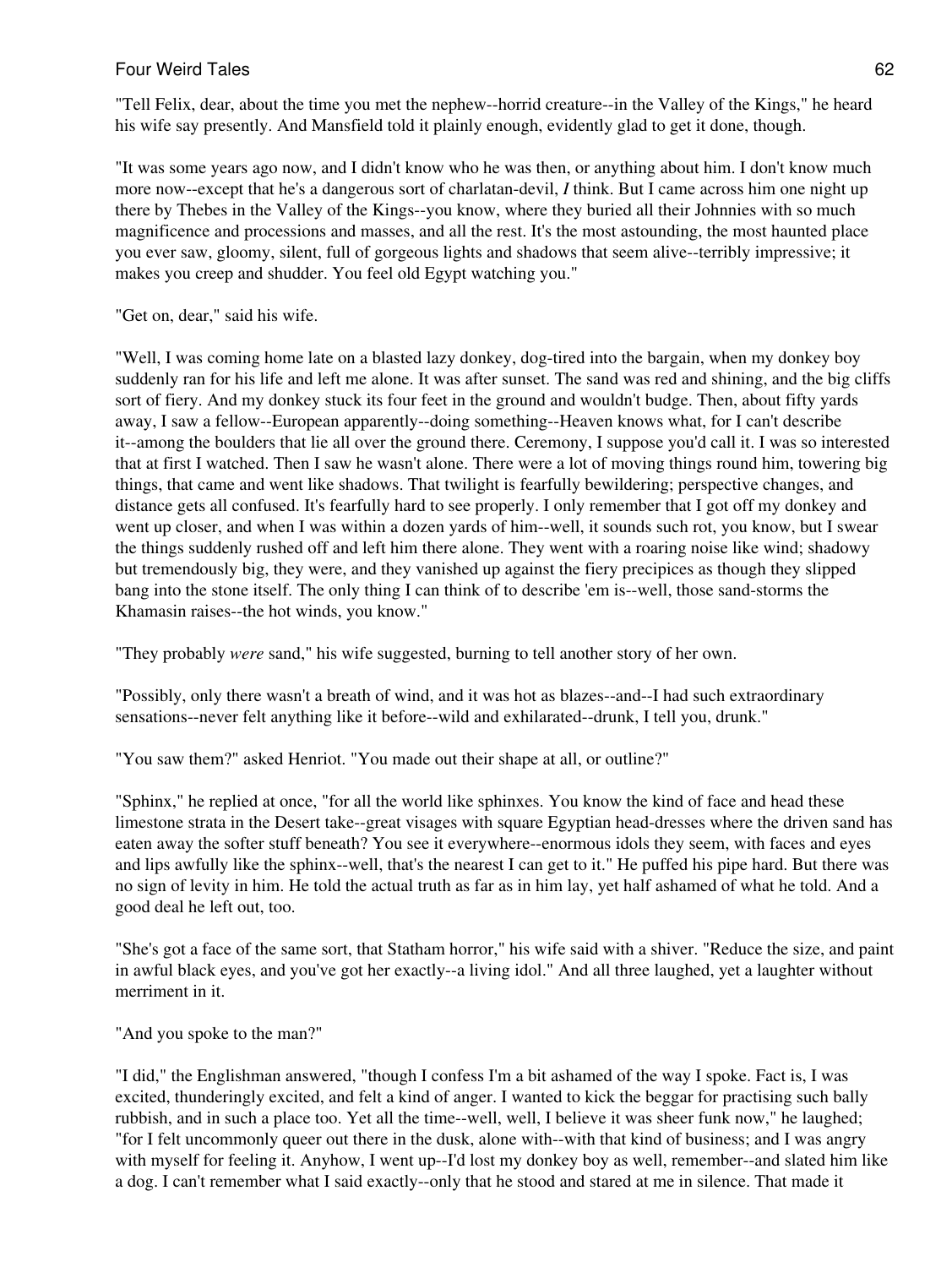worse--seemed twice as real then. The beggar said no single word the whole time. He signed to me with one hand to clear out. And then, suddenly out of nothing--she--that woman--appeared and stood beside him. I never saw her come. She must have been behind some boulder or other, for she simply rose out of the ground. She stood there and stared at me too--bang in the face. She was turned towards the sunset--what was left of it in the west--and her black eyes shone like--ugh! I can't describe it--it was shocking."

#### "She spoke?"

"She said five words--and her voice--it'll make you laugh--it was metallic like a gong: 'You are in danger here.' That's all she said. I simply turned and cleared out as fast as ever I could. But I had to go on foot. My donkey had followed its boy long before. I tell you--smile as you may--my blood was all curdled for an hour afterwards."

Then he explained that he felt some kind of explanation or apology was due, since the couple lodged in his own hotel, and how he approached the man in the smoking-room after dinner. A conversation resulted--the man was quite intelligent after all--of which only one sentence had remained in his mind.

"Perhaps you can explain it, Felix. I wrote it down, as well as I could remember. The rest confused me beyond words or memory; though I must confess it did not seem--well, not utter rot exactly. It was about astrology and rituals and the worship of the old Egyptians, and I don't know what else besides. Only, he made it intelligible and almost sensible, if only I could have got the hang of the thing enough to remember it. You know," he added, as though believing in spite of himself, "there *is* a lot of that wonderful old Egyptian religious business still hanging about in the atmosphere of this place, say what you like."

"But this sentence?" Henriot asked. And the other went off to get a note-book where he had written it down.

"He was jawing, you see," he continued when he came back, Henriot and his wife having kept silence meanwhile, "about direction being of importance in religious ceremonies, West and North symbolising certain powers, or something of the kind, why people turn to the East and all that sort of thing, and speaking of the whole Universe as if it had living forces tucked away in it that expressed themselves somehow when roused up. That's how I remember it anyhow. And then he said this thing--in answer to some fool question probably that I put." And he read out of the note-book:

"'You were in danger because you came through the Gateway of the West, and the Powers from the Gateway of the East were at that moment rising, and therefore in direct opposition to you.'"

Then came the following, apparently a simile offered by way of explanation. Mansfield read it in a shamefaced tone, evidently prepared for laughter:

"'Whether I strike you on the back or in the face determines what kind of answering force I rouse in you. Direction is significant.' And he said it was the period called the Night of Power--time when the Desert encroaches and spirits are close."

And tossing the book aside, he lit his pipe again and waited a moment to hear what might be said. "Can you explain such gibberish?" he asked at length, as neither of his listeners spoke. But Henriot said he couldn't. And the wife then took up her own tale of stories that had grown about this singular couple.

These were less detailed, and therefore less impressive, but all contributed something towards the atmosphere of reality that framed the entire picture. They belonged to the type one hears at every dinner party in Egypt--stories of the vengeance mummies seem to take on those who robbed them, desecrating their peace of centuries; of a woman wearing a necklace of scarabs taken from a princess's tomb, who felt hands about her throat to strangle her; of little Ka figures, Pasht goddesses, amulets and the rest, that brought curious disaster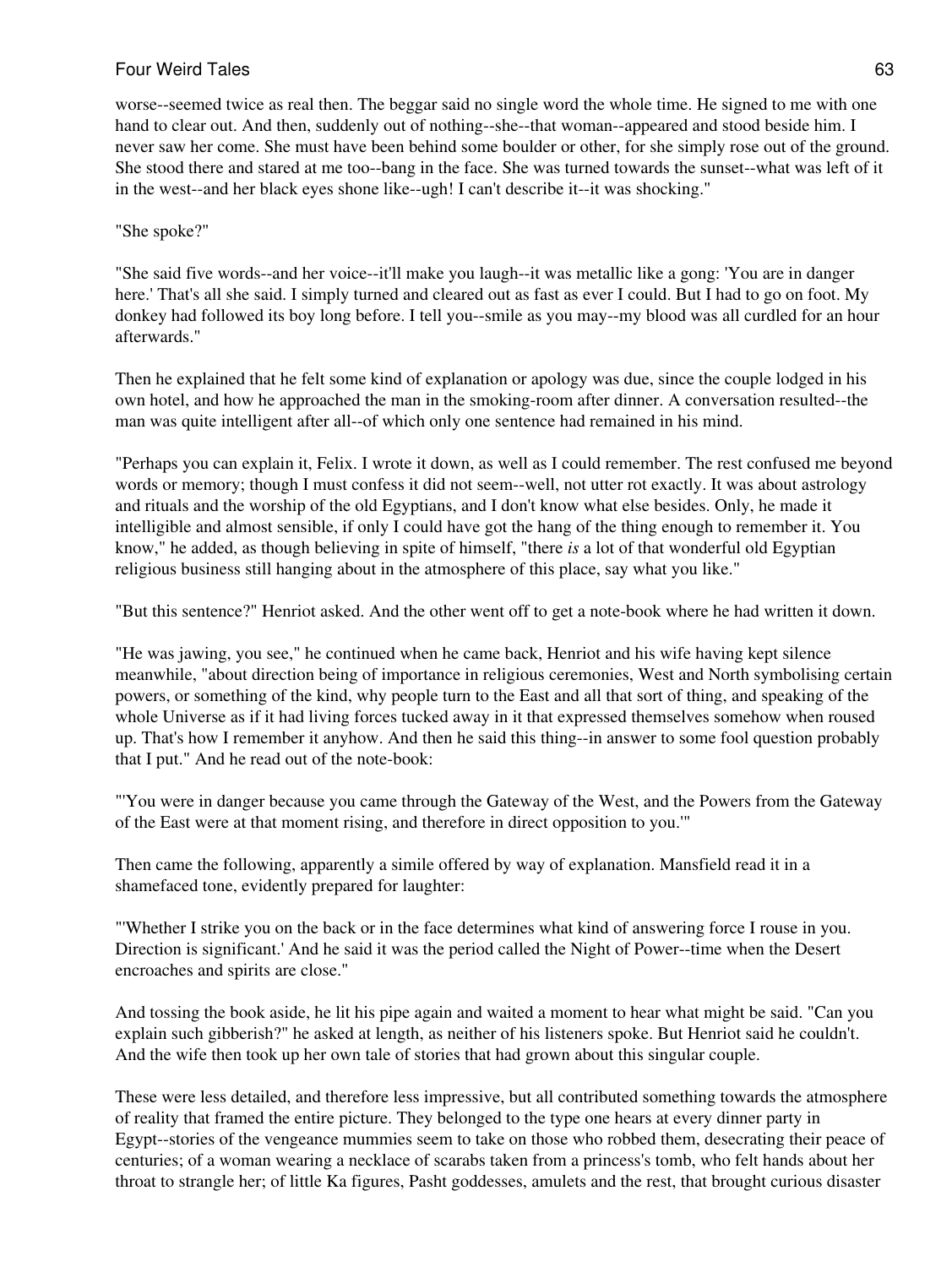to those who kept them. They are many and various, astonishingly circumstantial often, and vouched for by persons the reverse of credulous. The modern superstition that haunts the desert gullies with Afreets has nothing in common with them. They rest upon a basis of indubitable experience; and they remain--inexplicable. And about the personalities of Lady Statham and her nephew they crowded like flies attracted by a dish of fruit. The Arabs, too, were afraid of her. She had difficulty in getting guides and dragomen.

"My dear chap," concluded Mansfield, "take my advice and have nothing to do with 'em. There *is* a lot of queer business knocking about in this old country, and people like that know ways of reviving it somehow. It's upset you already; you looked scared, I thought, the moment you came in." They laughed, but the Englishman was in earnest. "I tell you what," he added, "we'll go off for a bit of shooting together. The fields along the Delta are packed with birds now: they're home early this year on their way to the North. What d'ye say, eh?"

But Henriot did not care about the quail shooting. He felt more inclined to be alone and think things out by himself. He had come to his friends for comfort, and instead they had made him uneasy and excited. His interest had suddenly doubled. Though half afraid, he longed to know what these two were up to--to follow the adventure to the bitter end. He disregarded the warning of his host as well as the premonition in his own heart. The sand had caught his feet.

There were moments when he laughed in utter disbelief, but these were optimistic moods that did not last. He always returned to the feeling that truth lurked somewhere in the whole strange business, and that if he joined forces with them, as they seemed to wish, he would witness--well, he hardly knew what--but it enticed him as danger does the reckless man, or death the suicide. The sand had caught his mind.

He decided to offer himself to all they wanted--his pencil too. He would see--a shiver ran through him at the thought--what they saw, and know some eddy of that vanished tide of power and splendour the ancient Egyptian priesthood knew, and that perhaps was even common experience in the far-off days of dim Atlantis. The sand had caught his imagination too. He was utterly sand-haunted.

#### VII

And so he took pains, though without making definite suggestion, to place himself in the way of this woman and her nephew--only to find that his hints were disregarded. They left him alone, if they did not actually avoid him. Moreover, he rarely came across them now. Only at night, or in the queer dusk hours, he caught glimpses of them moving hurriedly off from the hotel, and always desertwards. And their disregard, well calculated, enflamed his desire to the point when he almost decided to propose himself. Quite suddenly, then, the idea flashed through him--how do they come, these odd revelations, when the mind lies receptive like a plate sensitised by anticipation?--that they were waiting for a certain date, and, with the notion, came Mansfield's remark about "the Night of Power," believed in by the old Egyptian Calendar as a time when the supersensuous world moves close against the minds of men with all its troop of possibilities. And the thought, once lodged in its corner of imagination, grew strong. He looked it up. Ten days from now, he found, Leyel-el-Sud would be upon him, with a moon, too, at the full. And this strange hint of guidance he accepted. In his present mood, as he admitted, smiling to himself, he could accept anything. It was part of it, it belonged to the adventure. But, even while he persuaded himself that it was play, the solemn reality, of what lay ahead increased amazingly, sketched darkly in his very soul.

These intervening days he spent as best he could--impatiently, a prey to quite opposite emotions. In the blazing sunshine he thought of it and laughed; but at night he lay often sleepless, calculating chances of escape. He never did escape, however. The Desert that watched little Helouan with great, unwinking eyes watched also every turn and twist he made. Like this oasis, he basked in the sun of older time, and dreamed beneath forgotten moons. The sand at last had crept into his inmost heart. It sifted over him.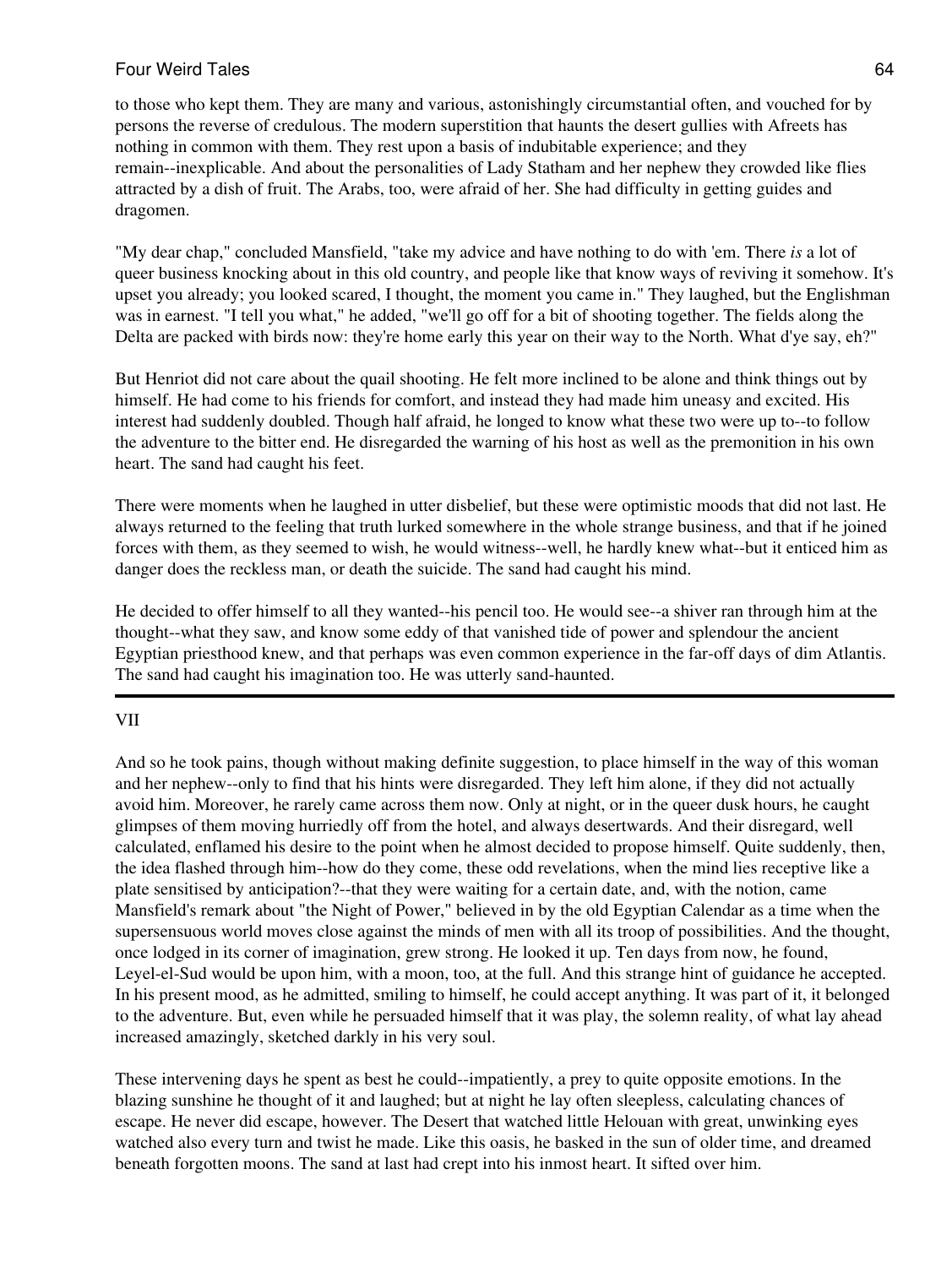Seeking a reaction from normal, everyday things, he made tourist trips; yet, while recognising the comedy in his attitude, he never could lose sight of the grandeur that banked it up so hauntingly. These two contrary emotions grafted themselves on all he did and saw. He crossed the Nile at Bedrashein, and went again to the Tomb-World of Sakkara; but through all the chatter of veiled and helmeted tourists, the *bandar-log* of our modern Jungle, ran this dark under-stream of awe their monkey methods could not turn aside. One world lay upon another, but this modern layer was a shallow crust that, like the phenomenon of the "desert-film," a mere angle of falling light could instantly obliterate. Beneath the sand, deep down, he passed along the Street of Tombs, as he had often passed before, moved then merely by historical curiosity and admiration, but now by emotions for which he found no name. He saw the enormous sarcophagi of granite in their gloomy chambers where the sacred bulls once lay, swathed and embalmed like human beings, and, in the flickering candle light, the mood of ancient rites surged round him, menacing his doubts and laughter. The least human whisper in these subterraneans, dug out first four thousand years ago, revived ominous Powers that stalked beside him, forbidding and premonitive. He gazed at the spots where Mariette, unearthing them forty years ago, found fresh as of yesterday the marks of fingers and naked feet--of those who set the sixty-five ton slabs in position. And when he came up again into the sunshine he met the eternal questions of the pyramids, overtopping all his mental horizons. Sand blocked all the avenues of younger emotion, leaving the channels of something in him incalculably older, open and clean swept.

He slipped homewards, uncomfortable and followed, glad to be with a crowd--because he was otherwise alone with more than he could dare to think about. Keeping just ahead of his companions, he crossed the desert edge where the ghost of Memphis walks under rustling palm trees that screen no stone left upon another of all its mile-long populous splendours. For here was a vista his imagination could realise; here he could know the comfort of solid ground his feet could touch. Gigantic Ramases, lying on his back beneath their shade and staring at the sky, similarly helped to steady his swaying thoughts. Imagination could deal with these.

And daily thus he watched the busy world go to and fro to its scale of tips and bargaining, and gladly mingled with it, trying to laugh and study guidebooks, and listen to half-fledged explanations, but always seeing the comedy of his poor attempts. Not all those little donkeys, bells tinkling, beads shining, trotting beneath their comical burdens to the tune of shouting and belabouring, could stem this tide of deeper things the woman had let loose in the subconscious part of him. Everywhere he saw the mysterious camels go slouching through the sand, gurgling the water in their skinny, extended throats. Centuries passed between the enormous knee-stroke of their stride. And, every night, the sunsets restored the forbidding, graver mood, with their crimson, golden splendour, their strange green shafts of light, then--sudden twilight that brought the Past upon him with an awful leap. Upon the stage then stepped the figures of this pair of human beings, chanting their ancient plainsong of incantation in the moonlit desert, and working their rites of unholy evocation as the priests had worked them centuries before in the sands that now buried Sakkara fathoms deep.

Then one morning he woke with a question in his mind, as though it had been asked of him in sleep and he had waked just before the answer came. "Why do I spend my time sight-seeing, instead of going alone into the Desert as before? What has made me change?"

This latest mood now asked for explanation. And the answer, coming up automatically, startled him. It was so clear and sure--had been lying in the background all along. One word contained it:

#### Vance.

The sinister intentions of this man, forgotten in the rush of other emotions, asserted themselves again convincingly. The human horror, so easily comprehensible, had been smothered for the time by the hint of unearthly revelations. But it had operated all the time. Now it took the lead. He dreaded to be alone in the Desert with this dark picture in his mind of what Vance meant to bring there to completion. This abomination of a selfish human will returned to fix its terror in him. To be alone in the Desert meant to be alone with the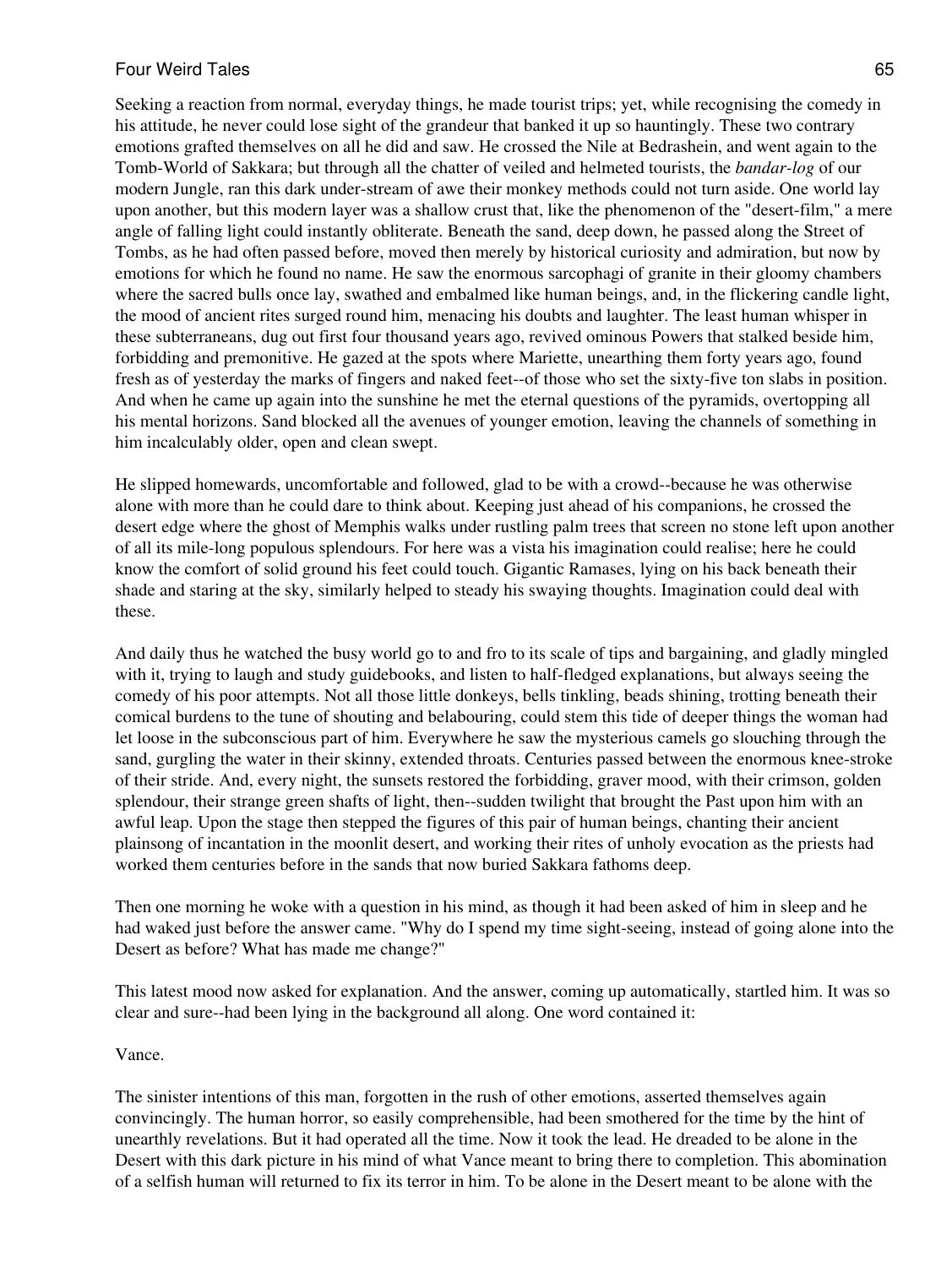imaginative picture of what Vance--he knew it with such strange certainty--hoped to bring about there.

There was absolutely no evidence to justify the grim suspicion. It seemed indeed far-fetched enough, this connection between the sand and the purpose of an evil-minded, violent man. But Henriot saw it true. He could argue it away in a few minutes--easily. Yet the instant thought ceased, it returned, led up by intuition. It possessed him, filled his mind with horrible possibilities. He feared the Desert as he might have feared the scene of some atrocious crime. And, for the time, this dread of a merely human thing corrected the big seduction of the other--the suggested "super-natural."

Side by side with it, his desire to join himself to the purposes of the woman increased steadily. They kept out of his way apparently; the offer seemed withdrawn; he grew restless, unable to settle to anything for long, and once he asked the porter casually if they were leaving the hotel. Lady Statham had been invisible for days, and Vance was somehow never within speaking distance. He heard with relief that they had not gone--but with dread as well. Keen excitement worked in him underground. He slept badly. Like a schoolboy, he waited for the summons to an important examination that involved portentous issues, and contradictory emotions disturbed his peace of mind abominably.

# VIII

But it was not until the end of the week, when Vance approached him with purpose in his eyes and manner, that Henriot knew his fears unfounded, and caught himself trembling with sudden anticipation--because the invitation, so desired yet so dreaded, was actually at hand. Firmly determined to keep caution uppermost, yet he went unresistingly to a secluded corner by the palms where they could talk in privacy. For prudence is of the mind, but desire is of the soul, and while his brain of to-day whispered wariness, voices in his heart of long ago shouted commands that he knew he must obey with joy.

It was evening and the stars were out. Helouan, with her fairy twinkling lights, lay silent against the Desert edge. The sand was at the flood. The period of the Encroaching of the Desert was at hand, and the deeps were all astir with movement. But in the windless air was a great peace. A calm of infinite stillness breathed everywhere. The flow of Time, before it rushed away backwards, stopped somewhere between the dust of stars and Desert. The mystery of sand touched every street with its unutterable softness.

And Vance began without the smallest circumlocution. His voice was low, in keeping with the scene, but the words dropped with a sharp distinctness into the other's heart like grains of sand that pricked the skin before they smothered him. Caution they smothered instantly; resistance too.

"I have a message for you from my aunt," he said, as though he brought an invitation to a picnic. Henriot sat in shadow, but his companion's face was in a patch of light that followed them from the windows of the central hall. There was a shining in the light blue eyes that betrayed the excitement his quiet manner concealed. "We are going--the day after to-morrow--to spend the night in the Desert; she wondered if, perhaps, you would care to join us?"

"For your experiment?" asked Henriot bluntly.

Vance smiled with his lips, holding his eyes steady, though unable to suppress the gleam that flashed in them and was gone so swiftly. There was a hint of shrugging his shoulders.

"It is the Night of Power--in the old Egyptian Calendar, you know," he answered with assumed lightness almost, "the final moment of Leyel-el-Sud, the period of Black Nights when the Desert was held to encroach with--with various possibilities of a supernatural order. She wishes to revive a certain practice of the old Egyptians. There *may* be curious results. At any rate, the occasion is a picturesque one--better than this cheap imitation of London life." And he indicated the lights, the signs of people in the hall dressed for gaieties and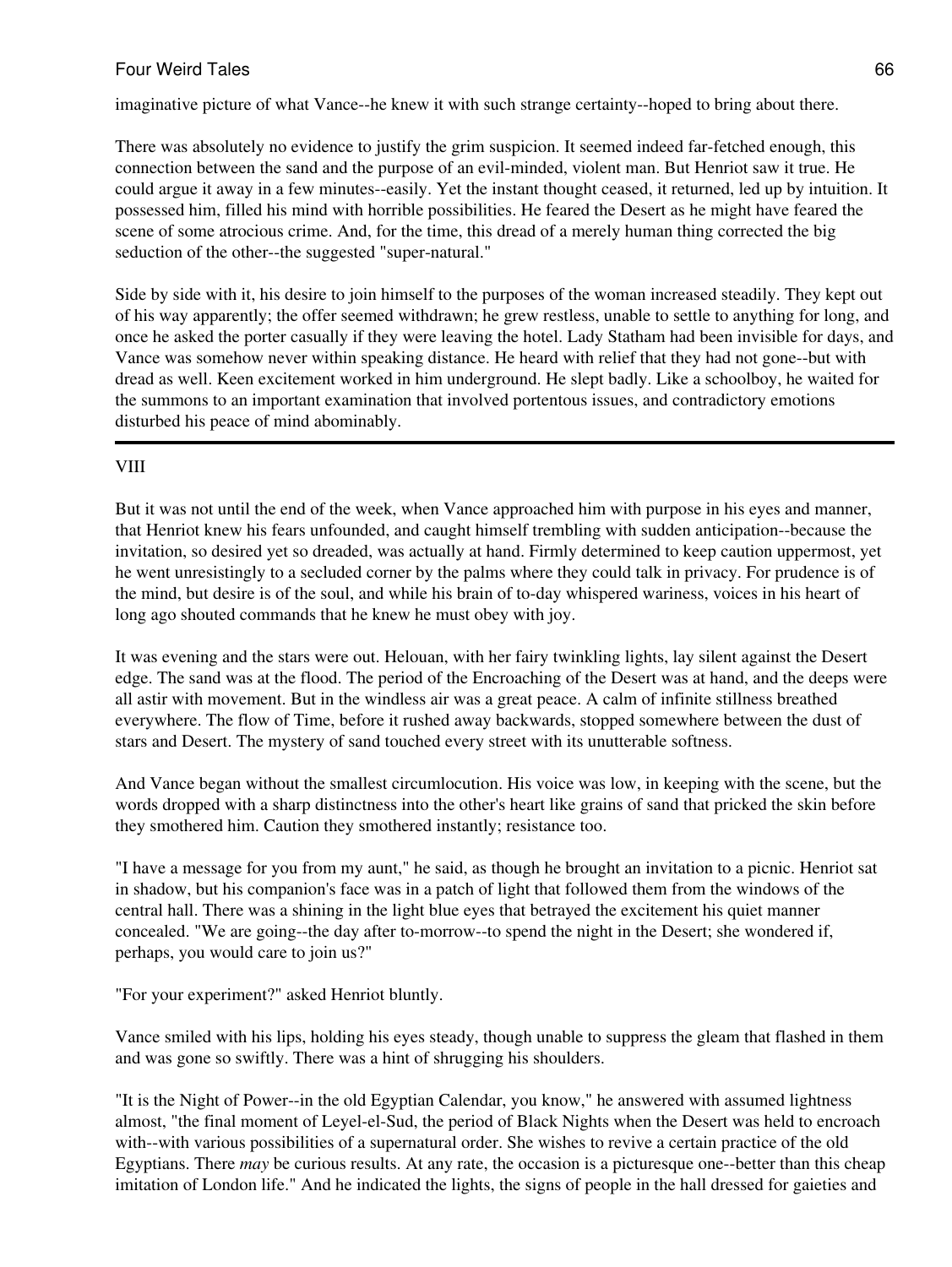dances, the hotel orchestra that played after dinner.

Henriot at the moment answered nothing, so great was the rush of conflicting emotions that came he knew not whence. Vance went calmly on. He spoke with a simple frankness that was meant to be disarming. Henriot never took his eyes off him. The two men stared steadily at one another.

"She wants to know if you will come and help too--in a certain way only: not in the experiment itself precisely, but by watching merely and--" He hesitated an instant, half lowering his eyes.

"Drawing the picture," Henriot helped him deliberately.

"Drawing what you see, yes," Vance replied, the voice turned graver in spite of himself. "She wants--she hopes to catch the outlines of anything that happens--"

"Comes."

"Exactly. Determine the shape of anything that comes. You may remember your conversation of the other night with her. She is very certain of success."

This was direct enough at any rate. It was as formal as an invitation to a dinner, and as guileless. The thing he thought he wanted lay within his reach. He had merely to say yes. He did say yes; but first he looked about him instinctively, as for guidance. He looked at the stars twinkling high above the distant Libyan Plateau; at the long arms of the Desert, gleaming weirdly white in the moonlight, and reaching towards him down every opening between the houses; at the heavy mass of the Mokattam Hills, guarding the Arabian Wilderness with strange, peaked barriers, their sand-carved ridges dark and still above the Wadi Hof.

These questionings attracted no response. The Desert watched him, but it did not answer. There was only the shrill whistling cry of the lizards, and the sing-song of a white-robed Arab gliding down the sandy street. And through these sounds he heard his own voice answer: "I will come--yes. But how can I help? Tell me what you propose--your plan?"

And the face of Vance, seen plainly in the electric glare, betrayed his satisfaction. The opposing things in the fellow's mind of darkness fought visibly in his eyes and skin. The sordid motive, planning a dreadful act, leaped to his face, and with it a flash of this other yearning that sought unearthly knowledge, perhaps believed it too. No wonder there was conflict written on his features.

Then all expression vanished again; he leaned forward, lowering his voice.

"You remember our conversation about there being types of life too vast to manifest in a single body, and my aunt's belief that these were known to certain of the older religious systems of the world?"

"Perfectly."

"Her experiment, then, is to bring one of these great Powers back--we possess the sympathetic ritual that can rouse some among them to activity--and win it down into the sphere of our minds, our minds heightened, you see, by ceremonial to that stage of clairvoyant vision which can perceive them."

"And then?" They might have been discussing the building of a house, so naturally followed answer upon question. But the whole body of meaning in the old Egyptian symbolism rushed over him with a force that shook his heart. Memory came so marvellously with it.

"If the Power floods down into our minds with sufficient strength for actual form, to note the outline of such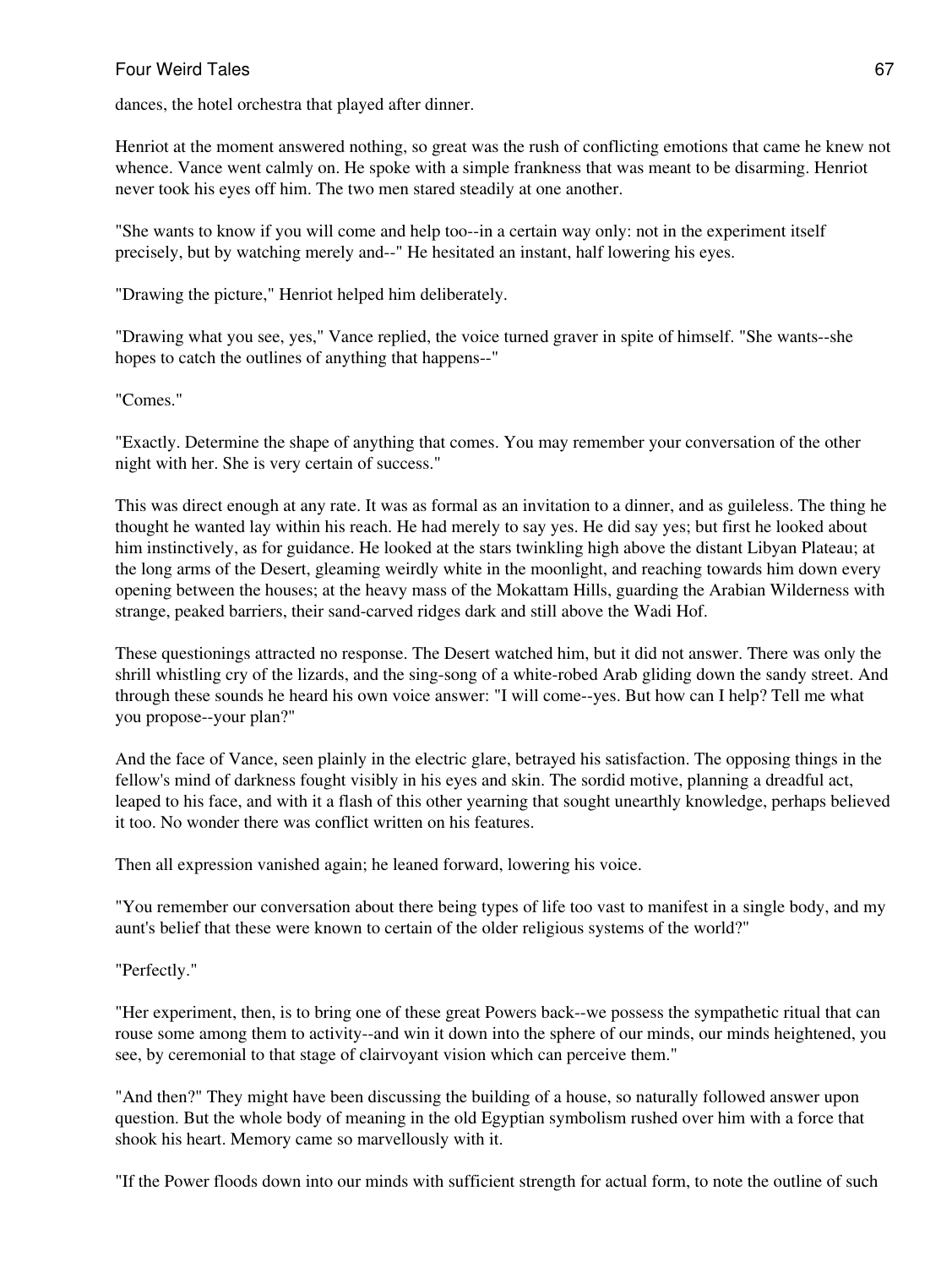form, and from your drawing model it later in permanent substance. Then we should have means of evoking it at will, for we should have its natural Body--the form it built itself, its signature, image, pattern. A starting-point, you see, for more--leading, she hopes, to a complete reconstruction."

"It might take actual shape--assume a bodily form visible to the eye?" repeated Henriot, amazed as before that doubt and laughter did not break through his mind.

"We are on the earth," was the reply, spoken unnecessarily low since no living thing was within earshot, "we are in physical conditions, are we not? Even a human soul we do not recognise unless we see it in a body--parents provide the outline, the signature, the sigil of the returning soul. This," and he tapped himself upon the breast, "is the physical signature of that type of life we call a soul. Unless there is life of a certain strength behind it, no body forms. And, without a body, we are helpless to control or manage it--deal with it in any way. We could not know it, though being possibly *aware* of it."

"To be aware, you mean, is not sufficient?" For he noticed the italics Vance made use of.

"Too vague, of no value for future use," was the reply. "But once obtain the form, and we have the natural symbol of that particular Power. And a symbol is more than image, it is a direct and concentrated expression of the life it typifies--possibly terrific."

"It may be a body, then, this symbol you speak of."

"Accurate vehicle of manifestation; but 'body' seems the simplest word."

Vance answered very slowly and deliberately, as though weighing how much he would tell. His language was admirably evasive. Few perhaps would have detected the profound significance the curious words he next used unquestionably concealed. Henriot's mind rejected them, but his heart accepted. For the ancient soul in him was listening and aware.

"Life, using matter to express itself in bodily shape, first traces a geometrical pattern. From the lowest form in crystals, upwards to more complicated patterns in the higher organisations--there is always first this geometrical pattern as skeleton. For geometry lies at the root of all possible phenomena; and is the mind's interpretation of a living movement towards shape that shall express it." He brought his eyes closer to the other, lowering his voice again. "Hence," he said softly, "the signs in all the old magical systems--skeleton forms into which the Powers evoked descended; outlines those Powers automatically built up when using matter to express themselves. Such signs are material symbols of their bodiless existence. They attract the life they represent and interpret. Obtain the correct, true symbol, and the Power corresponding to it can approach--once roused and made aware. It has, you see, a ready-made mould into which it can come down."

"Once roused and made aware?" repeated Henriot questioningly, while this man went stammering the letters of a language that he himself had used too long ago to recapture fully.

"Because they have left the world. They sleep, unmanifested. Their forms are no longer known to men. No forms exist on earth to-day that could contain them. But they may be awakened," he added darkly. "They are bound to answer to the summons, if such summons be accurately made."

"Evocation?" whispered Henriot, more distressed than he cared to admit.

Vance nodded. Leaning still closer, to his companion's face, he thrust his lips forward, speaking eagerly, earnestly, yet somehow at the same time, horribly: "And we want--my aunt would ask--your draughtsman's skill, or at any rate your memory afterwards, to establish the outline of anything that comes."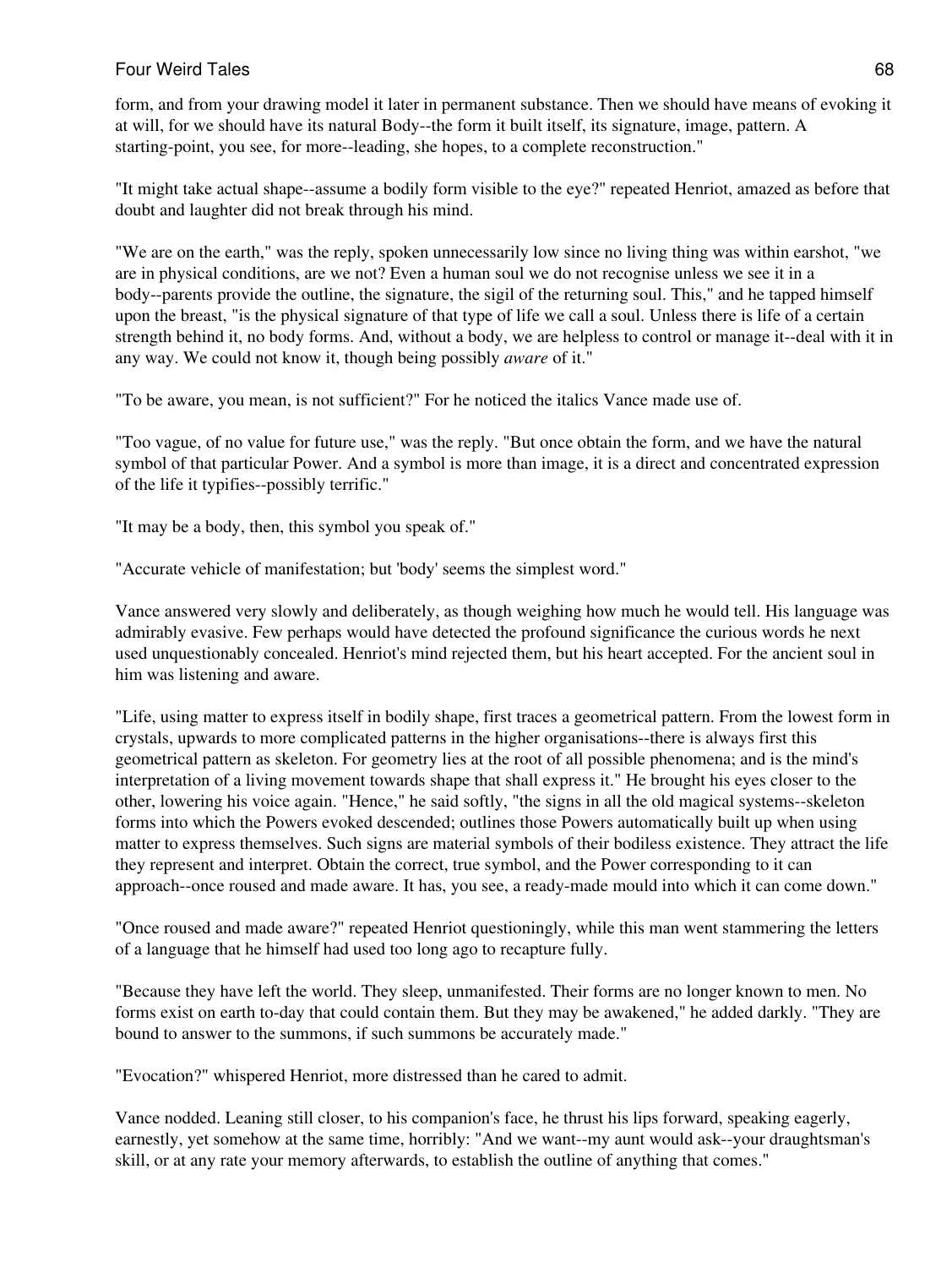He waited for the answer, still keeping his face uncomfortably close.

Henriot drew back a little. But his mind was fully made up now. He had known from the beginning that he would consent, for the desire in him was stronger than all the caution in the world. The Past inexorably drew him into the circle of these other lives, and the little human dread Vance woke in him seemed just then insignificant by comparison. It was merely of To-day.

"You two," he said, trying to bring judgment into it, "engaged in evocation, will be in a state of clairvoyant vision. Granted. But shall I, as an outsider, observing with unexcited mind, see anything, know anything, be aware of anything at all, let alone the drawing of it?"

"Unless," the reply came instantly with decision, "the descent of Power is strong enough to take actual material shape, the experiment is a failure. Anybody can induce subjective vision. Such fantasies have no value though. They are born of an overwrought imagination." And then he added quickly, as though to clinch the matter before caution and hesitation could take effect: "You must watch from the heights above. We shall be in the valley--the Wadi Hof is the place. You must not be too close--"

"Why not too close?" asked Henriot, springing forward like a flash before he could prevent the sudden impulse.

With a quickness equal to his own, Vance answered. There was no faintest sign that he was surprised. His self-control was perfect. Only the glare passed darkly through his eyes and went back again into the sombre soul that bore it.

"For your own safety," he answered low. "The Power, the type of life, she would waken is stupendous. And if roused enough to be attracted by the patterned symbol into which she would decoy it down, it will take actual, physical expression. But how? Where is the Body of Worshippers through whom it can manifest? There is none. It will, therefore, press inanimate matter into the service. The terrific impulse to form itself a means of expression will force all loose matter at hand towards it--sand, stones, all it can compel to yield--everything must rush into the sphere of action in which it operates. Alone, we at the centre, and you, upon the outer fringe, will be safe. Only--you must not come too close."

But Henriot was no longer listening. His soul had turned to ice. For here, in this unguarded moment, the cloven hoof had plainly shown itself. In that suggestion of a particular kind of danger Vance had lifted a corner of the curtain behind which crouched his horrible intention. Vance desired a witness of the extraordinary experiment, but he desired this witness, not merely for the purpose of sketching possible shapes that might present themselves to excited vision. He desired a witness for another reason too. Why had Vance put that idea into his mind, this idea of so peculiar danger? It might well have lost him the very assistance he seemed so anxious to obtain.

Henriot could not fathom it quite. Only one thing was clear to him. He, Henriot, was not the only one in danger.

They talked for long after that--far into the night. The lights went out, and the armed patrol, pacing to and fro outside the iron railings that kept the desert back, eyed them curiously. But the only other thing he gathered of importance was the ledge upon the cliff-top where he was to stand and watch; that he was expected to reach there before sunset and wait till the moon concealed all glimmer in the western sky, and--that the woman, who had been engaged for days in secret preparation of soul and body for the awful rite, would not be visible again until he saw her in the depths of the black valley far below, busy with this man upon audacious, ancient purposes.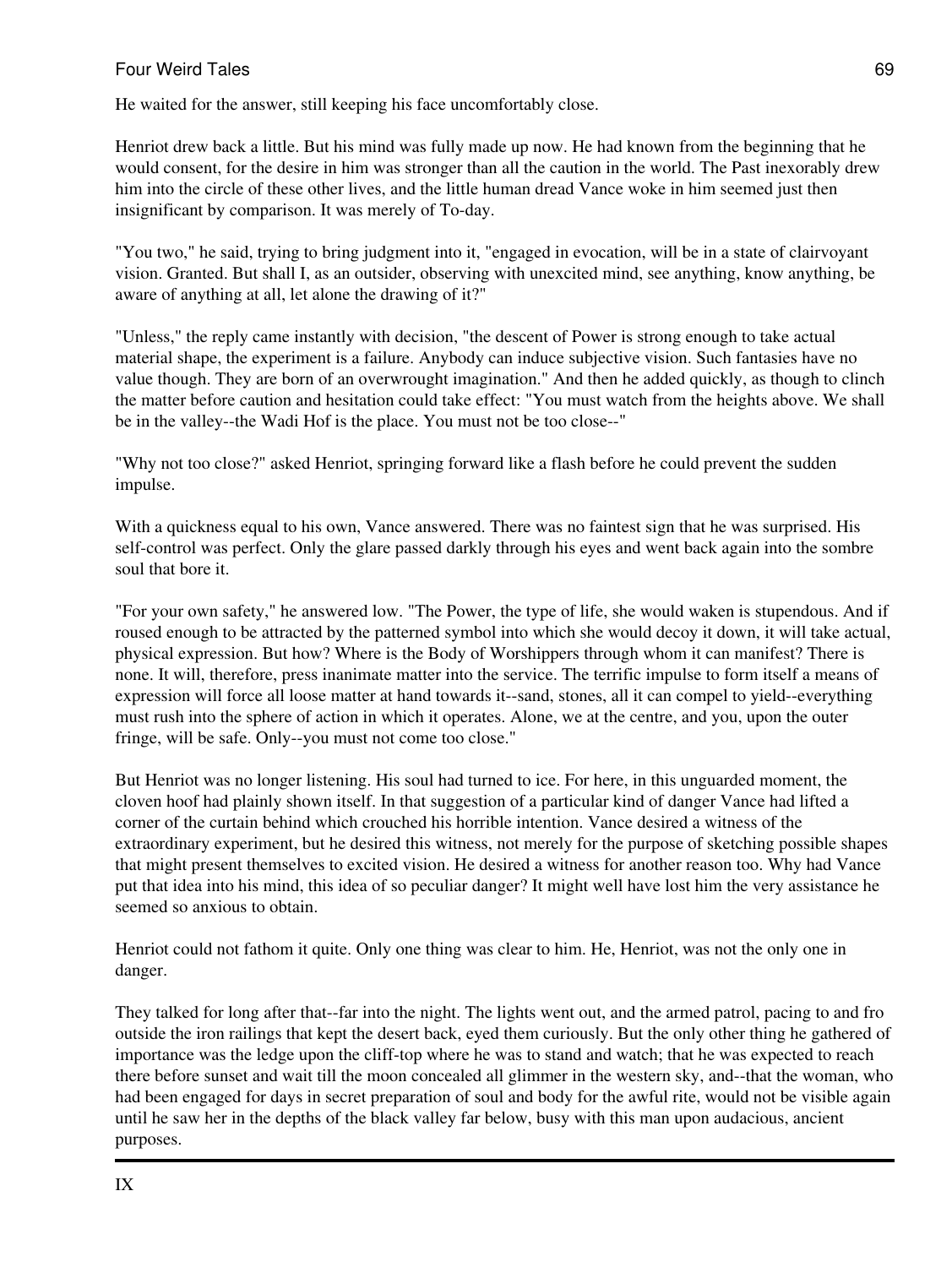An hour before sunset Henriot put his rugs and food upon a donkey, and gave the boy directions where to meet him--a considerable distance from the appointed spot. He went himself on foot. He slipped in the heat along the sandy street, where strings of camels still go slouching, shuffling with their loads from the quarries that built the pyramids, and he felt that little friendly Helouan tried to keep him back. But desire now was far too strong for caution. The desert tide was rising. It easily swept him down the long white street towards the enormous deeps beyond. He felt the pull of a thousand miles before him; and twice a thousand years drove at his back.

Everything still basked in the sunshine. He passed Al Hayat, the stately hotel that dominates the village like a palace built against the sky; and in its pillared colonnades and terraces he saw the throngs of people having late afternoon tea and listening to the music of a regimental band. Men in flannels were playing tennis, parties were climbing off donkeys after long excursions; there was laughter, talking, a babel of many voices. The gaiety called to him; the everyday spirit whispered to stay and join the crowd of lively human beings. Soon there would be merry dinner-parties, dancing, voices of pretty women, sweet white dresses, singing, and the rest. Soft eyes would question and turn dark. He picked out several girls he knew among the palms. But it was all many, oh so many leagues away; centuries lay between him and this modern world. An indescriable loneliness was in his heart. He went searching through the sands of forgotten ages, and wandering among the ruins of a vanished time. He hurried. Already the deeper water caught his breath.

He climbed the steep rise towards the plateau where the Observatory stands, and saw two of the officials whom he knew taking a siesta after their long day's work. He felt that his mind, too, had dived and searched among the heavenly bodies that live in silent, changeless peace remote from the world of men. They recognised him, these two whose eyes also knew tremendous distance close. They beckoned, waving the straws through which they sipped their drinks from tall glasses. Their voices floated down to him as from the star-fields. He saw the sun gleam upon the glasses, and heard the clink of the ice against the sides. The stillness was amazing. He waved an answer, and passed quickly on. He could not stop this sliding current of the years.

The tide moved faster, the draw of piled-up cycles urging it. He emerged upon the plateau, and met the cooler Desert air. His feet went crunching on the "desert-film" that spread its curious dark shiny carpet as far as the eye could reach; it lay everywhere, unswept and smooth as when the feet of vanished civilizations trod its burning surface, then dipped behind the curtains Time pins against the stars. And here the body of the tide set all one way. There was a greater strength of current, draught and suction. He felt the powerful undertow. Deeper masses drew his feet sideways, and he felt the rushing of the central body of the sand. The sands were moving, from their foundation upwards. He went unresistingly with them.

Turning a moment, he looked back at shining little Helouan in the blaze of evening light. The voices reached him very faintly, merged now in a general murmur. Beyond lay the strip of Delta vivid green, the palms, the roofs of Bedrashein, the blue laughter of the Nile with its flocks of curved felucca sails. Further still, rising above the yellow Libyan horizon, gloomed the vast triangles of a dozen Pyramids, cutting their wedge-shaped clefts out of a sky fast crimsoning through a sea of gold. Seen thus, their dignity imposed upon the entire landscape. They towered darkly, symbolic signatures of the ancient Powers that now watched him taking these little steps across their damaged territory.

He gazed a minute, then went on. He saw the big pale face of the moon in the east. Above the ever-silent Thing these giant symbols once interpreted, she rose, grand, effortless, half-terrible as themselves. And, with her, she lifted up this tide of the Desert that drew his feet across the sand to Wadi Hof. A moment later he dipped below the ridge that buried Helouan and Nile and Pyramids from sight. He entered the ancient waters. Time then, in an instant, flowed back behind his footsteps, obliterating every trace. And with it his mind went too. He stepped across the gulf of centuries, moving into the Past. The Desert lay before him--an open tomb wherein his soul should read presently of things long vanished.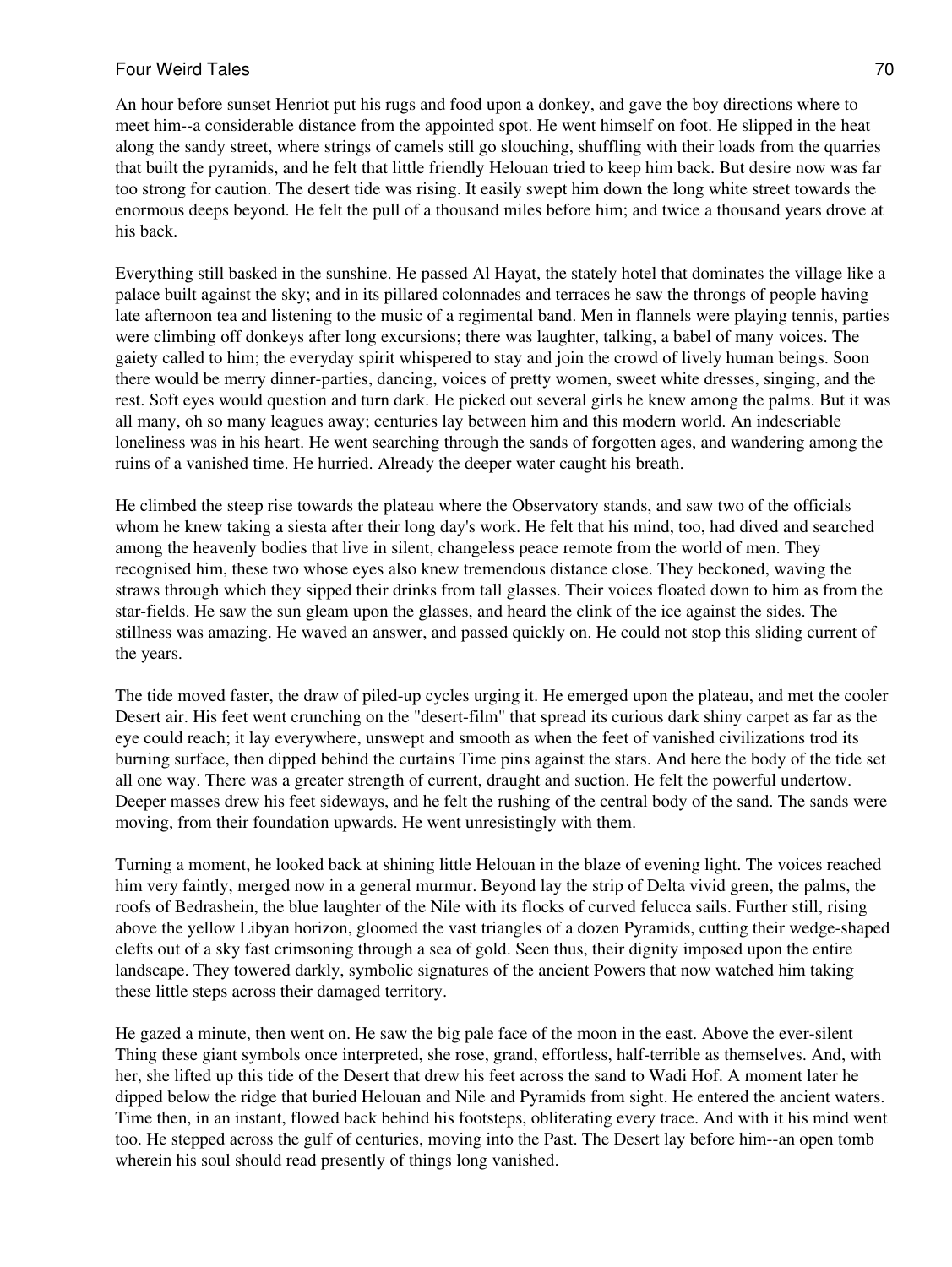The strange half-lights of sunset began to play their witchery then upon the landscape. A purple glow came down upon the Mokattam Hills. Perspective danced its tricks of false, incredible deception. The soaring kites that were a mile away seemed suddenly close, passing in a moment from the size of gnats to birds with a fabulous stretch of wing. Ridges and cliffs rushed close without a hint of warning, and level places sank into declivities and basins that made him trip and stumble. That indescribable quality of the Desert, which makes timid souls avoid the hour of dusk, emerged; it spread everywhere, undisguised. And the bewilderment it brings is no vain, imagined thing, for it distorts vision utterly, and the effect upon the mind when familiar sight goes floundering is the simplest way in the world of dragging the anchor that grips reality. At the hour of sunset this bewilderment comes upon a man with a disconcerting swiftness. It rose now with all this weird rapidity. Henriot found himself enveloped at a moment's notice.

But, knowing well its effect, he tried to judge it and pass on. The other matters, the object of his journey chief of all, he refused to dwell upon with any imagination. Wisely, his mind, while never losing sight of it, declined to admit the exaggeration that over-elaborate thinking brings. "I'm going to witness an incredible experiment in which two enthusiastic religious dreamers believe firmly," he repeated to himself. "I have agreed to draw--anything I see. There may be truth in it, or they may be merely self-suggested vision due to an artificial exaltation of their minds. I'm interested--perhaps against my better judgment. Yet I'll see the adventure out--because I *must*."

This was the attitude he told himself to take. Whether it was the real one, or merely adopted to warm a cooling courage, he could not tell. The emotions were so complex and warring. His mind, automatically, kept repeating this comforting formula. Deeper than that he could not see to judge. For a man who knew the full content of his thought at such a time would solve some of the oldest psychological problems in the world. Sand had already buried judgment, and with it all attempt to explain the adventure by the standards acceptable to his brain of to-day. He steered subconsciously through a world of dim, huge, half-remembered wonders.

The sun, with that abrupt Egyptian suddenness, was below the horizon now. The pyramid field had swallowed it. Ra, in his golden boat, sailed distant seas beyond the Libyan wilderness. Henriot walked on and on, aware of utter loneliness. He was walking fields of dream, too remote from modern life to recall companionship he once had surely known. How dim it was, how deep and distant, how lost in this sea of an incalculable Past! He walked into the places that are soundless. The soundlessness of ocean, miles below the surface, was about him. He was with One only--this unfathomable, silent thing where nothing breathes or stirs--nothing but sunshine, shadow and the wind-borne sand. Slowly, in front, the moon climbed up the eastern sky, hanging above the silence--silence that ran unbroken across the horizons to where Suez gleamed upon the waters of a sister sea in motion. That moon was glinting now upon the Arabian Mountains by its desolate shores. Southwards stretched the wastes of Upper Egypt a thousand miles to meet the Nubian wilderness. But over all these separate Deserts stirred the soft whisper of the moving sand--deep murmuring message that Life was on the way to unwind Death. The Ka of Egypt, swathed in centuries of sand, hovered beneath the moon towards her ancient tenement.

For the transformation of the Desert now began in earnest. It grew apace. Before he had gone the first two miles of his hour's journey, the twilight caught the rocky hills and twisted them into those monstrous revelations of physiognomies they barely take the trouble to conceal even in the daytime. And, while he well understood the eroding agencies that have produced them, there yet rose in his mind a deeper interpretation lurking just behind their literal meanings. Here, through the motionless surfaces, that nameless thing the Desert ill conceals urged outwards into embryonic form and shape, akin, he almost felt, to those immense deific symbols of Other Life the Egyptians knew and worshipped. Hence, from the Desert, had first come, he felt, the unearthly life they typified in their monstrous figures of granite, evoked in their stately temples, and communed with in the ritual of their Mystery ceremonials.

This "watching" aspect of the Libyan Desert is really natural enough; but it is just the natural, Henriot knew, that brings the deepest revelations. The surface limestones, resisting the erosion, block themselves ominously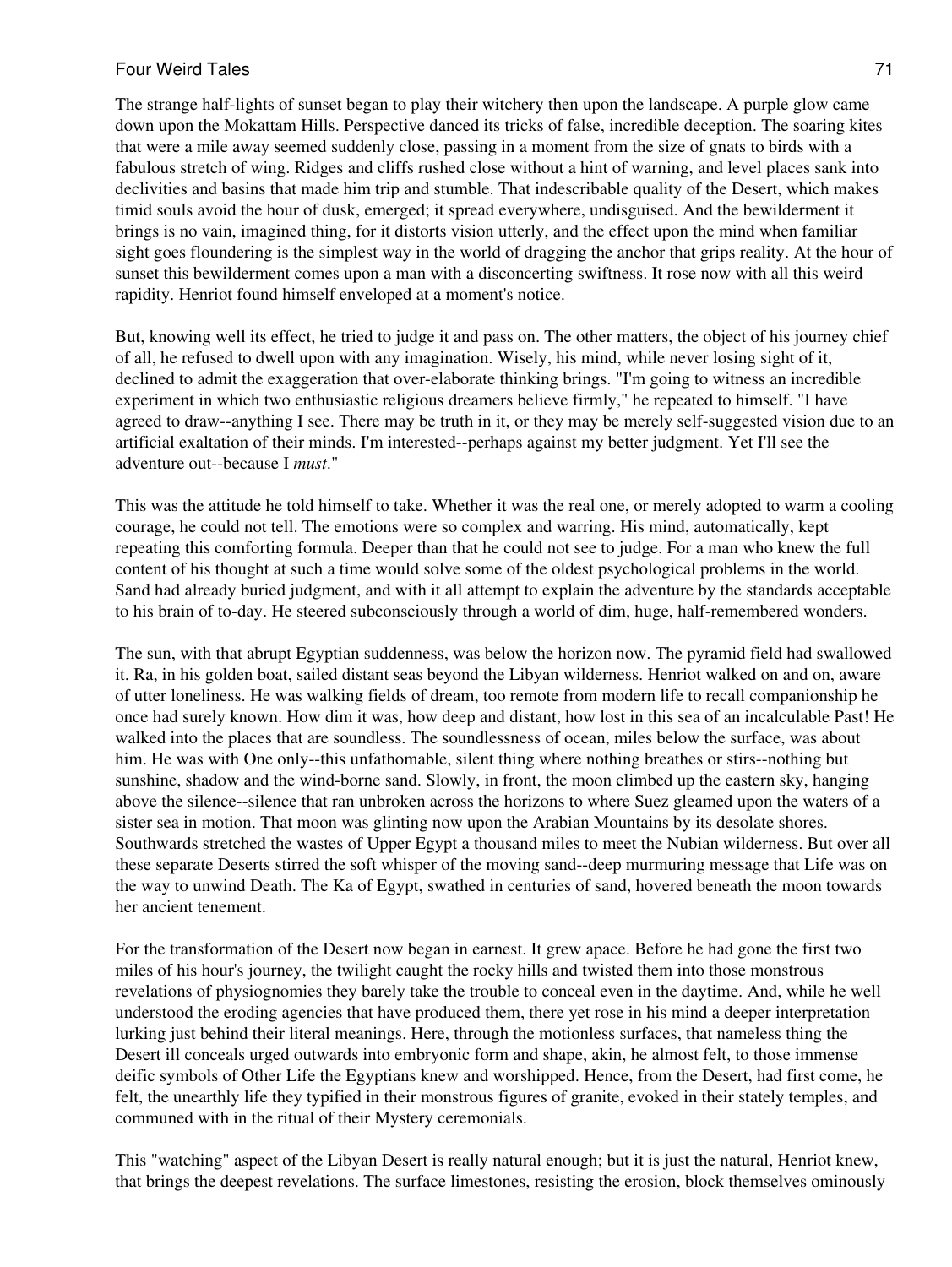against the sky, while the softer sand beneath sets them on altared pedestals that define their isolation splendidly. Blunt and unconquerable, these masses now watched him pass between them. The Desert surface formed them, gave them birth. They rose, they saw, they sank down again--waves upon a sea that carried forgotten life up from the depths below. Of forbidding, even menacing type, they somewhere mated with genuine grandeur. Unformed, according to any standard of human or of animal faces, they achieved an air of giant physiognomy which made them terrible. The unwinking stare of eyes--lidless eyes that yet ever succeed in hiding--looked out under well-marked, level eyebrows, suggesting a vision that included the motives and purposes of his very heart. They looked up grandly, understood why he was there, and then--slowly withdrew their mysterious, penetrating gaze.

The strata built them so marvellously up; the heavy, threatening brows; thick lips, curved by the ages into a semblance of cold smiles; jowls drooping into sandy heaps that climbed against the cheeks; protruding jaws, and the suggestion of shoulders just about to lift the entire bodies out of the sandy beds--this host of countenances conveyed a solemnity of expression that seemed everlasting, implacable as Death. Of human signature they bore no trace, nor was comparison possible between their kind and any animal life. They peopled the Desert here. And their smiles, concealed yet just discernible, went broadening with the darkness into a Desert laughter. The silence bore it underground. But Henriot was aware of it. The troop of faces slipped into that single, enormous countenance which is the visage of the Sand. And he saw it everywhere, yet nowhere.

Thus with the darkness grew his imaginative interpretation of the Desert. Yet there was construction in it, a construction, moreover, that was *not* entirely his own. Powers, he felt, were rising, stirring, wakening from sleep. Behind the natural faces that he saw, these other things peered gravely at him as he passed. They used, as it were, materials that lay ready to their hand. Imagination furnished these hints of outline, yet the Powers themselves were real. There *was* this amazing movement of the sand. By no other manner could his mind have conceived of such a thing, nor dreamed of this simple, yet dreadful method of approach.

Approach! that was the word that first stood out and startled him. There was approach; something was drawing nearer. The Desert rose and walked beside him. For not alone these ribs of gleaming limestone contributed towards the elemental visages, but the entire hills, of which they were an outcrop, ran to assist in the formation, and were a necessary part of them. He was watched and stared at from behind, in front, on either side, and even from below. The sand that swept him on, kept even pace with him. It turned luminous too, with a patchwork of glimmering effect that was indescribably weird; lanterns glowed within its substance, and by their light he stumbled on, glad of the Arab boy he would presently meet at the appointed place.

The last torch of the sunset had flickered out, melting into the wilderness, when, suddenly opening at his feet, gaped the deep, wide gully known as Wadi Hof. Its curve swept past him.

This first impression came upon him with a certain violence: that the desolate valley rushed. He saw but a section of its curve and sweep, but through its entire length of several miles the Wadi fled away. The moon whitened it like snow, piling black shadows very close against the cliffs. In the flood of moonlight it went rushing past. It was emptying itself.

For a moment the stream of movement seemed to pause and look up into his face, then instantly went on again upon its swift career. It was like the procession of a river to the sea. The valley emptied itself to make way for what was coming. The approach, moreover, had already begun.

Conscious that he was trembling, he stood and gazed into the depths, seeking to steady his mind by the repetition of the little formula he had used before. He said it half aloud. But, while he did so, his heart whispered quite other things. Thoughts the woman and the man had sown rose up in a flock and fell upon him like a storm of sand. Their impetus drove off all support of ordinary ideas. They shook him where he stood, staring down into this river of strange invisible movement that was hundreds of feet in depth and a quarter of a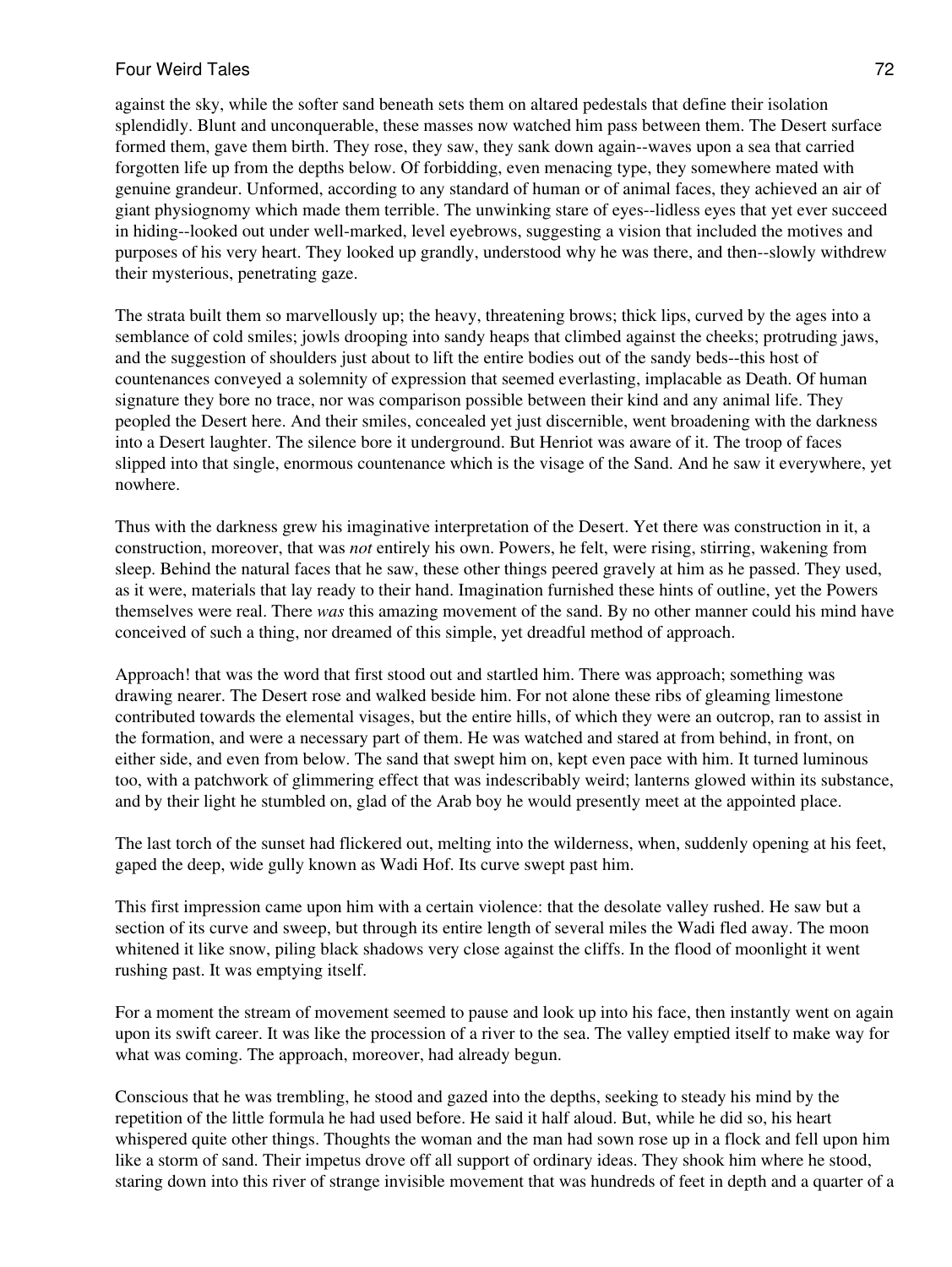mile across.

He sought to realise himself as he actually was to-day--mere visitor to Helouan, tempted into this wild adventure with two strangers. But in vain. That seemed a dream, unreal, a transient detail picked out from the enormous Past that now engulfed him, heart and mind and soul. *This* was the reality.

The shapes and faces that the hills of sand built round him were the play of excited fancy only. By sheer force he pinned his thought against this fact: but further he could not get. There *were* Powers at work; they were being stirred, wakened somewhere into activity. Evocation had already begun. That sense of their approach as he had walked along from Helouan was not imaginary. A descent of some type of life, vanished from the world too long for recollection, was on the way,--so vast that it would manifest itself in a group of forms, a troop, a host, an army. These two were near him somewhere at this very moment, already long at work, their minds driving beyond this little world. The valley was emptying itself--for the descent of life their ritual invited.

And the movement in the sand was likewise true. He recalled the sentences the woman had used. "My body," he reflected, "like the bodies life makes use of everywhere, is mere upright heap of earth and dust and--sand. Here in the Desert is the raw material, the greatest store of it in the world."

And on the heels of it came sharply that other thing: that this descending Life would press into its service all loose matter within its reach--to form that sphere of action which would be in a literal sense its Body.

In the first few seconds, as he stood there, he realised all this, and realised it with an overwhelming conviction it was futile to deny. The fast-emptying valley would later brim with an unaccustomed and terrific life. Yet Death hid there too--a little, ugly, insignificant death. With the name of Vance it flashed upon his mind and vanished, too tiny to be thought about in this torrent of grander messages that shook the depths within his soul. He bowed his head a moment, hardly knowing what he did. He could have waited thus a thousand years it seemed. He was conscious of a wild desire to run away, to hide, to efface himself utterly, his terror, his curiosity, his little wonder, and not be seen of anything. But it was all vain and foolish. The Desert saw him. The Gigantic knew that he was there. No escape was possible any longer. Caught by the sand, he stood amid eternal things. The river of movement swept him too.

These hills, now motionless as statues, would presently glide forward into the cavalcade, sway like vessels, and go past with the procession. At present only the contents, not the frame, of the Wadi moved. An immense soft brush of moonlight swept it empty for what was on the way.... But presently the entire Desert would stand up and also go.

Then, making a sideways movement, his feet kicked against something soft and yielding that lay heaped upon the Desert floor, and Henriot discovered the rugs the Arab boy had carefully set down before he made full speed for the friendly lights of Helouan. The sound of his departing footsteps had long since died away. He was alone.

The detail restored to him his consciousness of the immediate present, and, stooping, he gathered up the rugs and overcoat and began to make preparations for the night. But the appointed spot, whence he was to watch, lay upon the summit of the opposite cliffs. He must cross the Wadi bed and climb. Slowly and with labour he made his way down a steep cleft into the depth of the Wadi Hof, sliding and stumbling often, till at length he stood upon the floor of shining moonlight. It was very smooth; windless utterly; still as space; each particle of sand lay in its ancient place asleep. The movement, it seemed, had ceased.

He clambered next up the eastern side, through pitch-black shadows, and within the hour reached the ledge upon the top whence he could see below him, like a silvered map, the sweep of the valley bed. The wind nipped keenly here again, coming over the leagues of cooling sand. Loose boulders of splintered rock, started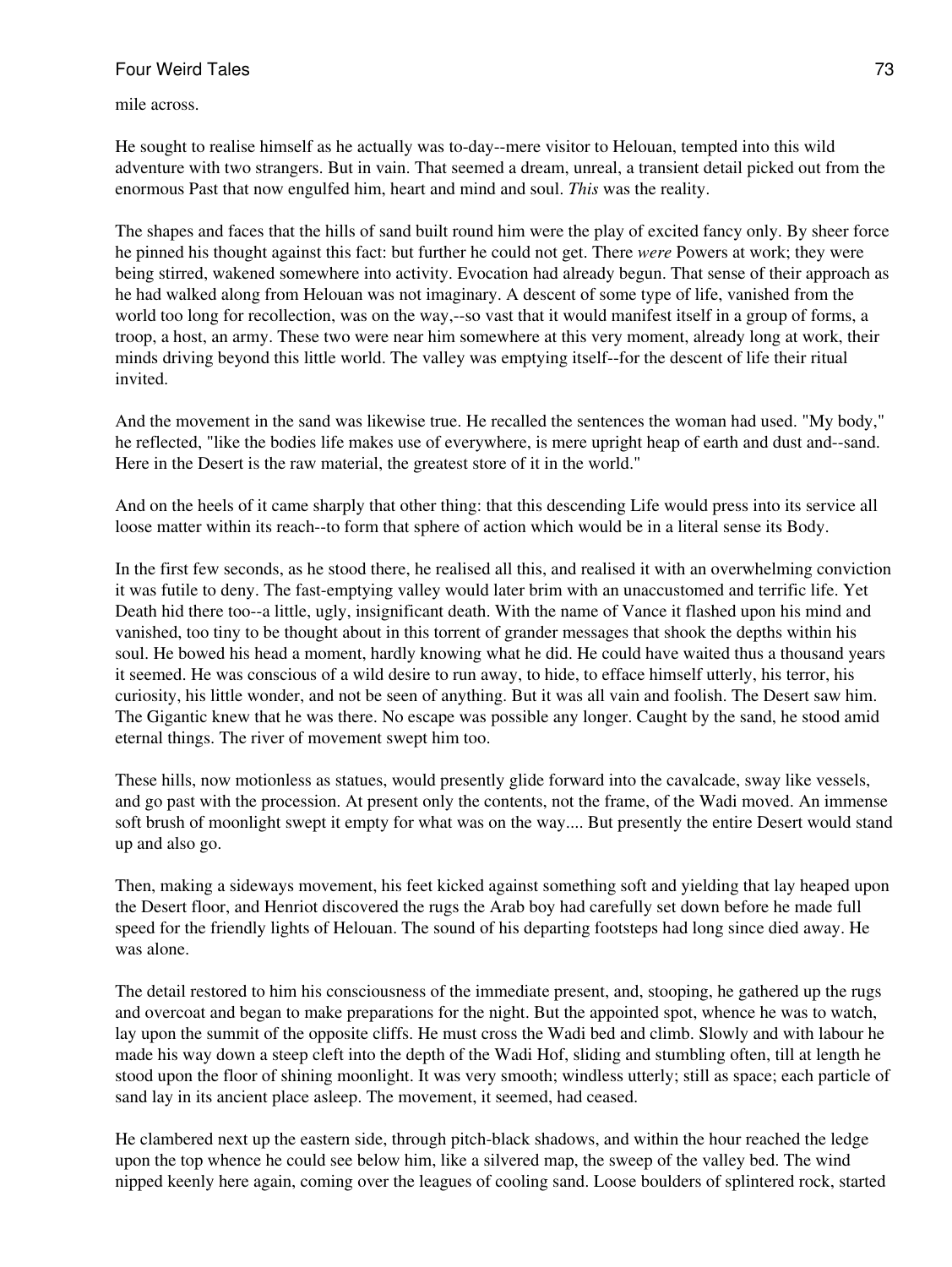by his climbing, crashed and boomed into the depths. He banked the rugs behind him, wrapped himself in his overcoat, and lay down to wait. Behind him was a two-foot crumbling wall against which he leaned; in front a drop of several hundred feet through space. He lay upon a platform, therefore, invisible from the Desert at his back. Below, the curving Wadi formed a natural amphitheatre in which each separate boulder fallen from the cliffs, and even the little *silla* shrubs the camels eat, were plainly visible. He noted all the bigger ones among them. He counted them over half aloud.

And the moving stream he had been unaware of when crossing the bed itself, now began again. The Wadi went rushing past before the broom of moonlight. Again, the enormous and the tiny combined in one single strange impression. For, through this conception of great movement, stirred also a roving, delicate touch that his imagination felt as bird-like. Behind the solid mass of the Desert's immobility flashed something swift and light and airy. Bizarre pictures interpreted it to him, like rapid snap-shots of a huge flying panorama: he thought of darting dragon-flies seen at Helouan, of children's little dancing feet, of twinkling butterflies--of birds. Chiefly, yes, of a flock of birds in flight, whose separate units formed a single entity. The idea of the Group-Soul possessed his mind once more. But it came with a sense of more than curiosity or wonder. Veneration lay behind it, a veneration touched with awe. It rose in his deepest thought that here was the first hint of a symbolical representation. A symbol, sacred and inviolable, belonging to some ancient worship that he half remembered in his soul, stirred towards interpretation through all his being.

He lay there waiting, wondering vaguely where his two companions were, yet fear all vanished because he felt attuned to a scale of things too big to mate with definite dread. There was high anticipation in him, but not anxiety. Of himself, as Felix Henriot, indeed, he hardly seemed aware. He was some one else. Or, rather, he was himself at a stage he had known once far, far away in a remote pre-existence. He watched himself from dim summits of a Past, of which no further details were as yet recoverable.

Pencil and sketching-block lay ready to his hand. The moon rose higher, tucking the shadows ever more closely against the precipices. The silver passed into a sheet of snowy whiteness, that made every boulder clearly visible. Solemnity deepened everywhere into awe. The Wadi fled silently down the stream of hours. It was almost empty now. And then, abruptly, he was aware of change. The motion altered somewhere. It moved more quietly; pace slackened; the end of the procession that evacuated the depth and length of it went trailing past and turned the distant bend.

"It's slowing up," he whispered, as sure of it as though he had watched a regiment of soldiers filing by. The wind took off his voice like a flying feather of sound.

And there *was* a change. It had begun. Night and the moon stood still to watch and listen. The wind dropped utterly away. The sand ceased its shifting movement. The Desert everywhere stopped still, and turned.

Some curtain, then, that for centuries had veiled the world, drew softly up, leaving a shaded vista down which the eyes of his soul peered towards long-forgotten pictures. Still buried by the sands too deep for full recovery, he yet perceived dim portions of them--things once honoured and loved passionately. For once they had surely been to him the whole of life, not merely a fragment for cheap wonder to inspect. And they were curiously familiar, even as the person of this woman who now evoked them was familiar. Henriot made no pretence to more definite remembrance; but the haunting certainty rushed over him, deeper than doubt or denial, and with such force that he felt no effort to destroy it. Some lost sweetness of spiritual ambitions, lived for with this passionate devotion, and passionately worshipped as men to-day worship fame and money, revived in him with a tempest of high glory. Centres of memory stirred from an age-long sleep, so that he could have wept at their so complete obliteration hitherto. That such majesty had departed from the world as though it never had existed, was a thought for desolation and for tears. And though the little fragment he was about to witness might be crude in itself and incomplete, yet it was part of a vast system that once explored the richest realms of deity. The reverence in him contained a holiness of the night and of the stars; great, gentle awe lay in it too; for he stood, aflame with anticipation and humility, at the gateway of sacred things.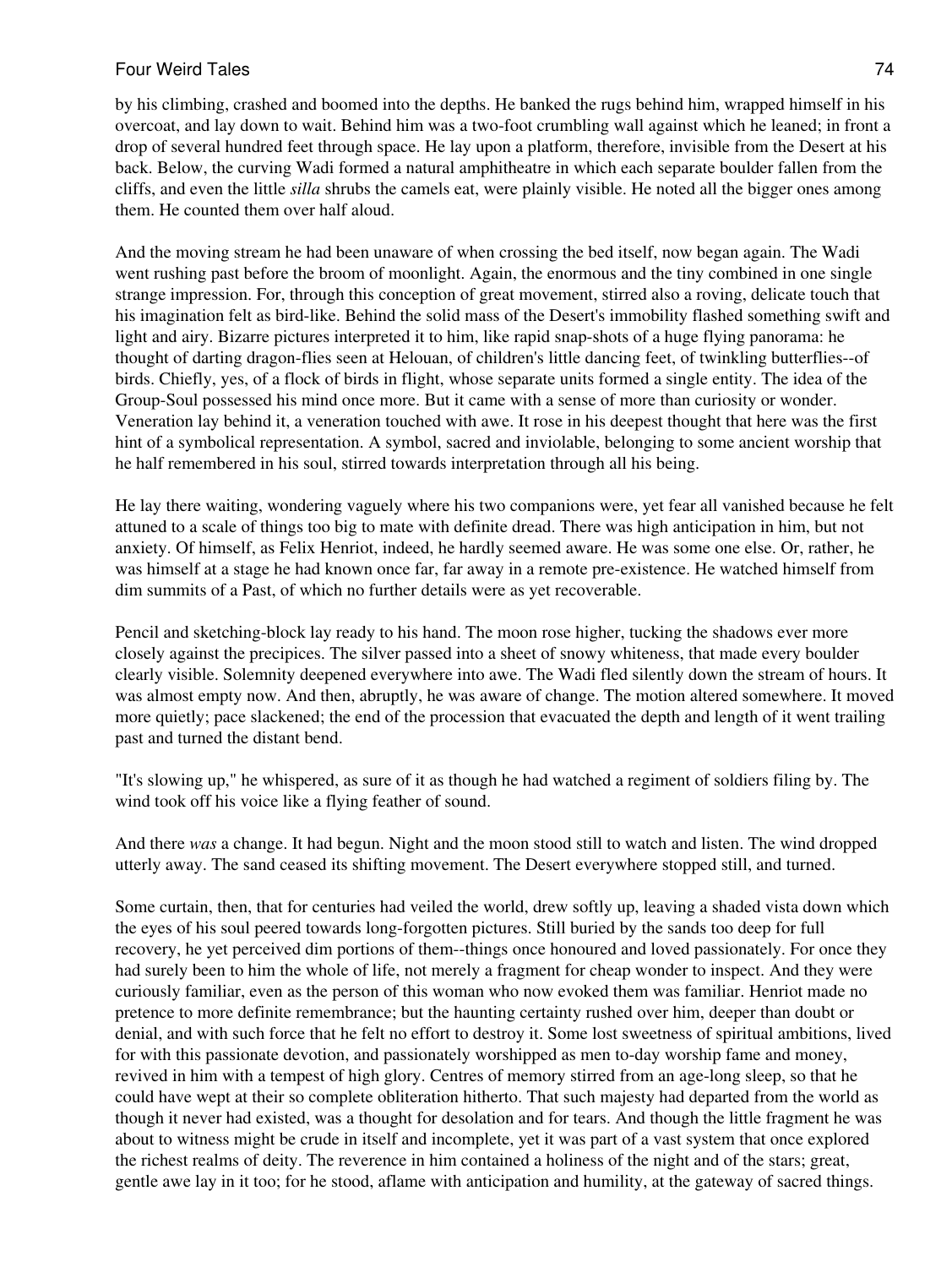And this was the mood, no thrill of cheap excitement or alarm to weaken in, in which he first became aware that two spots of darkness he had taken all along for boulders on the snowy valley bed, were actually something very different. They were living figures. They moved. It was not the shadows slowly following the moonlight, but the stir of human beings who all these hours had been motionless as stone. He must have passed them unnoticed within a dozen yards when he crossed the Wadi bed, and a hundred times from this very ledge his eyes had surely rested on them without recognition. Their minds, he knew full well, had not been inactive as their bodies. The important part of the ancient ritual lay, he remembered, in the powers of the evoking mind.

Here, indeed, was no effective nor theatrical approach of the principal figures. It had nothing in common with the cheap external ceremonial of modern days. In forgotten powers of the soul its grandeur lay, potent, splendid, true. Long before he came, perhaps all through the day, these two had laboured with their arduous preparations. They were there, part of the Desert, when hours ago he had crossed the plateau in the twilight. To them--to this woman's potent working of old ceremonial--had been due that singular rush of imagination he had felt. He had interpreted the Desert as alive. Here was the explanation. It *was* alive. Life was on the way. Long latent, her intense desire summoned it back to physical expression; and the effect upon him had steadily increased as he drew nearer to the centre where she would focus its revival and return. Those singular impressions of being watched and accompanied were explained. A priest of this old-world worship performed a genuine evocation; a Great One of Vision revived the cosmic Powers.

Henriot watched the small figures far below him with a sense of dramatic splendour that only this association of far-off Memory could account for. It was their rising now, and the lifting of their arms to form a slow revolving outline, that marked the abrupt cessation of the larger river of movement; for the sweeping of the Wadi sank into sudden stillness, and these two, with motions not unlike some dance of deliberate solemnity, passed slowly through the moonlight to and fro. His attention fixed upon them both. All other movement ceased. They fastened the flow of Time against the Desert's body.

What happened then? How could his mind interpret an experience so long denied that the power of expression, as of comprehension, has ceased to exist? How translate this symbolical representation, small detail though it was, of a transcendent worship entombed for most so utterly beyond recovery? Its splendour could never lodge in minds that conceive Deity perched upon a cloud within telephoning distance of fashionable churches. How should he phrase it even to himself, whose memory drew up pictures from so dim a past that the language fit to frame them lay unreachable and lost?

Henriot did not know. Perhaps he never yet has known. Certainly, at the time, he did not even try to think. His sensations remain his own--untranslatable; and even that instinctive description the mind gropes for automatically, floundered, halted, and stopped dead. Yet there rose within him somewhere, from depths long drowned in slumber, a reviving power by which he saw, divined and recollected--remembered seemed too literal a word--these elements of a worship he once had personally known. He, too, had worshipped thus. His soul had moved amid similar evocations in some aeonian past, whence now the sand was being cleared away. Symbols of stupendous meaning flashed and went their way across the lifting mists. He hardly caught their meaning, so long it was since, he had known them; yet they were familiar as the faces seen in dreams, and some hint of their spiritual significance left faint traces in his heart by means of which their grandeur reached towards interpretation. And all were symbols of a cosmic, deific nature; of Powers that only symbols can express--prayer-books and sacraments used in the Wisdom Religion of an older time, but to-day known only in the decrepit, literal shell which is their degradation.

Grandly the figures moved across the valley bed. The powers of the heavenly bodies once more joined them. They moved to the measure of a cosmic dance, whose rhythm was creative. The Universe partnered them.

There was this transfiguration of all common, external things. He realised that appearances were visible letters of a soundless language, a language he once had known. The powers of night and moon and desert sand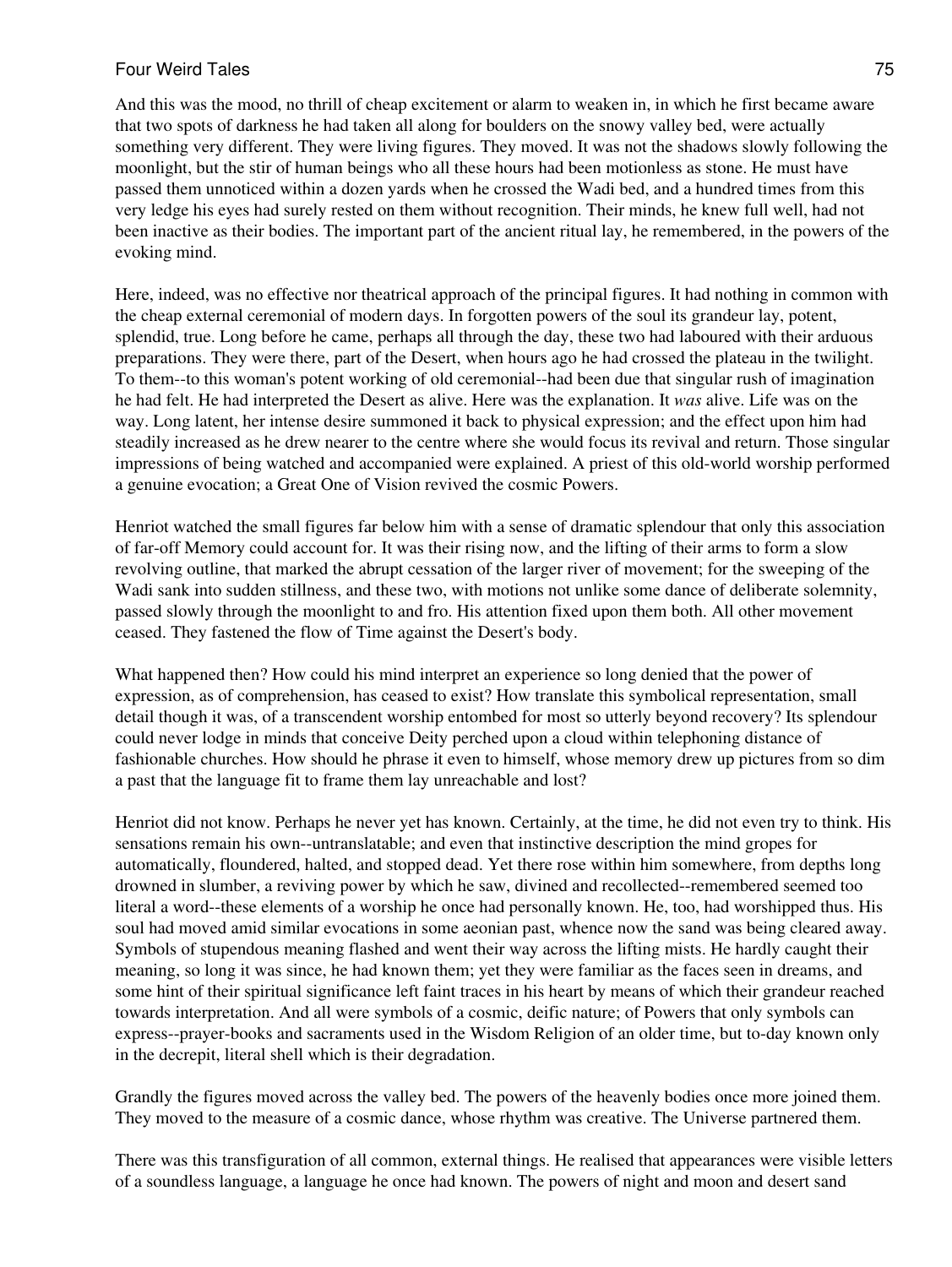married with points in the fluid stream of his inmost spiritual being that knew and welcomed them. He understood.

Old Egypt herself stooped down from her uncovered throne. The stars sent messengers. There was commotion in the secret, sandy places of the desert. For the Desert had grown Temple. Columns reared against the sky. There rose, from leagues away, the chanting of the sand.

The temples, where once this came to pass, were gone, their ruin questioned by alien hearts that knew not their spiritual meaning. But here the entire Desert swept in to form a shrine, and the Majesty that once was Egypt stepped grandly back across ages of denial and neglect. The sand was altar, and the stars were altar lights. The moon lit up the vast recesses of the ceiling, and the wind from a thousand miles brought in the perfume of her incense. For with that faith which shifts mountains from their sandy bed, two passionate, believing souls invoked the Ka of Egypt.

And the motions that they made, he saw, were definite harmonious patterns their dark figures traced upon the shining valley floor. Like the points of compasses, with stems invisible, and directed from the sky, their movements marked the outlines of great signatures of power--the sigils of the type of life they would evoke. It would come as a Procession. No individual outline could contain it. It needed for its visible expression--many. The descent of a group-soul, known to the worship of this mighty system, rose from its lair of centuries and moved hugely down upon them. The Ka, answering to the summons, would mate with sand. The Desert was its Body.

Yet it was not this that he had come to fix with block and pencil. Not yet was the moment when his skill might be of use. He waited, watched, and listened, while this river of half-remembered things went past him. The patterns grew beneath his eyes like music. Too intricate and prolonged to remember with accuracy later, he understood that they were forms of that root-geometry which lies behind all manifested life. The mould was being traced in outline. Life would presently inform it. And a singing rose from the maze of lines whose beauty was like the beauty of the constellations.

This sound was very faint at first, but grew steadily in volume. Although no echoes, properly speaking, were possible, these precipices caught stray notes that trooped in from the further sandy reaches. The figures certainly were chanting, but their chanting was not all he heard. Other sounds came to his ears from far away, running past him through the air from every side, and from incredible distances, all flocking down into the Wadi bed to join the parent note that summoned them. The Desert was giving voice. And memory, lifting her hood yet higher, showed more of her grey, mysterious face that searched his soul with questions. Had he so soon forgotten that strange union of form and sound which once was known to the evocative rituals of olden days?

Henriot tried patiently to disentangle this desert-music that their intoning voices woke, from the humming of the blood in his own veins. But he succeeded only in part. Sand was already in the air. There was reverberation, rhythm, measure; there was almost the breaking of the stream into great syllables. But was it due, this strange reverberation, to the countless particles of sand meeting in mid-air about him, or--to larger bodies, whose surfaces caught this friction of the sand and threw it back against his ears? The wind, now rising, brought particles that stung his face and hands, and filled his eyes with a minute fine dust that partially veiled the moonlight. But was not something larger, vaster these particles composed now also on the way?

Movement and sound and flying sand thus merged themselves more and more in a single, whirling torrent. But Henriot sought no commonplace explanation of what he witnessed; and here was the proof that all happened in some vestibule of inner experience where the strain of question and answer had no business. One sitting beside him need not have seen anything at all. His host, for instance, from Helouan, need not have been aware. Night screened it; Helouan, as the whole of modern experience, stood in front of the screen. This thing took place behind it. He crouched motionless, watching in some reconstructed ante-chamber of the soul's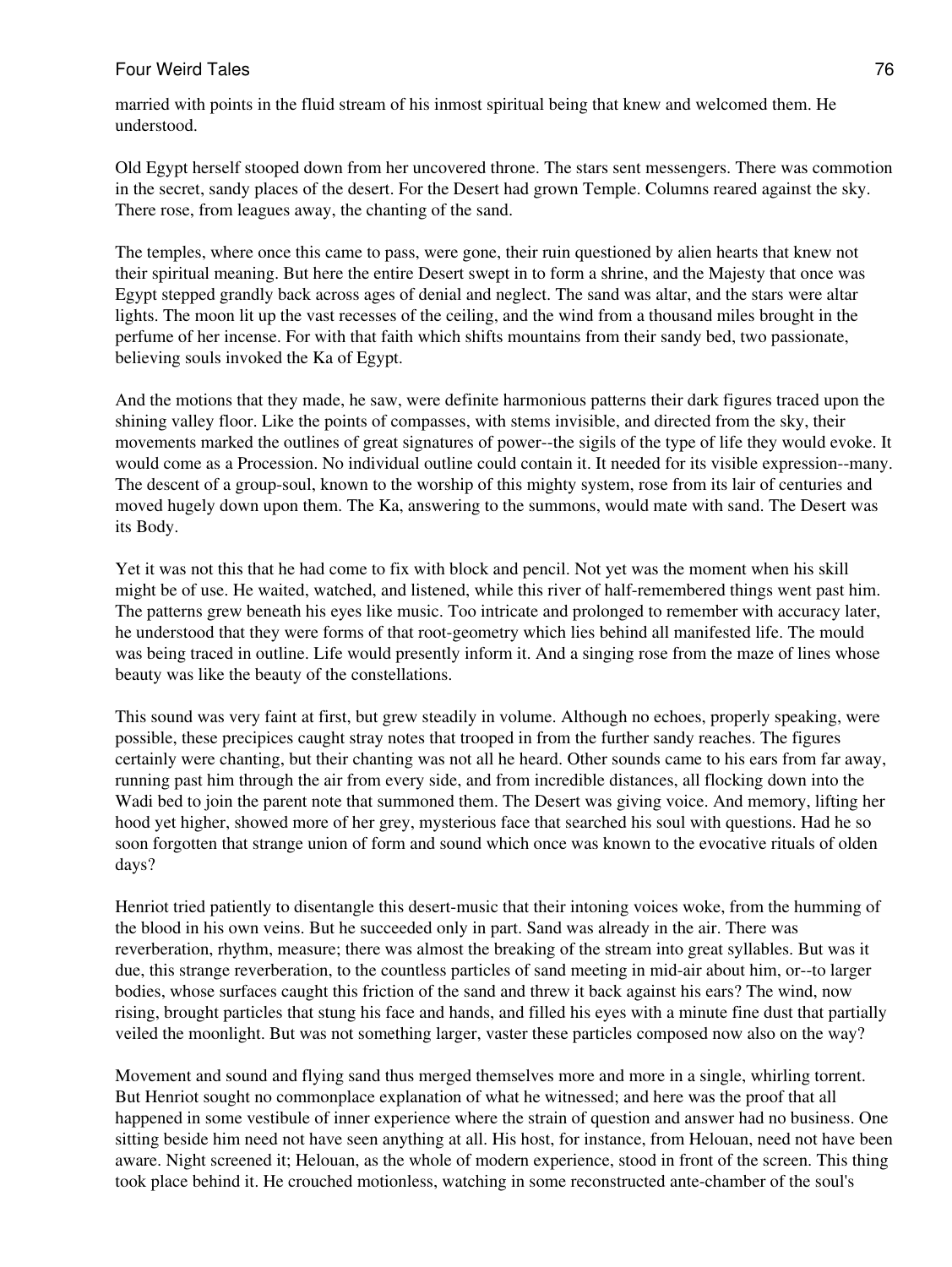pre-existence, while the torrent grew into a veritable tempest.

Yet Night remained unshaken; the veil of moonlight did not quiver; the stars dropped their slender golden pillars unobstructed. Calmness reigned everywhere as before. The stupendous representation passed on behind it all.

But the dignity of the little human movements that he watched had become now indescribable. The gestures of the arms and bodies invested themselves with consummate grandeur, as these two strode into the caverns behind manifested life and drew forth symbols that represented vanished Powers. The sound of their chanting voices broke in cadenced fragments against the shores of language. The words Henriot never actually caught, if words they were; yet he understood their purport--these Names of Power to which the type of returning life gave answer as they approached. He remembered fumbling for his drawing materials, with such violence, however, that the pencil snapped in two between his fingers as he touched it. For now, even here, upon the outer fringe of the ceremonial ground, there was a stir of forces that set the very muscles working in him before he had become aware of it....

Then came the moment when his heart leaped against his ribs with a sudden violence that was almost pain, standing a second later still as death. The lines upon the valley floor ceased their maze-like dance. All movement stopped. Sound died away. In the midst of this profound and dreadful silence the sigils lay empty there below him. They waited to be in-formed. For the moment of entrance had come at last. Life was close.

And he understood why this return of life had all along suggested a Procession and could be no mere momentary flash of vision. From such appalling distance did it sweep down towards the present.

Upon this network, then, of splendid lines, at length held rigid, the entire Desert reared itself with walls of curtained sand, that dwarfed the cliffs, the shouldering hills, the very sky. The Desert stood on end. As once before he had dreamed it from his balcony windows, it rose upright, towering, and close against his face. It built sudden ramparts to the stars that chambered the thing he witnessed behind walls no centuries could ever bring down crumbling into dust.

He himself, in some curious fashion, lay just outside, viewing it apart. As from a pinnacle, he peered within--peered down with straining eyes into the vast picture-gallery Memory threw abruptly open. And the picture spaced its noble outline thus against the very stars. He gazed between columns, that supported the sky itself, like pillars of sand that swept across the field of vanished years. Sand poured and streamed aside, laying bare the Past.

For down the enormous vista into which he gazed, as into an avenue running a million miles towards a tiny point, he saw this moving Thing that came towards him, shaking loose the countless veils of sand the ages had swathed about it. The Ka of buried Egypt wakened out of sleep. She had heard the potent summons of her old, time-honoured ritual. She came. She stretched forth an arm towards the worshippers who evoked her. Out of the Desert, out of the leagues of sand, out of the immeasurable wilderness which was her mummied Form and Body, she rose and came. And this fragment of her he would actually see--this little portion that was obedient to the stammered and broken ceremonial. The partial revelation he would witness--yet so vast, even this little bit of it, that it came as a Procession and a host.

For a moment there was nothing. And then the voice of the woman rose in a resounding cry that filled the Wadi to its furthest precipices, before it died away again to silence. That a human voice could produce such volume, accent, depth, seemed half incredible. The walls of towering sand swallowed it instantly. But the Procession of life, needing a group, a host, an army for its physical expression, reached at that moment the nearer end of the huge avenue. It touched the Present; it entered the world of men.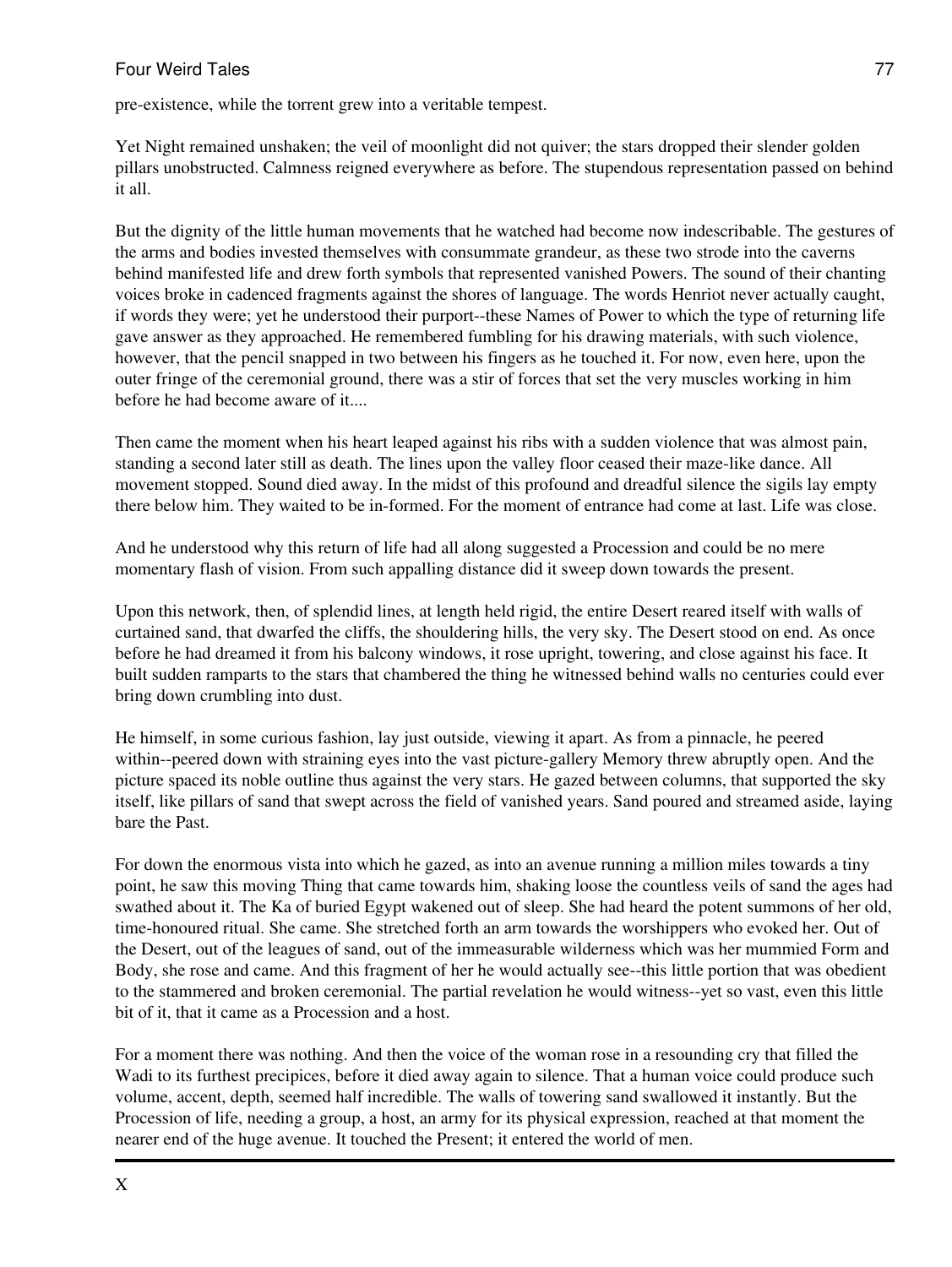The entire range of Henriot's experience, read, imagined, dreamed, then fainted into unreality before the sheer wonder of what he saw. In the brief interval it takes to snap the fingers the climax was thus so hurriedly upon him. And, through it all, he was clearly aware of the pair of little human figures, man and woman, standing erect and commanding at the centre--knew, too, that she directed and controlled, while he in some secondary fashion supported her--and ever watched. But both were dim, dropped somewhere into a lesser scale. It was the knowledge of their presence, however, that alone enabled him to keep his powers in hand at all. But for these two *human* beings there within possible reach, he must have closed his eyes and swooned.

For a tempest that seemed to toss loose stars about the sky swept round about him, pouring up the pillared avenue in front of the procession. A blast of giant energy, of liberty, came through. Forwards and backwards, circling spirally about him like a whirlwind, came this revival of Life that sought to dip itself once more in matter and in form. It came to the accurate out-line of its form they had traced for it. He held his mind steady enough to realise that it was akin to what men call a "descent" of some "spiritual movement" that wakens a body of believers into faith--a race, an entire nation; only that he experienced it in this brief, concentrated form before it has scattered down into ten thousand hearts. Here he knew its source and essence, behind the veil. Crudely, unmanageable as yet, he felt it, rushing loose behind appearances. There was this amazing impact of a twisting, swinging force that stormed down as though it would bend and coil the very ribs of the old stubborn hills. It sought to warm them with the stress of its own irresistible life-stream, to beat them into shape, and make pliable their obstinate resistance. Through all things the impulse poured and spread, like fire at white heat.

Yet nothing visible came as yet, no alteration in the actual landscape, no sign of change in things familiar to his eyes, while impetus thus fought against inertia. He perceived nothing form-al. Calm and untouched himself, he lay outside the circle of evocation, watching, waiting, scarcely daring to breathe, yet well aware that any minute the scene would transfer itself from memory that was subjective to matter that was objective.

And then, in a flash, the bridge was built, and the transfer was accomplished. How or where he did not see, he could not tell. It was there before he knew it--there before his normal, earthly sight. He saw it, as he saw the hands he was holding stupidly up to shield his face. For this terrific release of force long held back, long stored up, latent for centuries, came pouring down the empty Wadi bed prepared for its reception. Through stones and sand and boulders it came in an impetuous hurricane of power. The liberation of its life appalled him. All that was free, untied, responded instantly like chaff; loose objects fled towards it; there was a yielding in the hills and precipices; and even in the mass of Desert which provided their foundation. The hinges of the Sand went creaking in the night. It shaped for itself a bodily outline.

Yet, most strangely, nothing definitely moved. How could he express the violent contradiction? For the immobility was apparent only--a sham, a counterfeit; while behind it the essential *being* of these things did rush and shift and alter. He saw the two things side by side: the outer immobility the senses commonly agree upon, *and* this amazing flying-out of their inner, invisible substance towards the vortex of attracting life that sucked them in. For stubborn matter turned docile before the stress of this returning life, taught somewhere to be plastic. It was being moulded into an approach to bodily outline. A mobile elasticity invaded rigid substance. The two officiating human beings, safe at the stationary centre, and himself, just outside the circle of operation, alone remained untouched and unaffected. But a few feet in any direction, for any one of them, meant--instantaneous death. They would be absorbed into the vortex, mere corpuscles pressed into the service of this sphere of action of a mighty Body....

How these perceptions reached him with such conviction, Henriot could never say. He knew it, because he *felt* it. Something fell about him from the sky that already paled towards the dawn. The stars themselves, it seemed, contributed some part of the terrific, flowing impulse that conquered matter and shaped itself this physical expression.

Then, before he was able to fashion any preconceived idea of what visible form this potent life might assume,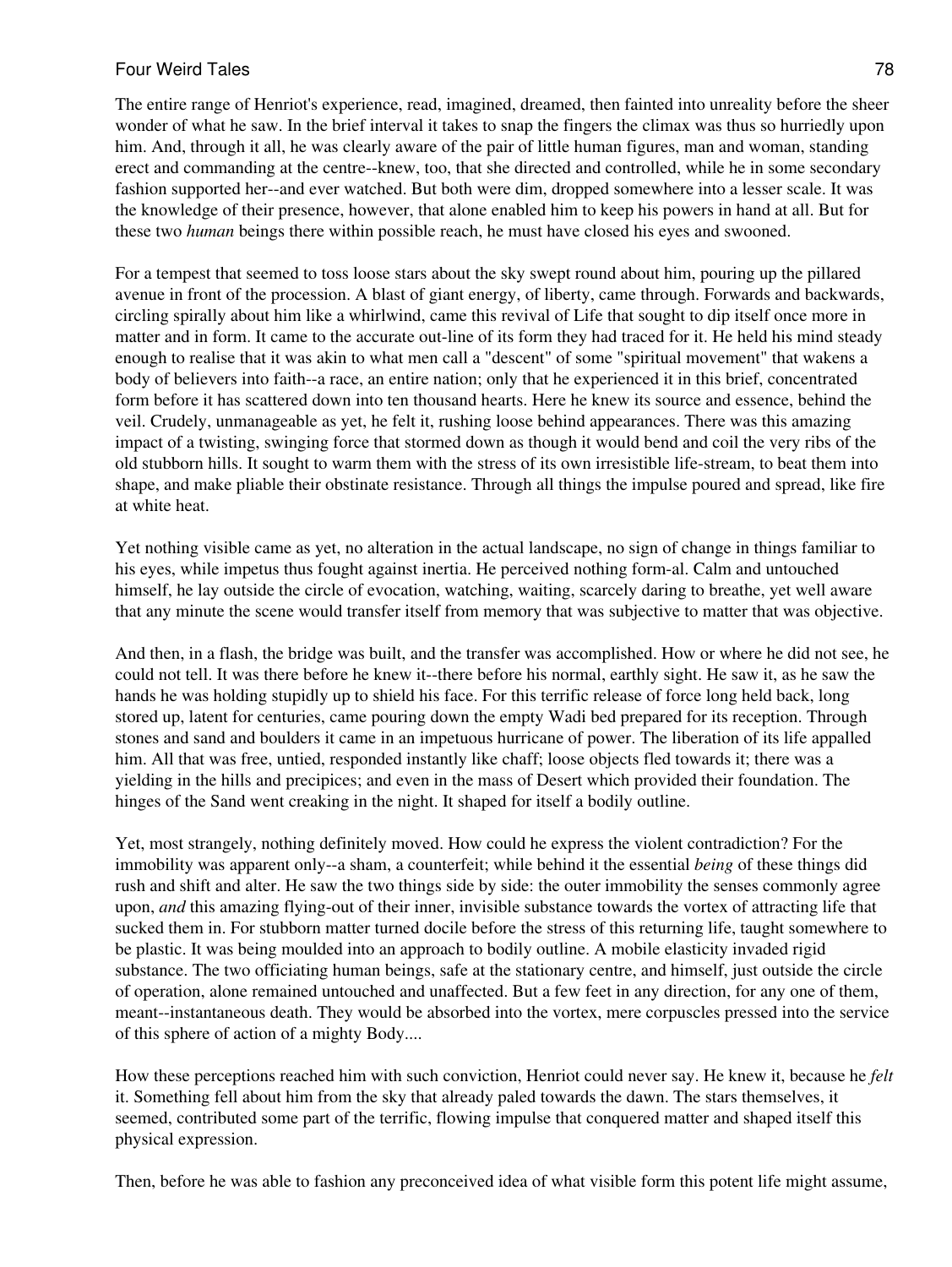he was aware of further change. It came at the briefest possible interval after the beginning--this certainty that, to and fro about him, as yet however indeterminate, passed Magnitudes that were stupendous as the desert. There was beauty in them too, though a terrible beauty hardly of this earth at all. A fragment of old Egypt had returned--a little portion of that vast Body of Belief that once was Egypt. Evoked by the worship of one human heart, passionately sincere, the Ka of Egypt stepped back to visit the material it once informed--the Sand.

Yet only a portion came. Henriot clearly realised that. It stretched forth an arm. Finding no mass of worshippers through whom it might express itself completely, it pressed inanimate matter thus into its service.

Here was the beginning the woman had spoken of--little opening clue. Entire reconstruction lay perhaps beyond.

And Henriot next realised that these Magnitudes in which this group-energy sought to clothe itself as visible form, were curiously familiar. It was not a new thing that he would see. Booming softly as they dropped downwards through the sky, with a motion the size of them rendered delusive, they trooped up the Avenue towards the central point that summoned them. He realised the giant flock of them--descent of fearful beauty--outlining a type of life denied to the world for ages, countless as this sand that blew against his skin. Careering over the waste of Desert moved the army of dark Splendours, that dwarfed any organic structure called a body men have ever known. He recognised them, cold in him of death, though the outlines reared higher than the pyramids, and towered up to hide whole groups of stars. Yes, he recognised them in their partial revelation, though he never saw the monstrous host complete. But, one of them, he realised, posing its eternal riddle to the sands, had of old been glimpsed sufficiently to seize its form in stone,--yet poorly seized, as a doll may stand for the dignity of a human being or a child's toy represent an engine that draws trains....

And he knelt there on his narrow ledge, the world of men forgotten. The power that caught him was too great a thing for wonder or for fear; he even felt no awe. Sensation of any kind that can be named or realised left him utterly. He forgot himself. He merely watched. The glory numbed him. Block and pencil, as the reason of his presence there at all, no longer existed....

Yet one small link remained that held him to some kind of consciousness of earthly things: he never lost sight of this--that, being just outside the circle of evocation, he was safe, and that the man and woman, being stationary in its untouched centre, were also safe. But--that a movement of six inches in any direction meant for any one of them instant death.

What was it, then, that suddenly strengthened this solitary link so that the chain tautened and he felt the pull of it? Henriot could not say. He came back with the rush of a descending drop to the realisation--dimly, vaguely, as from great distance--that he was with these two, now at this moment, in the Wadi Hof, and that the cold of dawn was in the air about him. The chill breath of the Desert made him shiver.

But at first, so deeply had his soul been dipped in this fragment of ancient worship, he could remember nothing more. Somewhere lay a little spot of streets and houses; its name escaped him. He had once been there; there were many people, but insignificant people. Who were they? And what had he to do with them? All recent memories had been drowned in the tide that flooded him from an immeasurable Past.

And who were they--these two beings, standing on the white floor of sand below him? For a long time he could not recover their names. Yet he remembered them; and, thus robbed of association that names bring, he saw them for an instant naked, and knew that one of them was evil. One of them was vile. Blackness touched the picture there. The man, his name still out of reach, was sinister, impure and dark at the heart. And for this reason the evocation had been partial only. The admixture of an evil motive was the flaw that marred complete success.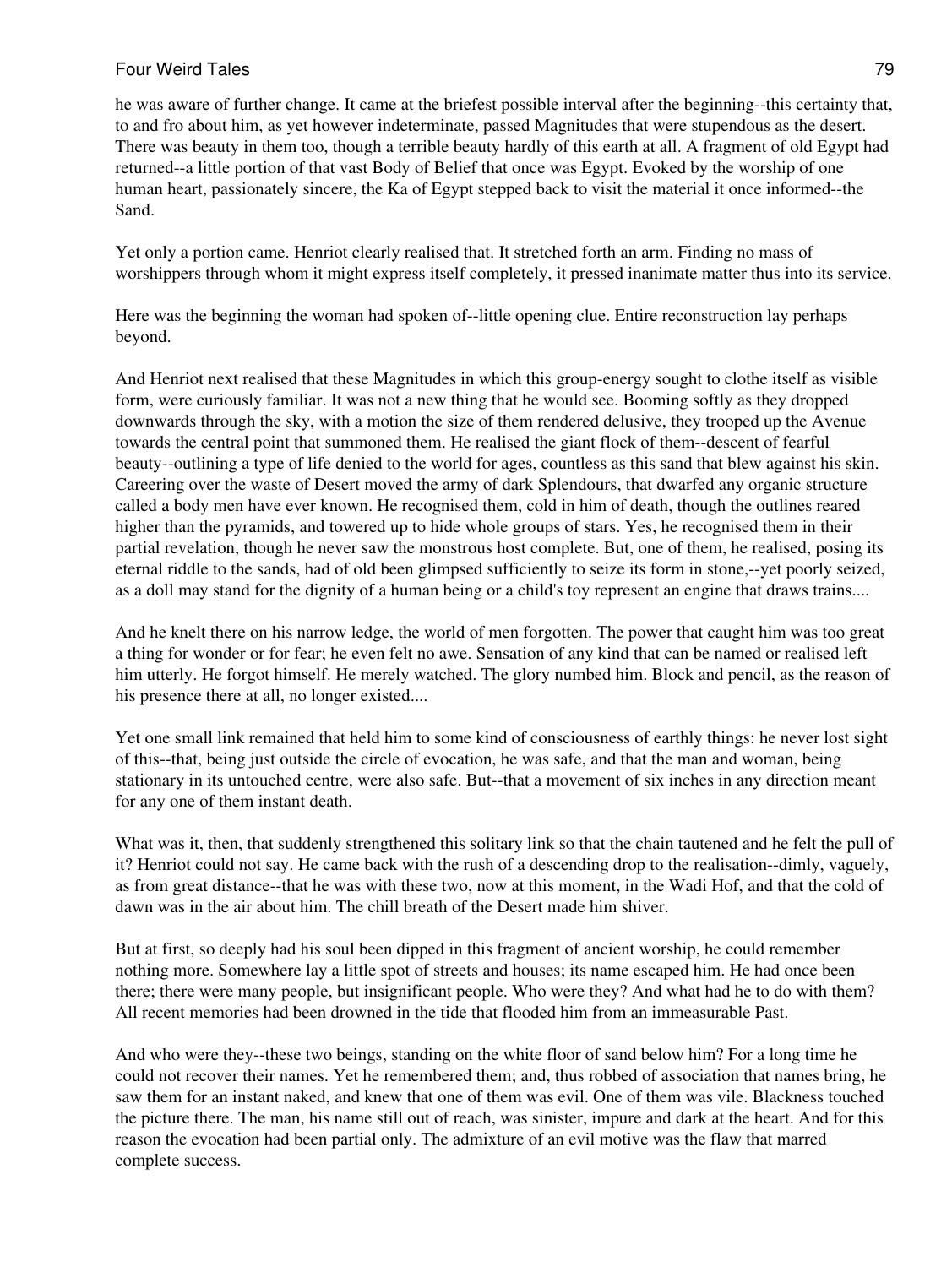The names then flashed upon him--Lady Statham--Richard Vance.

Vance! With a horrid drop from splendour into something mean and sordid, Henriot felt the pain of it. The motive of the man was so insignificant, his purpose so atrocious. More and more, with the name, came back--his first repugnance, fear, suspicion. And human terror caught him. He shrieked. But, as in nightmare, no sound escaped his lips. He tried to move; a wild desire to interfere, to protect, to prevent, flung him forward--close to the dizzy edge of the gulf below. But his muscles refused obedience to the will. The paralysis of common fear rooted him to the rocks.

But the sudden change of focus instantly destroyed the picture; and so vehement was the fall from glory into meanness, that it dislocated the machinery of clairvoyant vision. The inner perception clouded and grew dark. Outer and inner mingled in violent, inextricable confusion. The wrench seemed almost physical. It happened all at once, retreat and continuation for a moment somehow combined. And, if he did not definitely see the awful thing, at least he was aware that it had come to pass. He knew it as positively as though his eye were glued against a magnifying lens in the stillness of some laboratory. He witnessed it.

The supreme moment of evocation was close. Life, through that awful sandy vortex, whirled and raged. Loose particles showered and pelted, caught by the draught of vehement life that moulded the substance of the Desert into imperial outline--when, suddenly, shot the little evil thing across that marred and blasted it.

Into the whirlpool flew forward a particle of material that was a human being. And the Group-Soul caught and used it.

The actual accomplishment Henriot did not claim to see. He was a witness, but a witness who could give no evidence. Whether the woman was pushed of set intention, or whether some detail of sound and pattern was falsely used to effect the terrible result, he was helpless to determine. He pretends no itemised account. She went. In one second, with appalling swiftness, she disappeared, swallowed out of space and time within that awful maw--one little corpuscle among a million through which the Life, now stalking the Desert wastes, moulded itself a troop-like Body. Sand took her.

There followed emptiness--a hush of unutterable silence, stillness, peace. Movement and sound instantly retired whence they came. The avenues of Memory closed; the Splendours all went down into their sandy tombs....

\* \* \* \* \*

The moon had sunk into the Libyan wilderness; the eastern sky was red. The dawn drew out that wondrous sweetness of the Desert, which is as sister to the sweetness that the moonlight brings. The Desert settled back to sleep, huge, unfathomable, charged to the brim with life that watches, waits, and yet conceals itself behind the ruins of apparent desolation. And the Wadi, empty at his feet, filled slowly with the gentle little winds that bring the sunrise.

Then, across the pale glimmering of sand, Henriot saw a figure moving. It came quickly towards him, yet unsteadily, and with a hurry that was ugly. Vance was on the way to fetch him. And the horror of the man's approach struck him like a hammer in the face. He closed his eyes, sinking back to hide.

But, before he swooned, there reached him the clatter of the murderer's tread as he began to climb over the splintered rocks, and the faint echo of his voice, calling him by name--falsely and in pretence--for help.

## THE END

[Transcriber's Note: In chapter IX of the story Sand, the word "indescriable" was corrected to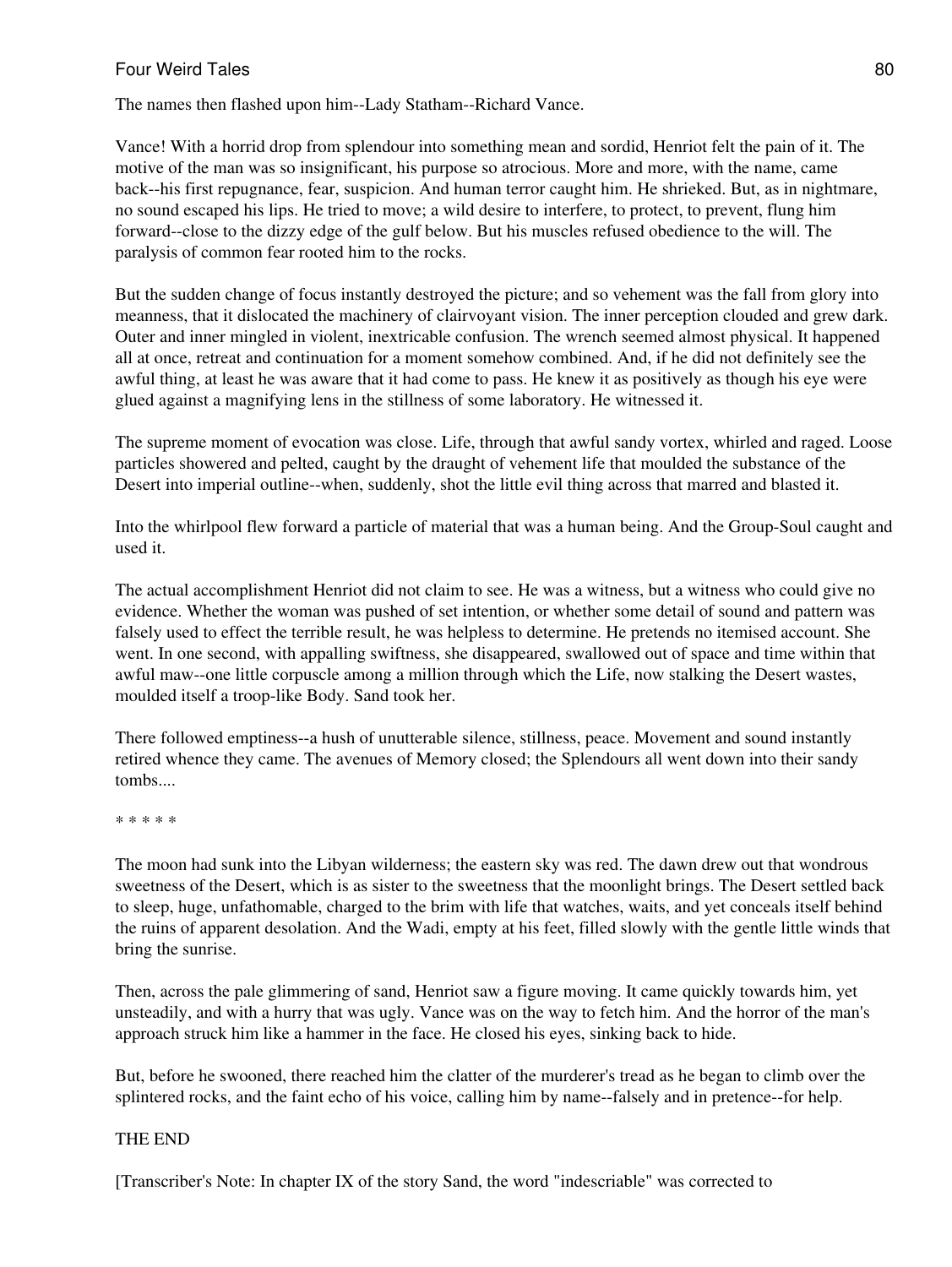End of Project Gutenberg's Four Weird Tales, by Algernon Blackwood

## \*\*\* END OF THIS PROJECT GUTENBERG EBOOK FOUR WEIRD TALES \*\*\*

\*\*\*\*\* This file should be named 16726.txt or 16726.zip \*\*\*\*\* This and all associated files of various formats will be found in: http://www.gutenberg.org/1/6/7/2/16726/

Produced by Suzanne Shell, Geetu Melwani and the Online Distributed Proofreading Team at http://www.pgdp.net

Updated editions will replace the previous one--the old editions will be renamed.

Creating the works from public domain print editions means that no one owns a United States copyright in these works, so the Foundation (and you!) can copy and distribute it in the United States without permission and without paying copyright royalties. Special rules, set forth in the General Terms of Use part of this license, apply to copying and distributing Project Gutenberg-tm electronic works to protect the PROJECT GUTENBERG-tm concept and trademark. Project Gutenberg is a registered trademark, and may not be used if you charge for the eBooks, unless you receive specific permission. If you do not charge anything for copies of this eBook, complying with the rules is very easy. You may use this eBook for nearly any purpose such as creation of derivative works, reports, performances and research. They may be modified and printed and given away--you may do practically ANYTHING with public domain eBooks. Redistribution is subject to the trademark license, especially commercial redistribution.

## \*\*\* START: FULL LICENSE \*\*\*

## THE FULL PROJECT GUTENBERG LICENSE PLEASE READ THIS BEFORE YOU DISTRIBUTE OR USE THIS WORK

To protect the Project Gutenberg-tm mission of promoting the free distribution of electronic works, by using or distributing this work (or any other work associated in any way with the phrase "Project Gutenberg"), you agree to comply with all the terms of the Full Project Gutenberg-tm License (available with this file or online at <http://gutenberg.net>/license).

Section 1. General Terms of Use and Redistributing Project Gutenberg-tm electronic works

1.A. By reading or using any part of this Project Gutenberg-tm electronic work, you indicate that you have read, understand, agree to and accept all the terms of this license and intellectual property (trademark/copyright) agreement. If you do not agree to abide by all the terms of this agreement, you must cease using and return or destroy all copies of Project Gutenberg-tm electronic works in your possession. If you paid a fee for obtaining a copy of or access to a Project Gutenberg-tm electronic work and you do not agree to be bound by the terms of this agreement, you may obtain a refund from the person or entity to whom you paid the fee as set forth in paragraph 1.E.8.

1.B. "Project Gutenberg" is a registered trademark. It may only be used on or associated in any way with an electronic work by people who agree to be bound by the terms of this agreement. There are a few things that you can do with most Project Gutenberg-tm electronic works even without complying with the full terms of this agreement. See paragraph 1.C below. There are a lot of things you can do with Project Gutenberg-tm electronic works if you follow the terms of this agreement and help preserve free future access to Project Gutenberg-tm electronic works. See paragraph 1.E below.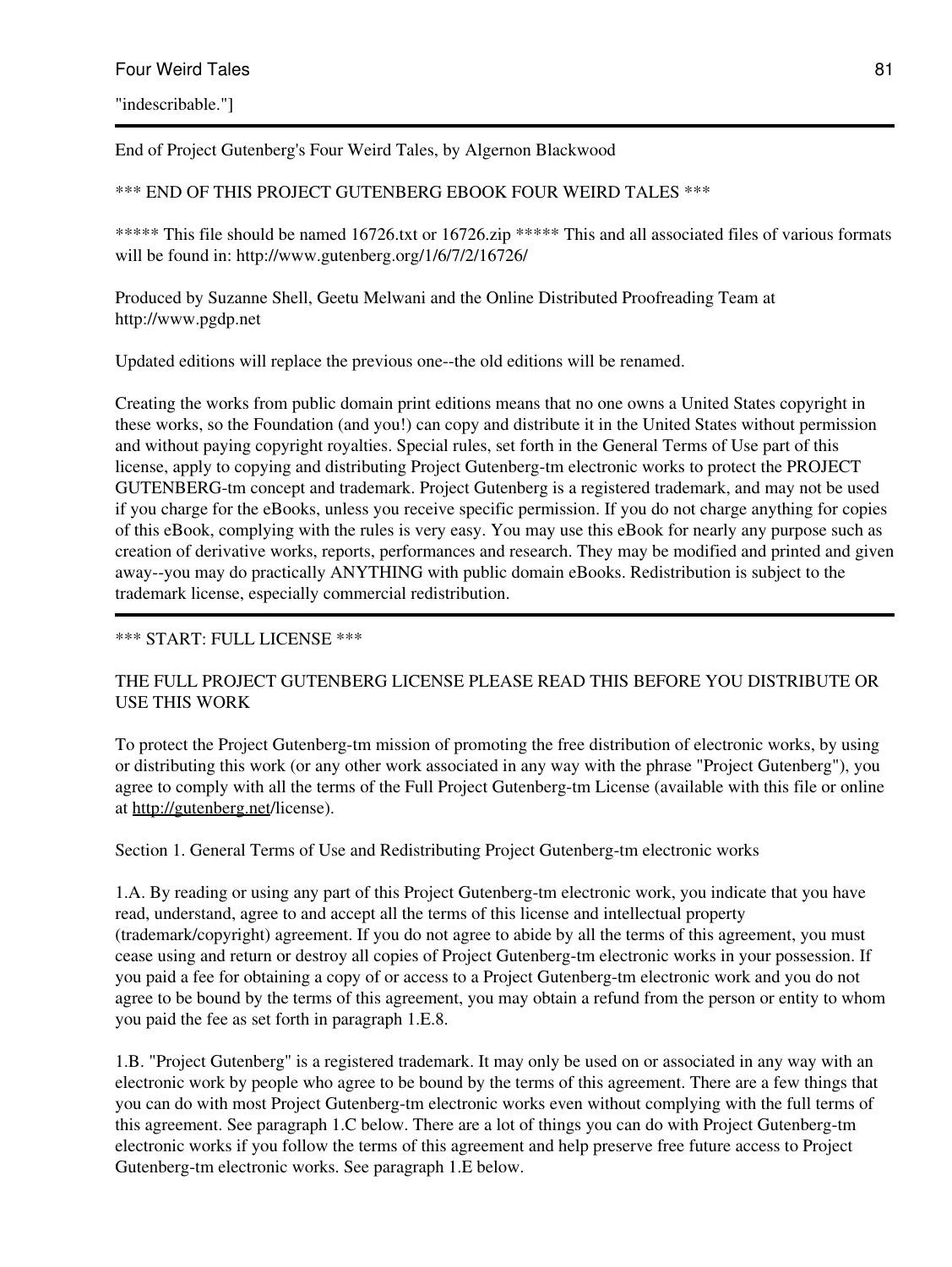1.C. The Project Gutenberg Literary Archive Foundation ("the Foundation" or PGLAF), owns a compilation copyright in the collection of Project Gutenberg-tm electronic works. Nearly all the individual works in the collection are in the public domain in the United States. If an individual work is in the public domain in the United States and you are located in the United States, we do not claim a right to prevent you from copying, distributing, performing, displaying or creating derivative works based on the work as long as all references to Project Gutenberg are removed. Of course, we hope that you will support the Project Gutenberg-tm mission of promoting free access to electronic works by freely sharing Project Gutenberg-tm works in compliance with the terms of this agreement for keeping the Project Gutenberg-tm name associated with the work. You can easily comply with the terms of this agreement by keeping this work in the same format with its attached full Project Gutenberg-tm License when you share it without charge with others.

1.D. The copyright laws of the place where you are located also govern what you can do with this work. Copyright laws in most countries are in a constant state of change. If you are outside the United States, check the laws of your country in addition to the terms of this agreement before downloading, copying, displaying, performing, distributing or creating derivative works based on this work or any other Project Gutenberg-tm work. The Foundation makes no representations concerning the copyright status of any work in any country outside the United States.

1.E. Unless you have removed all references to Project Gutenberg:

1.E.1. The following sentence, with active links to, or other immediate access to, the full Project Gutenberg-tm License must appear prominently whenever any copy of a Project Gutenberg-tm work (any work on which the phrase "Project Gutenberg" appears, or with which the phrase "Project Gutenberg" is associated) is accessed, displayed, performed, viewed, copied or distributed:

This eBook is for the use of anyone anywhere at no cost and with almost no restrictions whatsoever. You may copy it, give it away or re-use it under the terms of the Project Gutenberg License included with this eBook or online at www.gutenberg.net

1.E.2. If an individual Project Gutenberg-tm electronic work is derived from the public domain (does not contain a notice indicating that it is posted with permission of the copyright holder), the work can be copied and distributed to anyone in the United States without paying any fees or charges. If you are redistributing or providing access to a work with the phrase "Project Gutenberg" associated with or appearing on the work, you must comply either with the requirements of paragraphs 1.E.1 through 1.E.7 or obtain permission for the use of the work and the Project Gutenberg-tm trademark as set forth in paragraphs 1.E.8 or 1.E.9.

1.E.3. If an individual Project Gutenberg-tm electronic work is posted with the permission of the copyright holder, your use and distribution must comply with both paragraphs 1.E.1 through 1.E.7 and any additional terms imposed by the copyright holder. Additional terms will be linked to the Project Gutenberg-tm License for all works posted with the permission of the copyright holder found at the beginning of this work.

1.E.4. Do not unlink or detach or remove the full Project Gutenberg-tm License terms from this work, or any files containing a part of this work or any other work associated with Project Gutenberg-tm.

1.E.5. Do not copy, display, perform, distribute or redistribute this electronic work, or any part of this electronic work, without prominently displaying the sentence set forth in paragraph 1.E.1 with active links or immediate access to the full terms of the Project Gutenberg-tm License.

1.E.6. You may convert to and distribute this work in any binary, compressed, marked up, nonproprietary or proprietary form, including any word processing or hypertext form. However, if you provide access to or distribute copies of a Project Gutenberg-tm work in a format other than "Plain Vanilla ASCII" or other format used in the official version posted on the official Project Gutenberg-tm web site (www.gutenberg.net), you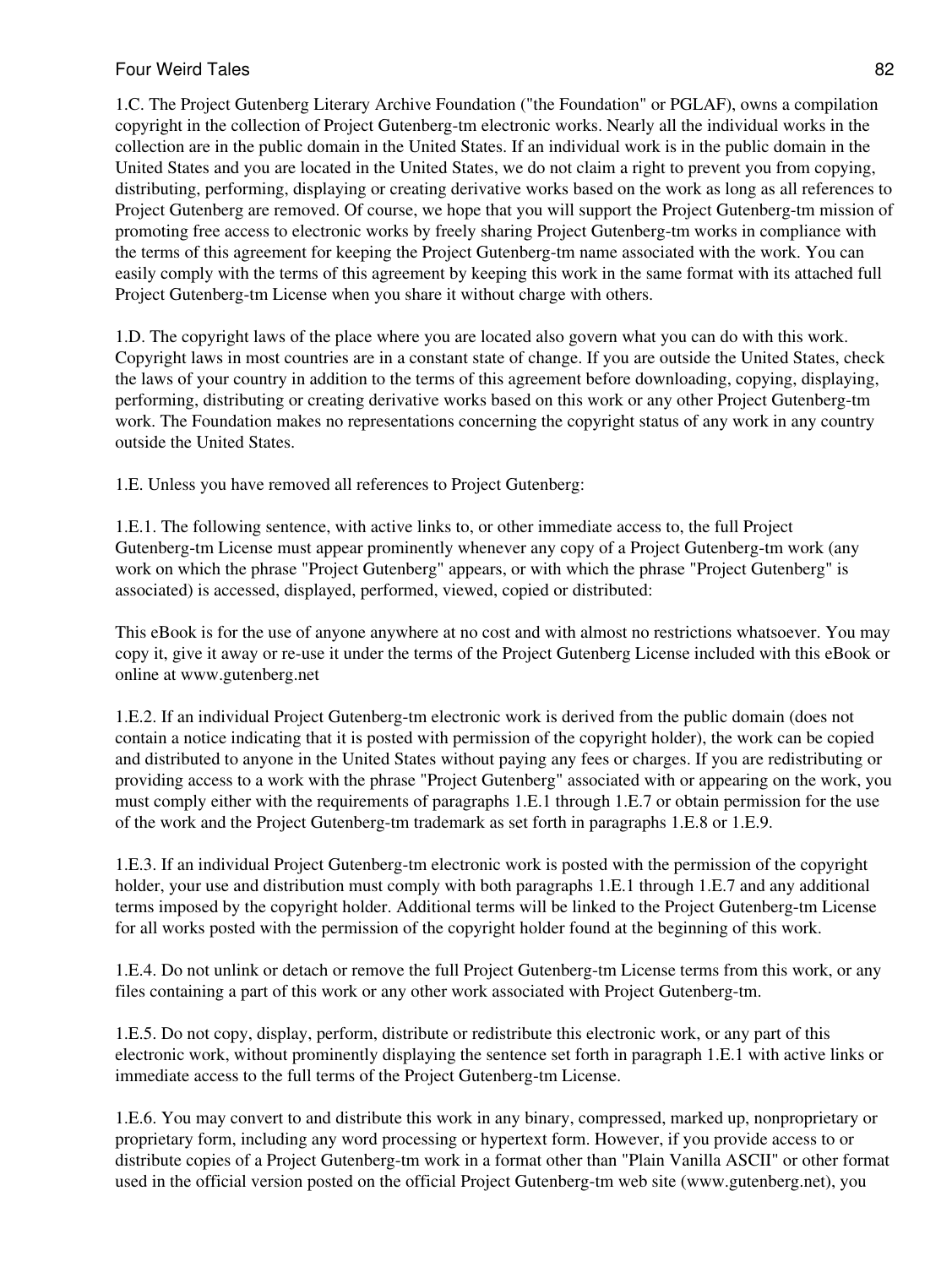must, at no additional cost, fee or expense to the user, provide a copy, a means of exporting a copy, or a means of obtaining a copy upon request, of the work in its original "Plain Vanilla ASCII" or other form. Any alternate format must include the full Project Gutenberg-tm License as specified in paragraph 1.E.1.

1.E.7. Do not charge a fee for access to, viewing, displaying, performing, copying or distributing any Project Gutenberg-tm works unless you comply with paragraph 1.E.8 or 1.E.9.

1.E.8. You may charge a reasonable fee for copies of or providing access to or distributing Project Gutenberg-tm electronic works provided that

- You pay a royalty fee of 20% of the gross profits you derive from the use of Project Gutenberg-tm works calculated using the method you already use to calculate your applicable taxes. The fee is owed to the owner of the Project Gutenberg-tm trademark, but he has agreed to donate royalties under this paragraph to the Project Gutenberg Literary Archive Foundation. Royalty payments must be paid within 60 days following each date on which you prepare (or are legally required to prepare) your periodic tax returns. Royalty payments should be clearly marked as such and sent to the Project Gutenberg Literary Archive Foundation at the address specified in Section 4, "Information about donations to the Project Gutenberg Literary Archive Foundation."

- You provide a full refund of any money paid by a user who notifies you in writing (or by e-mail) within 30 days of receipt that s/he does not agree to the terms of the full Project Gutenberg-tm License. You must require such a user to return or destroy all copies of the works possessed in a physical medium and discontinue all use of and all access to other copies of Project Gutenberg-tm works.

- You provide, in accordance with paragraph 1.F.3, a full refund of any money paid for a work or a replacement copy, if a defect in the electronic work is discovered and reported to you within 90 days of receipt of the work.

- You comply with all other terms of this agreement for free distribution of Project Gutenberg-tm works.

1.E.9. If you wish to charge a fee or distribute a Project Gutenberg-tm electronic work or group of works on different terms than are set forth in this agreement, you must obtain permission in writing from both the Project Gutenberg Literary Archive Foundation and Michael Hart, the owner of the Project Gutenberg-tm trademark. Contact the Foundation as set forth in Section 3 below.

1.F.

1.F.1. Project Gutenberg volunteers and employees expend considerable effort to identify, do copyright research on, transcribe and proofread public domain works in creating the Project Gutenberg-tm collection. Despite these efforts, Project Gutenberg-tm electronic works, and the medium on which they may be stored, may contain "Defects," such as, but not limited to, incomplete, inaccurate or corrupt data, transcription errors, a copyright or other intellectual property infringement, a defective or damaged disk or other medium, a computer virus, or computer codes that damage or cannot be read by your equipment.

1.F.2. LIMITED WARRANTY, DISCLAIMER OF DAMAGES - Except for the "Right of Replacement or Refund" described in paragraph 1.F.3, the Project Gutenberg Literary Archive Foundation, the owner of the Project Gutenberg-tm trademark, and any other party distributing a Project Gutenberg-tm electronic work under this agreement, disclaim all liability to you for damages, costs and expenses, including legal fees. YOU AGREE THAT YOU HAVE NO REMEDIES FOR NEGLIGENCE, STRICT LIABILITY, BREACH OF WARRANTY OR BREACH OF CONTRACT EXCEPT THOSE PROVIDED IN PARAGRAPH F3. YOU AGREE THAT THE FOUNDATION, THE TRADEMARK OWNER, AND ANY DISTRIBUTOR UNDER THIS AGREEMENT WILL NOT BE LIABLE TO YOU FOR ACTUAL, DIRECT, INDIRECT,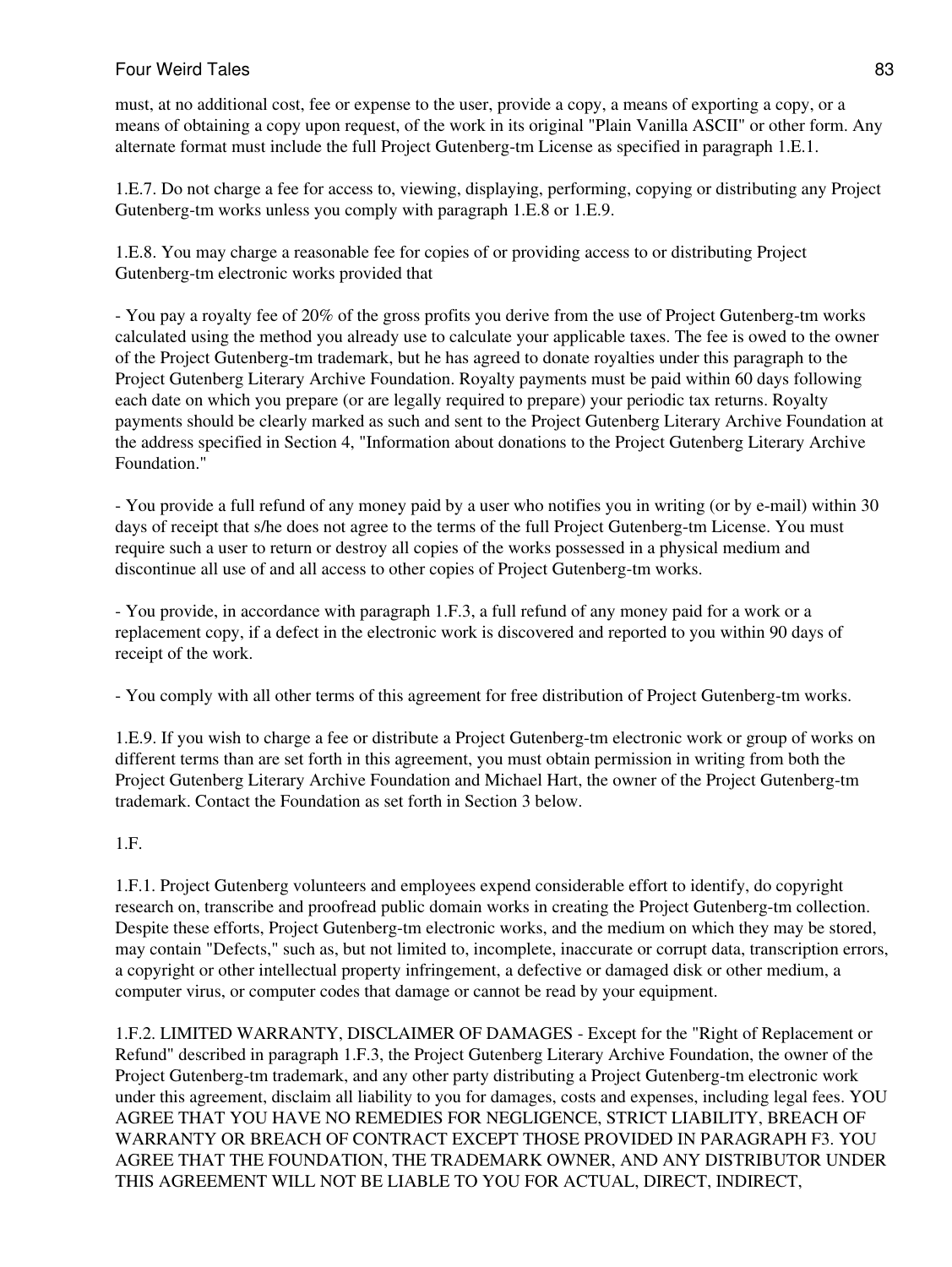CONSEQUENTIAL, PUNITIVE OR INCIDENTAL DAMAGES EVEN IF YOU GIVE NOTICE OF THE POSSIBILITY OF SUCH DAMAGE.

1.F.3. LIMITED RIGHT OF REPLACEMENT OR REFUND - If you discover a defect in this electronic work within 90 days of receiving it, you can receive a refund of the money (if any) you paid for it by sending a written explanation to the person you received the work from. If you received the work on a physical medium, you must return the medium with your written explanation. The person or entity that provided you with the defective work may elect to provide a replacement copy in lieu of a refund. If you received the work electronically, the person or entity providing it to you may choose to give you a second opportunity to receive the work electronically in lieu of a refund. If the second copy is also defective, you may demand a refund in writing without further opportunities to fix the problem.

1.F.4. Except for the limited right of replacement or refund set forth in paragraph 1.F.3, this work is provided to you 'AS-IS' WITH NO OTHER WARRANTIES OF ANY KIND, EXPRESS OR IMPLIED, INCLUDING BUT NOT LIMITED TO WARRANTIES OF MERCHANTIBILITY OR FITNESS FOR ANY PURPOSE.

1.F.5. Some states do not allow disclaimers of certain implied warranties or the exclusion or limitation of certain types of damages. If any disclaimer or limitation set forth in this agreement violates the law of the state applicable to this agreement, the agreement shall be interpreted to make the maximum disclaimer or limitation permitted by the applicable state law. The invalidity or unenforceability of any provision of this agreement shall not void the remaining provisions.

# 1.F.6. **INDEMNITY**

- You agree to indemnify and hold the Foundation, the trademark owner, any agent or employee of the Foundation, anyone providing copies of Project Gutenberg-tm electronic works in accordance with this agreement, and any volunteers associated with the production, promotion and distribution of Project Gutenberg-tm electronic works, harmless from all liability, costs and expenses, including legal fees, that arise directly or indirectly from any of the following which you do or cause to occur: (a) distribution of this or any Project Gutenberg-tm work, (b) alteration, modification, or additions or deletions to any Project Gutenberg-tm work, and (c) any Defect you cause.

Section 2. Information about the Mission of Project Gutenberg-tm

Project Gutenberg-tm is synonymous with the free distribution of electronic works in formats readable by the widest variety of computers including obsolete, old, middle-aged and new computers. It exists because of the efforts of hundreds of volunteers and donations from people in all walks of life.

Volunteers and financial support to provide volunteers with the assistance they need, is critical to reaching Project Gutenberg-tm's goals and ensuring that the Project Gutenberg-tm collection will remain freely available for generations to come. In 2001, the Project Gutenberg Literary Archive Foundation was created to provide a secure and permanent future for Project Gutenberg-tm and future generations. To learn more about the Project Gutenberg Literary Archive Foundation and how your efforts and donations can help, see Sections 3 and 4 and the Foundation web page at http://www.pglaf.org.

Section 3. Information about the Project Gutenberg Literary Archive Foundation

The Project Gutenberg Literary Archive Foundation is a non profit  $501(c)(3)$  educational corporation organized under the laws of the state of Mississippi and granted tax exempt status by the Internal Revenue Service. The Foundation's EIN or federal tax identification number is  $64-6221541$ . Its  $501(c)(3)$  letter is posted at http://pglaf.org/fundraising. Contributions to the Project Gutenberg Literary Archive Foundation are tax deductible to the full extent permitted by U.S. federal laws and your state's laws.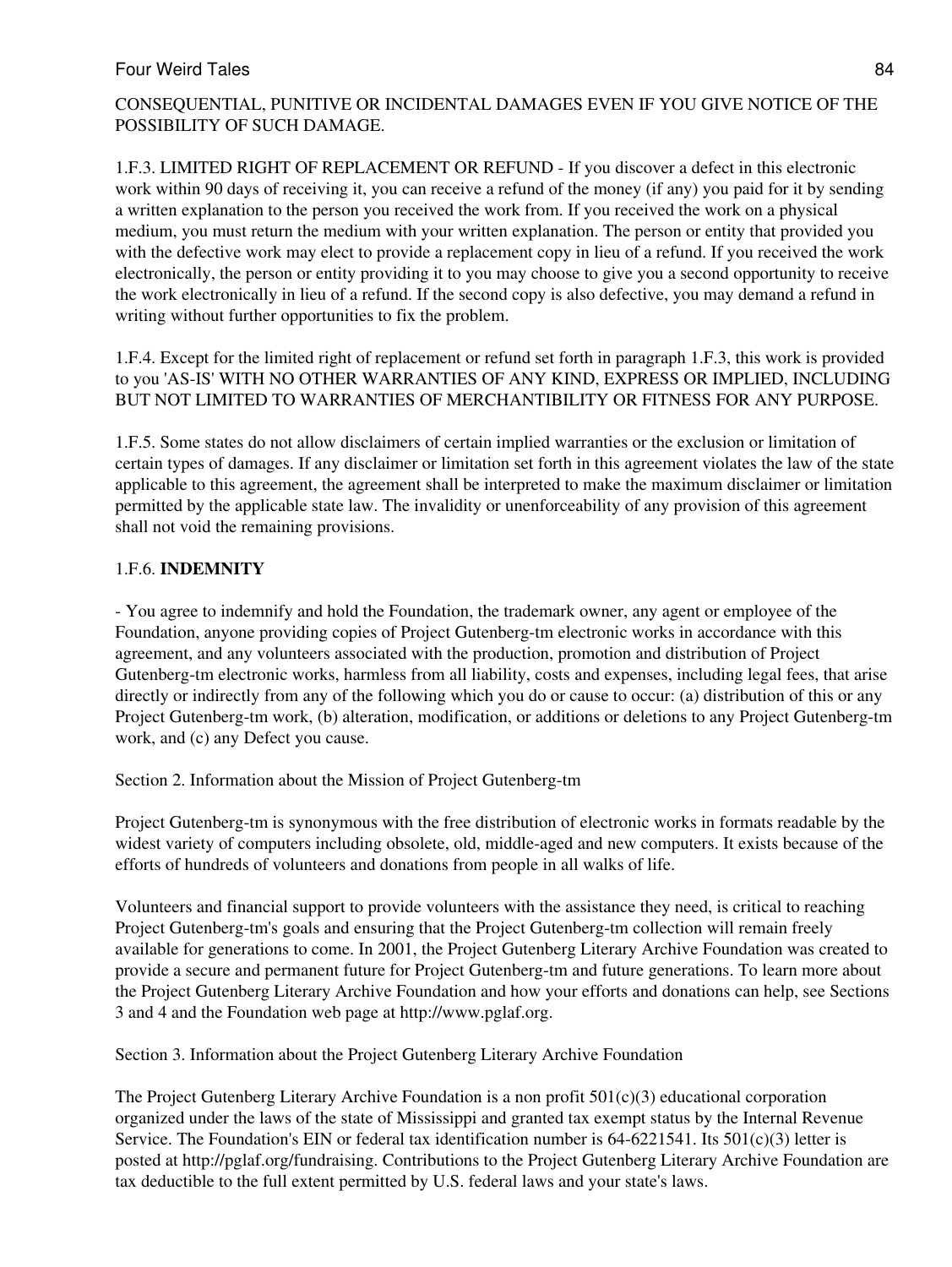The Foundation's principal office is located at 4557 Melan Dr. S. Fairbanks, AK, 99712., but its volunteers and employees are scattered throughout numerous locations. Its business office is located at 809 North 1500 West, Salt Lake City, UT 84116, (801) 596-1887, email business@pglaf.org. Email contact links and up to date contact information can be found at the Foundation's web site and official page at http://pglaf.org

For additional contact information: Dr. Gregory B. Newby Chief Executive and Director gbnewby@pglaf.org

Section 4. Information about Donations to the Project Gutenberg Literary Archive Foundation

Project Gutenberg-tm depends upon and cannot survive without wide spread public support and donations to carry out its mission of increasing the number of public domain and licensed works that can be freely distributed in machine readable form accessible by the widest array of equipment including outdated equipment. Many small donations (\$1 to \$5,000) are particularly important to maintaining tax exempt status with the IRS.

The Foundation is committed to complying with the laws regulating charities and charitable donations in all 50 states of the United States. Compliance requirements are not uniform and it takes a considerable effort, much paperwork and many fees to meet and keep up with these requirements. We do not solicit donations in locations where we have not received written confirmation of compliance. To SEND DONATIONS or determine the status of compliance for any particular state visit http://pglaf.org

While we cannot and do not solicit contributions from states where we have not met the solicitation requirements, we know of no prohibition against accepting unsolicited donations from donors in such states who approach us with offers to donate.

International donations are gratefully accepted, but we cannot make any statements concerning tax treatment of donations received from outside the United States. U.S. laws alone swamp our small staff.

Please check the Project Gutenberg Web pages for current donation methods and addresses. Donations are accepted in a number of other ways including including checks, online payments and credit card donations. To donate, please visit: http://pglaf.org/donate

Section 5. General Information About Project Gutenberg-tm electronic works.

Professor Michael S. Hart is the originator of the Project Gutenberg-tm concept of a library of electronic works that could be freely shared with anyone. For thirty years, he produced and distributed Project Gutenberg-tm eBooks with only a loose network of volunteer support.

Project Gutenberg-tm eBooks are often created from several printed editions, all of which are confirmed as Public Domain in the U.S. unless a copyright notice is included. Thus, we do not necessarily keep eBooks in compliance with any particular paper edition.

Most people start at our Web site which has the main PG search facility:

http://www.gutenberg.net

This Web site includes information about Project Gutenberg-tm, including how to make donations to the Project Gutenberg Literary Archive Foundation, how to help produce our new eBooks, and how to subscribe to our email newsletter to hear about new eBooks.